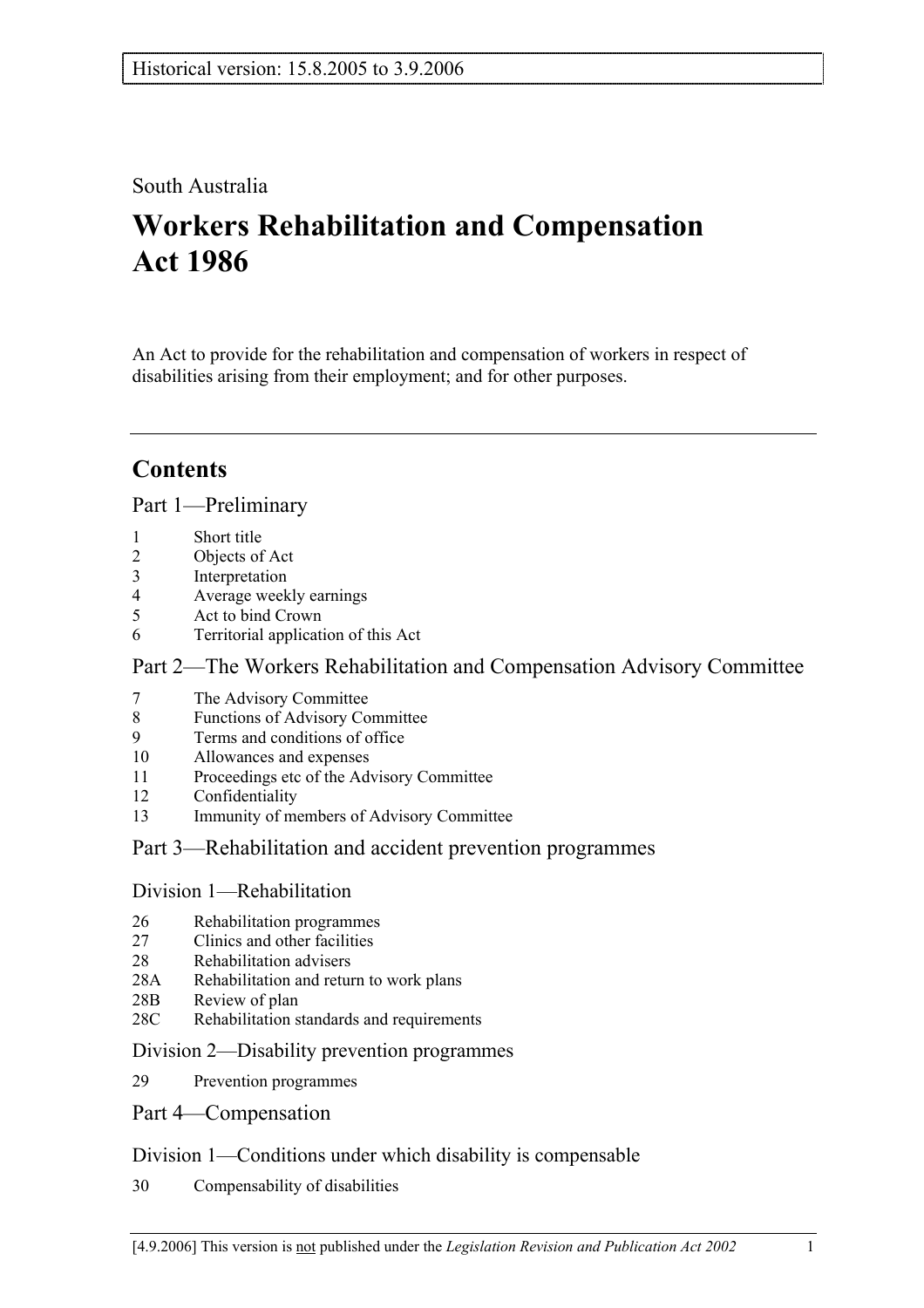- 30A Psychiatric disabilities
- 30B Effect of misconduct etc
- 31 Evidentiary provision

### Division 2—Compensation for medical expenses etc

- 32 Compensation for medical expenses
- 33 Transportation for initial treatment

### Division 3—Compensation for property damage

34 Compensation for property damage

### Division 4—Compensation by way of income maintenance

- 35 Weekly payments
- 36 Discontinuance of weekly payments
- 38 Review of weekly payments
- 38A Discontinuance or reduction of weekly payments because of passage of time
- 39 Economic adjustments to weekly payments
- 40 Weekly payments and leave entitlements
- 41 Absence of worker from Australia

Division 4A—Redemption

42 Redemption of liabilities

### Division 4B—Compensation for loss of earning capacity

- 42A Loss of earning capacity
- 42B Power to require medical examination etc

### Division 5—Compensation for non-economic loss

43 Lump sum compensation

### Division 6—Compensation payable on death

- 44 Compensation payable on death
- 45 Review of weekly payments

## Division 7—Liability to pay compensation

- 46 Incidence of liability
- 47 Augmentation of weekly payment in consequence of delay
- 48 Payments by Corporation on behalf of defaulting employer
- 49 Corporation may undertake employer's liability to make weekly payments
- 50 Corporation as insurer of last resort

### Division 8—Notices of disabilities and claims for compensation

- 51 Duty to give notice of disability
- 52 Claim for compensation
- 53 Determination of claim

### Division 9—Miscellaneous

- 54 Limitation of employer's liability
- 55 Prohibition of double recovery of compensation
- 57 Compensation payable in respect of disabilities arising from employment on ships
- 58 Certain sporting injuries not to be compensable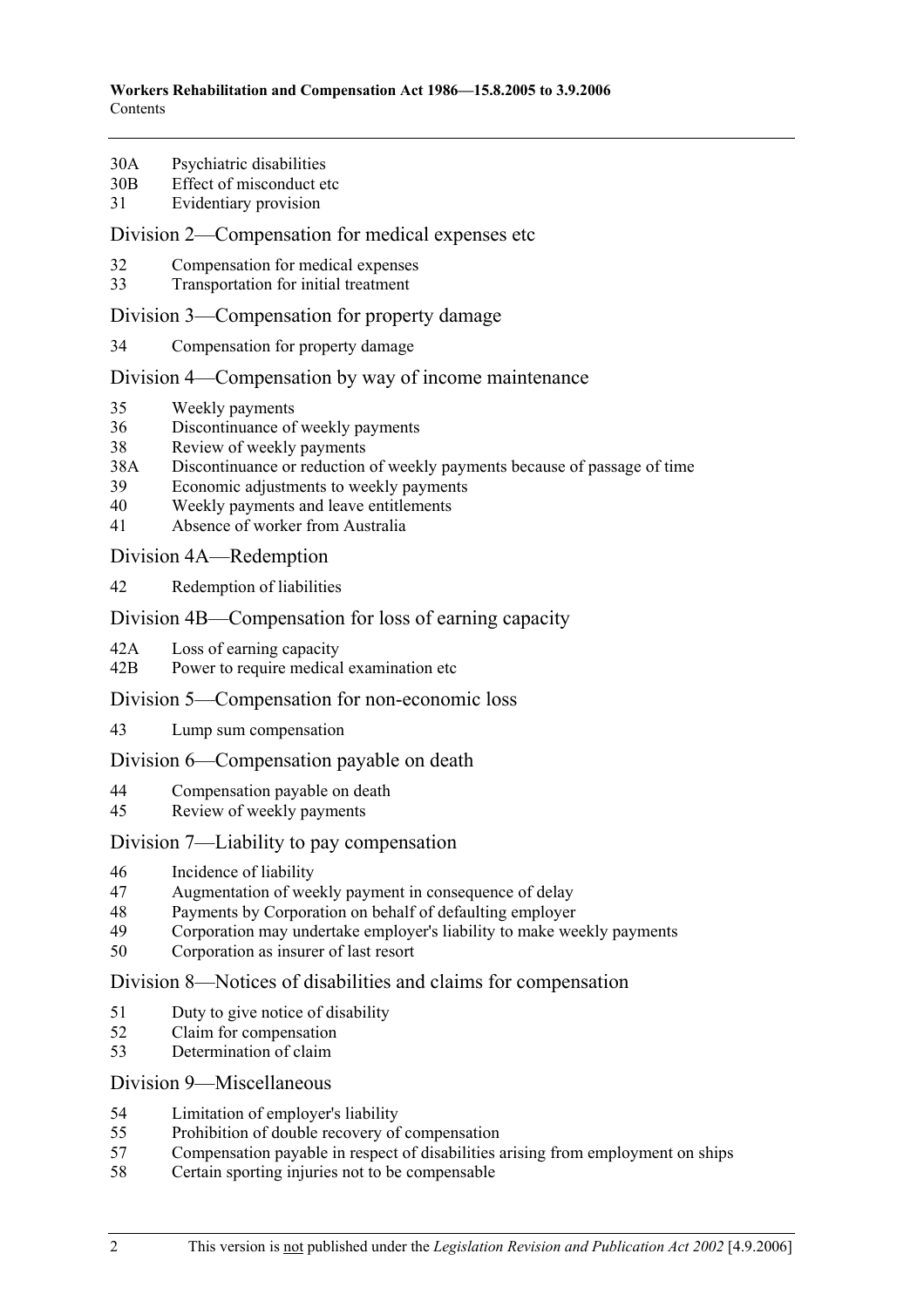- 58A Reports of return to work etc
- 58B Employer's duty to provide work
- 58C Notice of termination of employment to be given in certain cases

# Part 5—Registration and funding

### Division 1—Registration of employers

- 59 Registration of employers
- 60 Exempt employers
- 61 The Crown and certain agencies to be exempt employers
- 62 Applications
- 62A Ministerial appeal on decisions relating to exempt employers

### Division 2—Delegation to exempt employers

63 Delegation to an exempt employer

### Division 3—The Compensation Fund

64 The Compensation Fund

### Division 4—Imposition of levies

- 65 Preliminary
- 66 Imposition of levies
- 67 Adjustment of levy in relation to individual employers

### Division 5—Special levy for exempt employers

### 68 Special levy for exempt employers

### Division 6—Payment of levies

- 69 Returns by employers
- 69A Deferred payment of levy

### Division 7—Recovery of levies and fines

- 70 Recovery on default
- 71 Penalty for late payment
- 72 Review of levy, penalty interest or fine

### Division 8—Miscellaneous

- 73 Separate accounts
- 74 Liability to keep accounts
- 75 Person ceasing to be an employer
- 76 Proof of registration
- 76A Recovery of levy

## Part 6—Workers Compensation Tribunal

### Division 1—Establishment of Tribunal

- 77 Establishment of Tribunal
- 77A Seal

### Division 2—Constitution of the Tribunal

78 Constitution of the Tribunal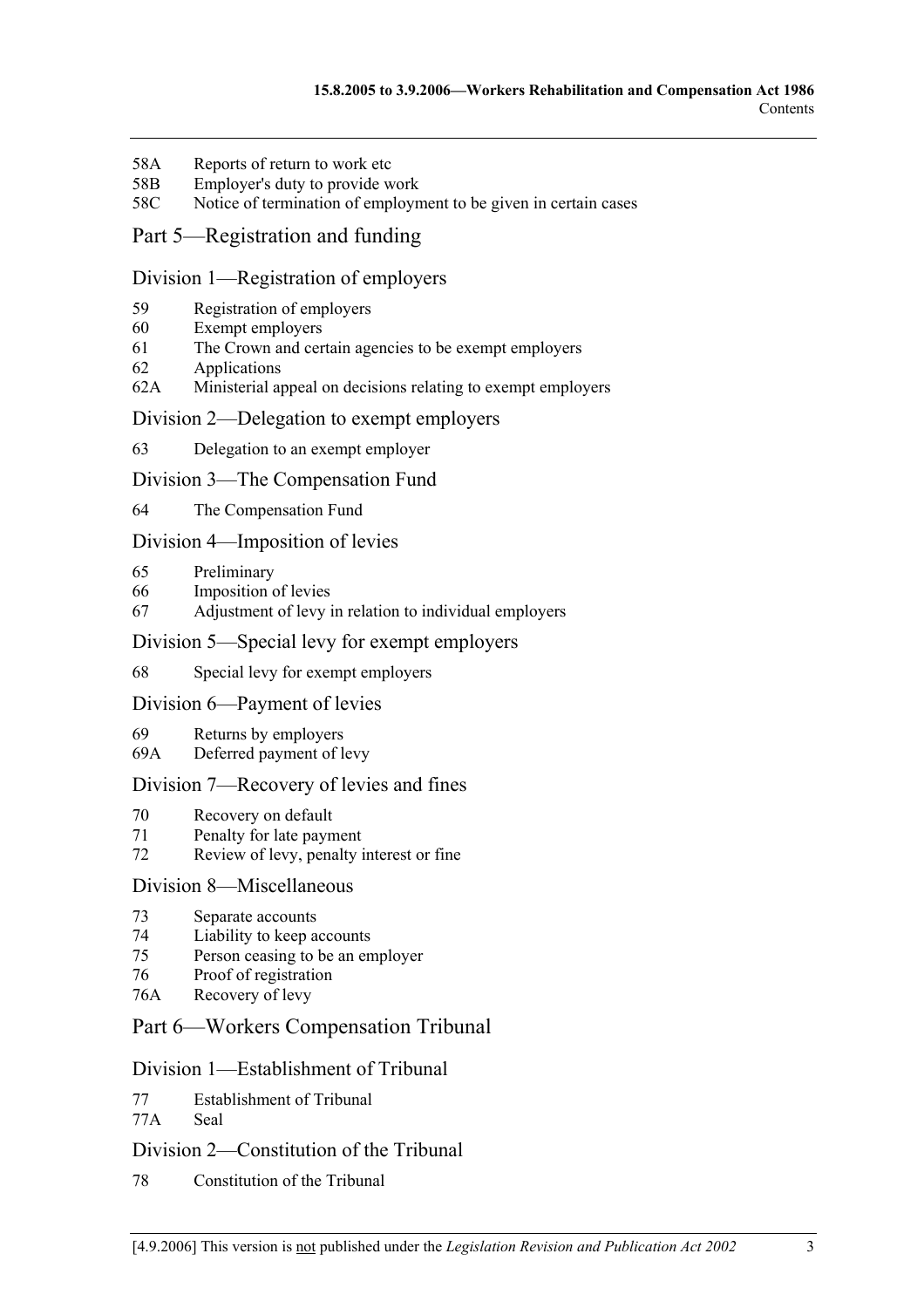#### **Workers Rehabilitation and Compensation Act 1986—15.8.2005 to 3.9.2006**  Contents

| 78A<br>78B                                       | Full Bench<br>Exercise of Tribunal's powers by the Registrar                                                                                                                                                                                     |
|--------------------------------------------------|--------------------------------------------------------------------------------------------------------------------------------------------------------------------------------------------------------------------------------------------------|
| Division 3—Jurisdiction of the Tribunal          |                                                                                                                                                                                                                                                  |
| 79                                               | Jurisdiction                                                                                                                                                                                                                                     |
| Division 4—The presidential members              |                                                                                                                                                                                                                                                  |
| 80<br>80A                                        | The President<br>The Deputy Presidents                                                                                                                                                                                                           |
| Division 5—Conciliation and arbitration officers |                                                                                                                                                                                                                                                  |
| 81<br>81A<br>81B                                 | Appointment of conciliation and arbitration officers<br>Conditions of appointment<br>Administrative responsibility of conciliation and arbitration officers                                                                                      |
| Division 6—Administrative and ancillary staff    |                                                                                                                                                                                                                                                  |
| 82<br>82A<br>82B                                 | Administrative and ancillary staff<br>Appointment etc of the Registrar<br>Responsibilities of administrative and ancillary staff                                                                                                                 |
| Division 7—Sittings and distribution of business |                                                                                                                                                                                                                                                  |
| 83<br>83A                                        | Time and place of sittings<br>Adjournment from time to time and from place to place                                                                                                                                                              |
| Division 8—Evidence                              |                                                                                                                                                                                                                                                  |
| 84<br>84A<br>84B<br>84C<br>84D                   | Tribunal not to be bound by evidentiary rules<br>Power to require attendance of witnesses and production of evidentiary material<br>Power to compel the giving of evidence<br>Entry and inspection of property<br>Issue of evidentiary summonses |
| Division 9—General principles and rules          |                                                                                                                                                                                                                                                  |
| 85<br>85A<br>85B                                 | Principles of equity and good conscience<br>Hearings to be in public<br>Representation                                                                                                                                                           |
| Division 10—Appeals and cases stated             |                                                                                                                                                                                                                                                  |
| 86<br>86A                                        | Appeal on question of law<br>Cases stated                                                                                                                                                                                                        |
| Division 11—Enforcement of judgments             |                                                                                                                                                                                                                                                  |
| 87<br>87A                                        | Certified copy of judgment or order<br>Enforcement of judgments and orders                                                                                                                                                                       |
| Division 12—Miscellaneous                        |                                                                                                                                                                                                                                                  |
| 88<br>88A<br>88B                                 | Immunities<br>Contempts of the Tribunal<br>Punishment of contempts                                                                                                                                                                               |

- 88C Miscellaneous provisions about legal process
- 88D Service
- 88DA Power to enlarge scope of proceedings

i.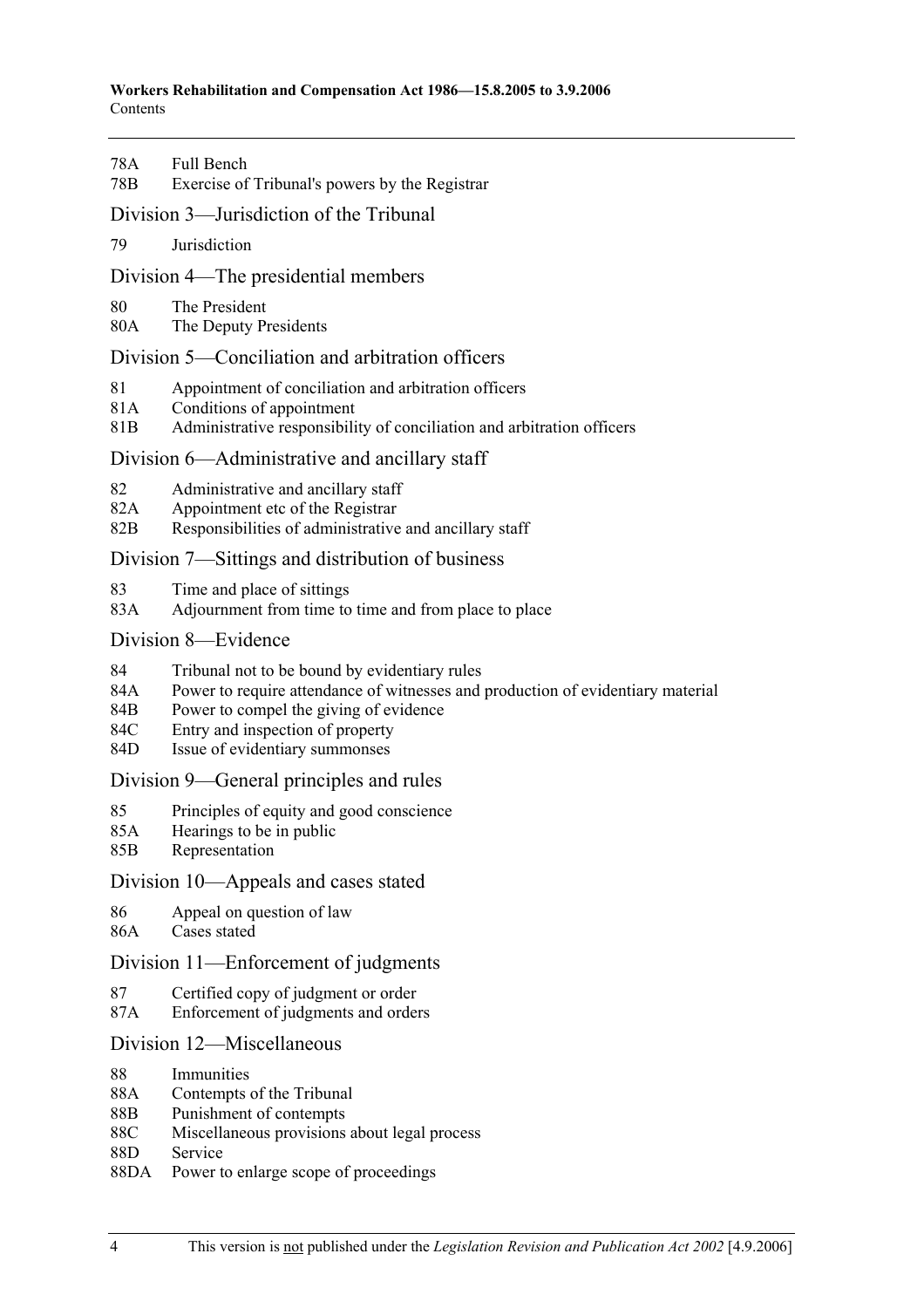- 88E Rules
- 88F Costs of proceedings
- 88G Recovery of costs of representation
- 88H Power to set aside judgments or orders
- 88I Finality of the Tribunal's decisions

## Part 6A—Dispute resolution

### Division 1—Preliminary

- 89 Interpretation
- 89A Reviewable decisions

### Division 2—Notice of dispute

- 90 Notice of dispute
- 90A Time for lodging notice of dispute
- 90B Notice to be given by Registrar

### Division 3—Initial reconsideration

- 91 Initial reconsideration
- 91A Reference of disputes to conciliation

### Division 4—Conciliation proceedings

- 92 Assignment of presidential member or conciliation officer to preside at conciliation proceedings
- 92A Obligation of conciliator
- 92B Calling of conciliation conference
- 92C Procedure in conciliation proceedings
- 92D Reference of dispute into Tribunal

# Division 5—Arbitration

- 93 Arbitrator
- 93A Conduct of proceedings
- 93B Special provision about lump sum payments

### Division 6—Judicial determination of dispute

- 94 Cases where Tribunal makes judicial determination
- 94A Constitution of Tribunal
- 94B Pre-hearing conference
- 94C Re-hearing of disputed matter

### Division 7—Costs

95 Costs

### Division 8—Ministerial intervention

96 Ministerial intervention

### Part 6B—Special jurisdiction to expedite decisions

- 97 Special jurisdiction
- 97A Constitution of Tribunal for proceedings under this Part
- 97B Powers of Tribunal on application
- 97C Costs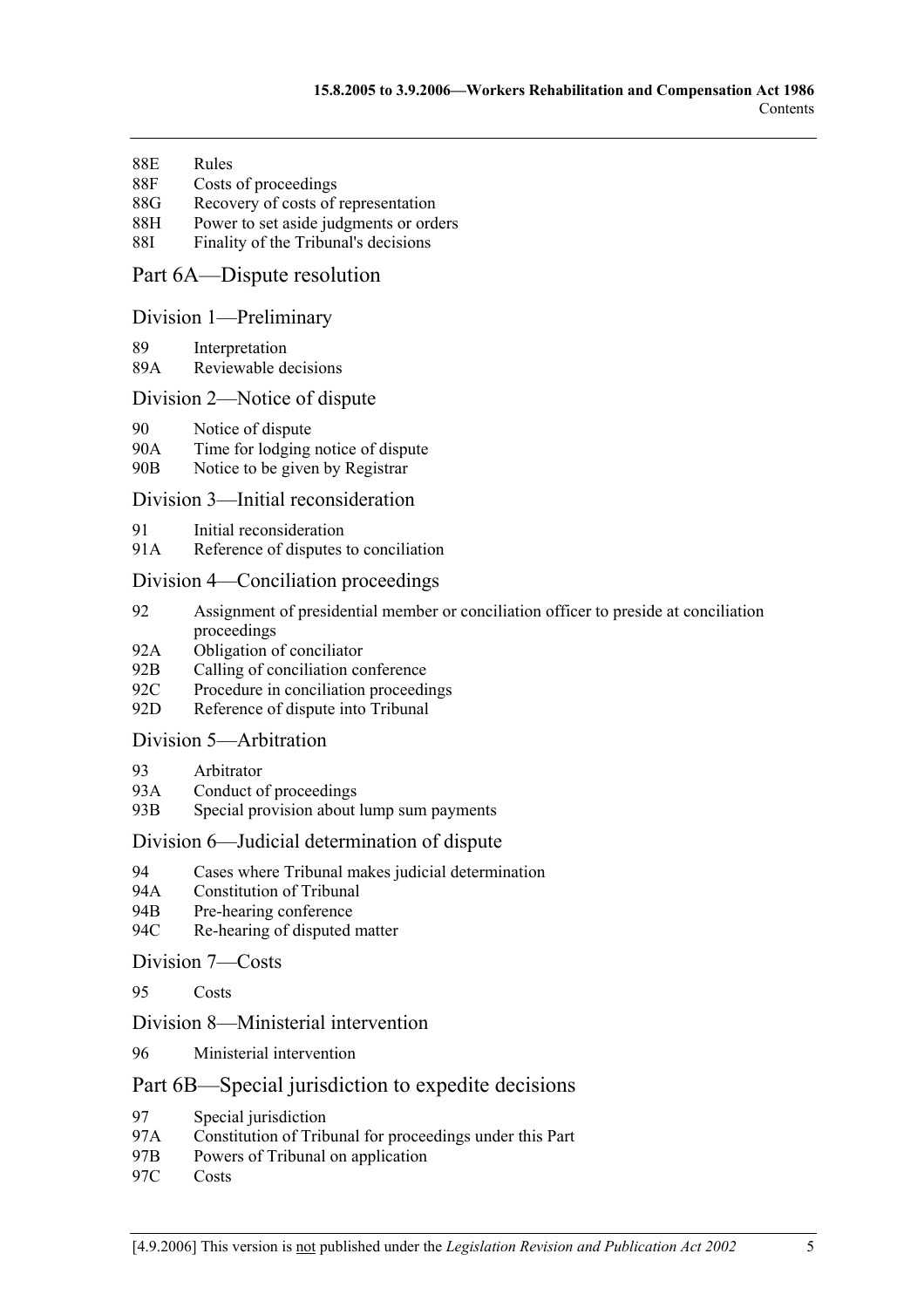# Part 7—Miscellaneous

- 103 Extension of the application of this Act to self-employed persons
- 103A Special provision for prescribed classes of volunteers
- 105 Insurance of registered employers against other liabilities
- 106 Payment of interim benefits
- 106A Payment not to constitute an admission of liability
- 107 Employer may request progress report
- 107A Copies of medical reports
- 107B Worker's right of access to claims file
- 108 Medical examination at request of employer
- 109 Worker to be supplied with copy of medical report
- 110 Powers of entry and inspection
- 111 Inspection of place of employment by rehabilitation adviser
- 112 Confidentiality to be maintained
- 112A Employer information
- 113 Disabilities that develop gradually
- 114 Certain payments not to affect benefits under this Act
- 115 No contribution from workers
- 116 Payment of compensation where worker in prison
- 117 Service of documents
- 118 Service of documents on the Corporation
- 119 Contract to avoid Act
- 120 Dishonesty
- 120A Evidence
- 122 Offences
- 122A Expiation fees
- 123A Right of intervention
- 124 Regulations

## Schedule 1—Transitional provisions

- 1 Interpretation<br>2 Application of
- 2 Application of repealed Act
- 3 Exempt employers
- 4 Mining and Quarrying Industries Fund
- 5 Statutory Reserve Fund
- 5A Insurance Assistance Fund
- 5B Investment of, and dealings with, the Funds
- 5C Entitlement to documents
- 6 Acts Interpretation Act

# Schedule 2—Disabilities presumed to arise from employment

## Schedule 3—Lump sum compensation

# Legislative history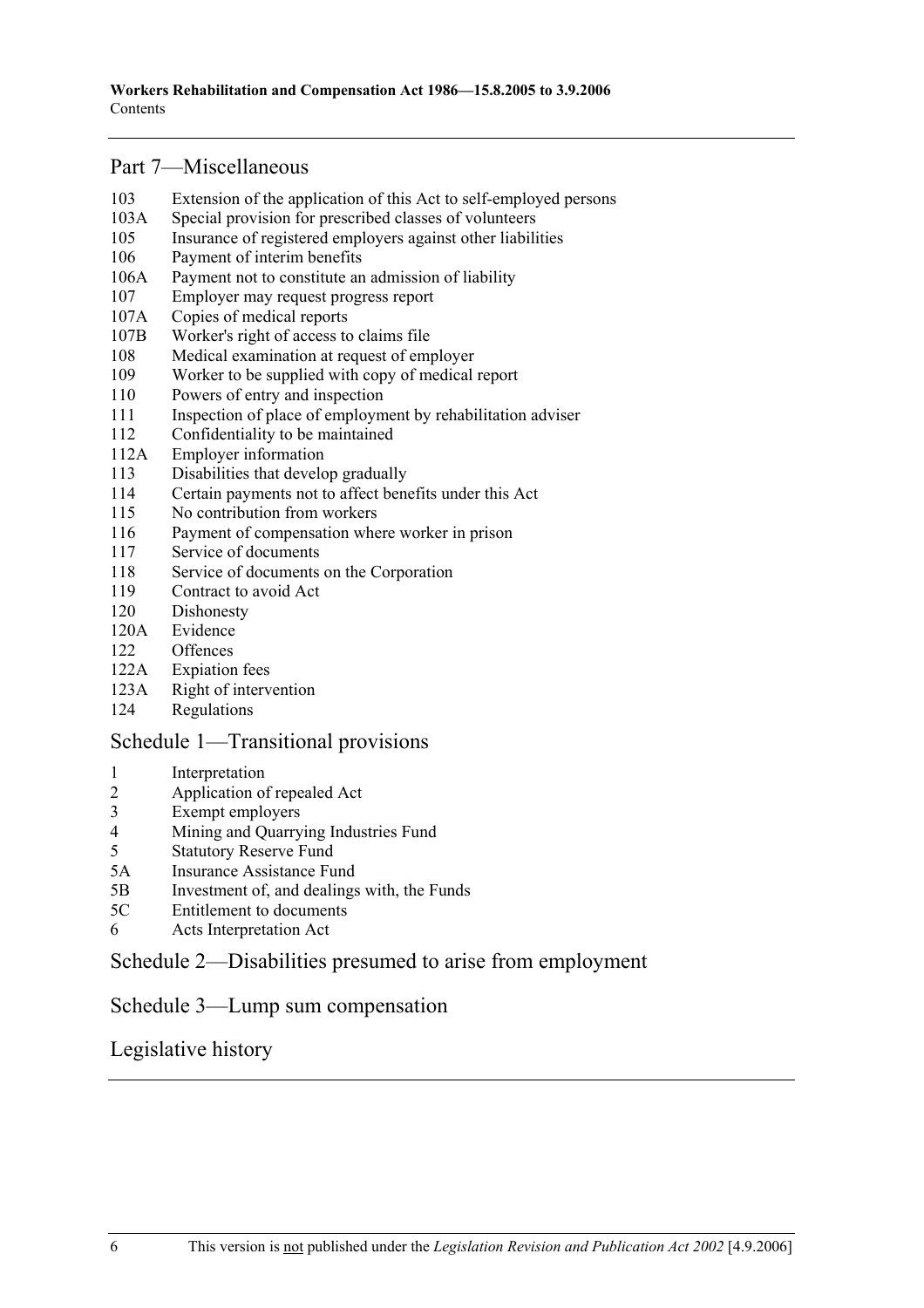# **The Parliament of South Australia enacts as follows:**

# **Part 1—Preliminary**

# **1—Short title**

This Act may be cited as the *Workers Rehabilitation and Compensation Act 1986*.

# **2—Objects of Act**

- (1) The objects of this Act are—
	- (a) to establish a workers rehabilitation and compensation scheme—
		- (i) that achieves a reasonable balance between the interests of employers and the interests of workers; and
		- (ii) that provides for the effective rehabilitation of disabled workers and their early return to work; and
		- (iii) that provides fair compensation for employment-related disabilities; and
		- (iv) that reduces the overall social and economic cost to the community of employment-related disabilities; and
		- (v) that ensures that employers' costs are contained within reasonable limits so that the impact of employment-related disabilities on South Australian businesses is minimised; and
	- (b) to provide for the efficient and effective administration of the scheme; and
	- (c) to establish incentives to encourage efficiency and discourage abuses; and
	- (d) to ensure that the scheme is fully funded on a fair basis; and
	- (e) to reduce the incidence of employment-related accidents and disabilities; and
	- (f) to reduce litigation and adversarial contests to the greatest possible extent.
- (2) A person exercising judicial, quasi-judicial or administrative powers must interpret this Act in the light of its objects without bias towards the interests of employers on the one hand, or workers on the other.

# **3—Interpretation**

(1) In this Act, unless the contrary intention appears—

*actuary* means a Fellow or Accredited Member of the Institute of Actuaries of Australia;

*Advisory Committee* means the Workers Rehabilitation and Compensation Advisory Committee established under Part 2;

*apprentice* includes—

- (a) a person undertaking training in a declared vocation under the *Industrial and Commercial Training Act 1981*;
- (b) a person undertaking training in a scheme approved by the Corporation for the purposes of this definition,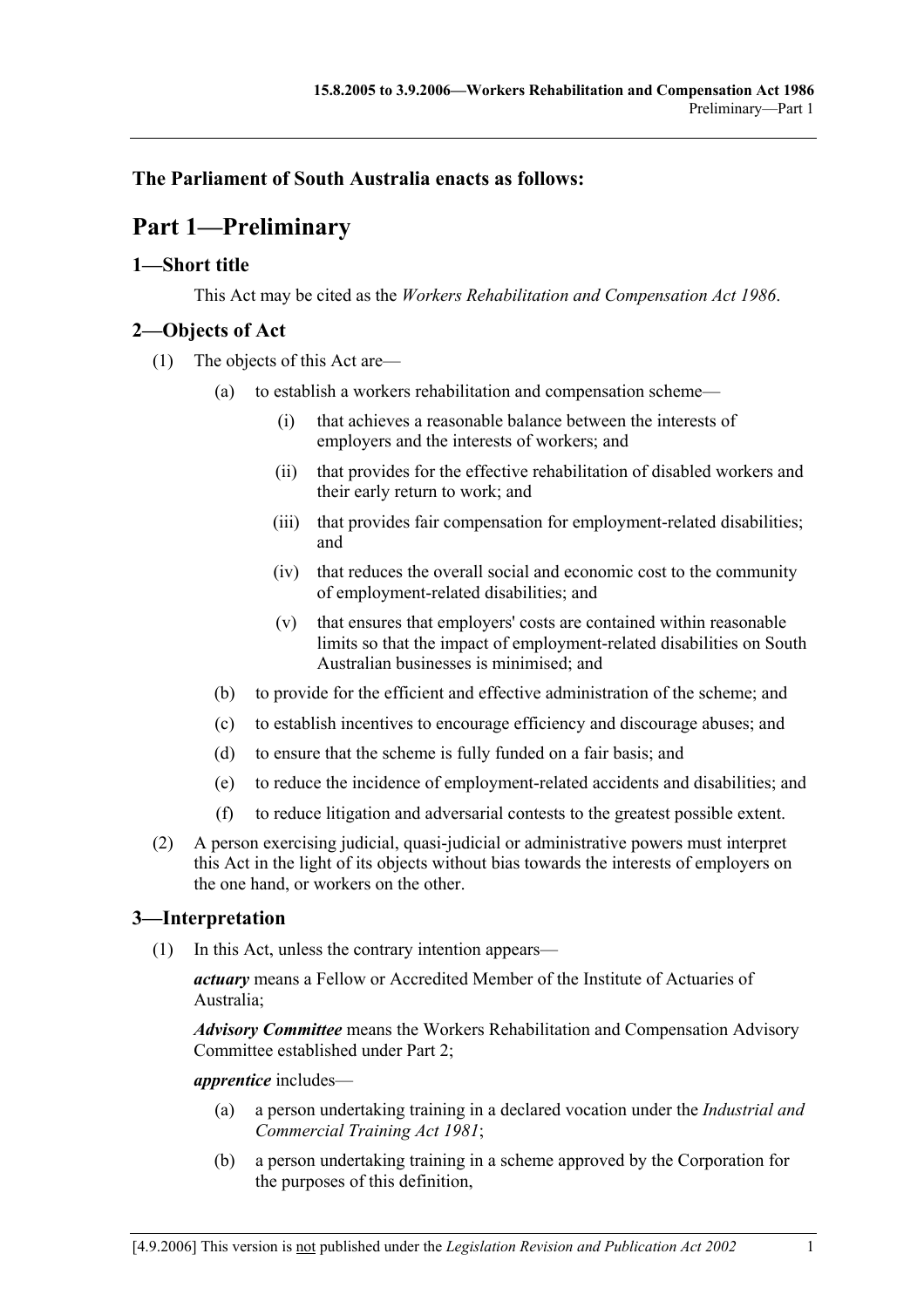and *apprenticeship* has a corresponding meaning;

*arbitration officer*—This refers to a conciliation and arbitration officer when acting as an arbitrator;

*authorised officer* means a person who is authorised by the Corporation to exercise the powers of an authorised officer under this Act;

*average minimum award rate* means the amount published by the Commonwealth Statistician as the weighted average minimum weekly award rate for adult persons (wage and salary earners) in South Australia;

*average weekly earnings*, in relation to a worker, means the worker's average weekly earnings determined in accordance with section 4;

*the board* means the board of management of the Corporation;

*business day* means any day except Saturday, Sunday or a public holiday;

*child*, in relation to a deceased worker, includes a person in relation to whom the worker stood, at the date of death, *in loco parentis*;

*compensation* includes any monetary benefit payable under this Act;

*compensable disability* means a disability that is compensable by virtue of section 30;

*conciliation and arbitration officer*—see section 81;

*conciliation officer*—This refers to a conciliation and arbitration officer when acting as a conciliator;

*conciliator* means a presidential member of the Tribunal or a conciliation officer assigned to preside at conciliation proceedings—see section 92(1)(a);

*the Consumer Price Index* means the Consumer Price Index (all groups index for Adelaide) published by the Commonwealth Statistician under the *Census and Statistics Act 1905* of the Commonwealth;

*contract of service* means—

- (a) a contract under which one person (the worker) is employed by another (the employer);
- (b) a contract, arrangement or understanding under which one person (the worker) works for another (the employer) in prescribed work or work of a prescribed class;
- (c) a contract of apprenticeship;
- (d) a contract, arrangement or understanding under which a person (the worker)—
	- (i) receives on-the-job training in a trade or vocation from another (the employer); and
	- (ii) is during the period of that training remunerated by the employer;

*Corporation* means the *WorkCover Corporation of South Australia*;

*corresponding law* means a law—

(a) of the Commonwealth; or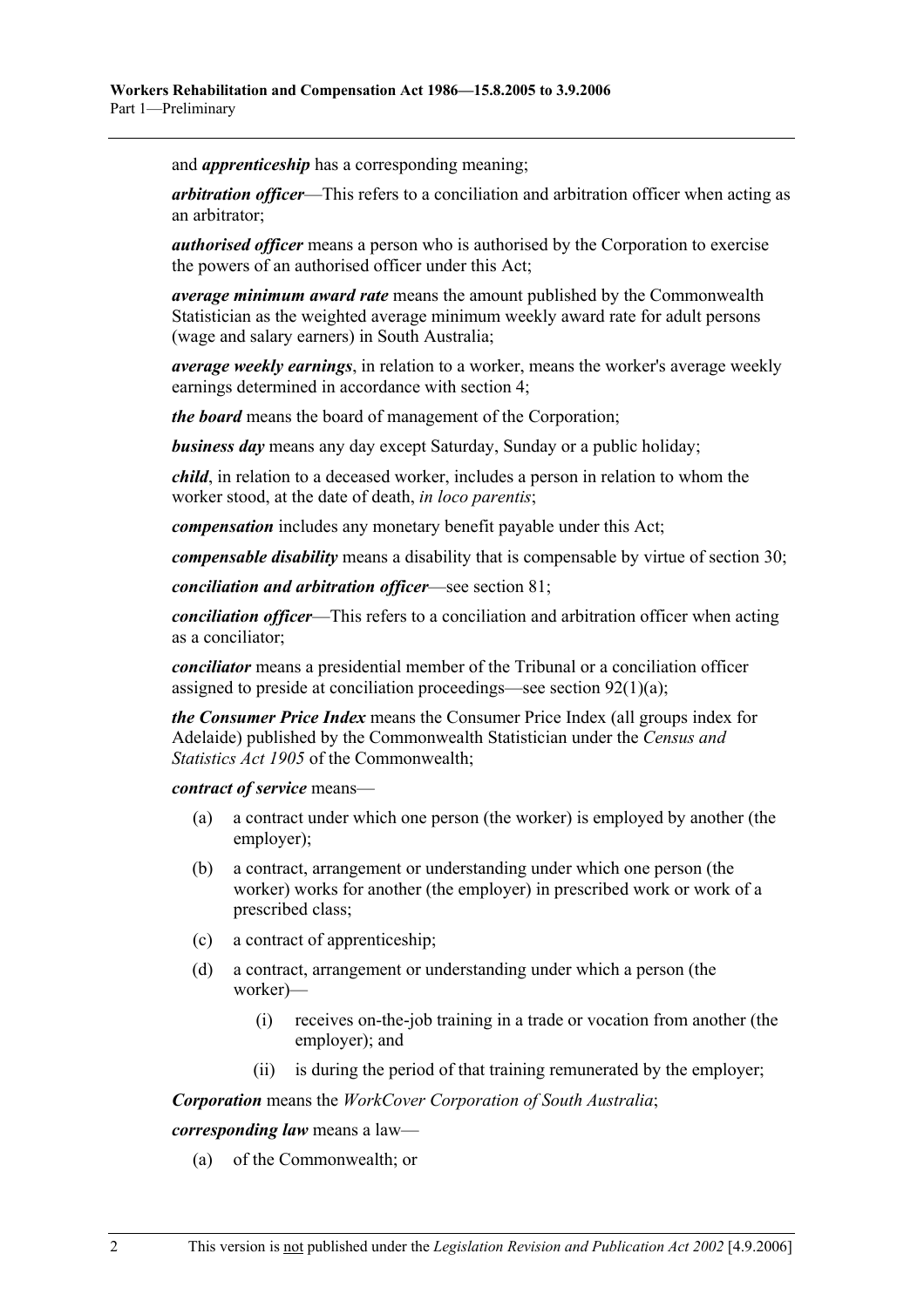- (b) of a State (other than this State) or a Territory of the Commonwealth; or
- (c) of another country,

that provides for compensation for disabilities arising from employment;

*dependant*, in relation to a deceased worker, means a relative of the worker who, at the time of the worker's death—

- (a) was wholly or partially dependent for the ordinary necessities of life on earnings of the worker; or
- (b) would, but for the worker's disability, have been so dependent,

and includes a posthumous child of the worker; and *dependent* has a corresponding meaning;

*disability* of a worker means—

- (a) any physical or mental injury including—
	- (i) loss, deterioration or impairment of a limb, organ or part of the body, or of a physical, mental or sensory faculty; or
	- (ii) a disease; or
	- (iii) disfigurement; or
- (b) where the context admits—the death of the worker,

and includes a secondary disability;

### *disease* includes—

- (a) any physical or mental ailment, disorder, defect or morbid condition, whether of sudden or gradual development; and
- (b) any disability to which section 31 applies;

#### *educational institution* means—

- (a) a secondary school; or
- (b) a trade or technical school; or
- (c) a college of advanced education, university or other institution at which tertiary education is provided; or
- (d) any other educational or training institution approved by the Corporation for the purposes of this definition;

#### *employer* means—

- (a) a person by whom a worker is employed under a contract of service, or for whom work is done by a worker under a contract of service:
- (b) in relation to persons of whom the Crown is, under section 103A, the presumptive employer—the Crown;
- (c) in relation to persons of whom any other person is, by virtue of a provision of this Act, the presumptive employer—that other person,

and includes a former employer and the legal personal representative of a deceased employer;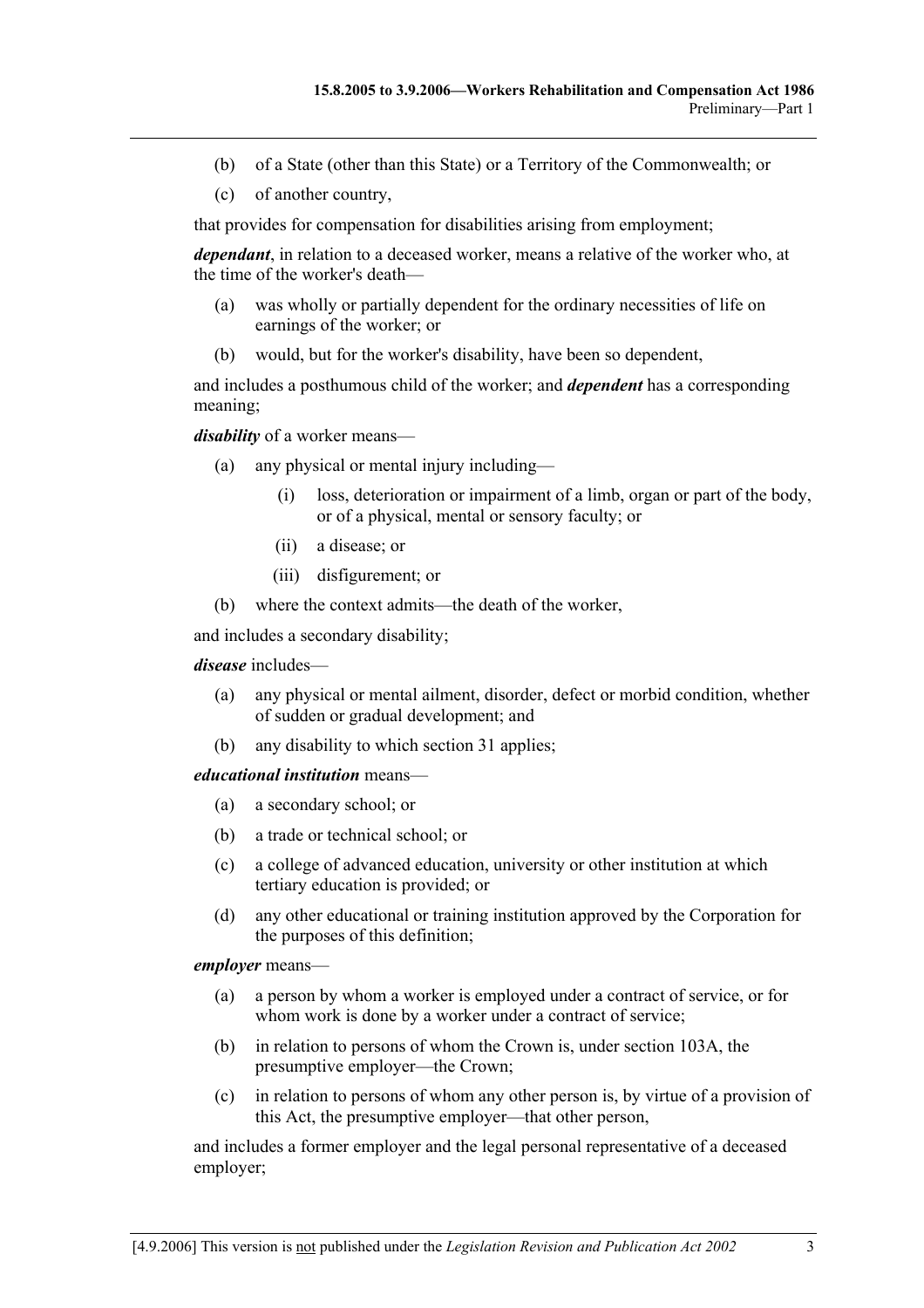*employment* includes—

- (a) work done under a contract of service;
- (b) the work of a self-employed person to whom the Corporation has extended the protection of this Act;
- (c) the work of persons of whom the Crown is, under section 103A, the presumptive employer;
- (d) attendance by a worker at a place of pick-up;

*evidentiary material* means any document, object or substance of evidentiary value in proceedings before the Tribunal and includes any document, object or substance that should, in the opinion of the Tribunal, be produced for the purpose of enabling the Tribunal to determine whether or not it has evidentiary value;

*exempt employer* means an employer who is registered by the Corporation as an exempt employer in pursuance of Division 1 of Part 5;

*foreign law* means any law except a law of this State;

*the Industrial Court* means the Industrial Court of South Australia;

*industry* includes any business or activity in which workers are employed;

#### *industrial association* means—

- (a) an association registered under the *Industrial and Employee Relations Act 1994*; or
- (b) an association registered under the *Industrial Relations Act 1988* of the Commonwealth; or
- (c) the United Trades and Labor Council; or
- (d) the Australian Mines and Metals Association; or
- (e) the Employer-Managed Workers Compensation Association Incorporated; or
- (f) an association, society or body formed to represent, protect or further the interests of employers or employees;

### *local government corporation* means—

- (a) a council as defined in the *Local Government Act 1934*; or
- (b) the Local Government Association of South Australia; or
- (c) any other body—
	- (i) established for local government purposes; and
	- (ii) prescribed for the purposes of this definition;

#### *medical expert* means—

- (a) a legally qualified medical practitioner;
- (b) a registered dentist;
- (c) a registered psychologist;
- (d) a registered optician;
- (e) a registered physiotherapist;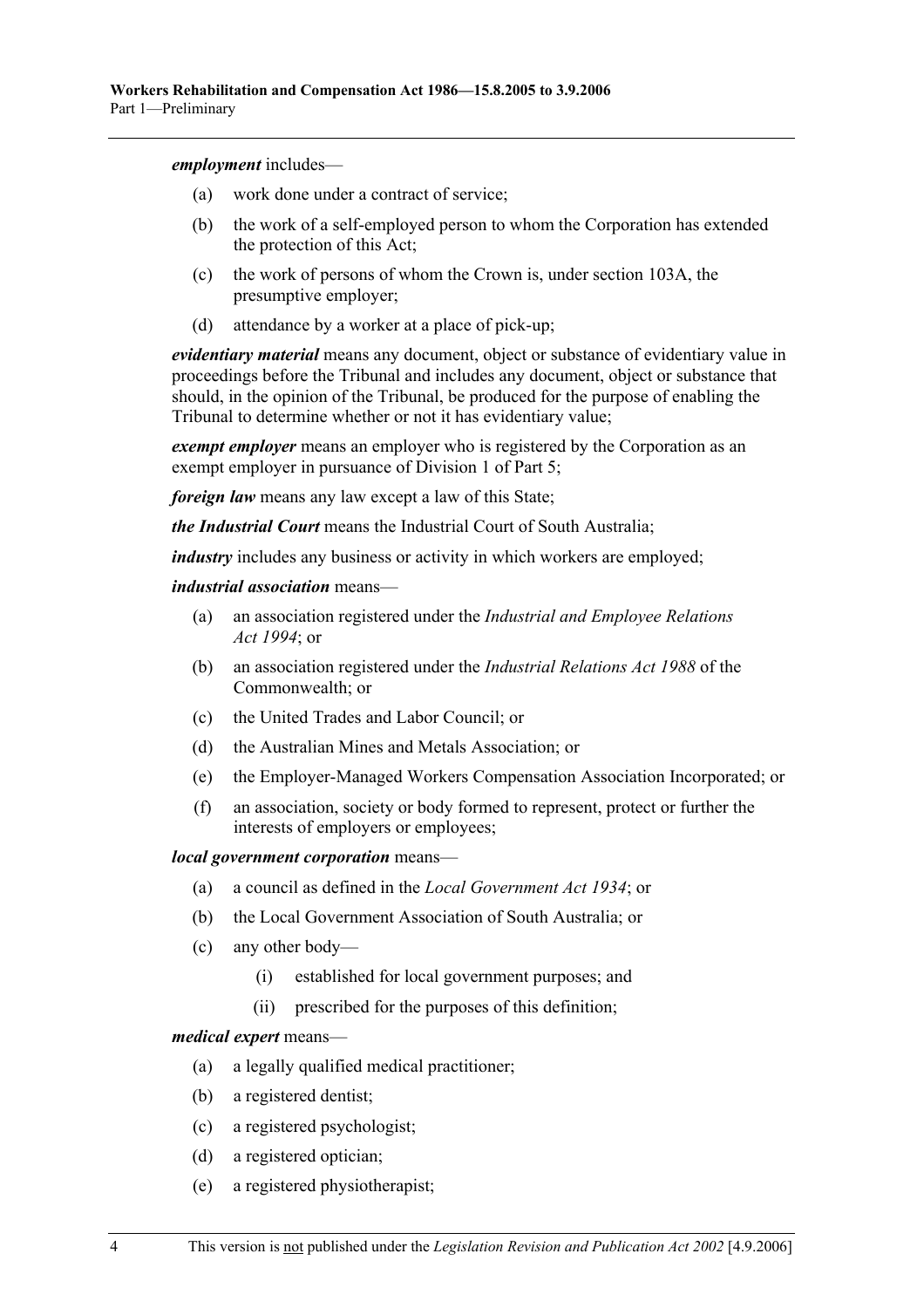- (f) a registered chiropractor;
- (g) a registered podiatrist;
- (h) a registered occupational therapist;
- (i) a registered speech pathologist;

*medical question* means any question of the nature, extent or probable duration of a disability, but does not include any question of a worker's incapacity for work or of the extent of an incapacity for work;

*medical services* means—

- (a) attendance, examination or treatment by a medical expert (including the obtaining from a medical expert of a certificate or report); or
- (b) any diagnostic examination or test required for the purposes of treatment by a medical expert;

*non-economic loss* means—

- (a) pain and suffering;
- (b) loss of amenities of life;
- (c) loss of expectation of life;
- (d) any other loss or detriment of a non-economic nature;

*notional weekly earnings* in relation to a worker means—

- (a) the worker's average weekly earnings; or
- (b) where an adjustment has been made under this Act to take account of changes in levels of earnings or in the value of money (or both)—the worker's average weekly earnings as so adjusted;

*officer* of the Corporation includes an employee of the Corporation;

*orphan child* means a child whose natural or a adoptive parents are dead and includes a child, one of whose natural or adoptive parents is dead and who has no reasonable prospect of being supported by the surviving natural or adoptive parent;

*parent*, in relation to a deceased worker, includes a person who stood *in loco parentis* to the worker at the time of the worker's death;

*place of employment* means a place where a worker is required to carry out duties of employment and, if the place is a building, includes land within the external boundaries of the land on which the building is situated;

*premises* means—

- (a) a building, structure or place (including an aircraft, ship or vehicle); or
- (b) a part of premises;

*prescribed allowance*, in relation to the earnings of a worker, means any amount received by the worker from an employer—

 (a) by way of an allowance to cover special expenses incurred by the worker in the course of employment;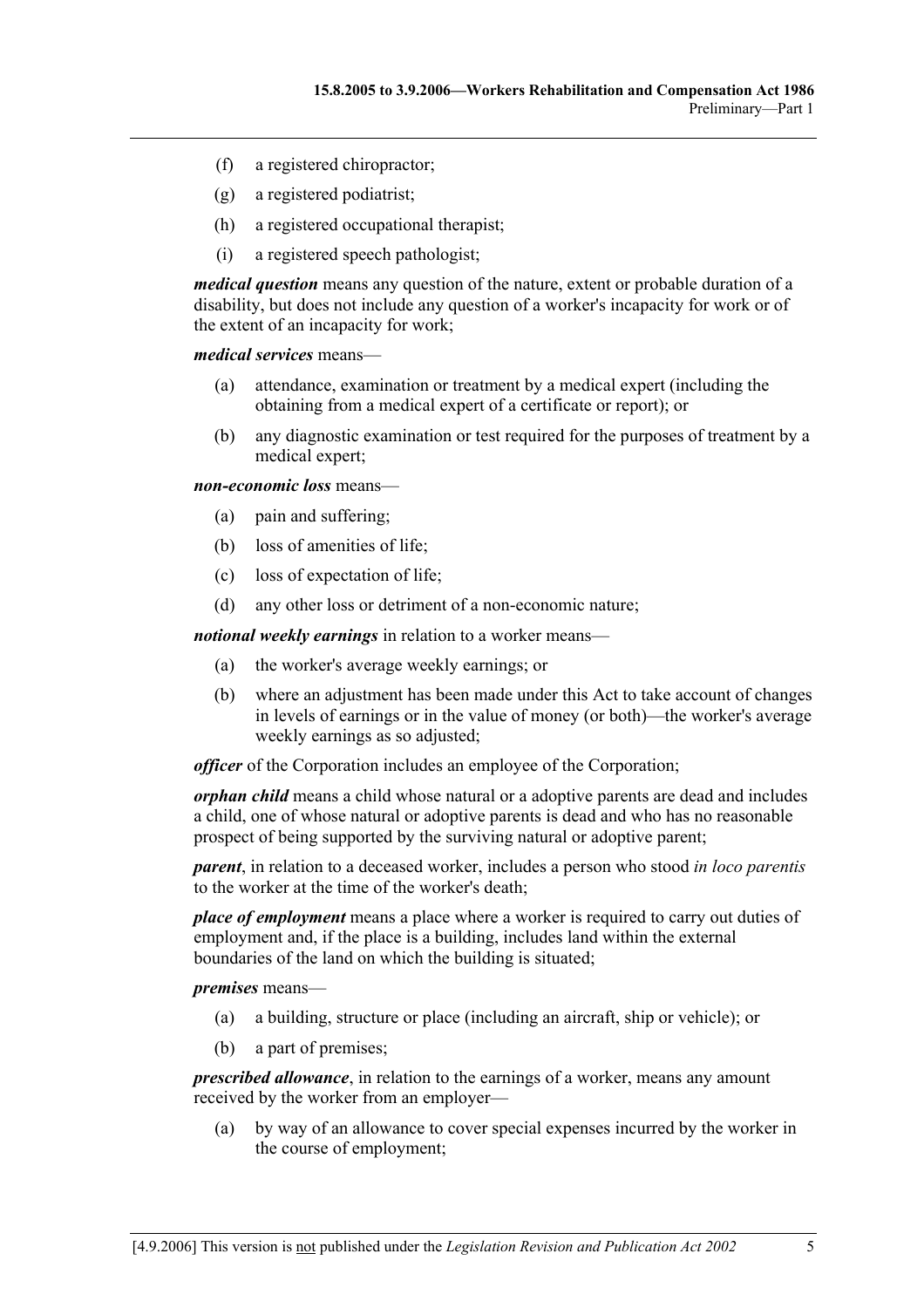- (b) by way of special rates paid to the worker on an irregular basis to compensate for occasional disabilities under which work is performed (not being rates that are paid during a period of leave with pay);
- (d) by way of site allowance;
- (e) by way of any other allowance or benefit prescribed for the purposes of this definition;

*presidential member* of the Tribunal means the President or a Deputy President of the Tribunal;

*recognised medical expert* means—

- (a) a legally qualified medical practitioner; or
- (b) in relation to disabilities of a particular kind—a medical expert who is recognised by the Corporation as having specialised knowledge of, and experience in the treatment of, disabilities of that kind;

*relative*, in relation to a deceased worker, means a spouse, parent, grandparent, stepparent, child, grandchild, stepchild, brother, sister, stepbrother, stepsister, half-brother or half-sister of the worker;

*the repealed Act* means the *Workers Compensation Act 1971* repealed by this Act;

*residence* in relation to a worker includes a place—

- (a) at which the worker resides in pursuance of the terms of the worker's employment or at the request of the employer; or
- (b) at which it is necessary or convenient for the worker to reside temporarily for the purposes of employment;

*review authority* means—

- (a) a Review Officer appointed for the purposes of this Act; or
- (b) the Tribunal;

*reviewable decision*—see section 89A;

*secondary disability* means a disability that is, or results from, the aggravation, acceleration, exacerbation, deterioration or recurrence of a prior disability;

*self-employed worker* means a person to whom the Corporation has extended the protection of this Act pursuant to section 103;

*ship* includes a boat, vessel or craft;

*South Australian ship* means a ship—

- (a) that is registered in the State; or
- (b) that is owned or under charter by the Crown; or
- (c) that is owned or under charter by a body corporate or other person—
	- (i) whose principal office or place of business is in the State; or
	- (ii) whose principal office or place of business with respect to the control or management of the ship is in the State;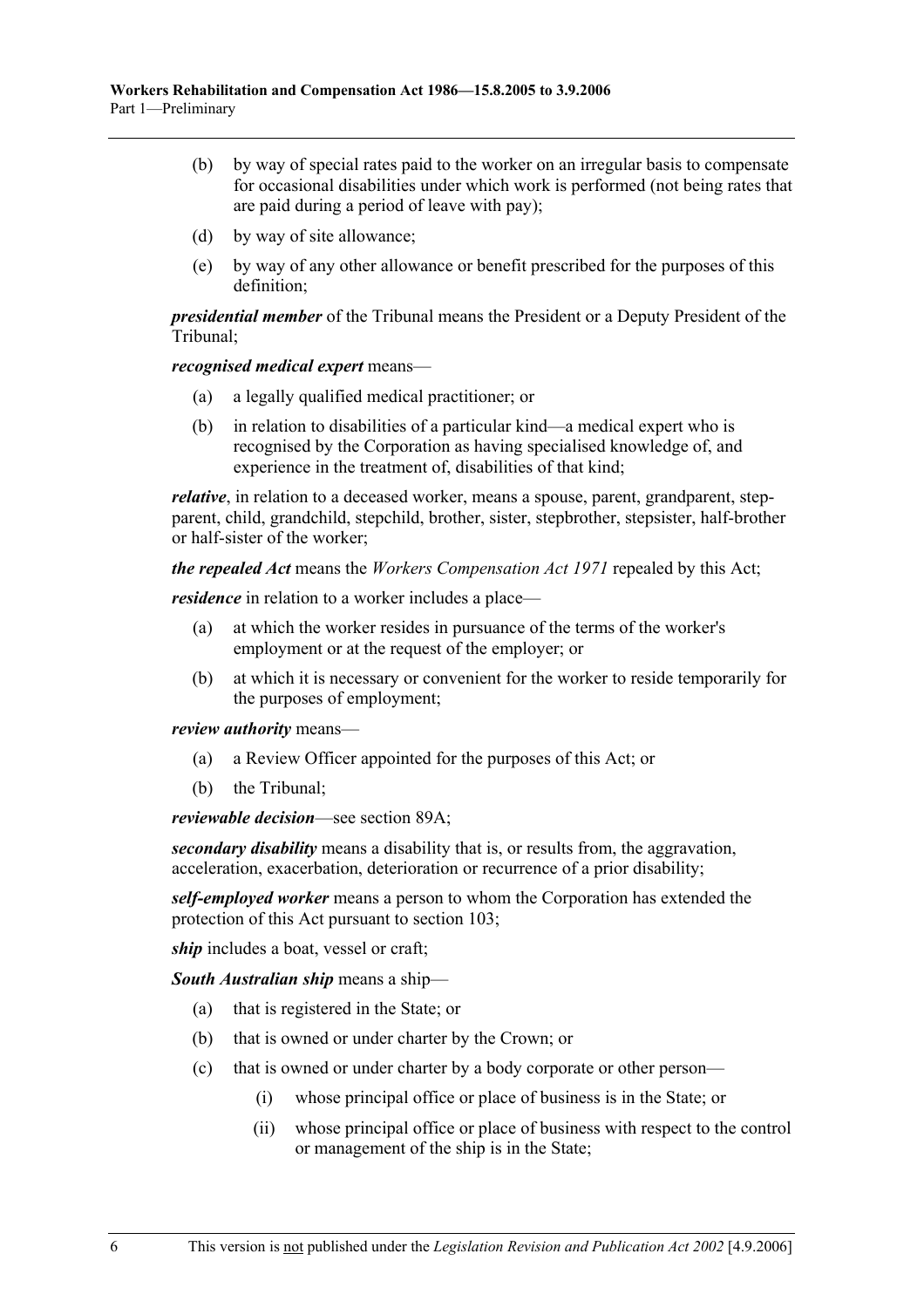*spouse*, in relation to a worker, includes a person who is cohabiting with the worker as the *de facto* husband or wife of the worker if—

- $(a)$
- (i) the person has been so cohabiting with the worker continuously for the preceding period of 5 years; or
- (ii) the person has during the preceding period of 6 years cohabitated with the worker for periods aggregating not less than 5 years; or
- (iii) although neither subparagraph (i) nor (ii) applies, the person has been cohabiting with the worker for a substantial part of a period referred to in either of those subparagraphs and the Corporation considers that it is fair and reasonable that the person be regarded as the spouse of the worker for the purposes of this Act; or
- (b) a child, of whom the worker and the person are the parents, has been born (whether or not the child is still living);

*the State* includes the territorial waters of the State;

### *therapeutic appliance* means—

- (a) spectacles or contact lenses; or
- (b) a hearing aid; or
- (c) false teeth; or
- (d) a prosthesis; or
- (e) a crutch or wheelchair; or
- (f) any other appliance or aid for reducing the extent of a disability or enabling a person to overcome in whole or part the effects of a disability;

*trauma* means an event, or series of events, out of which a compensable disability arises;

#### *Tribunal* means the *Workers Compensation Tribunal*;

*unrepresentative disability* means a disability arising from an attendance mentioned in section 30(3) or a journey mentioned in section 30(5)(b);

#### *worker* means—

- (a) a person by whom work is done under a contract of service (whether or not as an employee);
- (b) a person who is a worker by virtue of section 103A;
- (c) a self-employed worker,

and includes a former worker and the legal personal representative of a deceased worker;

*working day* in relation to a worker means a day on which the worker works or would, if not incapacitated for work, be normally required to work in the course of employment.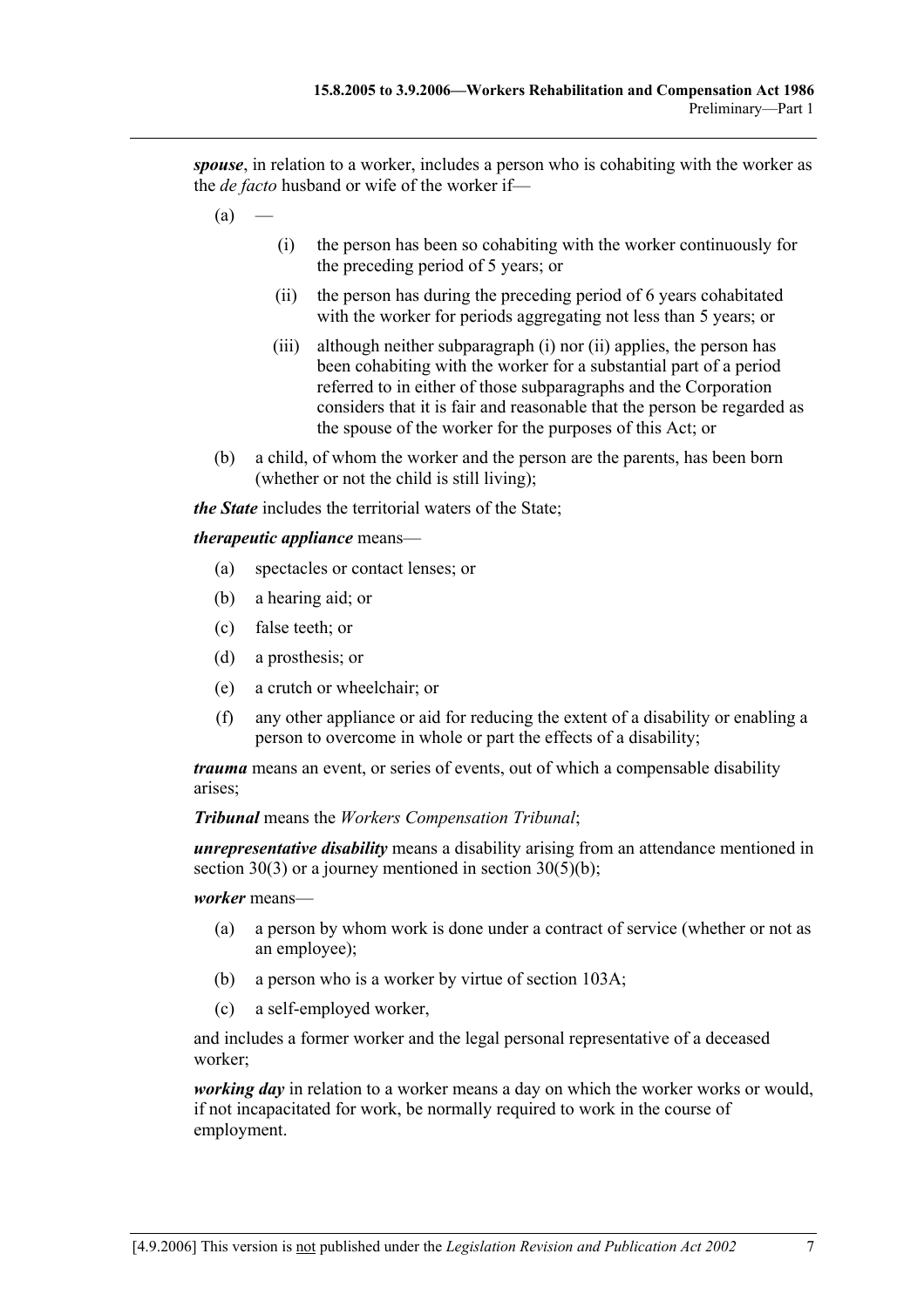- (3) A member of the crew of a fishing boat who is remunerated by a share in profits or gross receipts obtained by working the boat is not a worker for the purposes of this Act.
- (5) Where a worker has no fixed place of employment, the worker's place of employment on a particular working day is the place at which, or the area in which, the worker works or is required to work on that working day.
- (6) Where in a prescribed industry or in prescribed circumstances a person (*the principal*) contracts with another person (*the contractor*) for the performance by the contractor of work undertaken by the principal, the principal shall, for the purposes of this Act, be deemed to be the employer of workers employed by the contractor.
- (7) The regulations may exclude (either absolutely or subject to limitations or conditions stated in the regulations) specified classes of workers wholly or partially from the application of this Act.
- (8) A regulation under subsection (7) may only be made after consultation with the Advisory Committee.

# **4—Average weekly earnings**

- (1) Subject to this section, the average weekly earnings of a disabled worker are the average amount that the worker could reasonably be expected to have earned for a week's work if the worker had not been disabled.
- (2) For the purpose of determining the average weekly earnings of a worker—
	- (a) where the worker was, immediately before the relevant date, employed by more than one employer—aggregate earnings from all employment shall be taken into account; and
	- (b) subject to subsection (3)—
		- (i) the actual weekly earnings of the worker over a period of up to 12 months before the relevant date may be taken into account; and
		- (ii) if by reason of the shortness of time during which the worker has been in employment, the terms of the worker's employment or for any other reason, it is not possible to arrive at a fair average, the worker's average weekly earnings may be determined by reference to the average weekly amount being earned by other persons in the same employment who perform similar work at the same grade as the worker or, if there is no person so employed, by other persons in the same class of employment who perform similar work at the same grade as the worker.
- (3) Where a worker is a contractor rather than an employee, the worker's average weekly earnings shall be determined by reference to the rate of pay that the worker would have received if the worker had been working as an employee and, if there is an award or industrial agreement applicable to the class and grade of work in which the worker was engaged, the worker's average weekly earnings shall be determined by reference to that award or industrial agreement.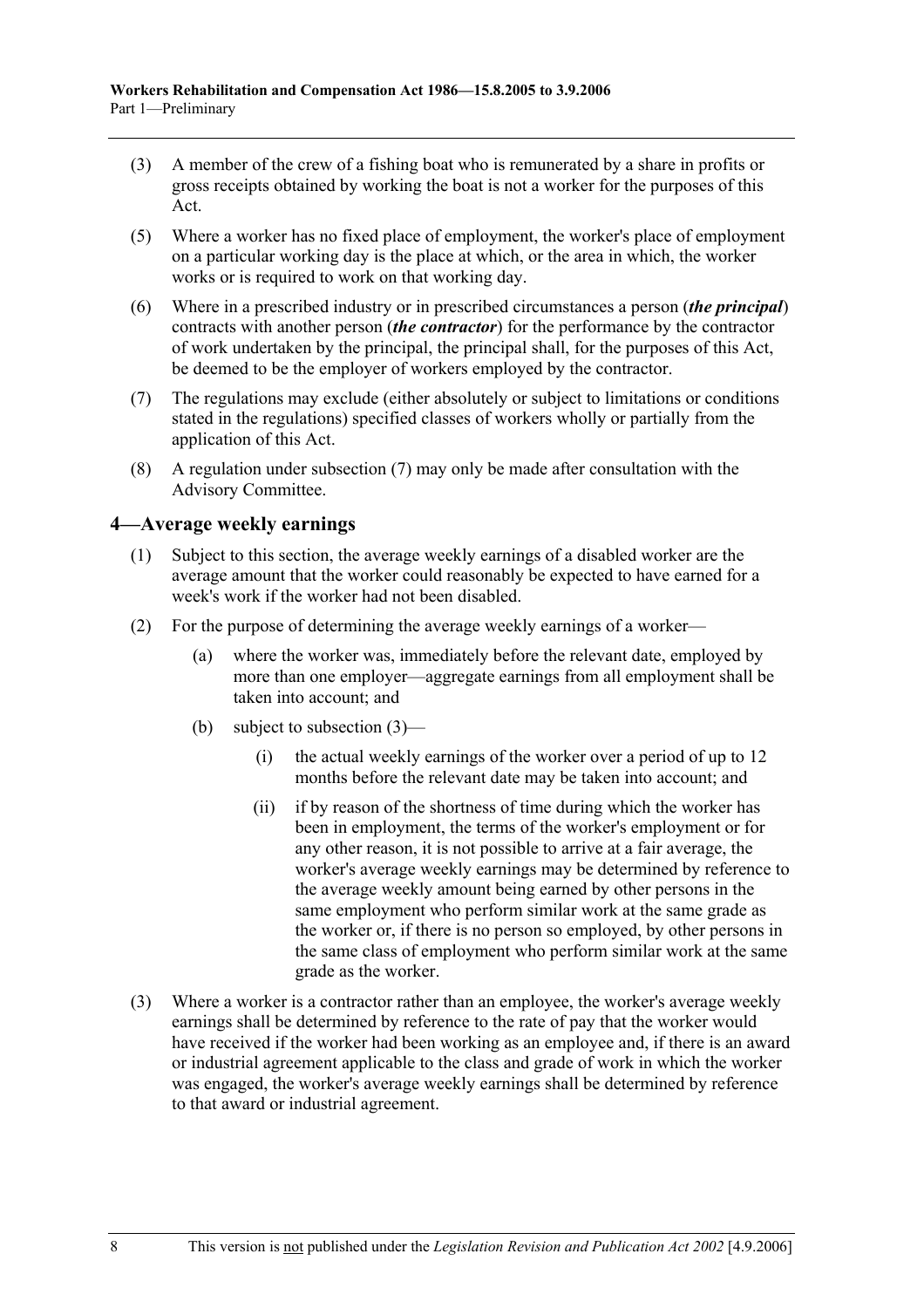- (4) Where because of the gradual onset of a compensable disability it appears that the level of earnings of a disabled worker prior to the relevant date were affected by the disability, the average weekly earnings of the worker shall be set at an amount that fairly represents the weekly amount that the worker would have been earning if the level of earnings had not been so affected.
- (5) The average weekly earnings of a disabled worker who—
	- (a) was not a full-time worker immediately prior to the relevant date; and
	- (b) immediately prior to the relevant date had been seeking full-time employment; and
	- (c) had been predominantly during the preceding 18 months a full-time worker,

shall be determined as if the worker had been a full-time worker.

- (6) Where a permanently incapacitated worker is under the age of 21 years, the average weekly earnings of the worker shall be determined as if the worker had attained the age of 21 years and where a permanently incapacitated worker is an apprentice, the average weekly earnings of the worker shall be determined as if the worker had completed the apprenticeship.
- (7) Notwithstanding the foregoing provisions of this section—
	- (a) where a disabled worker's remuneration was, at the relevant date, covered by an award or industrial agreement, the worker's average weekly earnings shall not be less than the weekly wage to which the worker was then entitled under the award or industrial agreement;
	- (b) if, but for this paragraph, the average weekly earnings of a worker (not being a self-employed worker) would be less than the prescribed amount, the average weekly earnings shall be fixed at the prescribed amount;
	- (c) the average weekly earnings of a worker shall in no case be fixed at more than twice State average weekly earnings.
- (8) For the purposes of determining the average weekly earnings of a worker—
	- (a) any component of the worker's earnings attributable to overtime will be disregarded unless—
		- (i) the worker worked overtime in accordance with a regular and established pattern; and
		- (ii) the pattern was substantially uniform as to the number of hours of overtime worked; and
		- (iii) the worker would have continued to work overtime in accordance with the established pattern if he or she had not been disabled; and
	- (ab) any contribution paid or payable by an employer to a superannuation scheme for the benefit of the worker will be disregarded; and
	- (b) any prescribed allowances will be disregarded.
- (9) In this section—
	- (a) a reference to the relevant date is—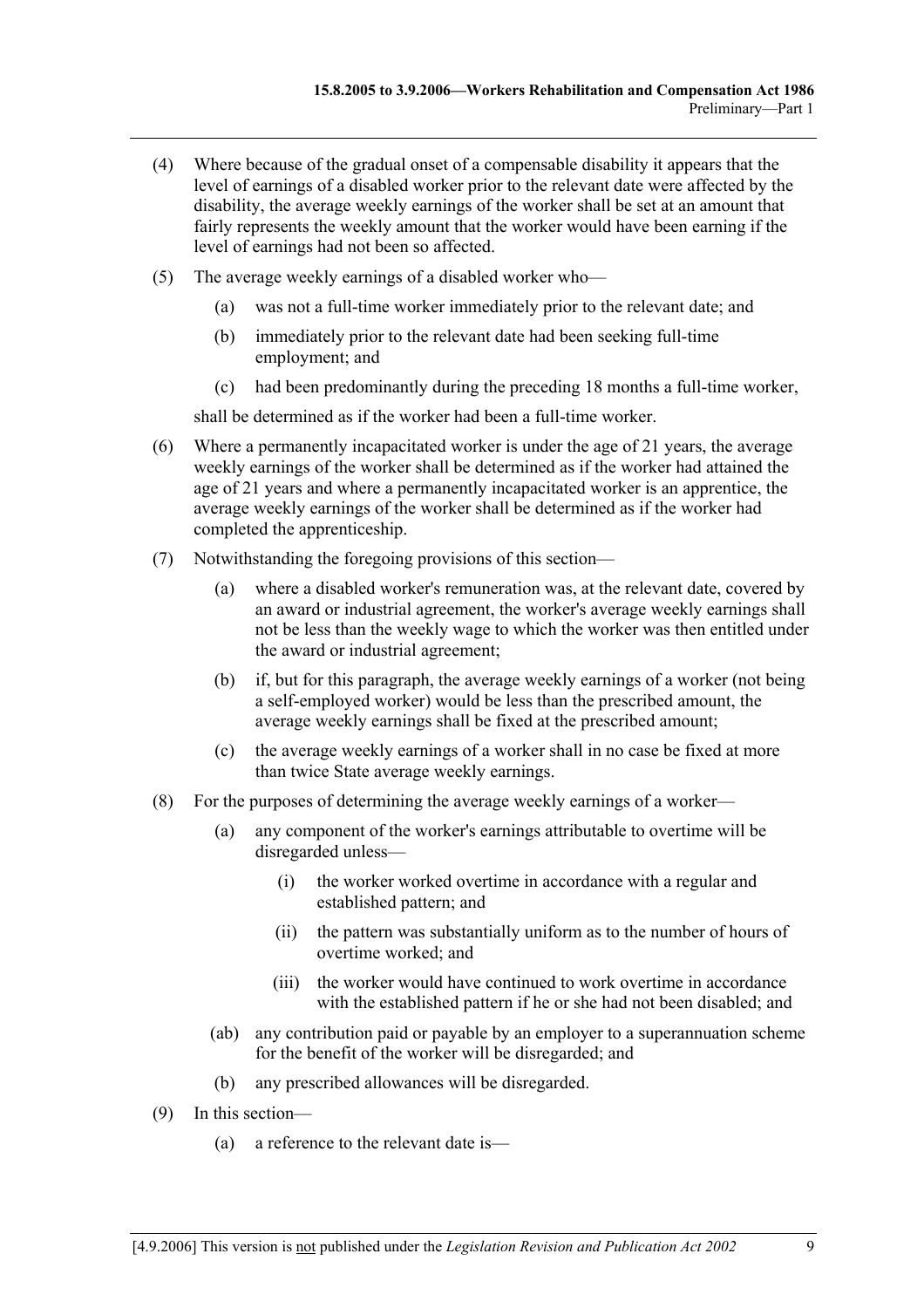- (i) a reference to the date of the commencement of the period of the worker's incapacity for work or, where the worker has been incapacitated for work as a result of the same disability for a number of separate periods, a reference to the date of the commencement of the last such period of incapacity; or
- (ii) where the worker is dead and the death was not immediately preceded by a period of incapacity for work in respect of which the worker received compensation under this Act—a reference to the date of the worker's death; and
- (b) a reference to State average weekly earnings is a reference to the amount last published before the relevant date by the Commonwealth Statistician as an estimate of Average Weekly Earnings for Ordinary Hours of Work for each Full-time Employed Male Unit in this State.

## **5—Act to bind Crown**

This Act binds the Crown in right of the State and also, so far as the legislative power of the State extends, in all its other capacities.

## **6—Territorial application of this Act**

- (1) This Act applies to a worker's employment (either within or outside the State) if there is a nexus between the worker's employment and the State.
- (2) A nexus exists between a worker's employment and a State if—
	- (a) the worker is usually employed in the State and not in any other State; or
	- (b) the worker is usually employed in 2 or more States but is based in the State.
- (3) In addition, a nexus exists between a worker's employment and this State if—
	- (a) the worker is not usually employed in any State; but
	- (b) the worker is employed in the State or the worker's employment involves (or is likely to involve) recurrent trips to and from a base in the State, and the worker is not protected against employment-related disabilities by a corresponding law.
- (4) In this section—
	- (a) a *State* includes a Territory;
	- (b) a reference to *employment* is a reference to the worker's work (and not to employment as an abstract legal relationship);
	- (c) a worker is *usually employed* in a particular State if 10% or more of the time the worker spends working in employment is (or is to be) spent working in the State;
	- (d) a worker is *based* (or has a *base*) in a particular State if the worker's usual place of residence is in the State or if the worker regularly travels between a port or other point of embarkation in the State and the place of employment.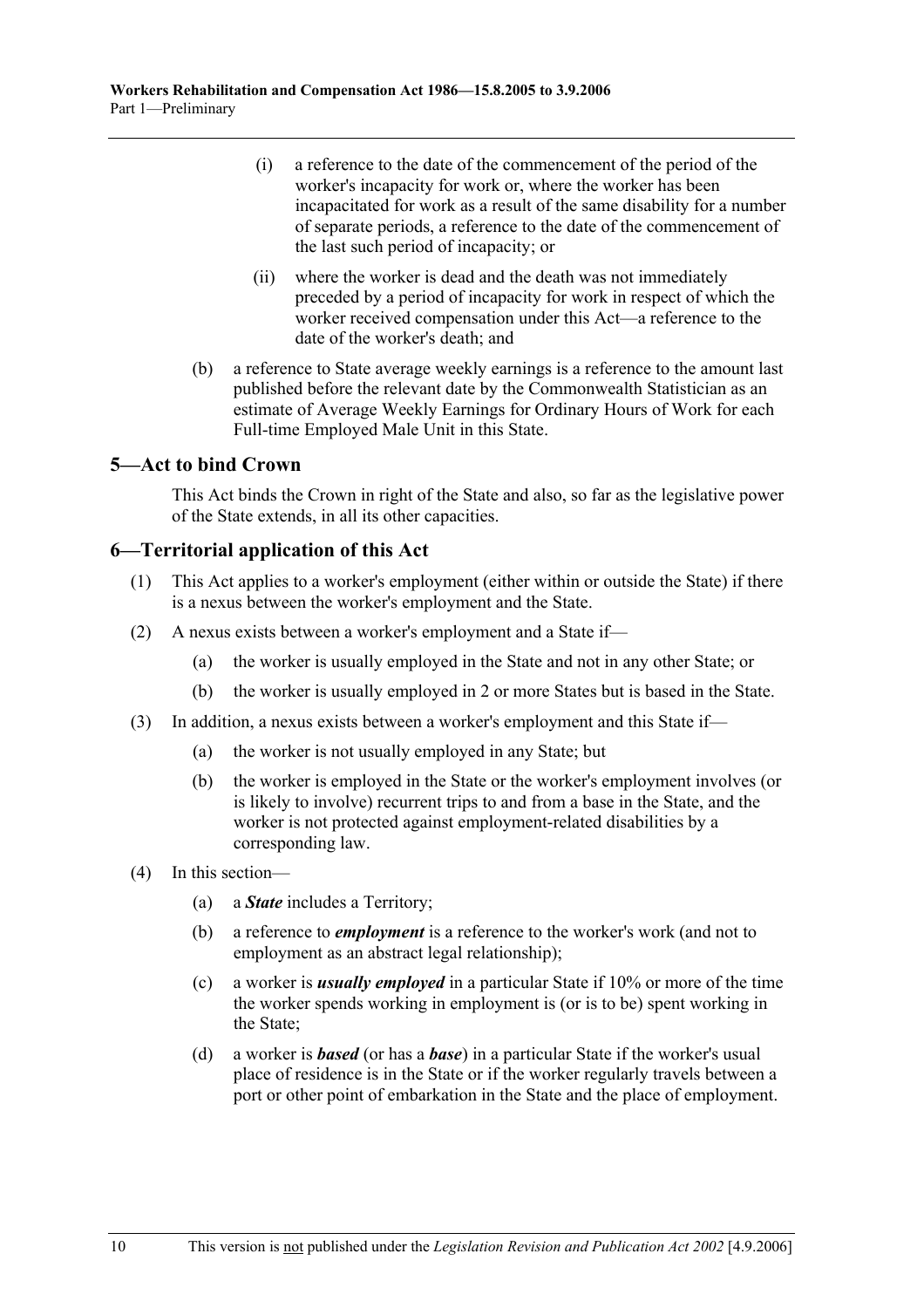# **Part 2—The Workers Rehabilitation and Compensation Advisory Committee**

# **7—The Advisory Committee**

- (1) The *Workers Rehabilitation and Compensation Advisory Committee* is established.
- (2) The Advisory Committee consists of nine members appointed by the Governor of whom—
	- (a) three (who must include an expert in rehabilitation) will be appointed on the Minister's nomination made after consulting with associations representing employers and with associations representing employees (including the UTLC); and
	- (b) three (who must include at least one suitable representative of registered employers and at least one suitable representative of exempt employers) will be appointed on the Minister's nomination made after consulting with associations representing employers; and
	- (c) three will be appointed on the Minister's nomination made after consultation with associations representing employees, including the UTLC.
- (3) One member of the Committee must be appointed by the Governor to preside at meetings of the Committee.

The member is referred to in this Act as the *presiding member* of the Committee.

The appointment must be made from among the members appointed under subsection  $(2)(a)$ .

# **8—Functions of Advisory Committee**

- (1) The functions of the Advisory Committee are—
	- (a) to advise the Minister on the formulation and implementation of policies relating to workers rehabilitation and compensation; and
	- (b) to advise the Minister (on its own initiative or at the request of the Minister) on—
		- (i) proposals to make amendments to this Act, or to make regulations under this Act; and
		- (ii) other legislative proposals that may affect the operation of this Act; and
	- (c) to investigate work-related injury and disease; and
	- (d) to report to the Minister (on its own initiative or at the request of the Minister) on any other matter relating to workers rehabilitation or compensation; and
	- (e) to carry out other functions assigned to the Advisory Committee by the Minister.
- (2) The Advisory Committee may conduct public meetings and discussions and may, with the approval of the Minister, conduct inquiries, on questions arising before the Advisory Committee.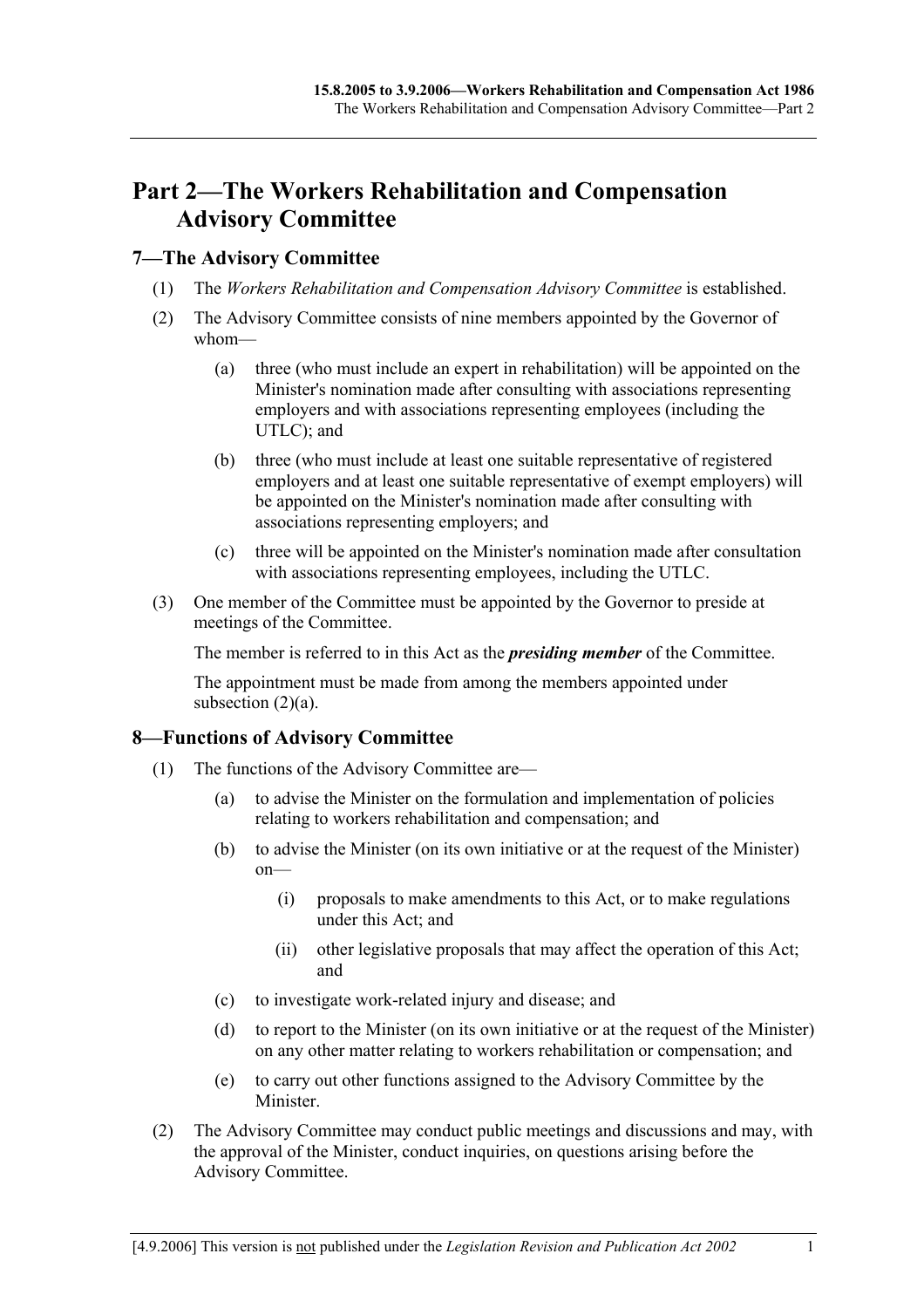- (3) The Advisory Committee may on its own initiative, and must at the direction of the Minister, consult and co-operate with the Corporation, other government authorities at a State or national level, representatives of industrial associations and other persons or **bodies**
- (4) The Advisory Committee may, with the approval of the Minister, establish subcommittees to assist the Committee.
- (5) A subcommittee may, but need not, consist of, or include, members of the Advisory Committee.

### **9—Terms and conditions of office**

- (1) A member of the Advisory Committee will be appointed on conditions, and for a term (not exceeding three years), determined by the Governor and, on the expiration of a term of appointment, is eligible for re-appointment.
- (2) The Governor may remove a member from office for—
	- (a) breach of, or non-compliance with, a condition of appointment; or
	- (b) mental or physical incapacity to carry out duties of office satisfactorily; or
	- (c) neglect of duty; or
	- (d) dishonourable conduct.
- (3) The office of a member becomes vacant if the member—
	- (a) dies; or
	- (b) completes a term of office and is not re-appointed; or
	- (c) resigns by written notice addressed to the Minister; or
	- (d) is found guilty of an offence against subsection (5) (Disclosure of interest); or
	- (e) is removed from office by the Governor under subsection (2).
- (4) On the office of a member of the Advisory Committee becoming vacant, a person must be appointed, in accordance with this Act, to the vacant office.
- (5) A member who has a direct or indirect personal or pecuniary interest in a matter under consideration by the Advisory Committee—
	- (a) must, as soon as practicable after becoming aware of the interest, disclose the nature and extent of the interest to the Committee; and
	- (b) must not take part in a deliberation or decision of the Committee on the matter and must not be present at a meeting of the Committee when the matter is under consideration.

Penalty: \$8 000 or imprisonment for two years.

### **10—Allowances and expenses**

- (1) A member of the Advisory Committee is entitled to fees, allowances and expenses approved by the Governor.
- (2) The fees, allowances and expenses are payable out of the Compensation Fund.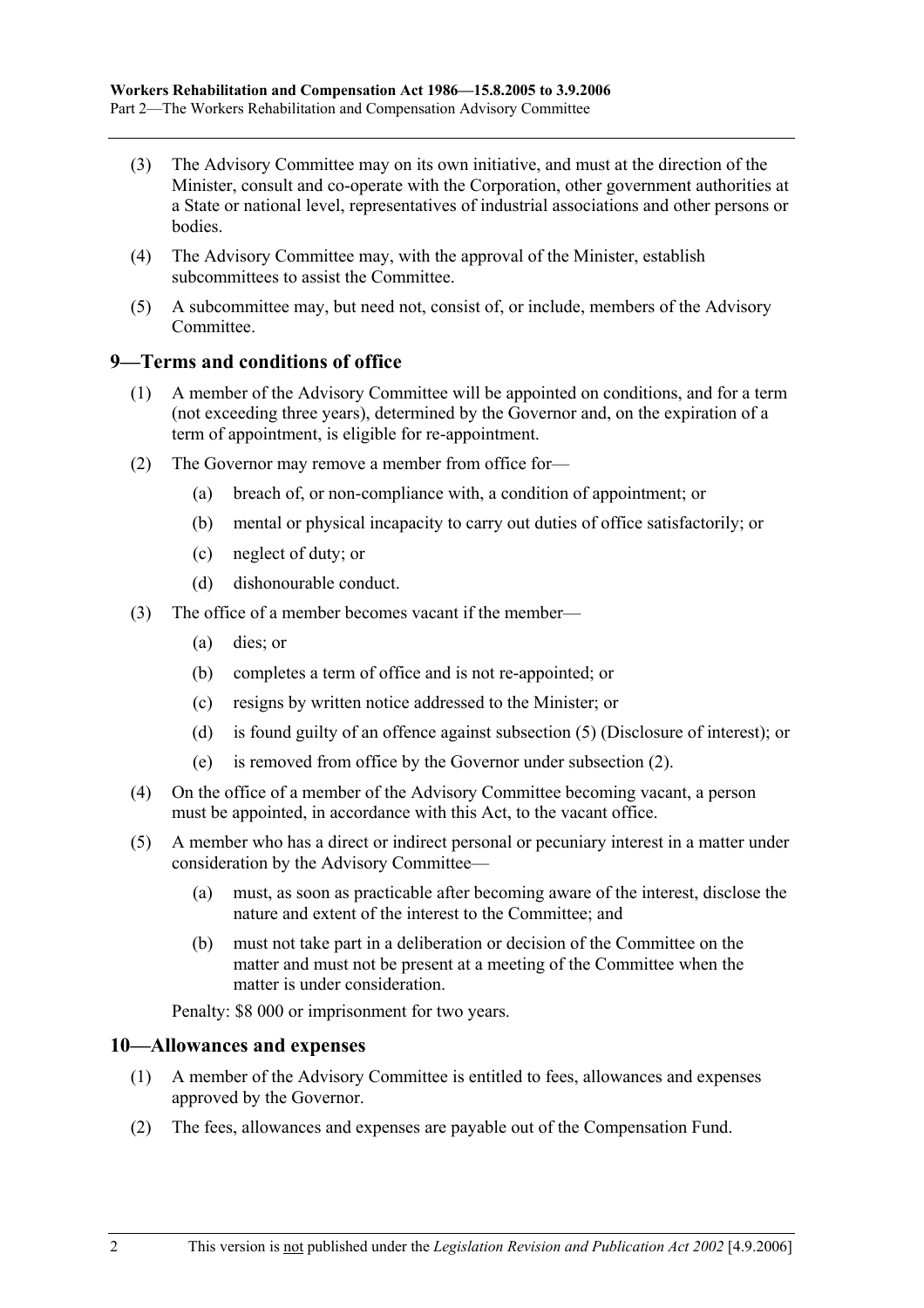### **11—Proceedings etc of the Advisory Committee**

- (1) Meetings of the Advisory Committee must be held at times and places appointed by the Committee, but there must be at least six meetings per year.
- (2) Six members of the Advisory Committee constitute a quorum of the Committee.
- (3) The presiding member of the Advisory Committee will, if present at a meeting of the Committee, preside at the meeting and, in the absence of the presiding member, a member chosen by the members present will preside.
- (4) A decision carried by a majority of the votes of the members present at a meeting of the Advisory Committee is a decision of the Committee.
- (5) Each member present at a meeting of the Advisory Committee is entitled to one vote on a matter arising for decision by the Committee, and, if the votes are equal, the person presiding at the meeting has a second or casting vote.
- (6) The Advisory Committee must ensure that accurate minutes are kept of its proceedings.
- (7) The Advisory Committee may open its proceedings to the public unless the proceedings relate to commercially sensitive matters or to matters of a private confidential nature.
- (8) Subject to this Act, the proceedings of the Advisory Committee will be conducted as the Committee determines.

## **12—Confidentiality**

A member of the Advisory Committee who, as a member of the Committee, acquires information that—

- (a) the member knows to be of a commercially sensitive nature, or of a private confidential nature; or
- (b) the Committee classifies as confidential information,

must not divulge the information without the approval of the Committee. Penalty: \$1 000.

### **13—Immunity of members of Advisory Committee**

- (1) No personal liability attaches to a member of the Advisory Committee for an act or omission by the member or the Committee in good faith and in the exercise or purported exercise of powers or functions under this Act.
- (2) A liability that would, but for subsection (1), lie against a member lies instead against the Crown.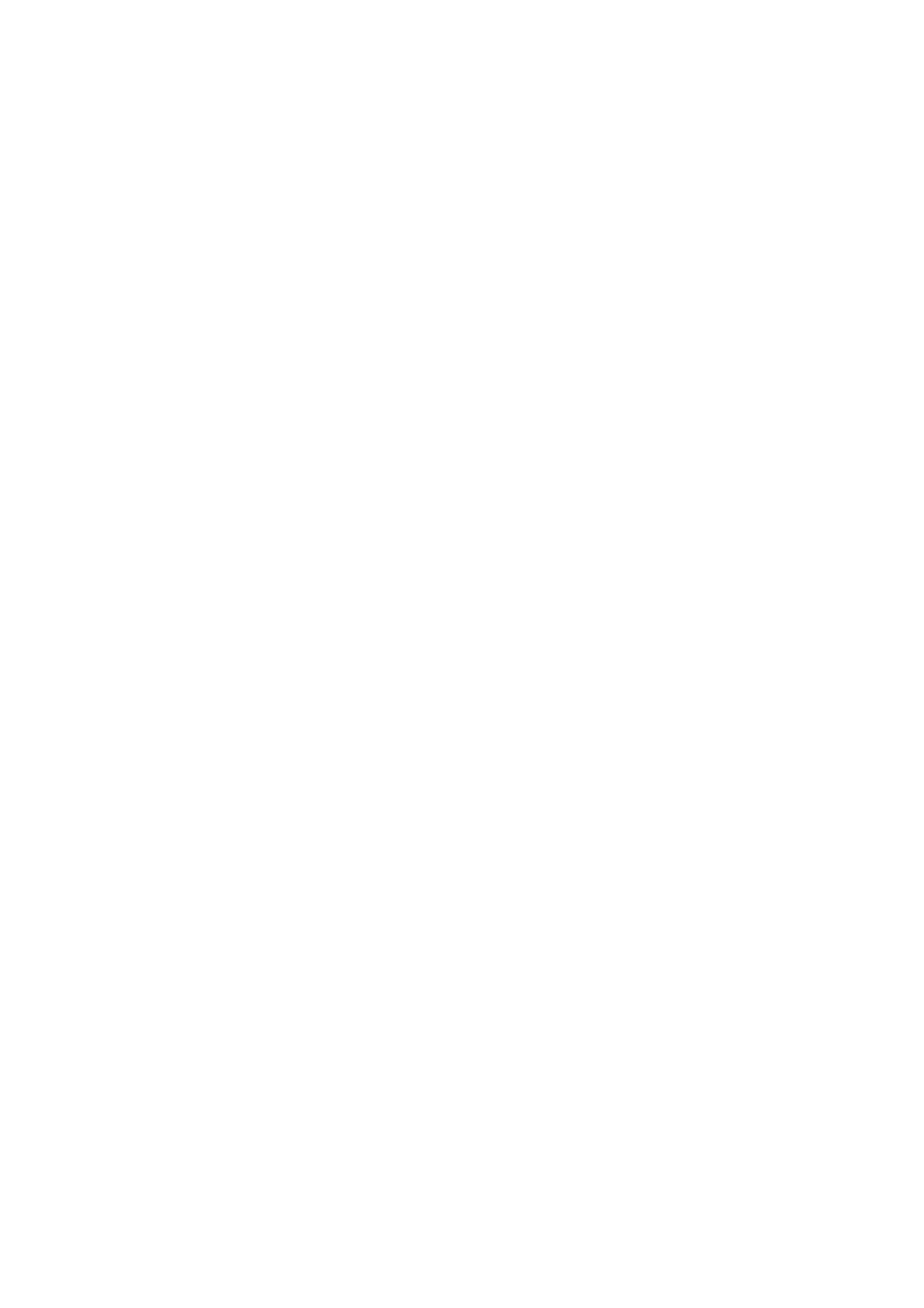# **Part 3—Rehabilitation and accident prevention programmes**

# **Division 1—Rehabilitation**

# **26—Rehabilitation programmes**

- (1) The Corporation shall establish or approve rehabilitation programmes with the object of ensuring that workers suffering from compensable disabilities—
	- (a) achieve the best practicable levels of physical and mental recovery; and
	- (b) are, where possible, restored to the workforce and the community.
- (2) A rehabilitation programme may be established by the Corporation in relation to—
	- (a) a particular worker;
	- (b) workers of a particular class;
	- (c) workers suffering from disabilities of a particular class.
- (3) For the purposes, or in the course, of a rehabilitation programme the Corporation may—
	- (a) provide for the physical, mental or vocational assessment of workers;
	- (b) provide advisory services to workers, members of the families of workers, employers and others;
	- (c) assist workers in seeking, obtaining or retaining employment;
	- (d) assist in the training or retraining of workers;
	- (e) assist workers to find appropriate accommodation;
	- (f) provide for the necessary and reasonable costs (including costs of travel, accommodation and child care) incurred by workers in order to participate in rehabilitation programmes;
	- (g) provide equipment, facilities and services to assist workers to cope with their disabilities at home or in the workplace;
	- (h) provide assistance to persons who may be in a position to help workers to overcome or cope with their disabilities;
	- (i) disseminate information that relates to work related disabilities;
	- (j) conduct, participate in or subsidise research into any aspect of rehabilitation;
	- (k) encourage and support the work of organisations that provide assistance to workers suffering from compensable disabilities;
	- (l) do anything else that may assist in the rehabilitation of workers.
- (4) The Corporation may admit a disabled worker to a rehabilitation programme notwithstanding that it has not been finally established that the worker's disability is compensable.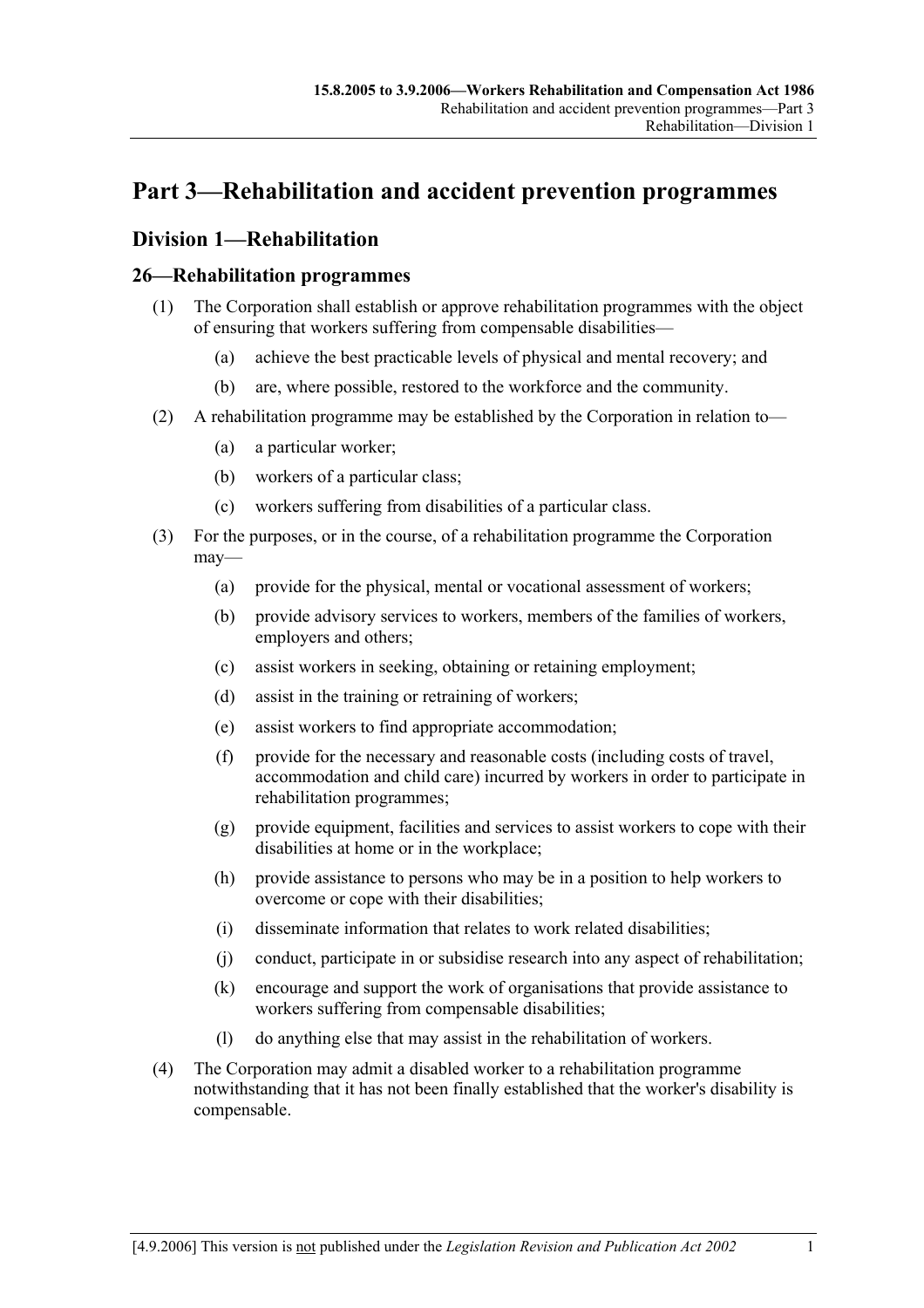## **27—Clinics and other facilities**

- (1) In the exercise of its powers under this Division, the Corporation should seek to utilise rehabilitation facilities and services provided by the employer of a disabled worker.
- (2) In the exercise of its powers under this Division, the Corporation should give encouragement and assistance to the establishment and provision of rehabilitation facilities and services in the private sector.
- (3) The Corporation may—
	- (a) enter into arrangements with any government agency or other body under which medical services or rehabilitation facilities and services will be provided for disabled workers; and
	- (b) with the approval of the Minister, establish clinics and other facilities for the assessment, treatment or rehabilitation of disabled workers; and
	- (c) establish and maintain a register of persons and organisations that are, in the opinion of the Corporation, properly qualified and equipped to provide rehabilitation services.

## **28—Rehabilitation advisers**

- (1) The Corporation shall appoint such rehabilitation advisers as are necessary for the purposes of this Act.
- (2) A rehabilitation adviser—
	- (a) shall assist in devising and co-ordinating rehabilitation programmes for disabled workers; and
	- (b) shall be responsible to the Corporation for monitoring the progress of disabled workers who are involved in rehabilitation programmes; and
	- (c) may, subject to monetary limitations set by the Corporation, expend money of the Corporation in obtaining for a disabled worker services and equipment that may assist towards rehabilitation; and
	- (d) shall consult with employers with a view to expediting the return to work of disabled workers.
- (3) A statement made by or to a rehabilitation adviser about a worker who is participating in a rehabilitation program must not be disclosed in proceedings under this Act unless—
	- (a) the rehabilitation adviser and the worker consent to the disclosure; or
	- (b) the statement is relevant to an allegation of fraud or dishonesty in criminal proceedings against the worker.

## **28A—Rehabilitation and return to work plans**

- (1) The Corporation may establish a rehabilitation and return to work plan for a worker who is incapacitated for work by a compensable disability.
- (2) If a worker—
	- (a) is receiving compensation by way of income maintenance; and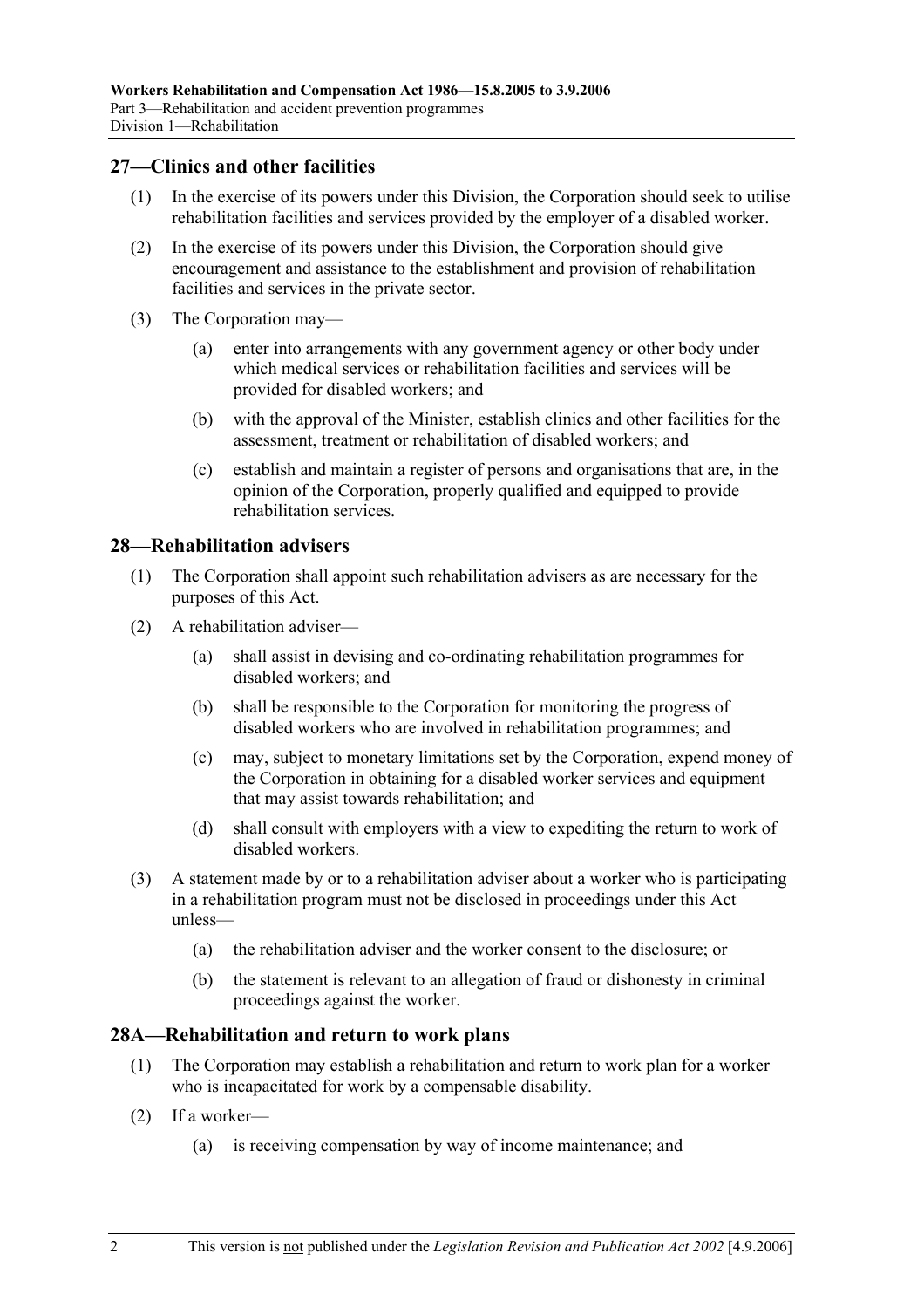(b) is (or is likely to be) incapacitated for work by a compensable disability for more than 3 months (but has some prospect of returning to work),

the Corporation must prepare a rehabilitation and return to work plan for the worker.

- (3) In preparing the plan, the Corporation—
	- (a) must consult with the worker and the employer out of whose employment the disability arose; and
	- (b) should if practicable—
		- (i) review medical records relevant to the worker's condition; or
		- (ii) consult with any medical expert who is treating the worker for the compensable disability.
- (4) A rehabilitation and return to work plan may impose obligations on the worker and on the employer.
- (5) The Corporation must give the worker and the employer a copy of the rehabilitation and return to work plan.
- (6) The plan is binding on the worker and the employer.

# **28B—Review of plan**

- (1) A worker or employer may apply for review of—
	- (a) a decision to establish or not to establish a rehabilitation and return to work plan; or
	- (b) a provision of a rehabilitation and return to work plan,

on the ground that the decision or the provision is unreasonable.

- (2) On review of a rehabilitation and return to work plan (or in consequent appellate proceedings), the plan may be modified to the extent necessary to ensure that the plan does not impose unreasonable obligations on the worker or the employer.
- (3) Proceedings on a review under this section (or consequent appellate proceedings) do not suspend obligations imposed by a rehabilitation and return to work plan.

# **28C—Rehabilitation standards and requirements**

- (1) Rehabilitation programs, and rehabilitation and return to work plans, must comply with standards and requirements imposed by regulation.
- (2) Before the publication of regulations imposing standards and requirements for rehabilitation programs or rehabilitation and return to work plans, the Corporation must consult on the proposed regulations with—
	- (a) professional associations representing the providers of rehabilitation services of the relevant kinds; and
	- (b) the Self-Insurers Association of South Australia Incorporated and associations representing self-managed employers; and
	- (c) associations representing employers (including the South Australian Employers Chamber of Commerce and Industry); and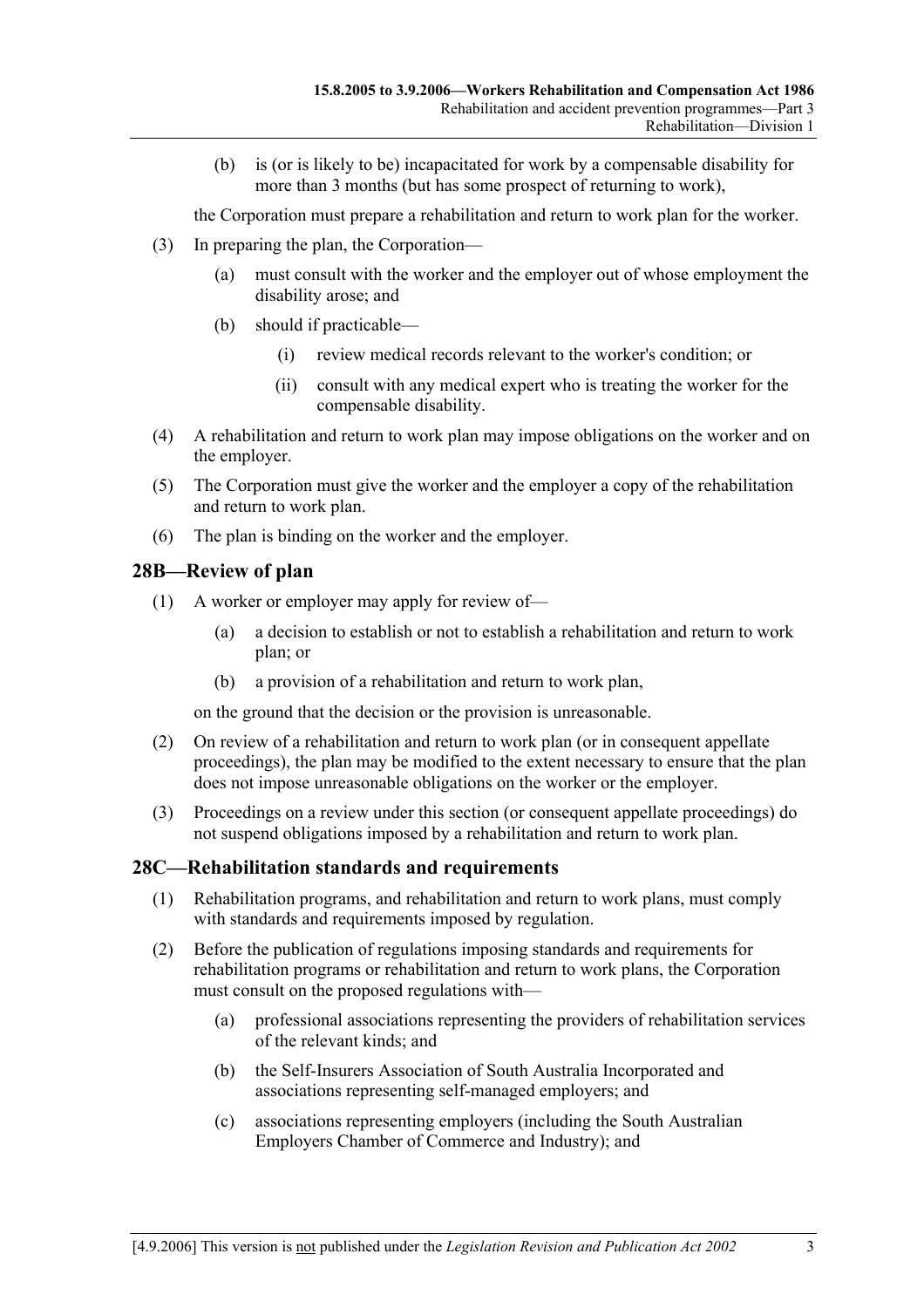(d) associations representing employees (including the United Trades and Labor Council).

# **Division 2—Disability prevention programmes**

# **29—Prevention programmes**

The Corporation may assist employers to establish or maintain programmes that are designed to prevent or reduce the incidence of compensable disabilities.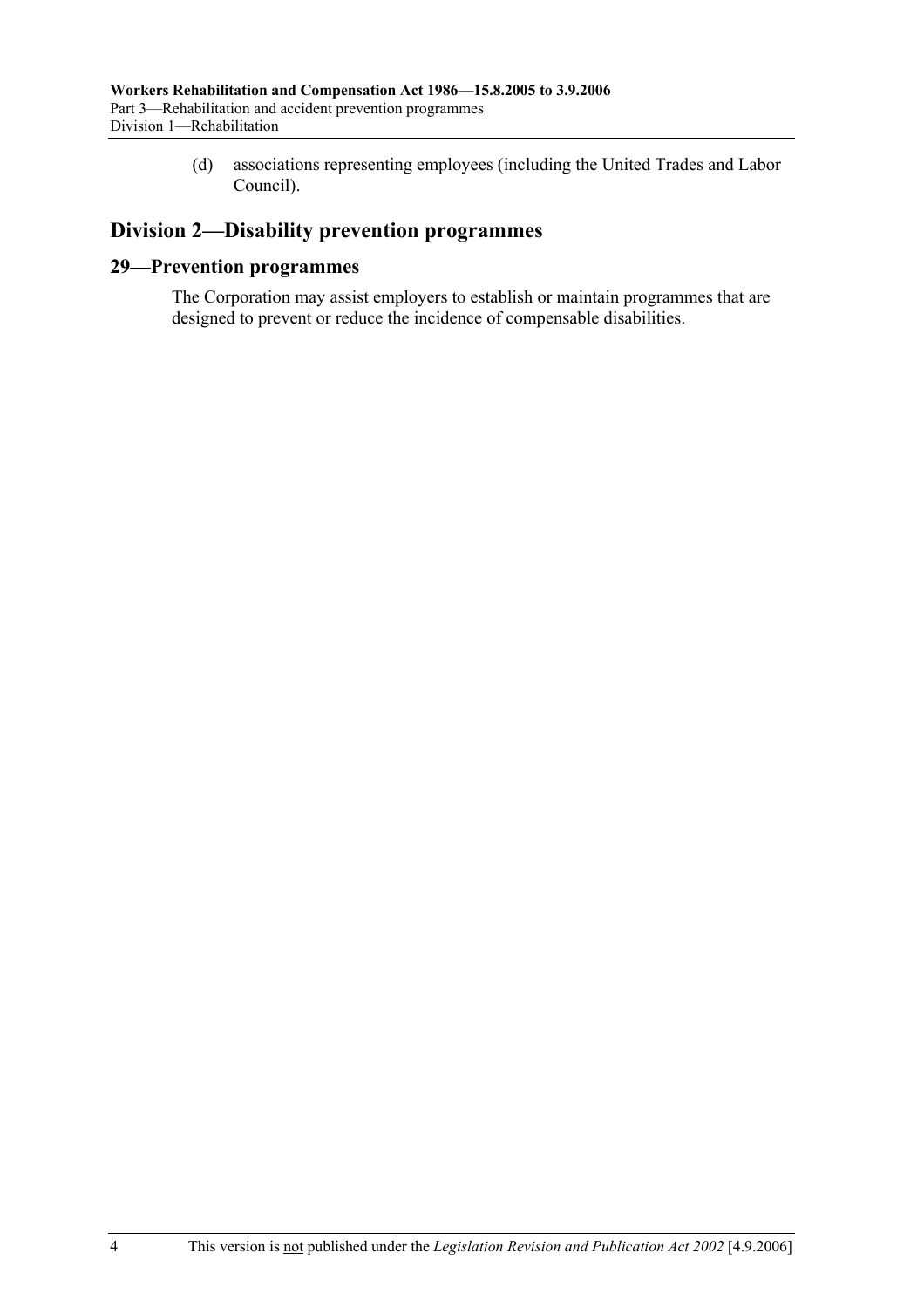# **Part 4—Compensation**

# **Division 1—Conditions under which disability is compensable**

# **30—Compensability of disabilities**

- (1) Subject to this Act, a disability is compensable if it arises from employment.
- (2) Subject to this section, a disability arises from employment if—
	- (a) in the case of a disability that is not a secondary disability or a disease—it arises out of or in the course of employment; or
	- (b) in the case of a disability that is a secondary disability or a disease—
		- (i) the disability arises out of employment; or
		- (ii) the disability arises in the course of employment and the employment contributed to the disability.
- (3) A worker's employment includes—
	- (a) attendance at the worker's place of employment on a working day but before the day's work begins in order to prepare, or be ready, for work; and
	- (b) attendance at the worker's place of employment during an authorised break from work; and
	- (c) attendance at the worker's place of employment but after work ends for the day while the worker is preparing to leave, or in the process of leaving, the place; and
	- (d) attendance at an educational institution under the terms of an apprenticeship or other legal obligation, or at the employer's request or with the employer's approval; and
	- (e) attendance at a place to receive a medical service, to obtain a medical report or certificate (or to be examined for the purpose), to participate in a rehabilitation program, or to apply for, or receive, compensation for a compensable disability.
- (4) However, a disability does not arise from employment if it arises out of, or in the course of, the worker's involvement in a social or sporting activity, except where the activity forms part of the worker's employment or is undertaken at the direction or request of the employer.
- (5) A disability that arises out of, or in the course of, a journey arises from employment only if—
	- (a) the journey is undertaken in the course of carrying out duties of employment; or
	- (b) the journey is between—
		- (i) the worker's place of residence and place of employment; or
		- (ii) the worker's place of residence or place of employment and—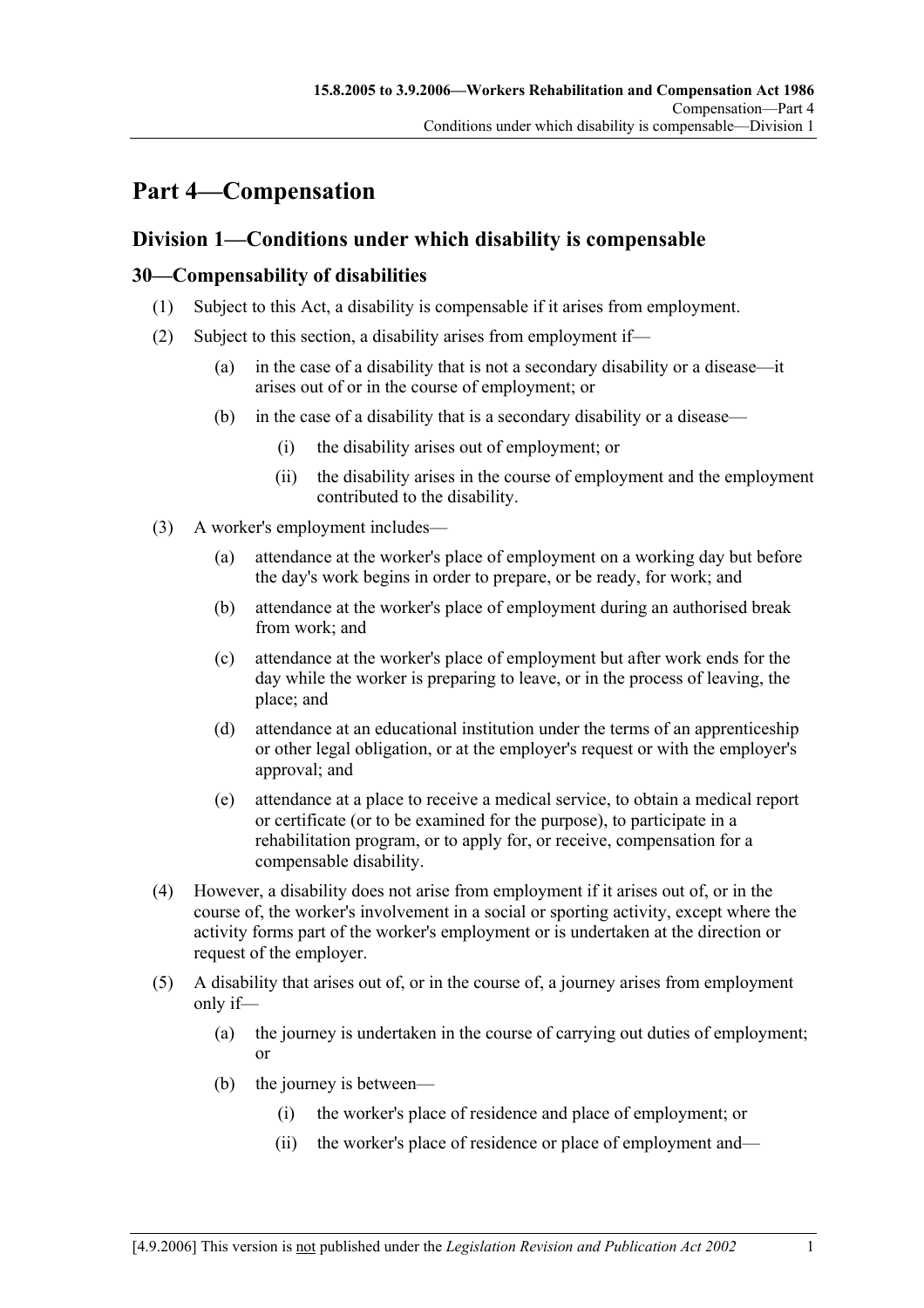- (A) an educational institution the worker attends under the terms of an apprenticeship or other legal obligation, or at the employer's request or with the employer's approval; or
- (B) a place the worker attends to receive a medical service, to obtain a medical report or certificate (or to be examined for that purpose), to participate in a rehabilitation program, or to apply for, or receive, compensation for a compensable disability,

and there is a real and substantial connection between the employment and the accident out of which the disability arises.

- (6) However, the fact that a worker has an accident in the course of a journey to or from work does not in itself establish a sufficient connection between the accident and the employment for the purposes of subsection (5)(b).
- (7) The journey between places mentioned in subsection (5)(b) must be a journey by a reasonably direct route but may include an interruption or deviation if it is not, in the circumstances of the case, substantial, and does not materially increase the risk of injury to the worker.

# **30A—Psychiatric disabilities**

A disability consisting of an illness or disorder of the mind is compensable if and only if—

- (a) the employment was a substantial cause of the disability; and
- (b) the disability did not arise wholly or predominantly from—
	- (i) reasonable action taken in a reasonable manner by the employer to transfer, demote, discipline, counsel, retrench or dismiss the worker; or
	- (ii) a decision of the employer, based on reasonable grounds, not to award or provide a promotion, transfer, or benefit in connection with the worker's employment; or
	- (iii) reasonable administrative action taken in a reasonable manner by the employer in connection with the worker's employment; or
	- (iv) reasonable action taken in a reasonable manner under this Act affecting the worker.

## **30B—Effect of misconduct etc**

- (1) A worker who is acting in connection with, and for the purposes of, the employer's trade or business is presumed to be acting in the course of employment despite the fact that—
	- (a) the worker is acting in contravention of a statutory or other regulation applicable to the employment; or
	- (b) the worker is acting without, or in contravention of, instructions from the employer.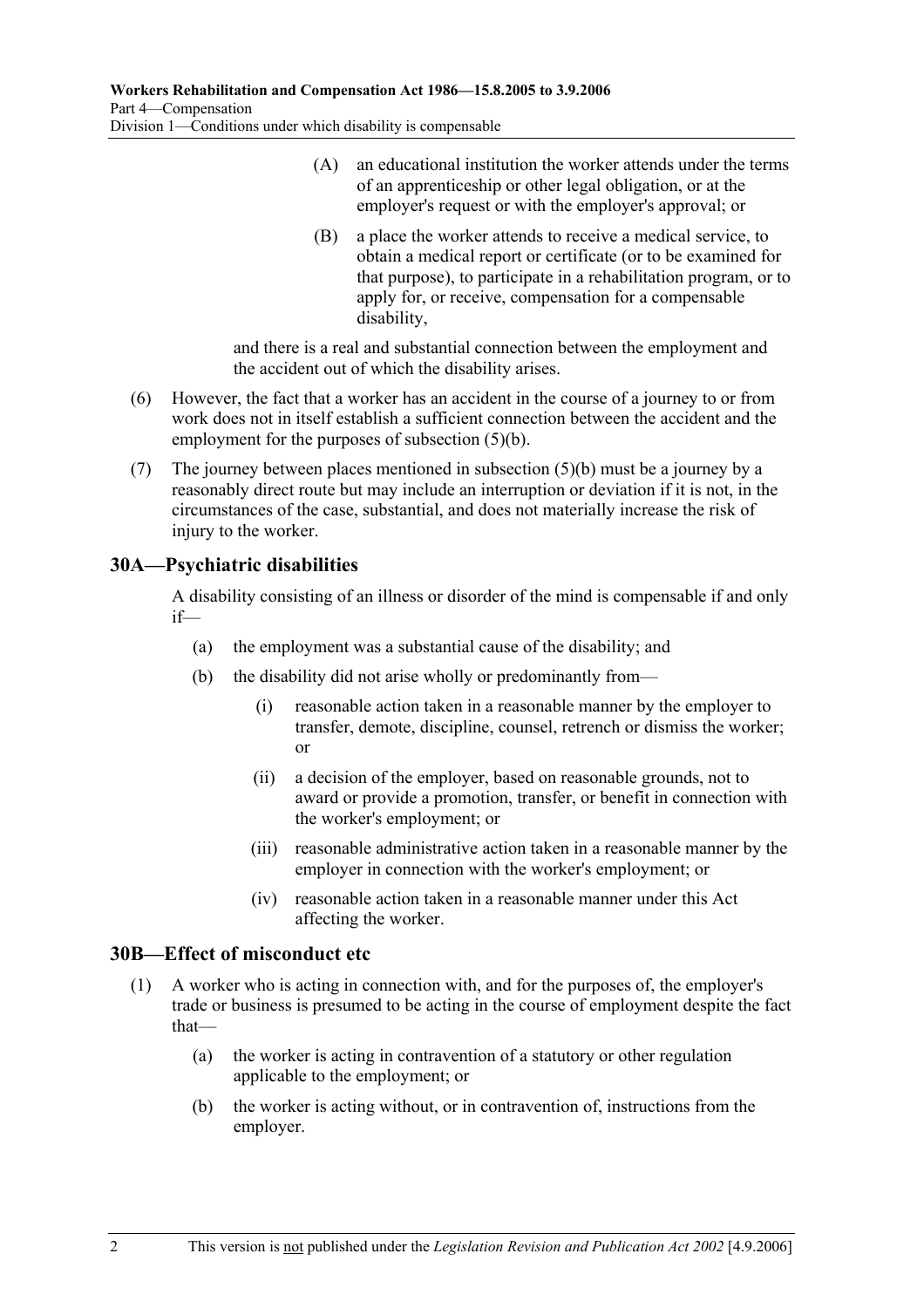- (2) However—
	- (a) a worker will not be presumed to be acting in the course of employment if the worker is guilty of misconduct or acts in contravention of instructions from the employer during the course of an attendance under section 30(3); and
	- (b) a disability is not compensable if it is established on the balance of probabilities that the disability is wholly or predominantly attributable to—
		- (i) serious and wilful misconduct on the part of the worker; or
		- (ii) the influence of alcohol or a drug voluntarily consumed by the worker (other than a drug lawfully obtained and consumed in a reasonable quantity by the worker).
- (3) Subsection (2)(a) does not apply in a case of death or permanent total incapacity for work and subsection (2)(b) does not apply in a case of death or serious and permanent disability.

# **31—Evidentiary provision**

- (1) A disability is not compensable unless it is established on the balance of probabilities that it arises from employment.
- (2) However, if a worker suffers a disability of a kind referred to in the first column of Schedule 2 and has been employed in work of a type referred to in the second column of Schedule 2 opposite the disability, the worker's disability is presumed, in the absence of proof to the contrary, to have arisen from that employment.
- (3) A regulation made on the recommendation, or with the approval, of the Corporation or the Advisory Committee may extend the operation of subsection (2) to disabilities and types of work prescribed in the regulation.
- (4) Where a worker retires or is retired from employment on account of age or ill-health and the worker makes a claim for noise induced hearing loss after the expiration of two years from the date of the retirement, subsection  $(2)$  does not apply in relation to that claim.
- (5) Where—
	- (a) a worker's disability consists of the aggravation, acceleration, exacerbation, deterioration or recurrence of a pre-existing coronary heart disease; and
	- (b) the disability arises in the course of employment,

it will be presumed, in the absence of proof to the contrary, that the employment contributed to the disability.

# **Division 2—Compensation for medical expenses etc**

## **32—Compensation for medical expenses**

- (1) Subject to this section, a worker is entitled to be compensated for costs of a kind described in subsection (2) reasonably incurred by the worker in consequences of having suffered a compensable disability—
	- (a) in accordance with a scale prescribed under this section; or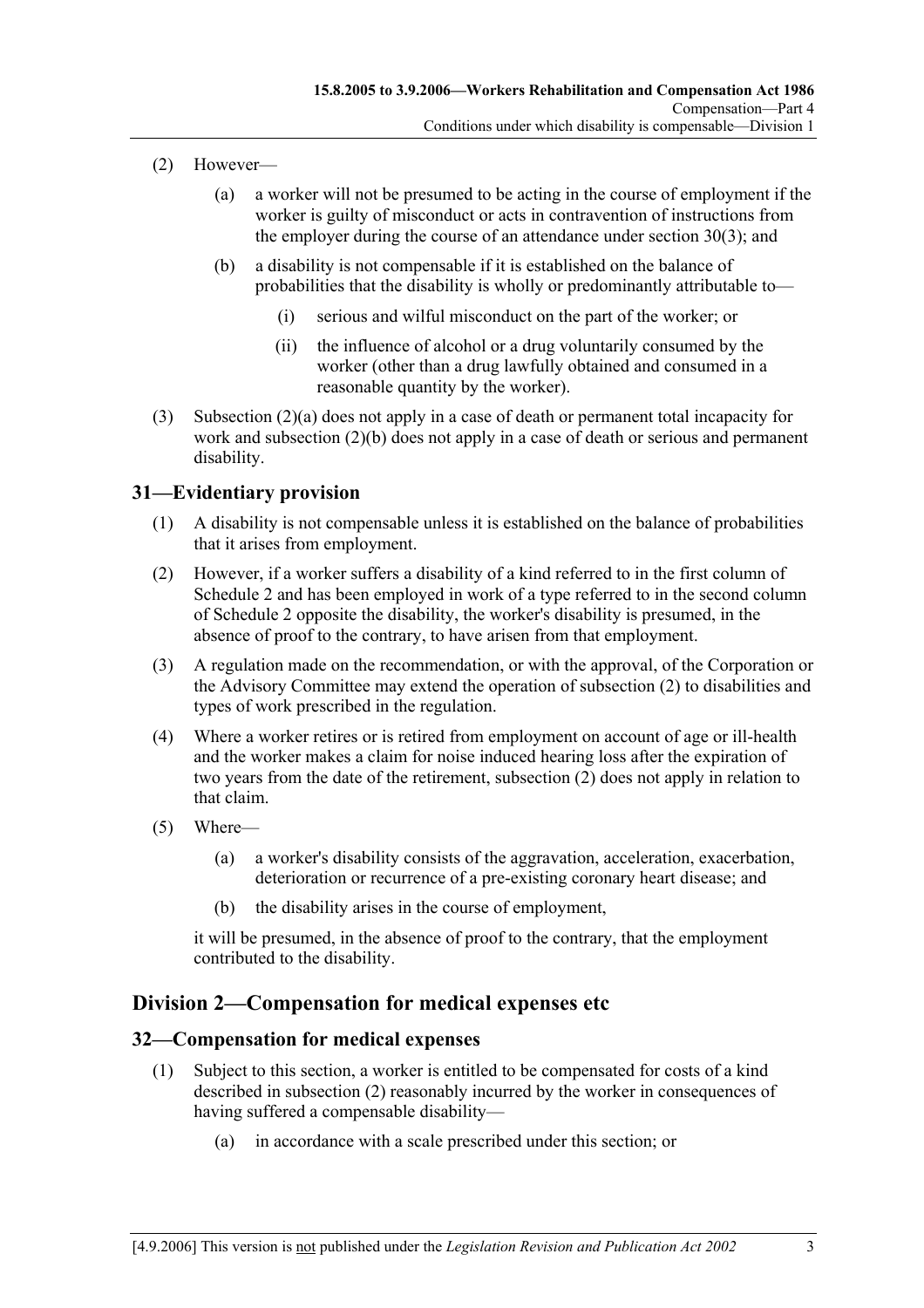- (b) if the relevant service is not covered by a scale under this section—to the extent of a reasonable amount for the provision of the service.
- (2) The costs referred to in subsection (1) are as follows:
	- (a) the cost of medical services;
	- (b) the cost of hospitalisation and all associated medical, surgical and nursing services;
	- (c) the cost of approved rehabilitation;
	- (d) the cost of travelling, or being transported, to and from any place for the purpose of receiving medical services, hospitalisation or approved rehabilitation (but not where the worker travels in a private vehicle);
	- (e) where it is necessary for the worker to be accommodated away from home for the purpose of receiving medical services or approved rehabilitation—the cost of such accommodation (but not exceeding limits prescribed by regulation);
	- (f) the cost of attendance by a registered or enrolled nurse, or by some other person approved by the Corporation or of a class approved by the Corporation, where the disability is such that the worker must have nursing or personal attendance;
	- (g) the cost of the provision, maintenance, replacement or repair of therapeutic appliances;
	- (h) the cost of medicines and other material purchased on the prescription or recommendation of a medical expert;
	- (i) any other costs (or classes of costs) authorised by the Corporation.
- (3) Compensation in respect of costs to which this section applies may be paid—
	- (a) to the worker; or
	- (b) directly to the person to whom the worker is liable for those costs.
- (4) Where a worker has been charged more than the amount that the worker is entitled to claim for the provision of a service in respect of which compensation is payable under this section, the Corporation may reduce the charge by the amount of the excess.
- (4a) A decision of the Corporation under subsection (4) is not reviewable.
- (5) Where—
	- (a) services of a kind to which this section applies were provided to a worker in relation to a compensable disability; and
	- (b) the Corporation considers that the services were, in the circumstances of the case, inappropriate or unnecessary,

the Corporation may disallow charges for the services.

- (6) Where the Corporation disallows or reduces a charge under this section—
	- (a) it must give to the provider of the service a notice setting out—
		- (i) the basis of the Corporation's decision to disallow or reduce the charge; and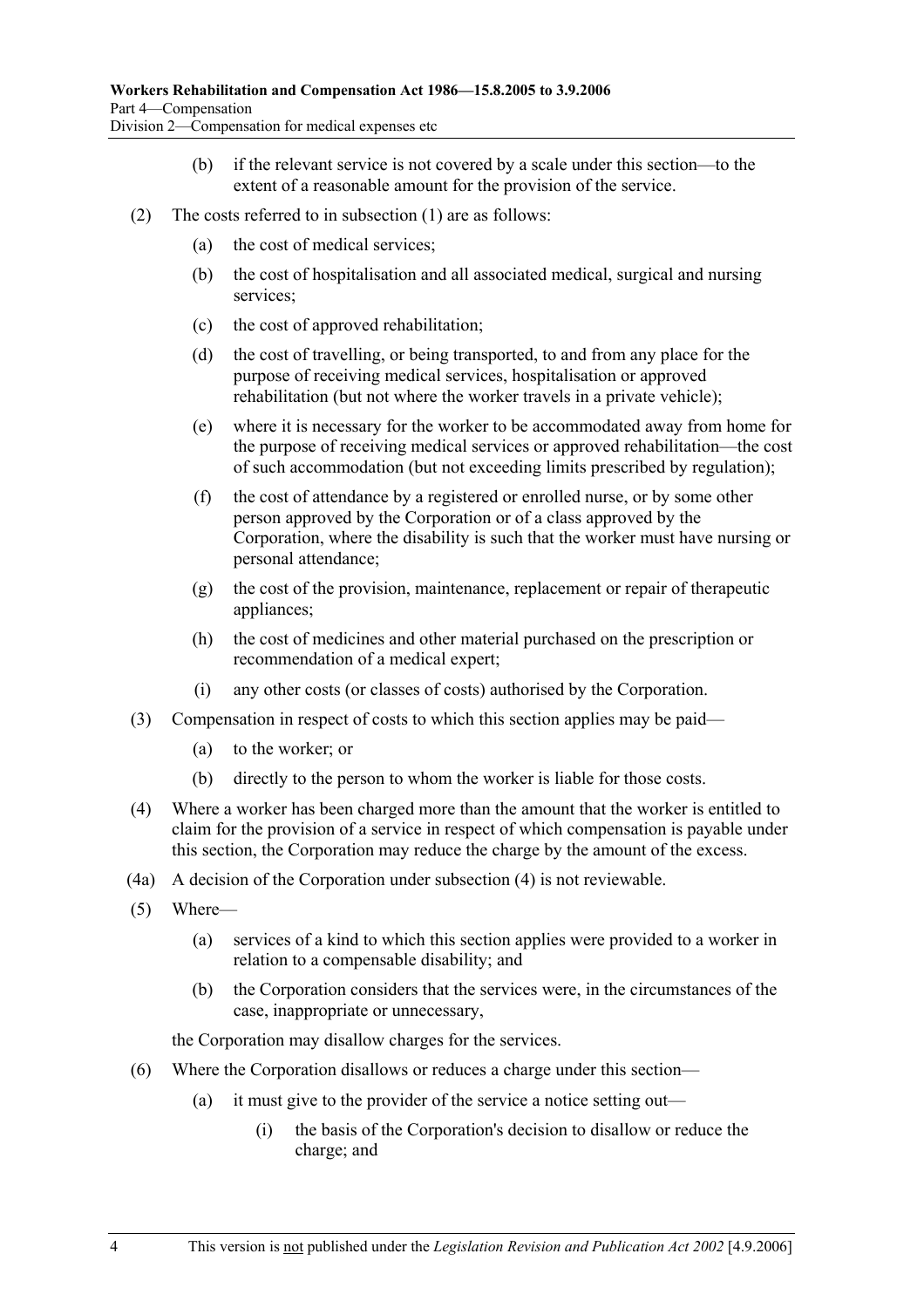- (ii) where the charge has been disallowed under subsection (5) the provider's right to have the decision reviewed under this Act; and
- (b) the worker is not liable to the provider for the disallowed charge, or for more than the reduced charge, (as the case requires) and, if the worker has in fact paid an amount for which he or she is not liable, the Corporation will reimburse the worker for that amount and may recover it from the provider as a debt.
- (7) Where a worker travels in a private vehicle to or from any place for the purpose of receiving medical services, hospitalisation or approved rehabilitation, and the travel is reasonably necessary in the circumstances of the case, the worker is entitled to a travel allowance at rates fixed by a scale published under this section.
- (8) A reference in this section to approved rehabilitation is a reference to rehabilitation programmes or services provided by a person who has an agreement with the Corporation for the provision of those programmes or services.
- (9) If a treatment protocol for a disability of a particular kind has been prescribed under this section, costs of medical services for treatment of a disability of the relevant kind (and related hospitalisation and nursing services) are only compensable where—
	- (a) the services are provided in accordance with the protocol; or
	- (b) the provider of the services establishes, to the Corporation's satisfaction, that services outside the terms of the protocol are justified in the circumstances of the particular case.
- (10) The amount of compensation for a service covered by a scale of charges prescribed under this section must be in accordance with the scale.
- (11) The Governor may, by regulation, prescribe—
	- (a) scales of charges for the purposes of this section (ensuring as far as practicable that the scales comprehensively cover the various kinds of services to which this section applies);
	- (b) treatment protocols for treatment of disabilities of particular kinds.
- (12) A scale of charges prescribed under this section must be based on the average charge to private patients for the relevant service (but the amount fixed for the service must not exceed the amount recommended by the relevant professional association).
- (13) Before a regulation is made prescribing a scale of charges, or a treatment protocol, the Corporation must consult on the terms of the proposed regulation with—
	- (a) professional associations representing the providers of medical services of the relevant kind; and
	- (b) the Self-Insurers Association of South Australia Incorporated and associations representing self-managed employers; and
	- (c) associations representing employers (including the South Australian Employers Chamber of Commerce and Industry); and
	- (d) associations representing employees (including the United Trades and Labor Council).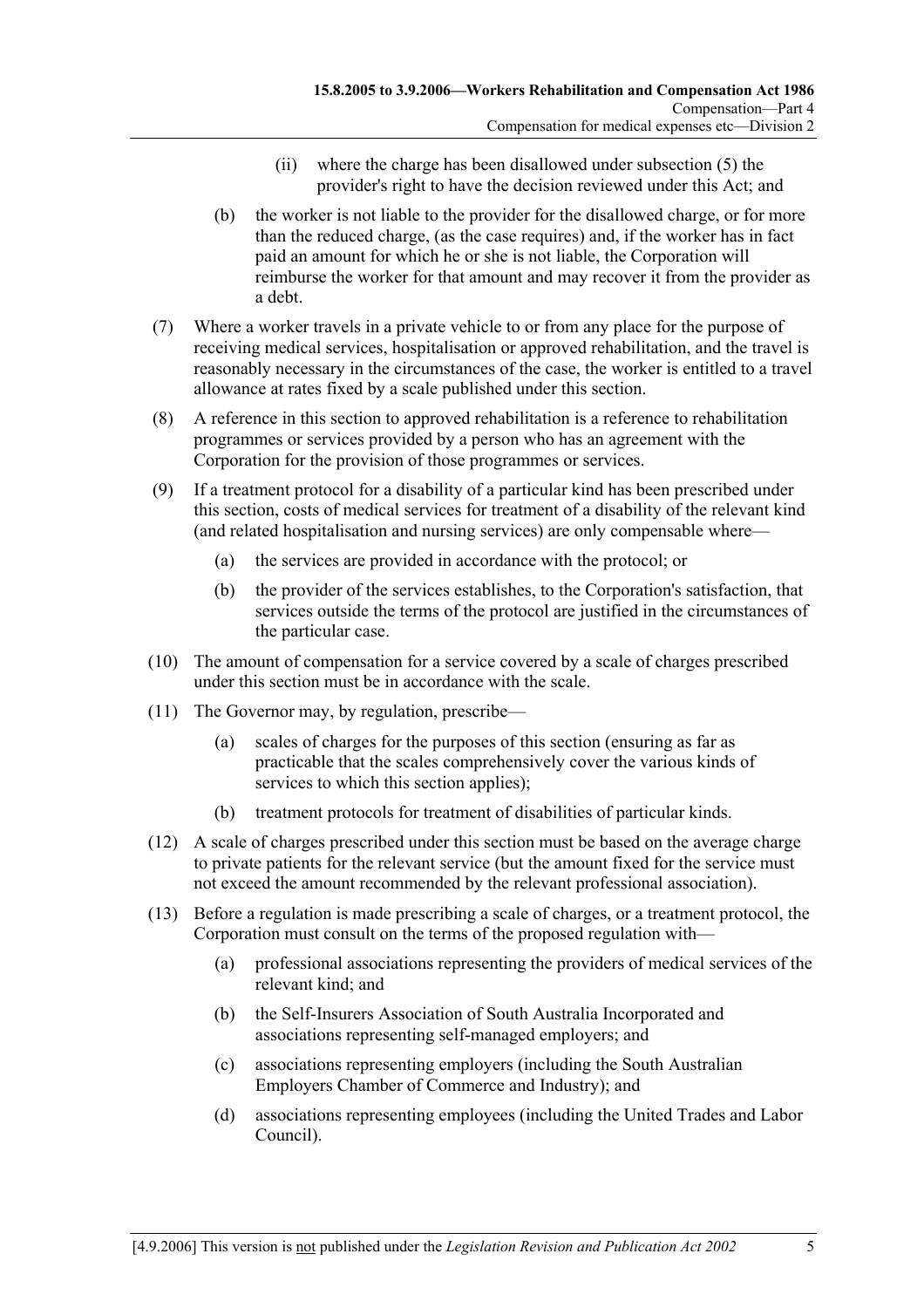(14) A person who provides a service for a disabled worker, knowing the worker to be entitled to compensation for the service under this section, must not charge for the service an amount exceeding the amount allowed under a scale of charges prescribed under this section.

Maximum penalty: \$1 000.

# **33—Transportation for initial treatment**

- (1) Where—
	- (a) a worker is injured at the worker's place of employment during the course of employment; and
	- (b) the injury is such as to require immediate medical treatment,

the employer shall, at the employer's own expense, provide the worker with immediate transportation to a hospital or medical expert for initial treatment.

- (2) If an employer fails to provide transportation in accordance with subsection (1), the cost may be recovered by the Corporation from the employer as a debt due to the Corporation.
- (3) An amount recovered by the Corporation under subsection (2) shall, if the worker incurred costs in consequence of the employer's failure to provide transportation, be paid to the worker.
- (4) If the cost of transportation provided by an employer (other than an exempt employer) to a worker in accordance with subsection (1) exceeds an amount prescribed by the regulations, the employer is, on application to the Corporation in a manner and form approved by the Corporation, entitled to recover the excess from the Corporation.

# **Division 3—Compensation for property damage**

# **34—Compensation for property damage**

- (1) Where a worker suffers a compensable disability and, in consequence of the trauma out of which the disability arose, damage occurs to any therapeutic appliances, clothes, personal effects or tools of trade of the worker, the worker is, subject to limitations prescribed by regulation, entitled to be compensated for the full amount of the damage.
- (2) An entitlement under subsection (1) does not extend to compensation for damage to a motor vehicle.

# **Division 4—Compensation by way of income maintenance**

## **35—Weekly payments**

- (1) Subject to this Act, where a worker suffers a compensable disability that results in incapacity for work, the worker is entitled to weekly payments in respect of that disability in accordance with the following principles:
	- (a) if the period of incapacity for work does not exceed one year—
		- (i) the worker is, if totally incapacitated for work, entitled for the period of incapacity to weekly payments equal to the worker's notional weekly earnings;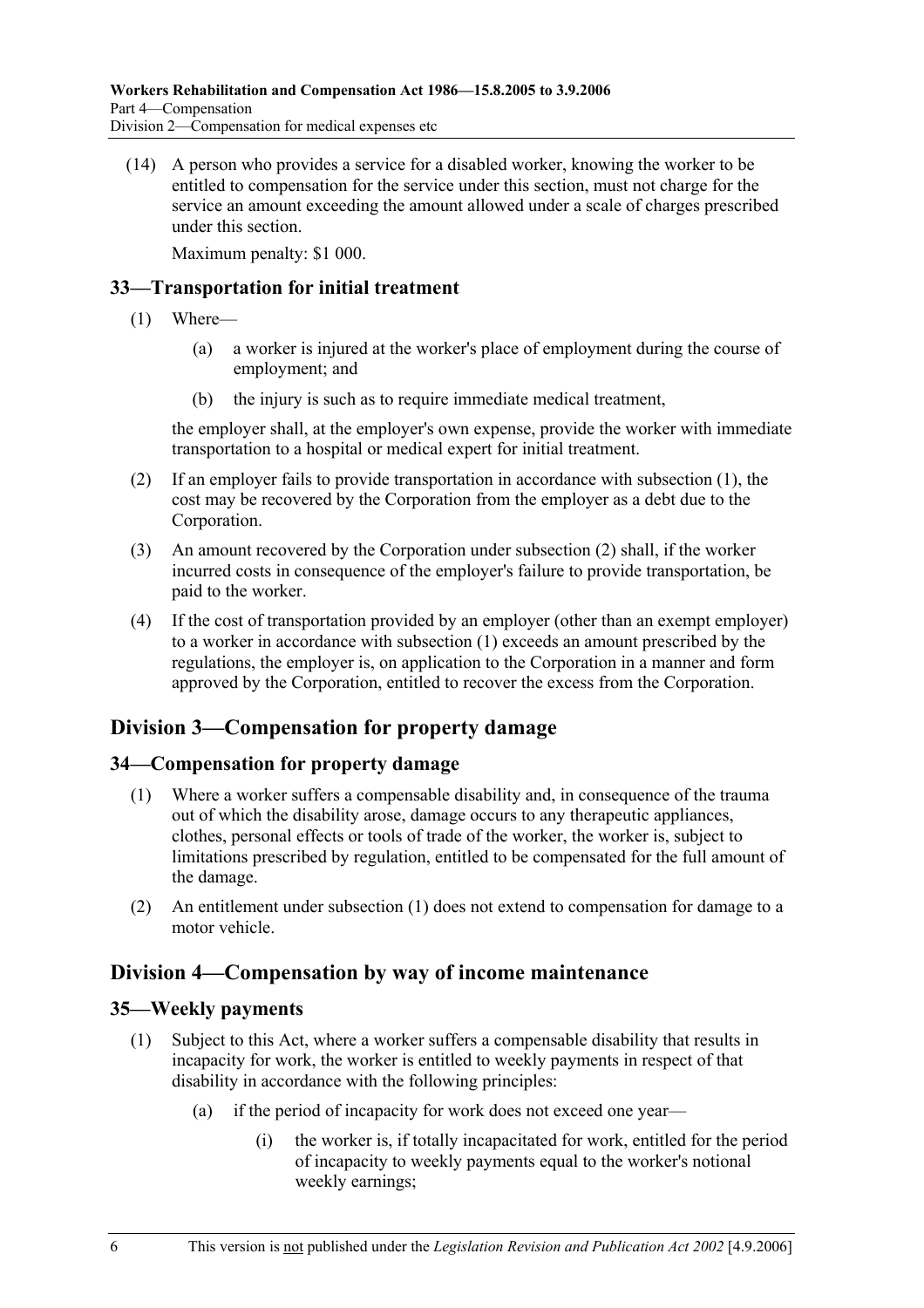- (ii) the worker is, if partially incapacitated for work, entitled for the period of incapacity to weekly payments equal to the difference between the worker's notional weekly earnings and the weekly earnings that the worker is earning or could earn in suitable employment;
- (b) if the period of incapacity for work exceeds one year, the worker is entitled to weekly payments determined in accordance with paragraph (a) for the first year of the period of incapacity and thereafter—
	- (i) the worker is, if totally incapacitated for work, entitled for the period of incapacity to weekly payments equal to 80 per cent of the worker's notional weekly earnings;
	- (ii) the worker is, if partially incapacitated for work, entitled for the period of incapacity to weekly payments equal to 80 per cent of the difference between the worker's notional weekly earnings and the weekly earnings that the worker is earning or could earn in suitable employment that the worker has a reasonable prospect of obtaining.
- (2) For the purposes of subsection (1)—
	- (a) the following factors must be considered (and given fair and reasonable weight) in assessing what employment is suitable for a partially incapacitated worker—
		- (i) the nature and extent of the worker's disability; and
		- (ii) the worker's age, level of education and skills; and
		- (iii) the worker's experience in employment; and
		- (iv) the worker's ability to adapt to new employment; and
	- (b) for the first two years of the period of incapacity, partial incapacity for work is treated as total incapacity unless the Corporation establishes that suitable employment is reasonably available to the worker; and
	- (c) after the end of the first two years of the period of incapacity, if—
		- (i) suitable employment is in fact not available to the worker; and
		- (ii) the worker establishes that the worker is, in effect, unemployable because employment of the relevant kind is not commonly available for a person in the worker's circumstances irrespective of the state of the labour market,

partial incapacity for work will also be treated as total incapacity, but otherwise an assessment of the weekly earnings the worker could earn in suitable employment after the end of the first two years of the period of incapacity must be made on the basis that employment of the relevant kind is available to the worker.

- (2a) Where—
	- (a) a period of incapacity for work exceeds two years; and
	- (b) an assessment of the weekly earnings that the worker is earning or could earn in suitable employment is made under subsection  $(1)(b)(ii)$ ; and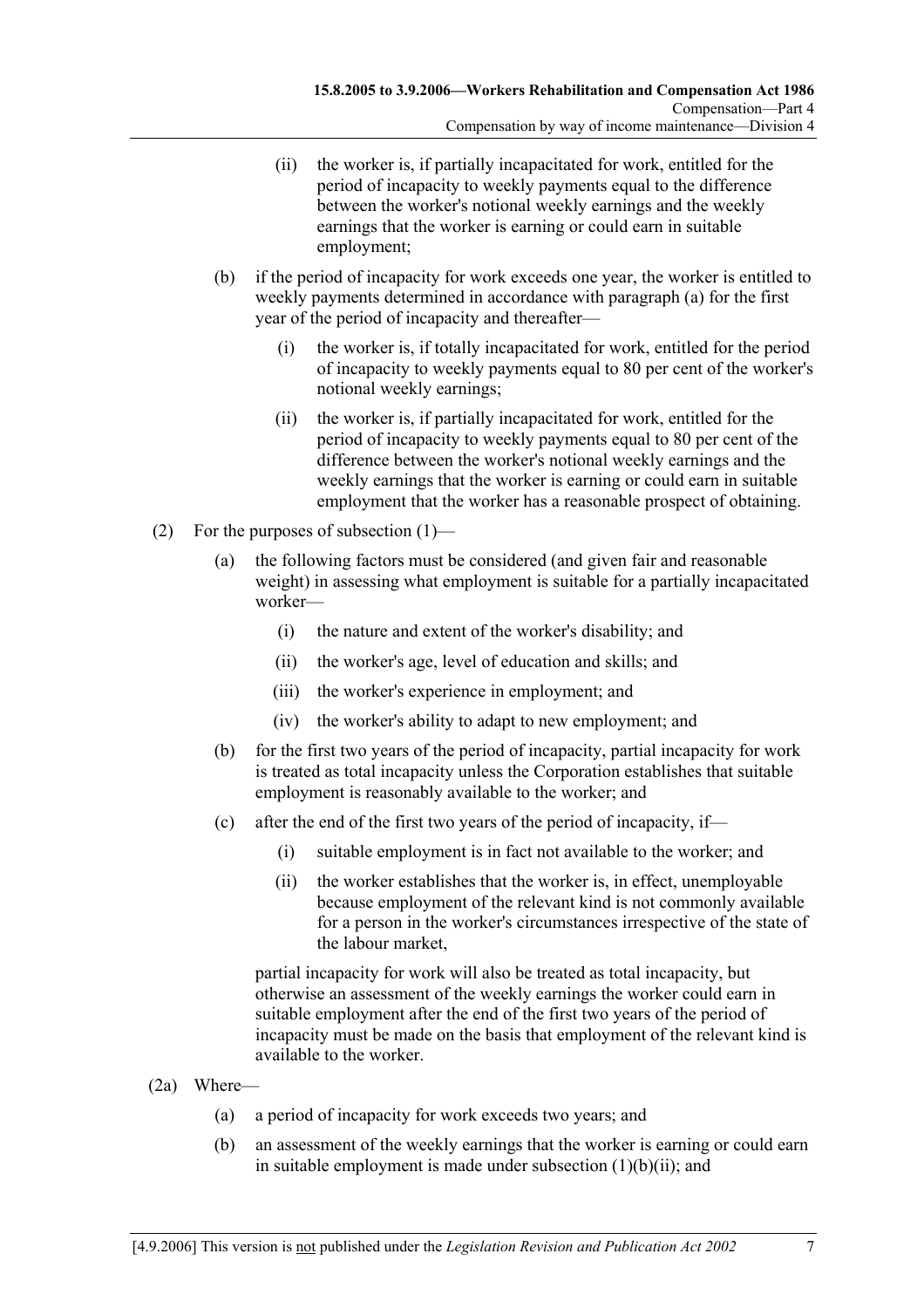(c) the worker's actual weekly earnings subsequently exceed the amount so assessed,

the Corporation cannot reduce the weekly payments to reflect the worker's actual weekly earnings except to the extent that the aggregate of the weekly payment plus the actual weekly earnings (excluding prescribed allowances) exceeds the notional weekly earnings of the worker.

- (3) Subject to subsection (4), where a disabled worker receives from an employer a payment, allowance or benefit in respect of a period of incapacity for work, the weekly payments payable to the worker under this section in respect of that period shall not, unless the Corporation determines otherwise, be reduced to take account of the value of that payment, allowance or benefit.
- (4) No reduction shall be made under subsection (3) on account of—
	- (a) any payment, allowance or benefit related to annual or other leave;
	- (b) any payment, allowance or benefit paid or conferred by the employer on the worker's retirement;
	- (c) any payment, allowance or benefit paid or conferred under a superannuation or pension scheme;
	- (d) any payment, allowance or benefit paid or conferred on the retrenchment, or in relation to the redundancy, of the worker.
- (5) Weekly payments are not payable in respect of a period of incapacity for work falling after the date on which the worker reaches retirement age.
- (5a) However, if a worker who is within 6 months of retirement age or above retirement age, becomes incapacitated for work while still in employment, weekly payments are, subject to the following exceptions, payable for a period of incapacity falling within 6 months after the commencement of the incapacity.

#### **Exceptions—**

- (a) weekly payments are not payable under this subsection for a period of incapacity falling after the worker reaches 70 years of age;
- (b) weekly payments are not payable under this subsection to—
	- (i) a worker who is, at the commencement of the incapacity, employed by a body corporate of which the worker is a director; or
	- (ii) a worker who is not, at common law, an employee of the employer unless the Crown is the worker's presumptive employer under section 103A.
- (6) A worker is not entitled to receive for two or more disabilities weekly payments in excess of the worker's notional weekly earnings.
- (6a) If a liability to make weekly payments is redeemed, the worker is taken, for the purposes of this section, to be receiving the weekly payments that would have been payable if there had been no redemption.
- (6b) If a worker ceases to be entitled to weekly payments because the Corporation makes a capital payment for loss of earning capacity under Division 4B, the worker is presumed, for the purposes of this section, to be receiving the weekly payments the worker would have been receiving if there had been no such capital payment.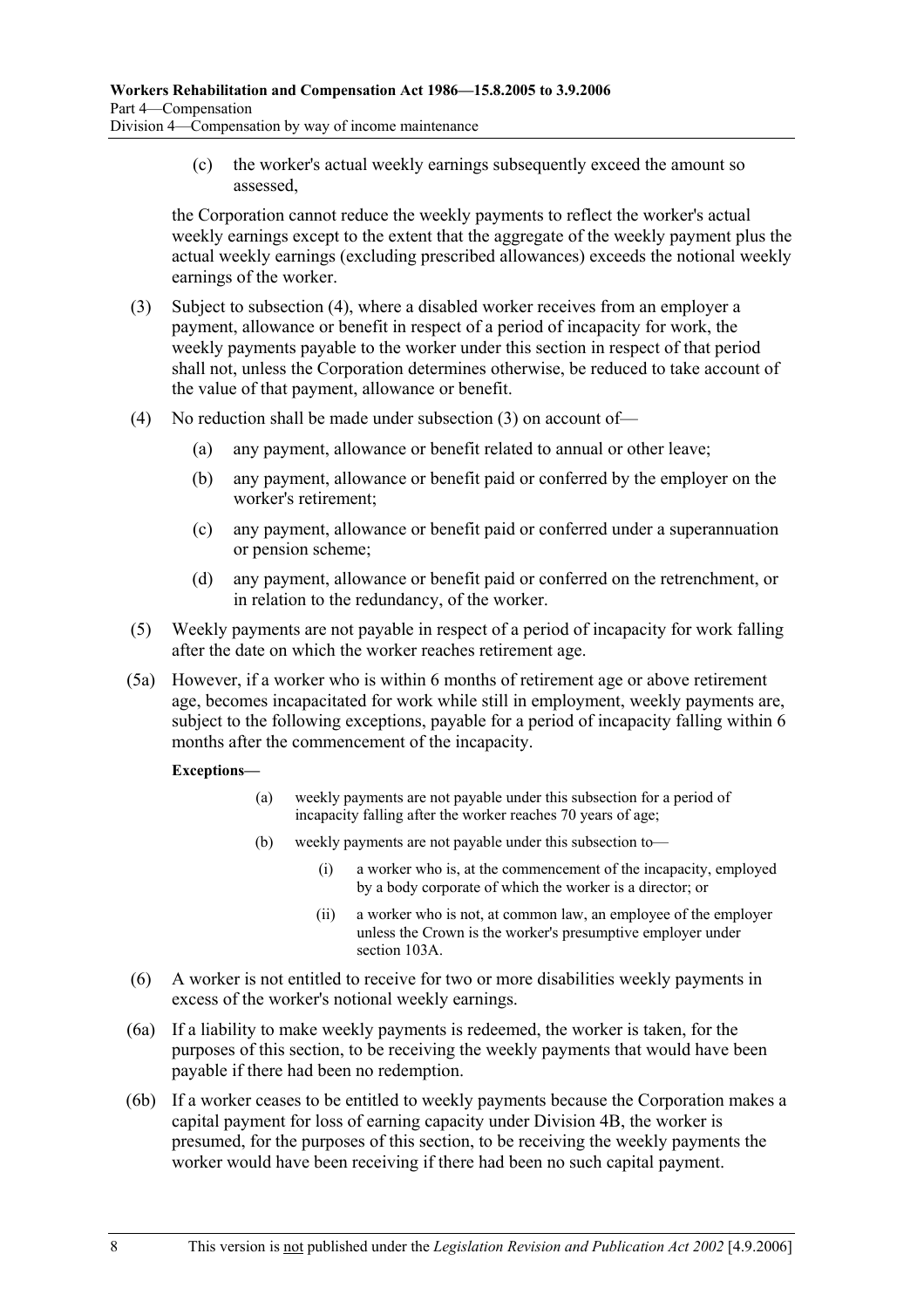- (7) In this section—
	- (aa) *retirement age* means—
		- (i) if there is a normal retirement age for workers in employment of the kind from which the worker's disability arose—that age of retirement; or
		- (ii) the age of 65 years,

whichever is the lesser;

- (a) a reference to a period of incapacity for work is, where the disability results in separate periods of incapacity for work, a reference to the aggregate period of incapacity;
- (b) a reference to weekly earnings is a reference to weekly earnings exclusive of prescribed allowances.

## **36—Discontinuance of weekly payments**

- (1) Subject to this Act, weekly payments to a worker who has suffered a compensable disability must not be discontinued unless—
	- (a) the worker consents to the discontinuance of weekly payments; or
	- (b) the Corporation is satisfied, on the basis of a certificate of a recognised medical expert, that the worker has ceased to be incapacitated for work by the compensable disability; or
	- (c) the worker has returned to work; or
	- (d) the worker has obtained work as an employee, or as a self-employed contractor, that is providing remuneration equal to or above the worker's notional weekly earnings; or
	- (e) the worker is dismissed from employment for serious and wilful misconduct; or
	- (f) the worker breaches the obligation of mutuality; or
	- (g) the worker is, without the Corporation's consent—
		- (i) resident outside the State; or
		- (ii) absent from the State for more than two months in any continuous period of 12 months; or
	- (h) the discontinuance of weekly payments is authorised or required by some other provision of this Act.
- (1a) A worker breaches the *obligation of mutuality* if—
	- (a) the Corporation has, by written notice to the worker, required the worker to submit to an examination by a recognised medical expert nominated by the Corporation and the worker fails to comply with the requirement within the time allowed in the notice or obstructs the examination; or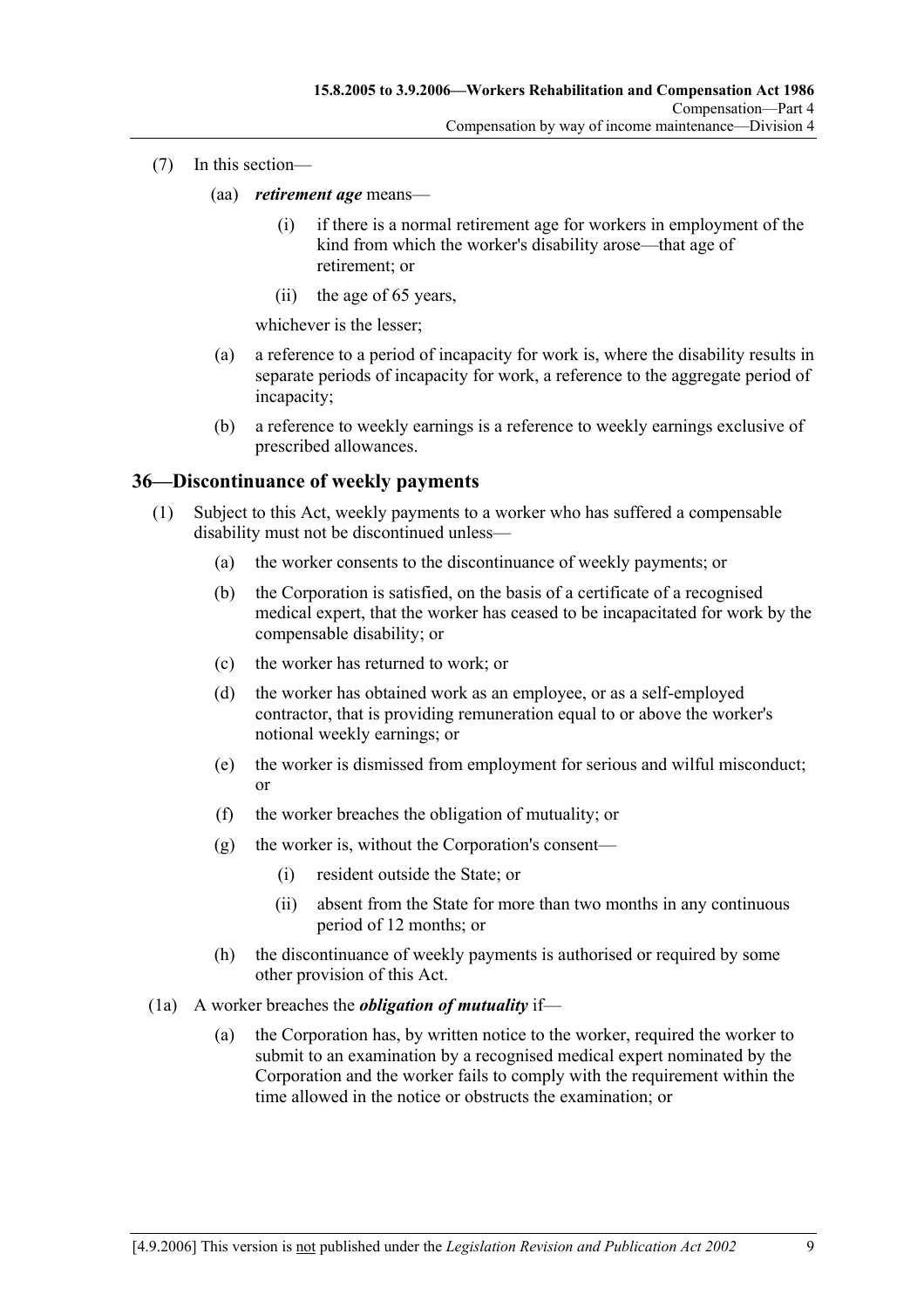- (b) the Corporation has, by written notice to the worker, required the worker to submit to the Corporation a certificate from a recognised medical expert certifying that the compensable disability continues, and the worker fails to comply with the requirement within the time allowed in the notice; or
- (c) the worker refuses or fails to submit to proper medical treatment for the worker's condition; or
- (d) the worker refuses or fails to participate in a rehabilitation program under this Act or participates in a way that frustrates the objectives of the program; or
- (e) the worker fails to comply with an obligation under a rehabilitation and return to work plan under this Act; or
- (f) the worker refuses or fails—
	- (i) to undertake work that the worker has been offered and is capable of performing; or
	- (ii) to take reasonable steps to find or obtain suitable employment,

or having obtained suitable employment, unreasonably discontinues the employment; or

- (g) the worker does anything else that is, apart from this subsection, recognised as a breach of the obligation of mutuality.
- (1b) However, a worker does not breach the obligation of mutuality—
	- (a) by reasonably refusing surgery or the administration of a drug; or
	- (b) where there is a difference of medical opinion about the appropriate treatment for the worker's condition, or the possibility of choice between a number of reasonable forms of treatment—by choosing one form of treatment in preference to another.
- (2) Subject to this Act, weekly payments to a worker who has suffered a compensable disability shall not be reduced unless—
	- (a) the worker consents to the reduction of weekly payments; or
	- (b) the Corporation is satisfied, on the basis of a certificate of a recognised medical expert, that there has been a reduction in the extent the worker is incapacitated for work by the compensable disability; or
	- (ba) the reduction is necessary to correct an arithmetical or clerical error; or
	- (bb) where the weekly payments include a component for overtime—the Corporation is satisfied that if the worker had continued in the work in which he or she was last employed before becoming incapacitated, he or she would not have continued to work overtime or the pattern of overtime would have changed so that the amount of overtime would have diminished; or
	- (c) the reduction of weekly payments is authorised or required by some other provision of this Act,

(and any reduction made on the basis of this subsection must be consistent with section 35).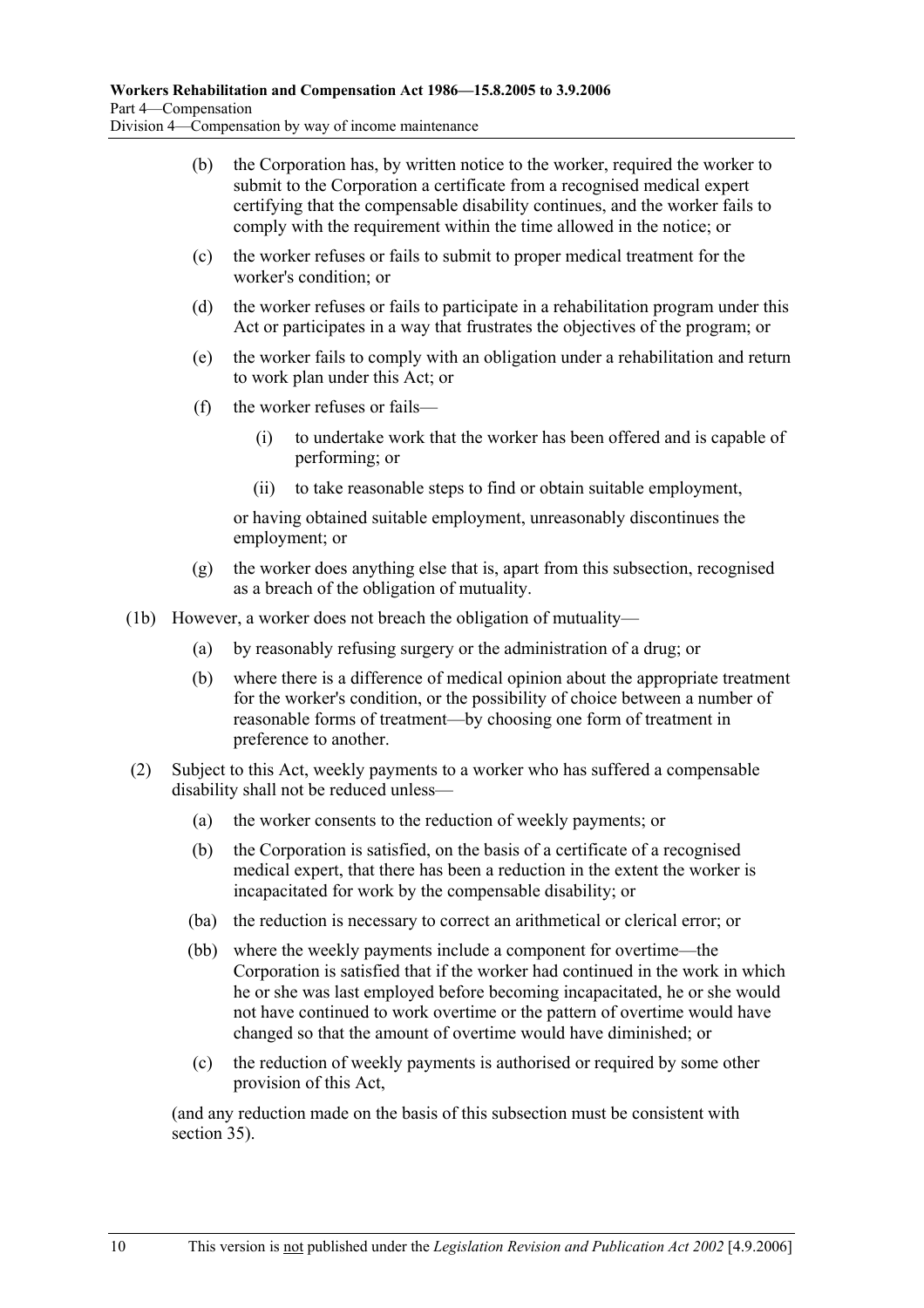- (3) Where the Corporation decides to discontinue or reduce weekly payments in pursuance of this section, the Corporation must give notice in writing to the worker containing such information as the regulations may require as to the reasons for the Corporation's decision and informing the worker of the worker's right to have the decision reviewed.
- (3a) The notice must be given at least 21 days before the decision is to take effect in any of the following cases:
	- (a) where a decision to discontinue weekly payments is made, without the consent of the worker, on the ground that—
		- (i) the Corporation is satisfied that the worker has ceased to be incapacitated for work by the compensable disability (although the worker has not returned to work); or
		- (ii) the worker has failed to submit to an examination by a recognised medical expert or to provide a medical certificate as required by the Corporation; or
		- (iii) the worker has been dismissed from employment for serious and wilful misconduct; or
		- (iv) the worker has breached the obligation of mutuality; or
	- (b) where a decision to reduce weekly payments is made, without the consent of the worker, on the ground that—
		- (i) the Corporation is satisfied that there has been a reduction in the extent the worker is incapacitated for work by the compensable disability; or
		- (ii) the Corporation is satisfied, in the case of a worker whose weekly payments include a component for overtime, that the worker would not have continued to work overtime or the pattern of overtime would have changed so that the amount of overtime would have diminished; or
	- (c) where a decision to discontinue or reduce weekly payments is made under section 38,

and in any other case the notice must be given as soon as practicable after the decision is made (but not necessarily before it takes effect).

- (4) If a worker lodges a notice of dispute disputing a decision by the Corporation to discontinue or reduce weekly payments under this section within one month after the worker receives notice of the decision—
	- (a) the operation of the decision is suspended, and the weekly payments must continue or, if the decision has already taken effect, be reinstated (to their previous level), until the dispute first comes before a conciliator; and
	- (b) the Tribunal may further suspend the operation of the decision (from time to time) to allow a reasonable opportunity for resolution of the dispute by conciliation, arbitration or judicial determination (as the case requires) without prejudice to the worker's financial position in the meanwhile.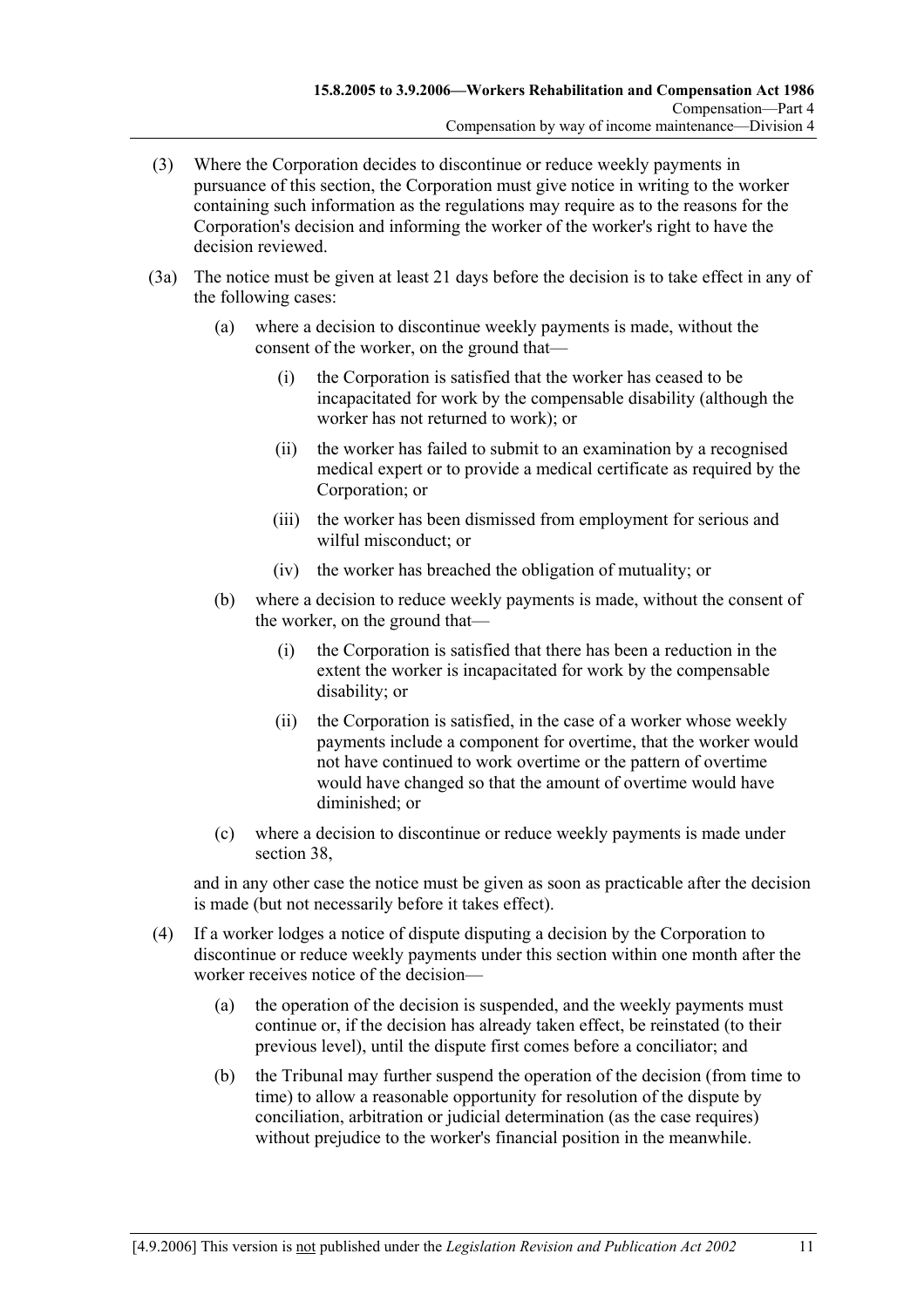- (4a) However, if the dispute is resolved by the Corporation's decision on reconsideration of the disputed decision, the suspension terminates at the end of the period allowed for the worker to express dissatisfaction with the result of the reconsideration.
- (5) If the dispute is ultimately resolved in favour of the Corporation, the Corporation may, at the Corporation's discretion (but subject to the regulations)—
	- (a) recover amounts that were paid because of suspension of the operation of the Corporation's decision from the worker as a debt; or
	- (b) set off the amounts against liabilities of the Corporation to make payments to the worker under this Act.
- (6) If the Corporation makes a weekly payment to a worker on the assumption that the worker is incapacitated for work but the worker has in fact returned to work, the Corporation may, subject to the regulations, recover the amount of the payment as a debt.
- (7) If the Corporation overpays a worker by way of weekly payments in consequence of—
	- (a) an arithmetical or clerical error; or
	- (b) an assumption, subsequently found to be incorrect, that a particular pattern of overtime would have continued if the worker had continued in the work in which he or she was last employed before becoming incapacitated,

the Corporation may, subject to and in accordance with the regulations, recover the amount overpaid as a debt.

- (8) An employer who believes that reasonable grounds exist for the discontinuance or reduction of weekly payments under this section to a worker employed by, or formerly employed by, the employer may, in a manner determined by the Corporation, request the Corporation to review the circumstances of the case and to discontinue or reduce the weekly payments.
- (9) The Corporation must carry out the review as soon as practicable after receipt of the request unless the request is, in the Corporation's opinion, unreasonable.
- (10) If the Corporation declines to carry out a review in pursuance of a request under subsection (8), or it appears that there has been undue delay in carrying out the review, the Tribunal may, on application by the employer, direct the Corporation to carry out the review, or give such directions as appear reasonable in the circumstances to expedite the review (as the case may require).
- (11) The Corporation must comply, or take steps to ensure compliance, with such a direction.
- (12) On completing the review, the Corporation must give the employer notice in writing—
	- (a) of the Corporation's decision on the review, and the reasons for its decision; and
	- (b) of the employer's right to have the Corporation's decision reviewed.
- (13) This section does not apply in relation to the discontinuance of payments pursuant to Division 4A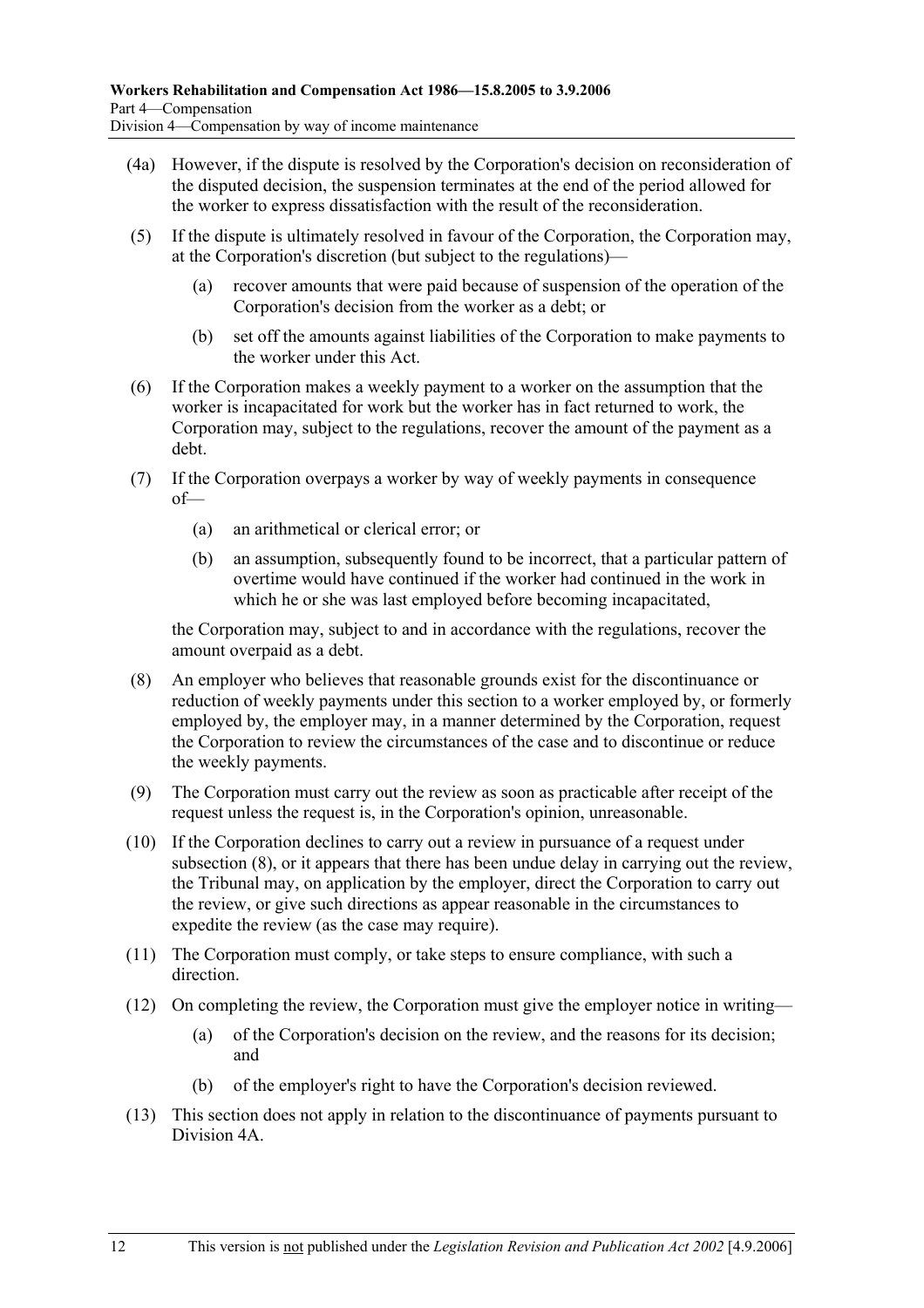#### **38—Review of weekly payments**

- (1) Subject to subsection (2), the Corporation may on its own initiative and shall if requested by a worker or an employer review the amount of the weekly payments made to a worker who has suffered a compensable disability.
- (1a) If a period of incapacity continues for more than one year, the Corporation must conduct a review under this section in the second year of incapacity and in each subsequent year of the incapacity.
- (2) The Corporation is not required to comply with a request for a review under subsection (1) if the request is made within three months from the completion of an earlier review.
- (3) Before the Corporation begins a review under this section, the Corporation must give the worker notice, in the form prescribed by regulation—
	- (a) informing the worker of the proposed review; and
	- (b) inviting the worker to make written representation to the Corporation on the subject of the review within a reasonable time specified in the notice.
- (4) If the Corporation finds on a review under this section that the worker's entitlement to weekly payments has ceased, or has increased or decreased, the Corporation must adjust or discontinue the weekly payments to reflect that finding.

#### **Example—**

For example, if the Corporation finds on the review that there has been a change in the extent of the worker's incapacity with a consequent change in the amount the worker is earning or could earn in suitable employment, the Corporation must adjust the weekly payments to reflect the change in entitlement.

- (5) For the purposes of a review under this section, the Corporation may, by notice in writing to a worker, who is receiving weekly payments—
	- (a) require the worker to submit to an examination by a recognised medical expert nominated by the Corporation; or
	- (b) require the worker to furnish evidence of the worker's earnings.
- (6) If a worker fails to comply with a requirement under subsection (5) within the time allowed in the notice, the Corporation may suspend weekly payments to the worker.
- (7) On completing the review, the Corporation must give notice, in the prescribed form, setting out the Corporation's decision on the review, and the rights of review that exist in respect of the decision, to—
	- (a) the worker; and
	- (b) the employer from whose employment the compensable disability arose.

## **38A—Discontinuance or reduction of weekly payments because of passage of time**

 (1) If a worker's entitlement to weekly payments ceases or reduces because of the passage of time, the Corporation may (without proceeding to a review of the worker's entitlement) discontinue or reduce the weekly payments to reflect the cessation or reduction of the entitlement.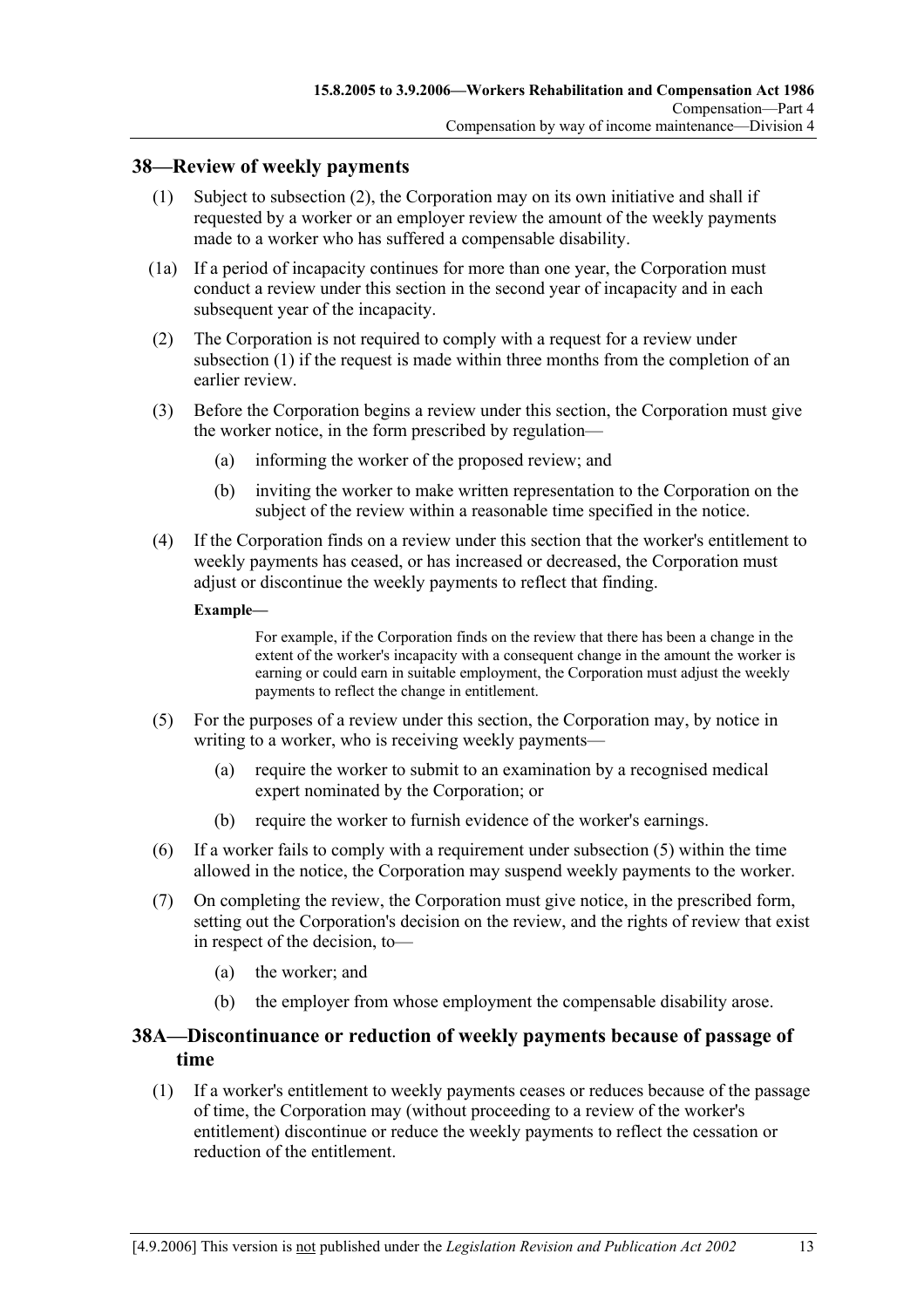#### **Examples—**

- The Corporation may, for example, discontinue weekly payments to the worker under this section when the worker reaches that age at which the worker ceases to be entitled to weekly payments under section 35(5);
- The Corporation may, for example, reduce the amount of a worker's weekly payments under this section because the amount to which the worker is entitled has automatically diminished under section  $35(1)(b)$  at the end of the first year of incapacity.
- (2) On discontinuing or reducing weekly payments under this section, the Corporation must give notice, in the prescribed form, of the discontinuance or reduction and the reasons for it to—
	- (a) the worker; and
	- (b) the employer from whose employment the compensable disability arose.

#### **39—Economic adjustments to weekly payments**

- (1) Where a worker to whom weekly payments are payable is incapacitated for work or appears likely to be incapacitated for work for more than one year, the Corporation shall, during the course of each year of incapacity, review the weekly payments for the purpose of making an adjustment to the amount of those payments under this section.
- (2) An adjustment under this section—
	- (a) must be based on—
		- (i) changes in the rates of remuneration payable to workers generally or to workers engaged in the kind of employment from which the worker's disability arose; or
		- (ii) if the worker applies, in accordance with the regulations, for the adjustment to be made on the basis of changes in rates of remuneration prescribed by an award or enterprise agreement payable to a group of workers of which the worker was a member at the time of the occurrence of the disability—changes in those rates of remuneration; and
	- (b) operates from the end of the year of incapacity in which the review is made.
- (3) Where the Corporation makes an adjustment to weekly payments in pursuance of this section, the Corporation shall give notice in writing, in the form prescribed by regulation, to the worker—
	- (a) containing such information as the regulations may require as to the grounds on which the adjustment is being made; and
	- (b) informing the worker of the worker's rights to have the Corporation's decision reviewed.

#### **40—Weekly payments and leave entitlements**

 (1) Subject to subsection (3), neither the liability to make weekly payments to a worker in respect of a period of incapacity nor the amount of such weekly payments is affected by a payment, allowance or benefit for annual leave or long service leave to which the worker is entitled in respect of that period.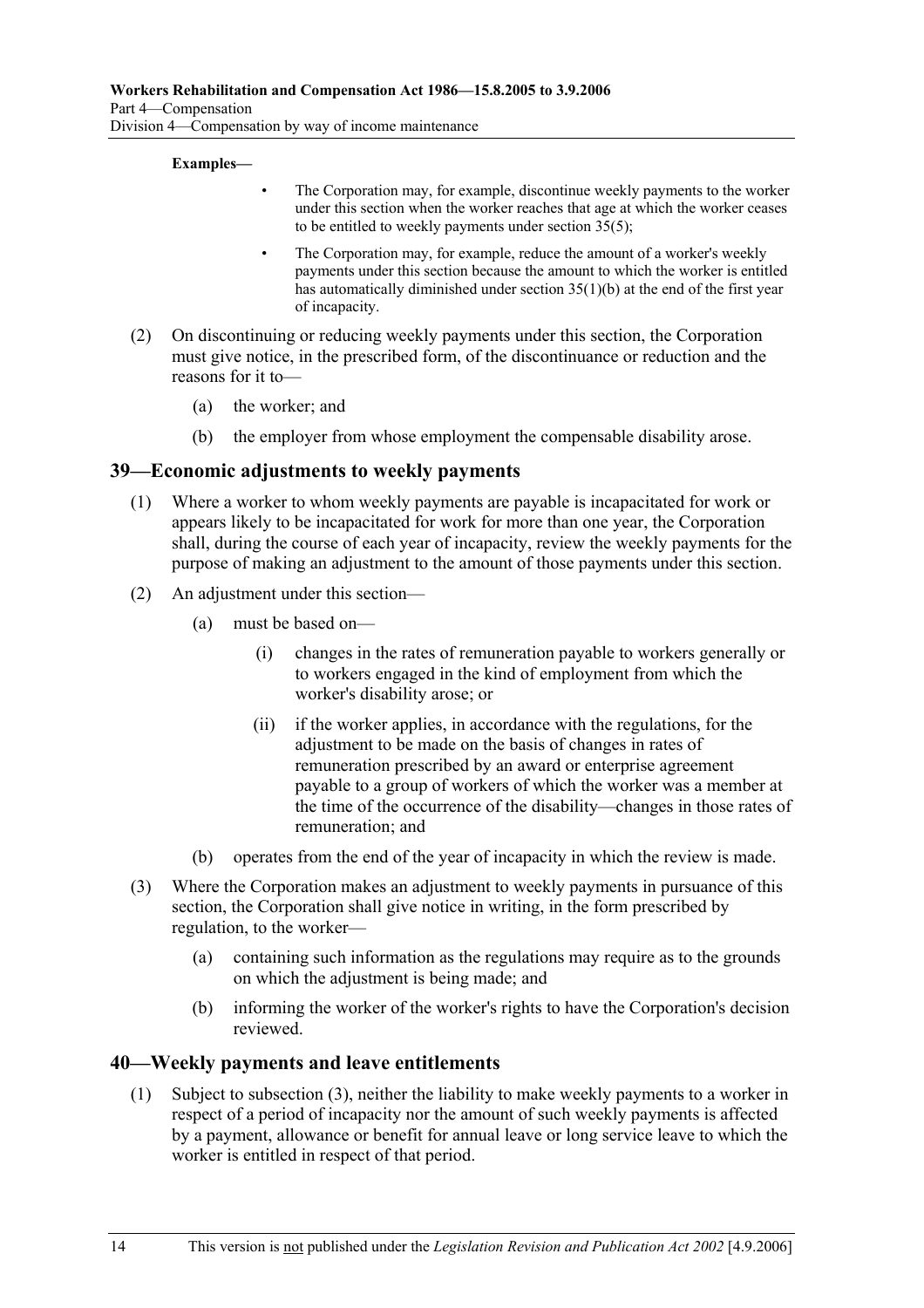- (2) Where a worker is absent from employment in consequence of a compensable disability, the period of absence shall for the purposes of computing the worker's entitlement to annual leave or sick leave under any Act, award or industrial agreement, be counted as a period of service in the worker's employment.
- (3) Where a worker has received weekly payments in respect of total incapacity for work over a period of 52 weeks or more, the liability of the employer to grant annual leave to the worker in respect of a year of employment that coincides with, or ends during the course of, that period shall be deemed to have been satisfied.
- (4) Subsection (3) does not affect the obligation of an employer to make a payment in the nature of an annual leave loading.
- (5) Where—
	- (a) the entitlement of a worker to annual leave, or payment in lieu of annual leave, is governed by a law of the Commonwealth or a State or Territory of the Commonwealth (not being this State); and
	- (b) the worker is absent from employment in consequence of a compensable disability; and
	- (c) the period of absence is not taken into account as service for the purpose of calculating the worker's entitlement to annual leave or payment in lieu of annual leave,

the worker is entitled by way of compensation to the monetary value of the annual leave that would have accrued if the worker had not been absent from employment.

 (6) Any compensation payable under subsection (5) shall be paid when the annual leave, or the payment in lieu of annual leave, would (assuming that the worker had not been absent from employment) have been granted or made.

## **41—Absence of worker from Australia**

- (1) Where a worker who has suffered a compensable disability and who is receiving weekly payments is to be absent from Australia for a period in excess of 28 days, the worker shall, at least 28 days before leaving Australia, give the Corporation prescribed details of the proposed absence.
- (2) Where the Corporation is of the opinion that the absence may impair the prospects of the worker's rehabilitation, it may, after giving the worker at least 14 days notice, in the form prescribed by regulation, of its intention to do so, suspend or reduce the weekly payments to the worker.
- (3) The Corporation may suspend weekly payments that are being made to a worker who is absent from Australia—
	- (a) if the Corporation cannot obtain, to its satisfaction, information relating to—
		- (i) the whereabouts of the worker;
		- (ii) the continuance of the worker's disability or incapacity for work;
		- (iii) the earning capacity of the worker; or
	- (b) if there is, in the opinion of the Corporation, some other proper reason justifying suspension of the weekly payments.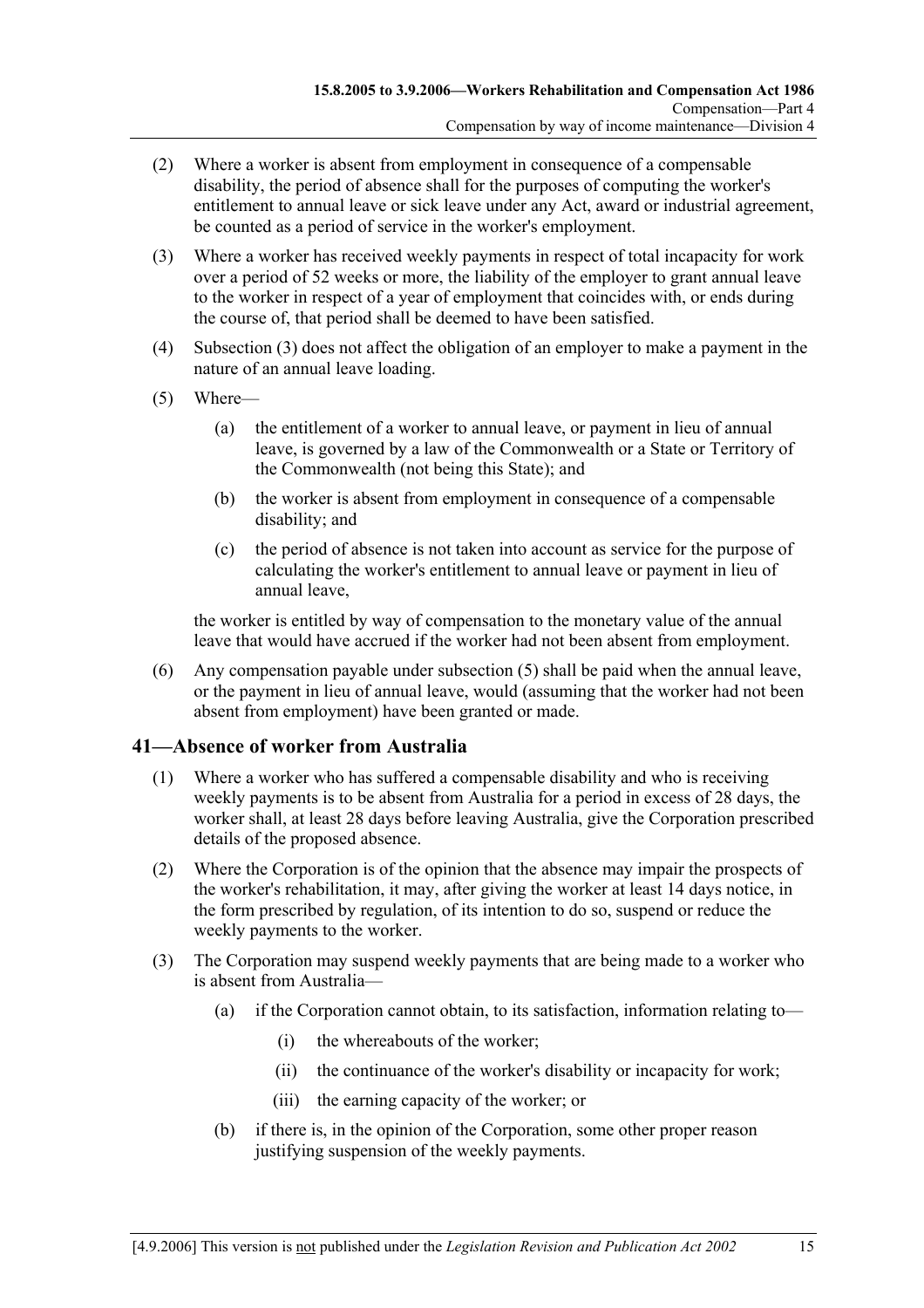(4) If a disabled worker leaves Australia without giving the notice required under subsection (1), the Corporation may suspend weekly payments to the worker.

# **Division 4A—Redemption**

#### **42—Redemption of liabilities**

- (1) Any of the following liabilities may, by agreement between the worker and the Corporation, be redeemed by a capital payment to the worker—
	- (a) a liability to make weekly payments;
	- (b) a liability to pay compensation under section 32;
	- (c) a liability to make a capital payment for loss of future earning capacity.
- (2) An agreement for the redemption of a liability under this section cannot be made unless—
	- (a) the worker has received competent professional advice about the consequences of redemption; and
	- (b) the worker has received competent financial advice about the investment or use of money to be received on redemption; and
	- (c) the Corporation has consulted with the employer out of whose employment the disability arose and has considered any representations made by the employer; and
	- (d) a recognised medical expert has certified that the extent of the worker's incapacity resulting from the compensable disability can be determined with a reasonable degree of confidence.
- (3) The amount of the redemption payment is to be fixed by the agreement.
- (4) If the Corporation notifies a worker in writing that it is prepared to enter into negotiations for the redemption of a liability by agreement under this section, the Corporation is liable to indemnify the worker for reasonable costs of obtaining the advice required under this section up to a limit prescribed by regulation.
- (5) If agreement is not reached within 3 months after redemption is first proposed (by the worker or the Corporation), either party may apply to the Tribunal for reference of the matter to a conciliation conference.
- (6) The Tribunal will then appoint a conciliator, and a conciliation conference will be held, in accordance with the rules of the Tribunal.
- (7) At the conciliation conference, each party must disclose information in the party's possession that may be relevant to the failure to reach agreement (including representation made by an employer about the redemption proposal).
- (8) The conciliator must make every practicable attempt to help the parties to settle their differences by agreement.
- (9) However, if agreement is not reached, a party cannot be compelled to agree to redemption of the liability.
- (10) The Corporation may accredit professional and financial advisers for the purpose of giving advice under this section (but a worker is not required to obtain the necessary advice from an accredited adviser).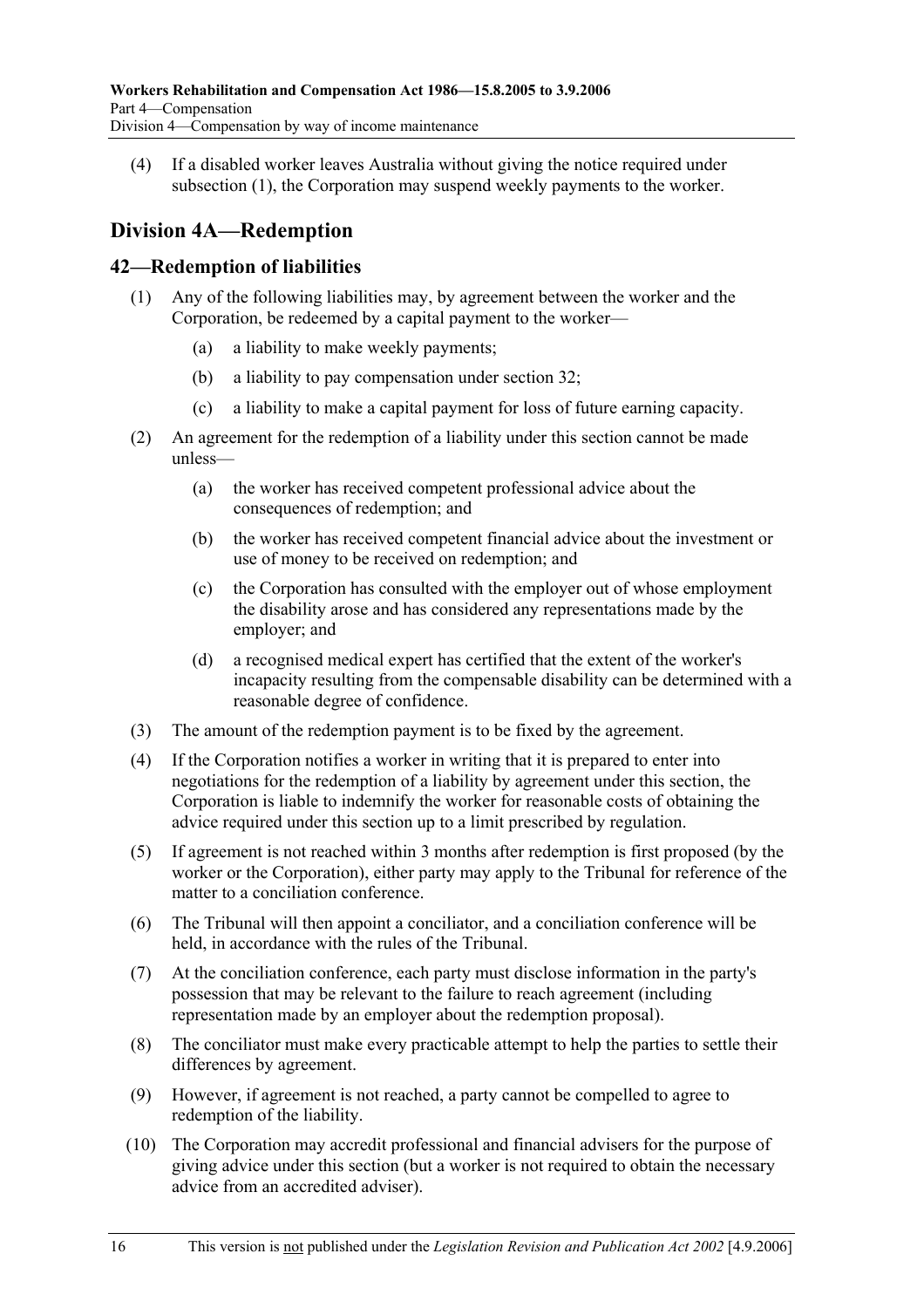(11) However, the Corporation incurs no liability for advice given by an accredited professional or financial adviser.

# **Division 4B—Compensation for loss of earning capacity**

#### **42A—Loss of earning capacity**

- (1) Where a worker suffers a compensable disability that results in incapacity for work for a period exceeding two years, the Corporation may assess the worker's loss of future earning capacity as a capital loss.
- (2) In making the assessment, the following principles will be applied:
	- (a) the worker's notional weekly earnings (less an estimation of income tax) will be projected forward over the remainder of the worker's notional working life<sup>:</sup>
	- (b) in the case of partial incapacity, the amount the worker could earn in suitable employment that the worker has a reasonable prospect of obtaining by way of average weekly earnings (less an estimation of income tax) will be projected forward over the remainder of the worker's notional working life and subtracted from the amount projected under paragraph (a);
	- (c) the worker's capital loss will be taken to be 80 per cent of the present value of the loss indicated by the above projections (and in determining the present value of that loss a prescribed discount rate must be applied).
- (3) For the purposes of subsection (2)—
	- (a) the projections referred to in that subsection will be made on the basis of rates of earnings current at the date of the assessment and without regard to possible future changes in those rates; and
	- (b) the worker's notional working life is the period over which the worker would have worked assuming that he or she had not been incapacitated and that period will be assessed having regard to the contingencies and vicissitudes of life that might in any event have prevented the worker from continuing in employment but the period will not, in any event, be taken to extend beyond the date on which weekly payments would (assuming no assessment of capital loss were made under this section) cease to be payable (see section  $35(5)$ ; and
	- (c) the following factors must be considered (and given fair and reasonable weight) in assessing what employment is suitable for a partially incapacitated worker—
		- (i) the nature and extent of the worker's disability; and
		- (ii) the worker's age, level of education and skills; and
		- (iii) the worker's experience in employment; and
		- (iv) the worker's ability to adapt to new employment; and
	- $(d)$  if—
		- (i) suitable employment is in fact not available to a partially incapacitated worker when the assessment is made; and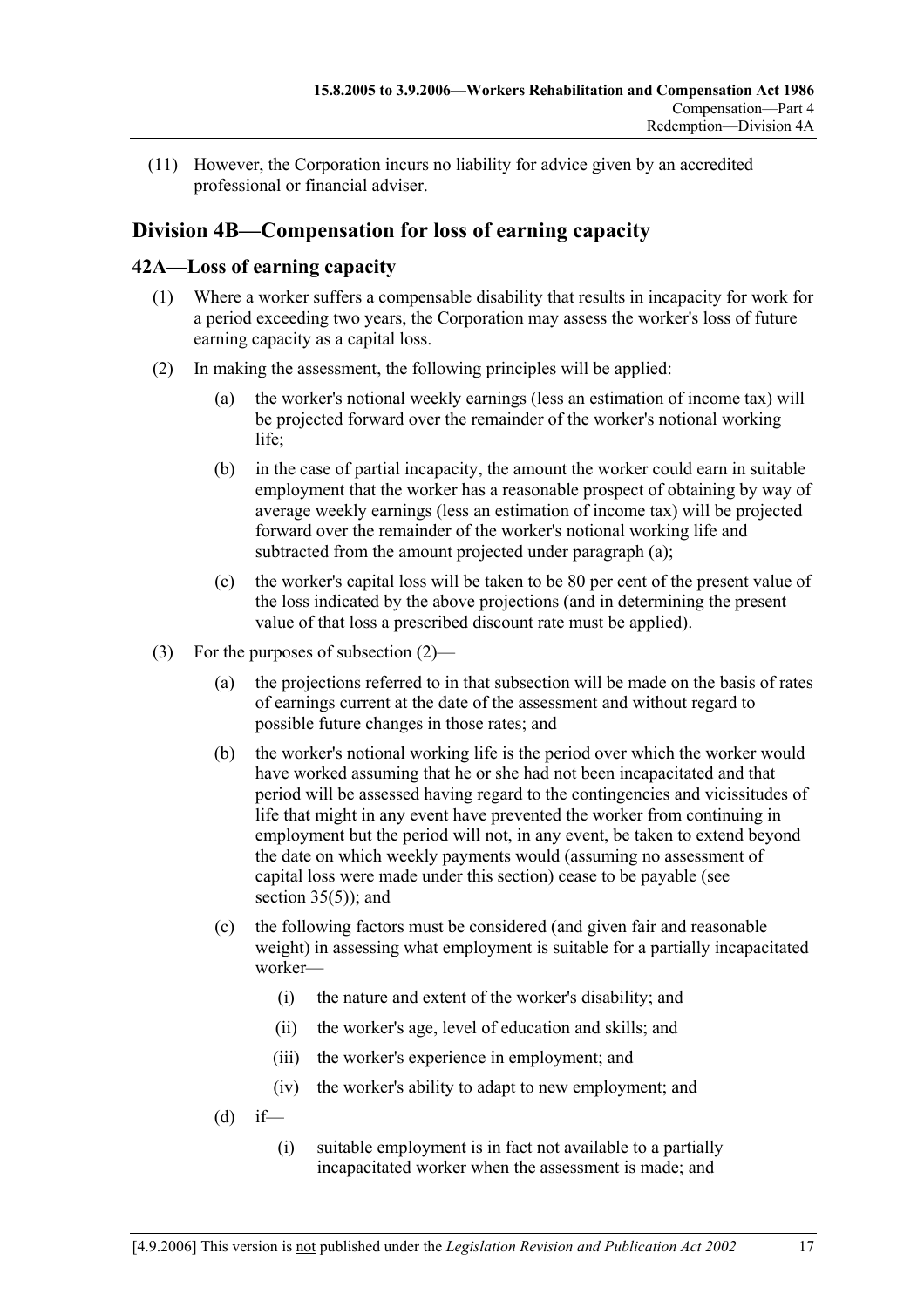(ii) the worker establishes that the worker is, in effect, unemployable because employment of the relevant kind is not commonly available for a person in the worker's circumstances irrespective of the state of the labour market,

the worker's partial incapacity for work will be treated as total incapacity, but otherwise an assessment of the weekly earnings the worker could earn in suitable employment must be made on the basis that employment of the relevant kind is available to the worker and will continue to be available to the worker for the whole, or—in the case of an interim assessment—the relevant portion, of the worker's notional working life.

- (4) The Corporation may make one or more interim assessments of loss as to nominated portions of the worker's notional working life before making a final assessment of loss under this section.
- (5) An amount assessed under this section becomes due and payable from the date of the assessment but may be paid, at the discretion of the Corporation, in a single lump sum or in instalments that are actuarially equivalent to the lump sum (and in determining actuarial equivalence any principles, and any discount, decrement or inflation rates, prescribed by the regulations must be applied).
- (6) Subject to subsection (7), where the Corporation pays or commences to pay compensation under this section, the worker ceases to be entitled to weekly payments under Division 4.
- (7) The Corporation must give the worker at least 21 days notice of the cessation of payments under Division 4.
- (8) The Corporation may establish principles to be applied in relation to—
	- (a) the making of interim assessments under this section;
	- (b) the payment of amounts assessed under this section in instalments (including the amounts and frequency of any such instalments);
	- (c) any other matter relevant to the operation of this section.
- (9) The following decisions of the Corporation are not reviewable—
	- (a) a decision of the Corporation to make or not to make an assessment under this section (but an assessment is reviewable);
	- (b) a decision of the Corporation as to whether to make a final assessment or one or more interim assessments;
	- (c) a decision of the Corporation as to whether to pay an amount assessed under this section in a single lump sum or in instalments and, if the Corporation decides to pay in instalments, the Corporation's decision as to the frequency of those instalments.

## **42B—Power to require medical examination etc**

- (1) For the purposes of this Division, the Corporation may, by notice in writing to the worker—
	- (a) require the worker to submit to an examination by a medical expert nominated by the Corporation; or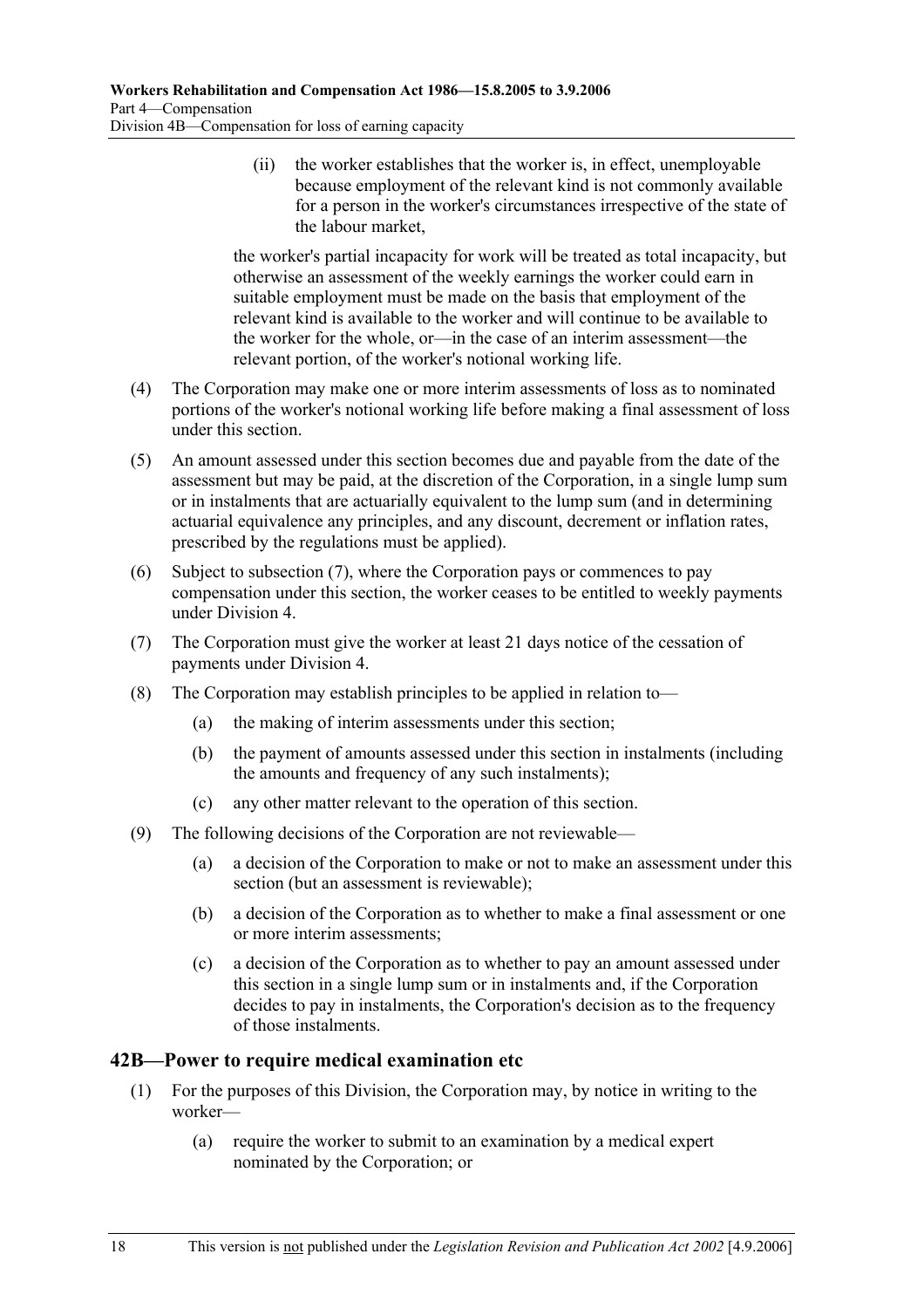- (b) require the worker to furnish such information, relevant to the operation of this Division, as the Corporation thinks fit.
- (2) If a worker fails to comply with a requirement under subsection (1) within the time allowed in the notice, the Corporation may—
	- (a) if no compensation has been paid under this Division—suspend any weekly payments being made to the worker;
	- (b) if compensation has been paid under this Division—determine not to pay compensation in respect of the period of default.
- (3) If a worker lodges a notice of dispute disputing a decision under this section by the Corporation to suspend, or not to pay, weekly payments within one month after the worker receives notice of the decision—
	- (a) the operation of the decision is suspended, and the weekly payments must be reinstated, until the dispute first comes before a conciliator; and
	- (b) the Tribunal may further suspend the operation of the decision (from time to time) to allow a reasonable opportunity for resolution of the dispute by conciliation, arbitration or judicial determination (as the case requires) without prejudice to the worker's financial position in the meanwhile.
- (4) However, if the dispute is resolved by the Corporation's decision on reconsideration of the disputed decision, the suspension terminates at the end of the period allowed for the worker to express dissatisfaction with the result of the reconsideration.
- (5) If the dispute is ultimately resolved in favour of the Corporation, the Corporation may, at the Corporation's discretion (but subject to the regulations)—
	- (a) recover amounts that were paid because of suspension of the operation of the Corporation's decision from the worker as a debt; or
	- (b) set off the amounts against liabilities of the Corporation to make payments to the worker under this Act.

## **Division 5—Compensation for non-economic loss**

#### **43—Lump sum compensation**

- (1) Subject to this Act, where a worker suffers a permanent disability and the disability is compensable under this Act, the worker is entitled (in addition to any entitlement apart from this section) to compensation for non-economic loss by way of a lump sum.
- (2) Subject to this section, the lump sum shall be a percentage of the prescribed sum determined by reference to Schedule 3.
- (6) Where—
	- (a) a compensable disability consists of the aggravation, acceleration, exacerbation, deterioration or recurrence of a prior compensable disability; and
	- (b) compensation by way of lump sum has been previously paid under this section, or a corresponding previous enactment,

there shall be a proportionate reduction in the amount of the lump sum payable under subsection (2) in respect of the disability.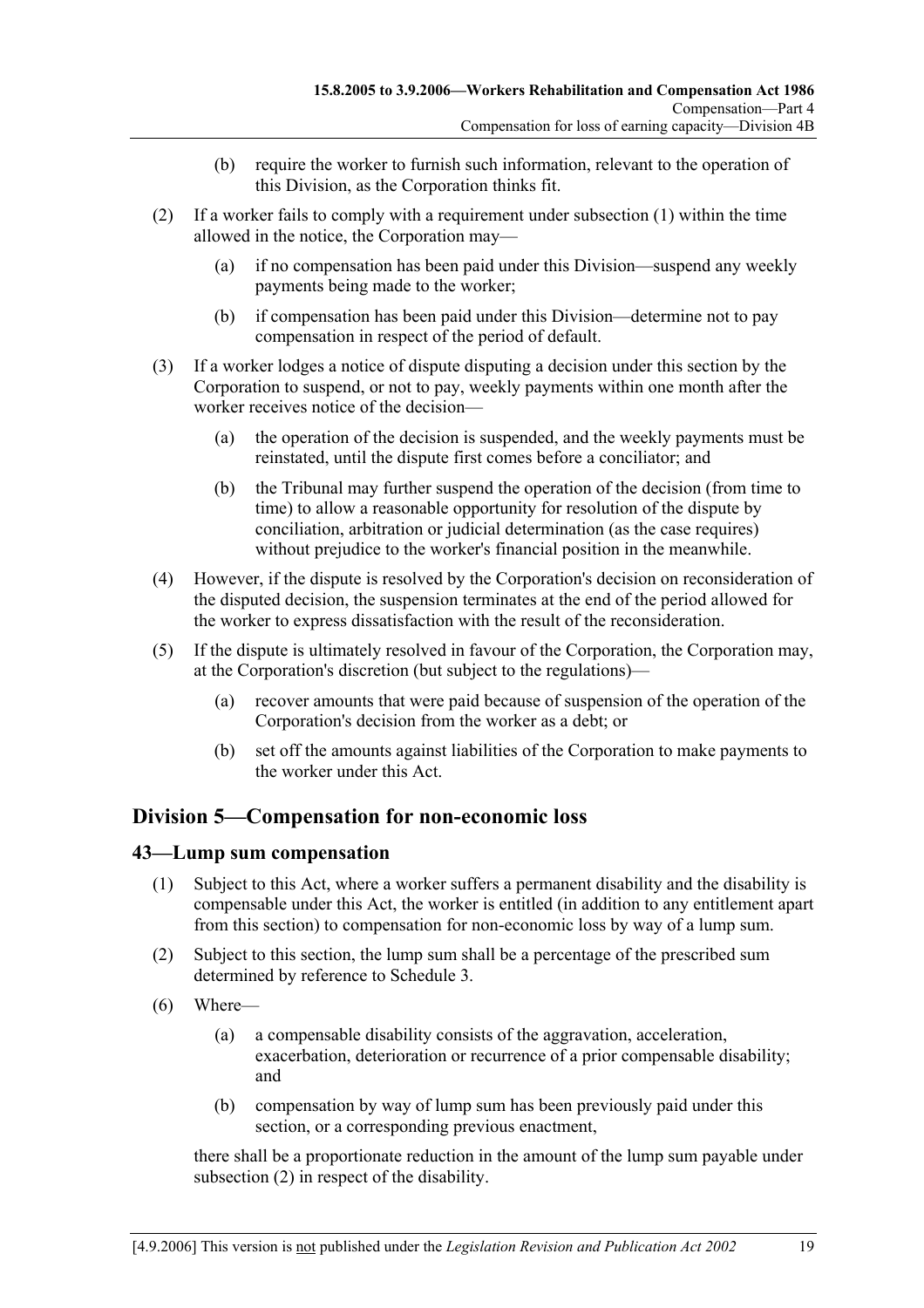- (7) Where a worker suffers two or more compensable disabilities arising from the same trauma, the worker shall not be entitled to receive compensation by way of lump sum under subsection (2) in respect of those disabilities in excess of the prescribed sum.
- (7a) If the amount of compensation to which a worker is entitled under subsection (2) is greater than 55 per cent of the prescribed sum, the worker is entitled to a supplementary benefit equivalent to 1.5 times the amount by which that amount exceeds 55 per cent of the prescribed sum.
- (8) No payment shall be made under this section unless the worker is living at the expiration of 28 days from the date of the occurrence of the disability and payment shall not be made under this section after the death of the worker.
- (9) The Governor may, by regulation, amend Schedule 3 by adding specified disabilities and fixing in relation to each such additional disability a percentage of the prescribed sum that is to be payable in respect of that disability.
- (10) A regulation under subsection (9) must not be made except—
	- (a) on the recommendation of the Corporation; or
	- (b) with the approval of the Corporation.
- (11) In this section—

#### *the prescribed sum* means—

- (a) in relation to a disability occurring in 1987—\$65 300;
- (b) in relation to a disability occurring in a subsequent year—a sum (calculated to the nearest multiple of \$100) that bears to \$62 000 the same proportion as the Consumer Price Index for the September quarter of the immediately preceding year bears to the Consumer Price Index for the September quarter, 1985.

# **Division 6—Compensation payable on death**

#### **44—Compensation payable on death**

- (1) Subject to this Act, where a worker dies as a result of a compensable disability, compensation is payable as follows:
	- (a) a funeral benefit is payable equal to—
		- (i) the actual cost of the worker's funeral; or
		- (ii) the prescribed amount,

whichever is the lesser;

- (b) a spouse is entitled to—
	- (i) a lump sum equal to 1.675 times the prescribed sum less any amount that the worker received as compensation for non-economic loss under Division  $5$  and
	- (ii) in the case of a dependent spouse—weekly payments equal to—
		- (A) in the case of total dependency—50 per cent;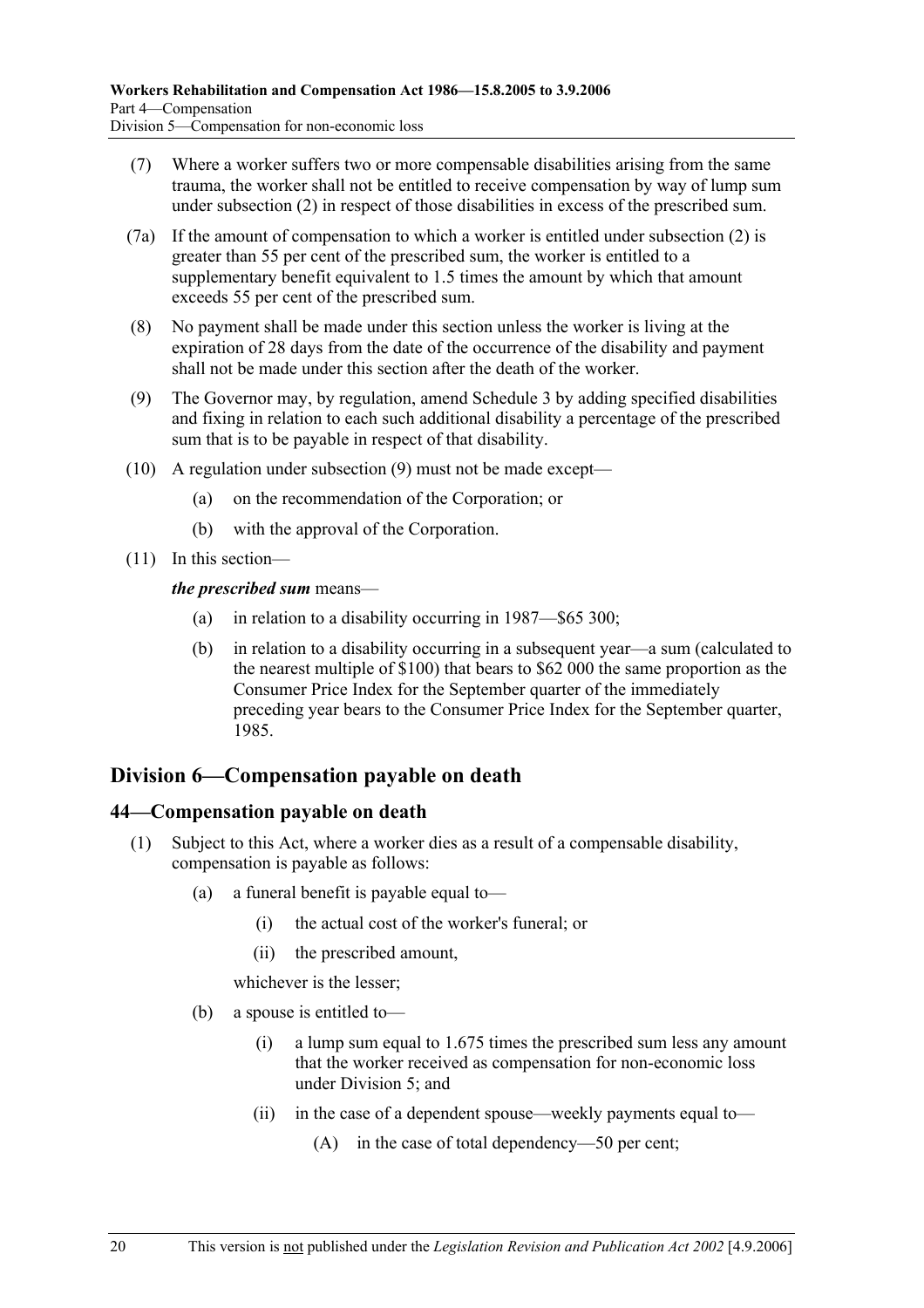(B) in the case of partial dependency—such lesser percentage as may be fixed by the Corporation having regard to the extent of the dependency,

of the amount of the notional weekly earnings of the deceased worker;

- (c) a dependent child (being an orphan child) is entitled to—
	- (i) a lump sum equal to—
		- (A) where the child is the only orphan child—50 per cent of an amount arrived at by subtracting from an amount equal to 1.675 times the prescribed sum the amount (if any) that the worker received as compensation for non-economic loss under Division 5;
		- (B) where the child is one of two or more orphan children—an amount determined by dividing 50 per cent of the amount referred to above equally between the orphan children; and
	- (ii) weekly payments equal to—
		- (A) in the case of total dependency—25 per cent;
		- (B) in the case of partial dependency—such lesser percentage as may be fixed by the Corporation having regard to the extent of the dependency,

of the amount of the notional weekly earnings of the deceased worker;

- (d) a dependent child (not being an orphaned child) is entitled to weekly payments equal to—
	- (i) in the case of total dependency— $12\frac{1}{2}$  per cent;
	- (ii) in the case of partial dependency—such lesser percentage as may be fixed by the Corporation having regard to the extent of the dependency,

of the amount of the notional weekly earnings of the deceased worker;

- (e) a dependent relative (not being a spouse or child) is entitled to such compensation by way of lump sum or weekly payments as may be determined by the Corporation having regard to—
	- (i) the extent of the relative's dependency on the deceased worker;
	- (ii) the earning capacity of the relative;
	- (iii) the relative's means;
	- (iv) the extent of any other benefits provided under this Act in respect of the worker's death.
- (2) A funeral benefit payable under subsection  $(1)(a)$  shall be paid—
	- (a) to the person who conducted the funeral; or
	- (b) a person who has paid, or is liable to pay, the funeral expenses of the deceased worker.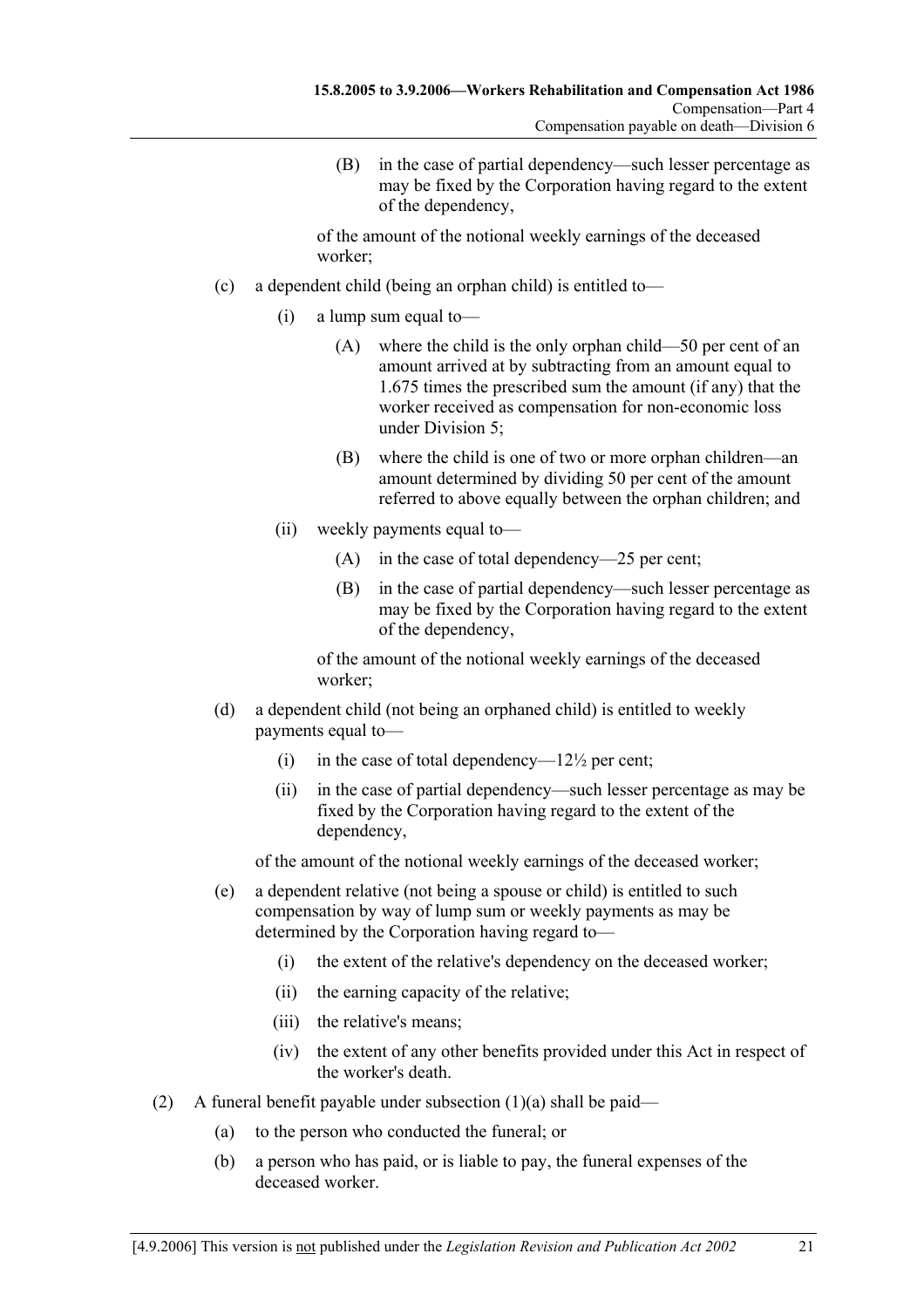- (3) A spouse is not entitled to a lump sum under subsection  $(1)(b)(i)$  unless—
	- (a) the spouse was cohabiting with the worker on the date of the worker's death; or
	- (b) although the spouse was not cohabiting with the worker on the date of the worker's death it is, in the opinion of the Corporation, fair that the spouse should receive a lump sum under that provision.
- (4) For the purposes of subsection (1), where a worker and the worker's spouse jointly contributed to the support of a dependent child immediately before the occurrence of the compensable disability that resulted in the worker's death, any contribution to the support of the child from the worker's spouse shall be disregarded in determining whether the child is a dependant and, if so, the extent of the child's dependency.
- (4a) The Corporation may, in its discretion, in a case of extraordinary hardship, increase the lump sum paid to an orphan child of a deceased worker under this section (but the total amount paid by way of lump sum to the deceased worker's orphan child or children under this section cannot exceed an amount arrived at by subtracting from an amount equal to 1.675 times the prescribed sum the amount (if any) that the worker received as compensation for non-economic loss under Division 5).
- (5) Where—
	- (a) a worker dies leaving a spouse and a dependent child; and
	- (b) the spouse subsequently dies,

the child (if still eligible to receive weekly payments under this section) shall then be entitled to receive weekly payments under subsection (1)(c) as an orphaned child.

- (6) Compensation is payable, if the Corporation so decides, to a spouse or child of a deceased worker who, although not dependent on the worker at the time of the worker's death, suffers a change of circumstances that may, if the worker had survived, have resulted in the spouse or child becoming dependent on the worker.
- (7) Weekly payments shall not be made to a dependent child under this section unless—
	- (a) the child is under the age of 18 years; or
	- (b) the child is a full-time student at an educational institution approved by the Corporation for the purposes of this paragraph and is under the age of 26 years; or
	- (c) the child is, by reason of physical or mental disability, incapable of earning a living.
- (8) Weekly payments shall not be paid under this section beyond the date at which such payments would, assuming that the worker had survived but had been permanently incapacitated for work, have ceased to be payable to the worker.
- (9) Where weekly payments payable under this section would but for this subsection exceed in aggregate the amount of the weekly payments to which the worker would have been entitled in the event of total and permanent incapacity, the weekly payments shall be proportionately reduced so as not to exceed that amount.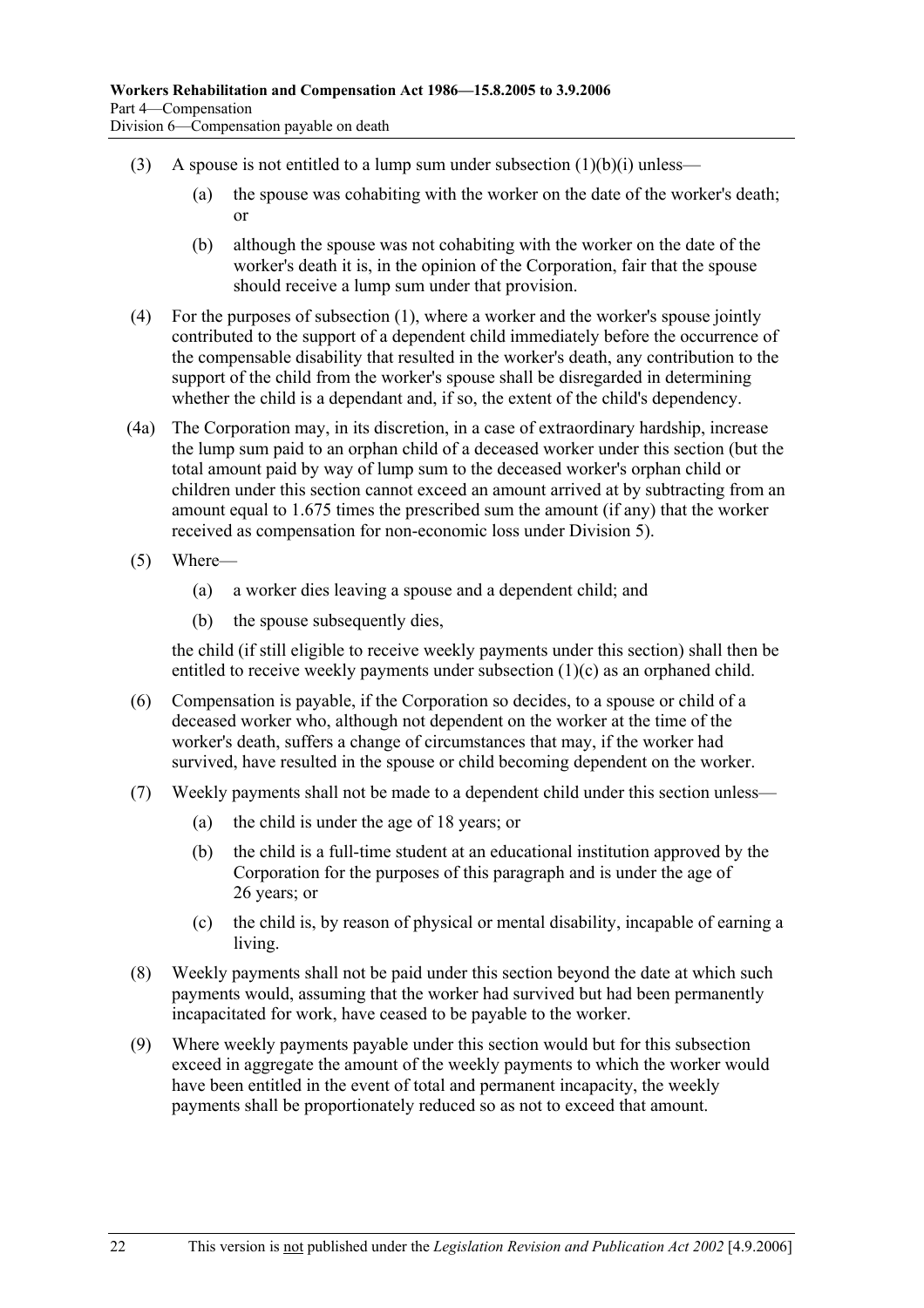- (10) Where a person who is entitled to a payment (either by way of lump sum or weekly payment) under this section is under the age of 18 years, the payment may, if the Corporation so determines, be made wholly or in part to a guardian or trustee for the benefit of that person.
- (11) Subject to subsection (12), where the child of a deceased worker who is entitled to weekly payments under this section is under the age of 18 years and is in the care of a person other than a dependent spouse of the worker, that person shall, if the Corporation so determines, be entitled to a supplementary allowance to assist in the care of the child until—
	- (a) the child attains the age of 18 years; or
	- (b) the person ceases to have the care of the child,

whichever first occurs.

- (12) Where a child is by reason of a physical or mental disability, incapable of earning a living, the Corporation may pay a supplementary allowance under subsection (11) during the period of incapacity even though the child has attained the age of 18 years.
- (13) Where the worker had received compensation under Division 4B, a person is not eligible for weekly payments under this section to the extent (if any) that those payments would coincide with a period in respect of which the compensation under Division 4B was paid but otherwise weekly payments are payable under this section as if compensation had not been paid under that Division.
- (14) A liability to make weekly payments under this section may, on application by the person entitled to the weekly payments, be commuted to a liability to make a capital payment that is actuarially equivalent to the weekly payments.
- (15) However, the liability may only be commuted if the actuarial equivalent of the weekly payments does not exceed the prescribed sum (within the meaning of section 43).
- (16) The Corporation has (subject to this section) an absolute discretion to commute or not to commute a liability under this section, and the Corporation's decision to make or not to make commutation is not reviewable (but a decision on the amount of a commutation is reviewable).
- (17) If the Corporation decides to make a commutation and makes an offer under this section, the Corporation cannot, without the agreement of the applicant, subsequently revoke its decision to make the commutation.
- (18) In calculating the actuarial equivalent of weekly payments, the principles (and any discount, decrement or inflation rate) prescribed by regulation must be applied.
- (19) A commutation discharges the Corporation's liability to make weekly payments to which the commutation relates.

#### **45—Review of weekly payments**

- (1) The Corporation may on its own initiative and shall if requested by an employer or the person to whom weekly payments are payable, review the amount of weekly payments payable to any person under this Division.
- (2) A request for a review of the amount of weekly payments payable under this Division may not be made within 6 months from the completion of an earlier review.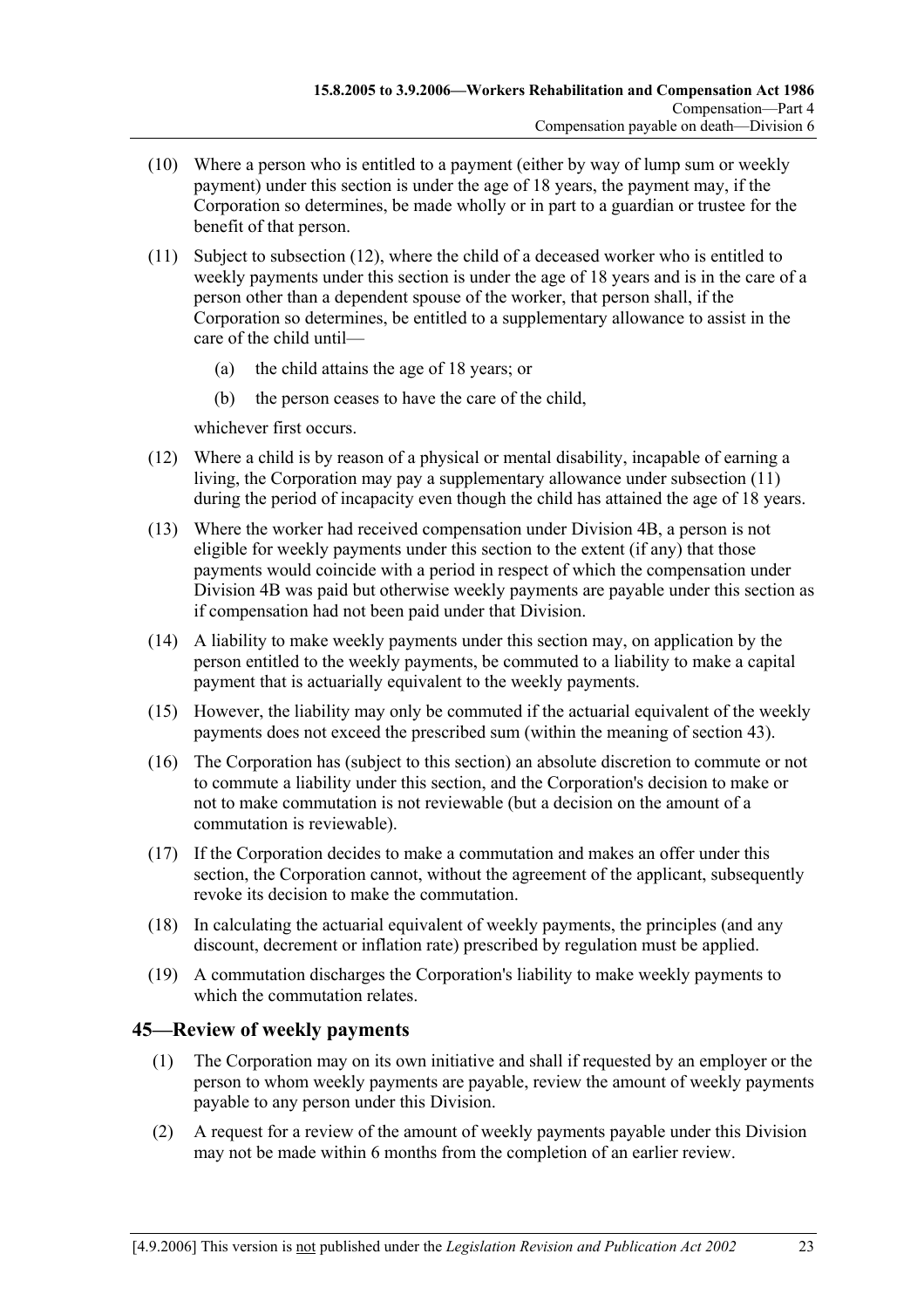- (3) The amount of the weekly payments payable under this Division shall be reviewed at least once in each year.
- (4) On a review under this section the Corporation shall make any necessary adjustments to the amount of weekly payments—
	- (a) to reflect changes in the income or earning capacity of the person to whom the weekly payments are payable and any other relevant changes in the circumstances of that person; and
	- (b) where the review is an annual review conducted in pursuance of subsection (3)—to reflect changes in the average minimum award rates since payments were commenced under this Division or an adjustment was last made under this section (as may be appropriate).
- (5) For the purposes of a review under this section, the Corporation may, by notice in writing to a person who is receiving weekly payments under this Division, require that person to produce evidence to the satisfaction of the Corporation of—
	- (a) income;
	- (b) earning capacity;
	- (c) any other circumstances that are relevant to the payment, or the amount, of weekly benefits.
- (6) If a person fails to comply with a requirement under subsection (5) within the time allowed in the notice, the Corporation may suspend weekly payments to that person.
- (7) Where the Corporation proposes the reduction of weekly payments to a person on a review under this section the Corporation shall, at least 21 days before the proposal is to take effect, give notice in writing to the person—
	- (a) containing such information as the regulations may require as to the grounds on which weekly payments are to be reduced; and
	- (b) informing the person of the person's rights to have the Corporation's decision reviewed.

## **Division 7—Liability to pay compensation**

#### **46—Incidence of liability**

- (1) Subject to this section, the Corporation is liable to make all payments of compensation to which any person becomes entitled under this Act.
- (2) Where a compensable disability arises from employment by an exempt employer, the exempt employer is liable to make all payments of compensation to which any person becomes entitled in consequence of the occurrence of that compensable disability.
- (3) Subject to this section, where a worker is, as a result of a compensable disability, wholly or partially incapacitated for work and is in employment when the incapacity arises, the worker's employer is liable to pay compensation by way of income maintenance—
	- (a) if the period of incapacity is two weeks or less—for the whole period of the incapacity; or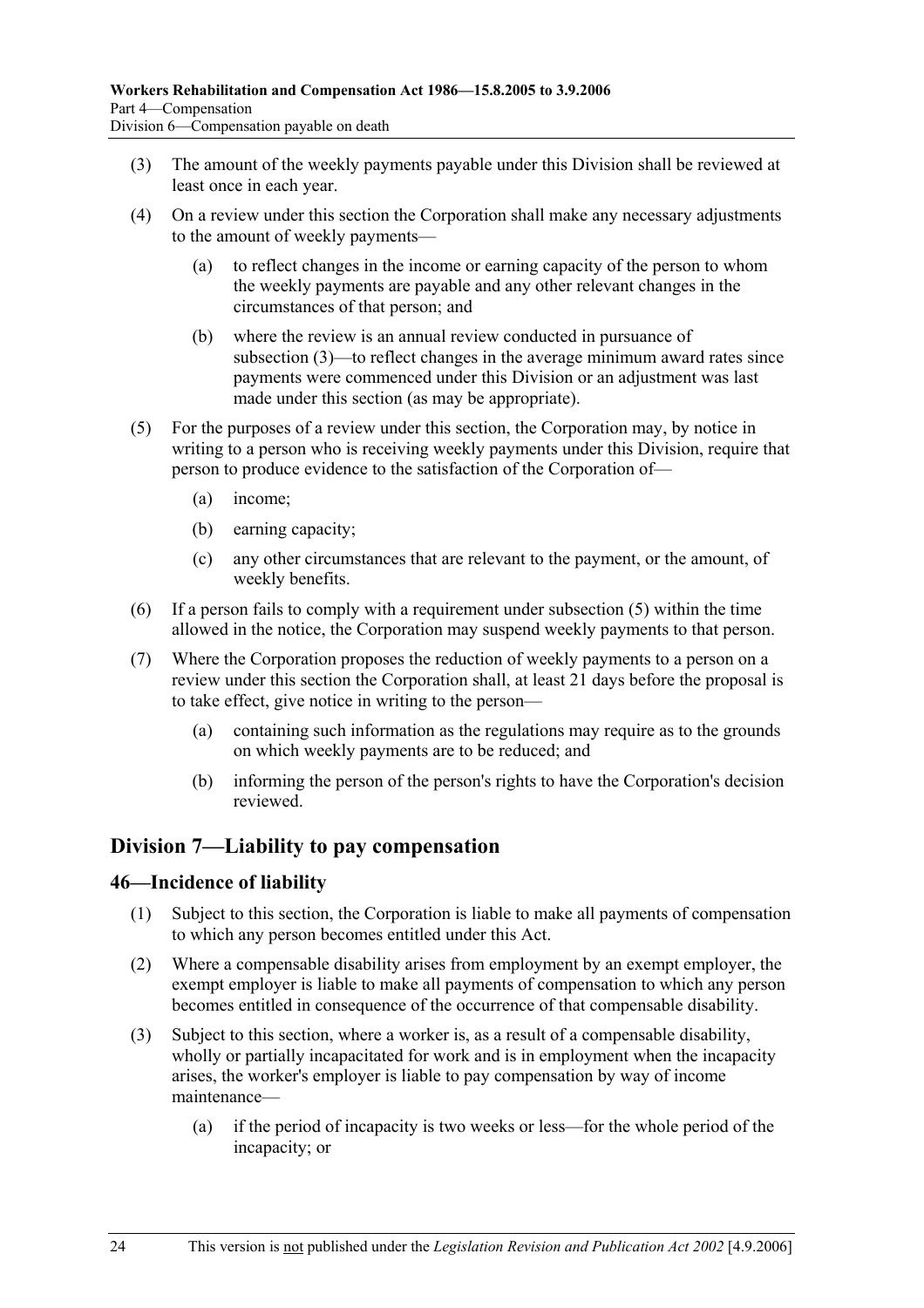- (b) if the period of the incapacity is more than two weeks—for the first two weeks of the period of incapacity.
- (4) If separate periods of incapacity commence during the course of the same calendar year (whether attributable to the same disability or not), an employer is not liable to pay compensation under subsection (3) for those periods of incapacity in excess of an amount equal to twice the worker's average weekly earnings.
- (5) Where a worker is, at the commencement of a period of incapacity, in the employment of two or more employers, they are liable to pay the compensation referred to in subsection (3) in proportions determined by agreement between them or, in default of agreement, by the Corporation.
- (6) An employer who is liable to pay compensation to a worker under subsection (3) shall make the payment—
	- (a) if the claim for compensation is not disputed—within 14 days after the date of the claim; or
	- (b) if the claim for compensation is disputed—forthwith after the dispute is determined.
- (6a) Where an employer (not being an exempt employer) pays compensation under subsection (3) in respect of an unrepresentative disability, the employer may recover the amount of the payment from the Corporation.
- (7) Where an employer pays compensation under subsection (3) in respect of a disability that did not arise from employment by that employer, that employer may recover the amount of the payment from the Corporation, and the Corporation may, in turn, recover that amount—
	- (a) from the employer from whose employment the disability arose; or
	- (b) if it appears that the worker was not entitled to that compensation—from the worker.
- (8) Where the Corporation pays compensation by way of income maintenance to a worker who was not in employment when the incapacity for work arose, the Corporation may recover any amount that would, if the worker had been in employment, have been payable under subsection (3) by the employer from whose employment the worker's disability arose.
- (8a) The regulations may exempt prescribed classes of employers from the operation of subsection (3) (and in that case the Corporation will undertake any liability of those employers that would otherwise have arisen under that subsection).
- (9) No compensation by way of income maintenance is payable to a disabled selfemployed worker whose disability arises from self-employment in respect of the first week of incapacity for work.

#### **47—Augmentation of weekly payment in consequence of delay**

- (1) Subject to subsection (2), where—
	- (a) a weekly payment, or part of a weekly payment, is not paid as and when required to be paid under this Act; or
	- (b) the making of a weekly payment is delayed pending resolution of a dispute under this Act,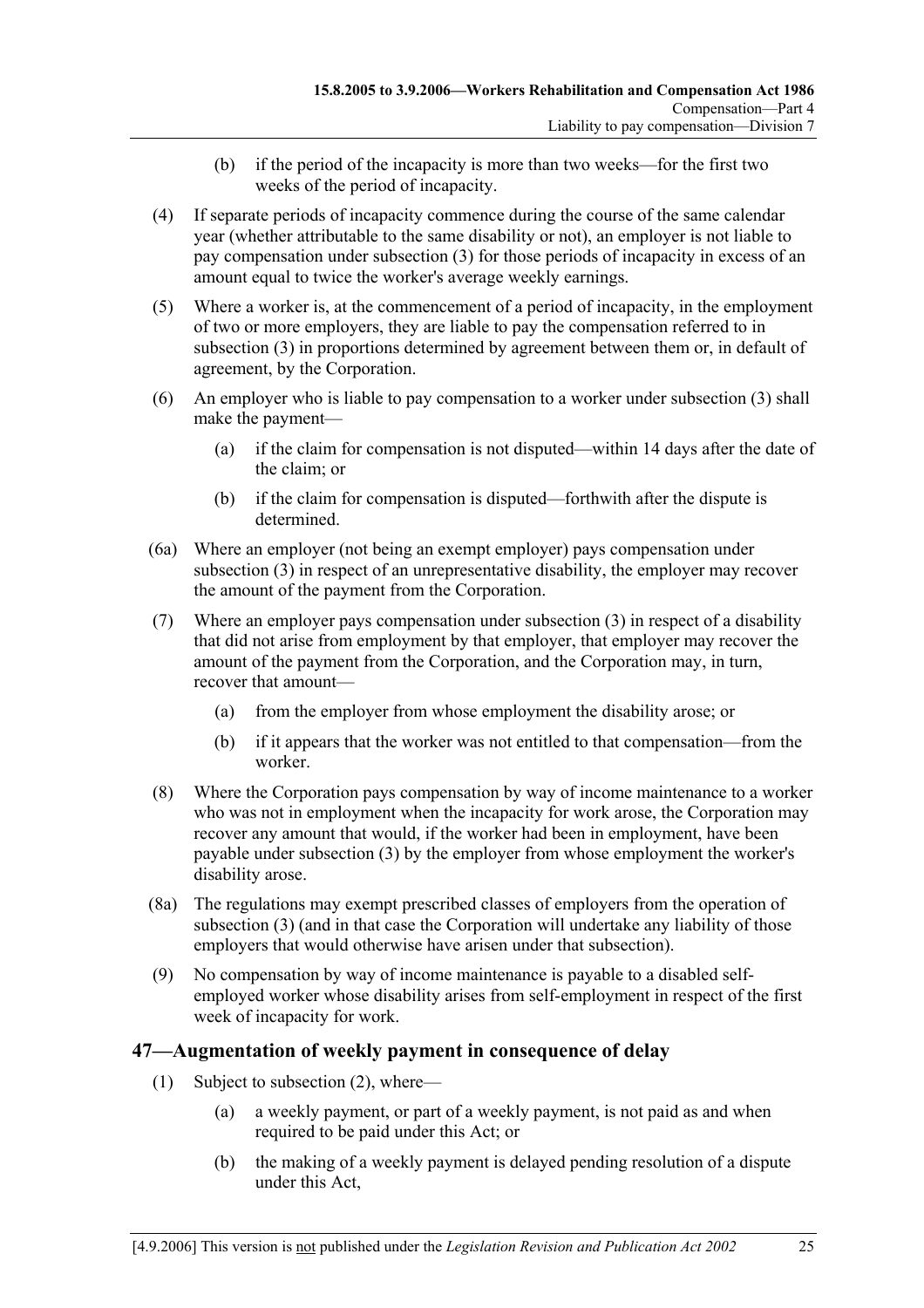any amount in arrears shall be increased by interest at the prescribed rate.

 (2) No interest is payable under this section if the delay is attributable to some fault on the part of the worker.

#### **48—Payments by Corporation on behalf of defaulting employer**

- (1) Where an employer fails to make a payment of compensation that the employer is liable to make under this Act, the Corporation shall make that payment on behalf of the employer.
- (2) Where the Corporation makes a payment of compensation under this section, the Corporation is entitled to recover from the employer as a debt—
	- (a) the amount of the payment; and
	- (b) an administration fee fixed in accordance with the regulations,

(and the Corporation shall take all reasonable steps to recover that debt).

#### **49—Corporation may undertake employer's liability to make weekly payments**

Where an employer is liable to make weekly payments of compensation, the Corporation may, at the request of the employer, undertake that liability on the employer's behalf in consideration of the payment by the employer to the Corporation of an amount fixed by the Corporation.

#### **50—Corporation as insurer of last resort**

- (1) Where an exempt employer has ceased to be exempt, the Corporation may, in its discretion, undertake, in whole or part, liabilities related to compensable disabilities arising from employment during the period of the exemption.
- (2) The Corporation must undertake the liabilities of a formerly exempt employer under subsection (1) if—
	- (a) the employer becomes insolvent; or
	- (b) ceases to carry on business in the State and fails to make provision that the Corporation considers adequate for dealing with claims, and meeting liabilities and responsibilities related to compensable disabilities arising from employment during the period of exemption.
- (3) The Corporation may recover the amount of liabilities undertaken by the Corporation under this section as a debt due to the Corporation from the employer (and, if the employer is being wound up, a claim for the relevant amount may be made in the winding up).
- (4) If a claim is made under subsection (3) for an amount representing liabilities that have not fallen due, or have not been ascertained, as at the date of the claim, the liabilities will be estimated and capitalised in accordance with principles stated, or referred to, in the regulations.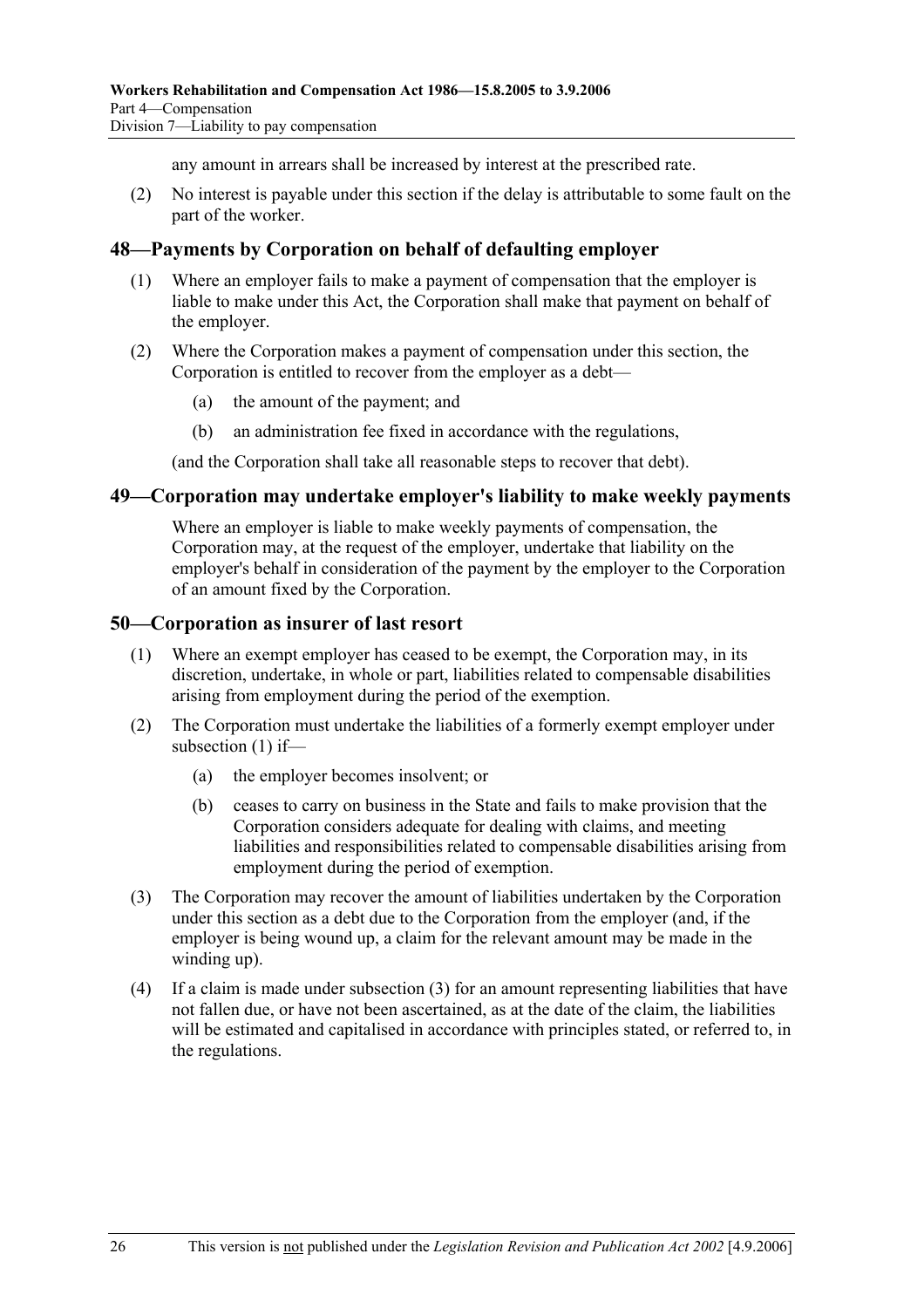# **Division 8—Notices of disabilities and claims for compensation**

#### **51—Duty to give notice of disability**

- (1) Where a worker suffers a compensable disability, notice of that disability must be given—
	- (a) to the employer by whom the worker is employed at the time of the occurrence of the disability; or
	- (b) if the worker is not then in employment or is self-employed—to the Corporation.
- (2) Notice of a disability should be given—
	- (a) if practicable within 24 hours after the occurrence of the disability but, if that is not practicable, as soon as practicable after the occurrence of the disability;
	- (b) if the worker is not, immediately after the occurrence of the disability, aware of the disability—as soon as practicable after the worker becomes so aware;
	- (c) if the worker dies without having become so aware or before it is practicable to give such a notice—as soon as practicable after the worker's death.
- (3) Notice of a disability—
	- (a) may be given orally or in writing; and
	- (b) should specify to the best of the knowledge, information and belief of the person giving the notice—
		- (i) the day on which the disability occurred; and
		- (ii) the place at which the disability occurred; and
		- (iii) the nature of the disability; and
		- (iv) the cause of the disability.
- (4) For the purposes of this section, notice of a disability shall be deemed to have been given to an employer if—
	- (a) it is given to—
		- (i) the employer at any place of business of the employer; or
		- (ii) any person under whose supervision the worker was employed at the time of the disability; or
		- (iii) any person designated for the purpose by the worker's employer; or
	- (b) it is served by post on the employer.
- (5) A person by whom a notice under this section is given orally shall, at the request of the person to whom the notice is given, complete a written statement in a form determined by the Corporation.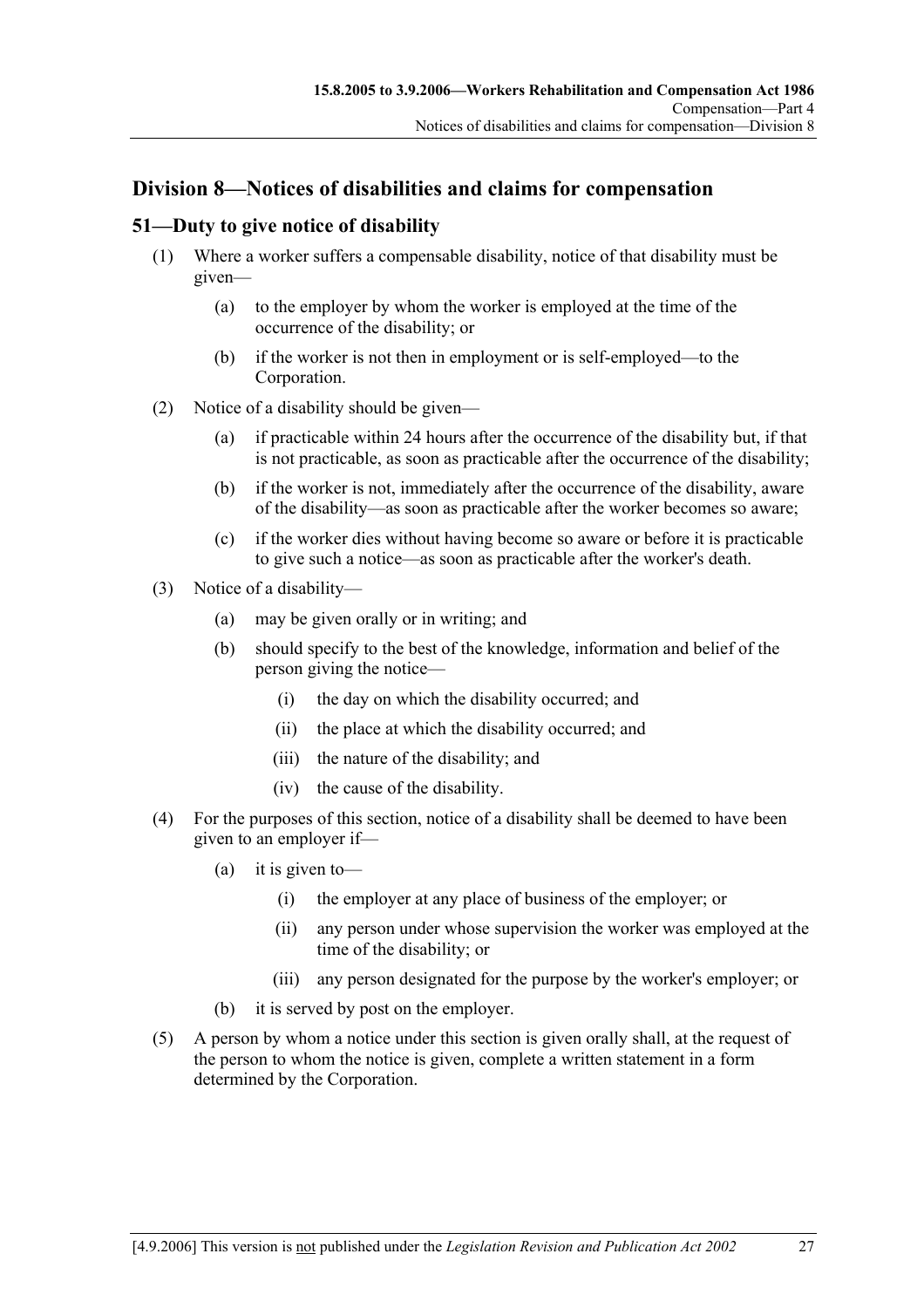(6) Subject to subsection (8), where an employer (not being an exempt employer) receives notice of a disability given or purportedly given under this section the employer shall, within 5 business days after the receipt of the notice, send a copy of the notice to the Corporation together with the prescribed information.

Penalty: \$1 000.

- (7) Where it appears from a notice under this section that the worker was not, at the date of the notice, in the employment of the employer from whose employment the disability arose, the Corporation shall (where it is practicable to do so) send a copy of the notice to that employer.
- (8) The Corporation may, by notice published in the Gazette—
	- (a) exclude from the application of this section minor disabilities of a class specified in the notice;
	- (b) vary, in relation to cases of a specified class, the time at which an employer is required to report to it under this section.

## **52—Claim for compensation**

- (1) Subject to this section, a claim for compensation—
	- (a) must be made in a manner and form approved by the Corporation; and
	- (b) must be made within the prescribed period; and
	- (c) must be supported by a certificate in the prescribed form by a recognised medical expert certifying—
		- (i) the nature of the disability;
		- (ii) the probable cause of the disability so far as that is ascertainable by the medical expert;
		- (iii) where the claimant claims to be incapacitated for work—the extent and probable duration of the incapacity;
		- (iv) whether the medical expert has personal knowledge of the worker's workplace and, if so, the extent of that knowledge and whether the medical expert has discussed with the employer the kinds of work that might be appropriate for the worker in view of the disability.
- (2) Where notice of a disability is required under this Division, a claim for compensation may not be made in respect of that disability unless notice of the disability has been given in accordance with this Division.
- (3) Notwithstanding subsections (1) and (2)—
	- (a) the absence of, or a defect in, a notice of disability is not a bar to the making of a claim if—
		- (i) the proper determination of the claim has not been substantially prejudiced; or
		- (ii) the failure to give the notice, or the defect in the notice, was occasioned by ignorance of the claimant, mistake or absence from the State, or other reasonable cause; and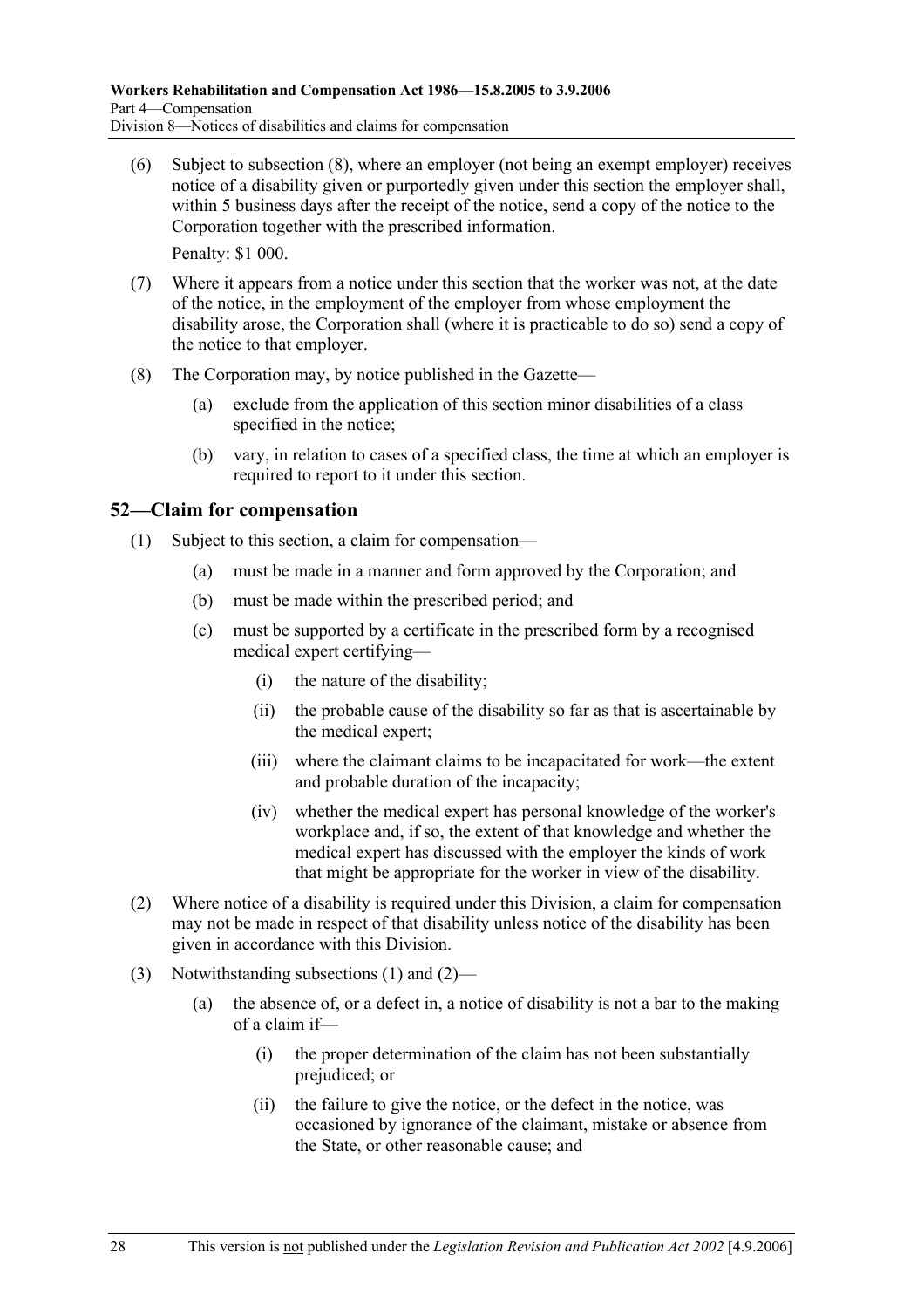- (b) a failure to make a claim within the prescribed period is not a bar to the making of a claim if—
	- (i) the proper determination of the claim has not been substantially prejudiced; or
	- (ii) the failure to make the claim within the prescribed period was occasioned by ignorance of the claimant, mistake or absence from the State, or other reasonable cause.
- (4) A claim for compensation must be given as follows:
	- (a) where the worker is at the commencement of the incapacity in employment the claim must be given to the employer;
	- (b) in any other case—the claim must be given to the Corporation.
- (5) Within 5 business days after receipt of a claim under this section, an employer (not being an exempt employer) shall forward to the Corporation—
	- (a) a copy of the claim;
	- (b) a statement in the prescribed form containing such information as may be prescribed.

Penalty: \$1 000.

- (6) Where it appears from a claim that the worker was not, at the time of making the claim, in the employment of the employer from whose employment the disability arose, the Corporation shall (where it is practicable to do so) notify that employer of the claim.
- (6a) Where a claim is only for compensation under section 32, the Corporation (or an exempt employer) may dispense with the requirement of a certificate under subsection  $(1)(c)$ .
- (7) In this section—

*prescribed period*, in relation to the making of a claim in pursuance of this section, means the period of 6 months commencing on the day on which the entitlement to make the claim arises.

#### **53—Determination of claim**

- (1) On receipt of a claim for compensation the Corporation shall make such investigations and inquiries as it thinks necessary to determine the claim.
- (2) For the purpose of satisfying itself of the nature, extent or probable duration of a disability, the Corporation may require a worker to submit to an examination by a recognised medical expert nominated by the Corporation from a list of approved experts.
- (3) If a claimant for compensation—
	- (a) fails or refuses to furnish information reasonably required by the Corporation to determine the claim; or
	- (b) fails or refuses to submit to an examination as required under subsection (2),

the claim may be rejected.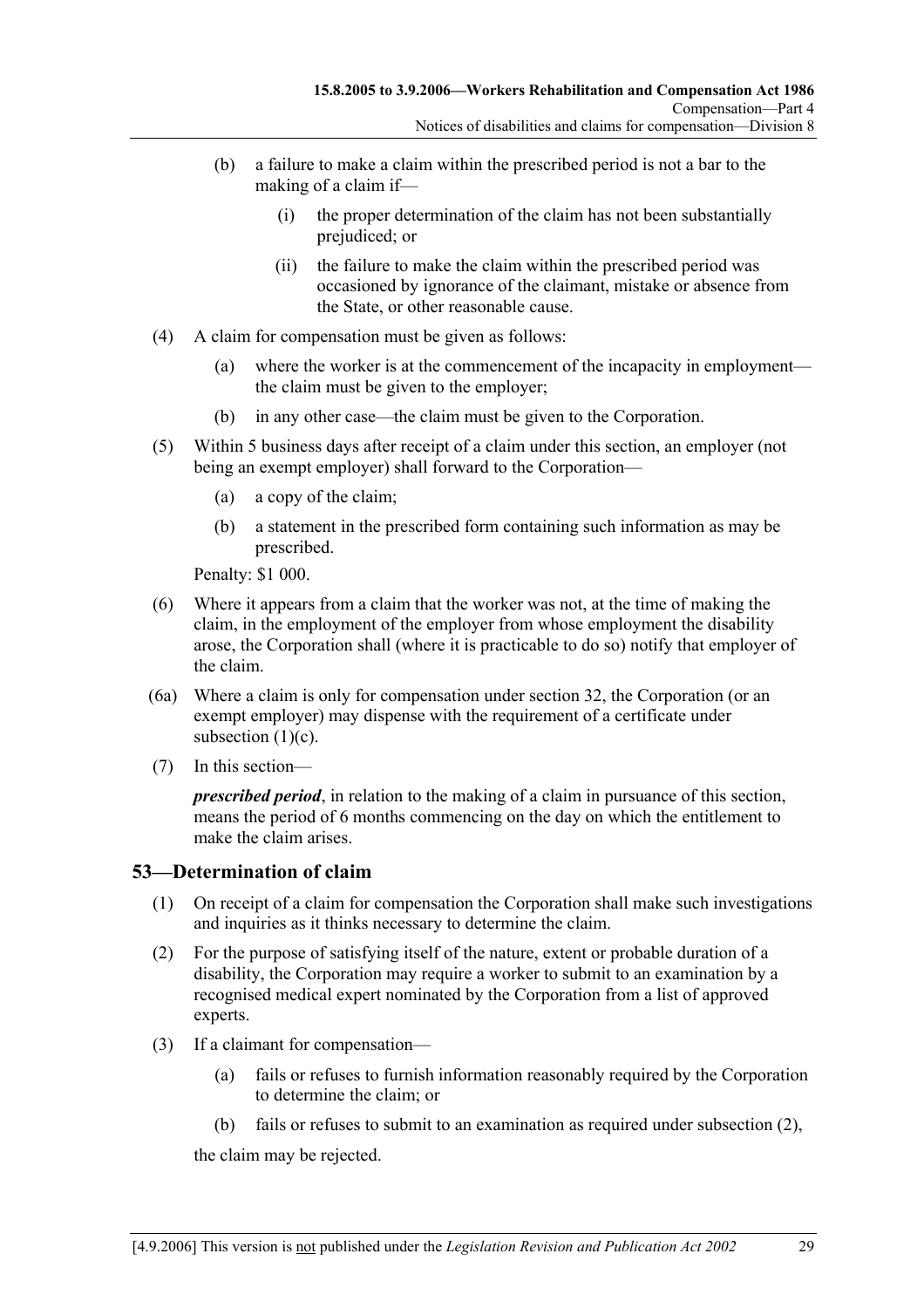- (4) The Corporation shall determine claims for compensation as expeditiously as reasonably practicable and where the claim is for compensation by way of income maintenance shall, wherever practicable, endeavour to determine the claim within 10 business days after the date of receipt of the claim.
- (4a) Where—
	- (a) the disability results from a road accident; and
	- (b) no member of the police force attends at the scene of the accident; and
	- (c) the claimant is required to report the accident to a member of the police force or at a police station under the *Road Traffic Act 1961*,

the Corporation may refrain from determining the claim until the accident is so reported.

- (4b) If an employer notifies the Corporation, before the Corporation determines a claim, that the employer disputes that the disability is compensable under this Act, the Corporation must, before determining the claim, make a reasonable investigation into the grounds on which the employer disputes the compensability of the disability.
- (5) As soon as practicable after determining a claim for compensation the Corporation shall give notice in writing of the determination—
	- (a) to the claimant; and
	- (b) to any employer who may be directly affected.
- (6) Where any part of a claim is rejected, the notice referred to in subsection (5) must include—
	- (a) such information as the regulations may require as to the grounds on which the claim is rejected; and
	- (b) a statement of the claimant's rights to have the determination reviewed.
- (7) The Corporation may, in an appropriate case, by notice in writing to the worker, redetermine a claim.
- (7a) For the purposes of subsection (7), an appropriate case is one where—
	- (a) the redetermination is necessary to give effect to an agreement reached between the parties to an application for review or to reflect progress (short of an agreement) made by the parties to such an application in an attempt to resolve questions by agreement; or
	- (b) the claimant deliberately withheld information that should have been supplied to the Corporation and the original determination was, in consequence, based on inadequate information; or
	- (c) the redetermination is appropriate by reason of new information that was not available and could not reasonably have been discovered by due enquiry at the time that the original determination was made; or
	- (d) the original determination was made as the result of an administrative error and the redetermination is made within two weeks of the making of the original determination; or
	- (e) the redetermination is made in prescribed circumstances.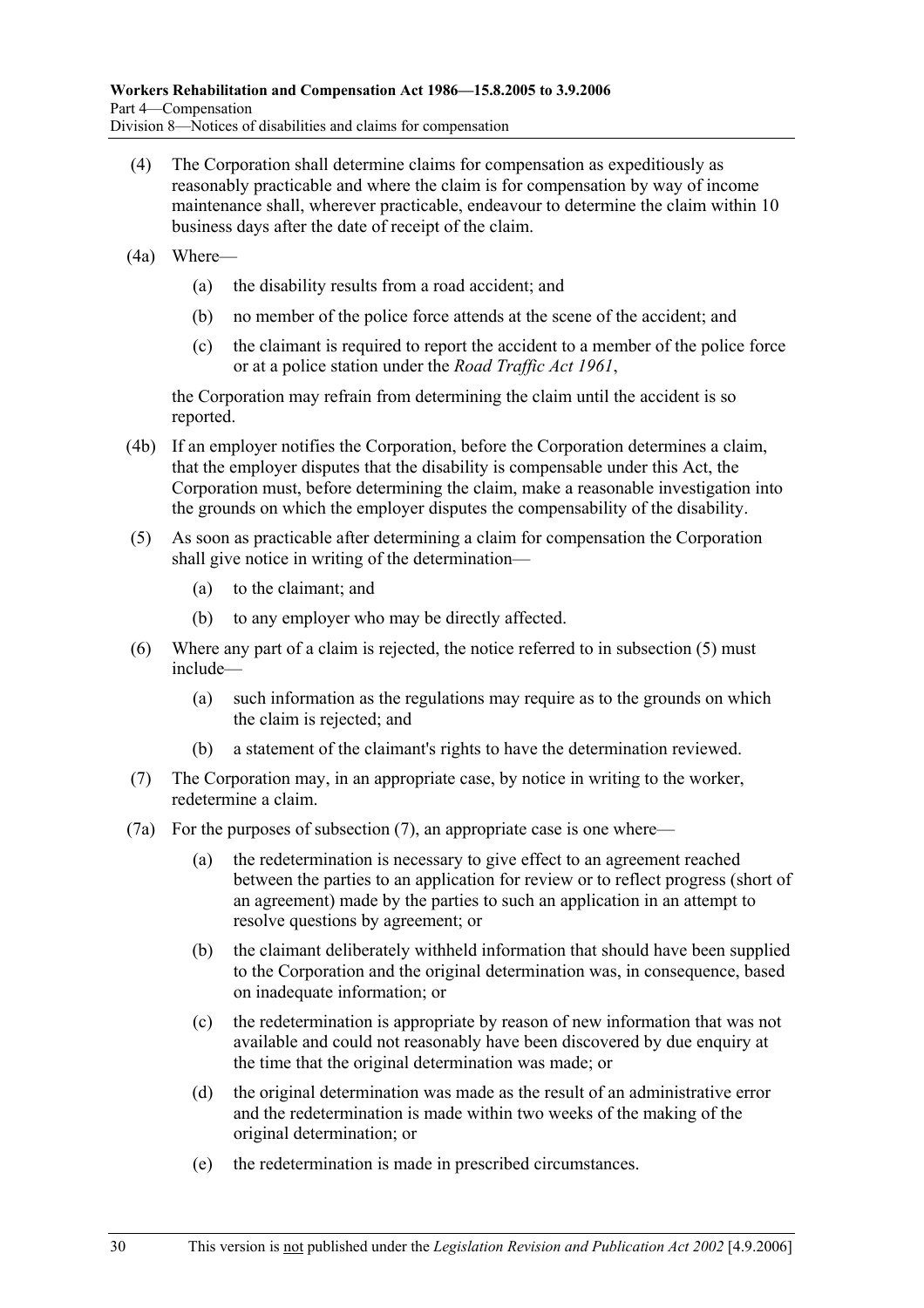- (7b) A regulation made for the purposes of subsection  $(7a)(e)$  cannot come into operation until the time for disallowance has passed.
- (8) The redetermination of a claim does not give rise to any right on the part of the Corporation to recover from the worker money paid under a previous determination unless the previous determination was made in consequence of the worker's fraud.

## **Division 9—Miscellaneous**

## **54—Limitation of employer's liability**

- (1) Subject to subsection (2), no liability attaches to an employer in respect of a compensable disability arising from employment by that employer except—
	- (a) a liability under this Act; or
- (2) Subsection (1) does not affect a liability arising out of the use of a motor vehicle, being a liability against which the employer was or ought to have been insured under the law of compulsory third-party motor vehicle insurance.
- (3) A court before which an action is brought against an employer for non-economic loss arising from a compensable disability (being a disability that arises out of the use of a motor vehicle and gives rise to a liability of a kind referred to in subsection (2)) shall make due allowance for any lump sum paid or payable under Division 5 or 6 to the person by or on whose behalf the action is brought.
- (4a) Where—
	- (a) a worker suffers a compensable disability (not being a disability that arises out of the use of a motor vehicle and gives rise to a liability of a kind referred to in subsection (2)); and
	- (b) the disability is attributable to the negligence of another worker—
		- (i) who was acting in the course of employment with the same employer; and
		- (ii) whose negligence did not arise from, or in the course of, serious and wilful misconduct,

the worker has no right of action against the other worker.

- (4b) Where—
	- (a) a worker suffers a compensable disability (not being a disability that arises out of the use of a motor vehicle and gives rise to a liability of a kind referred to in subsection (2)); and
	- (b) action is taken against a person other than the employer for damages in respect of the disability,

the other person has no right to recover contribution from the employer.

- (5) Where—
	- (a) compensation is paid or payable under this Act in respect of a compensable disability;
	- (b) a right of action exists against a person other than the employer for damages in respect of the disability,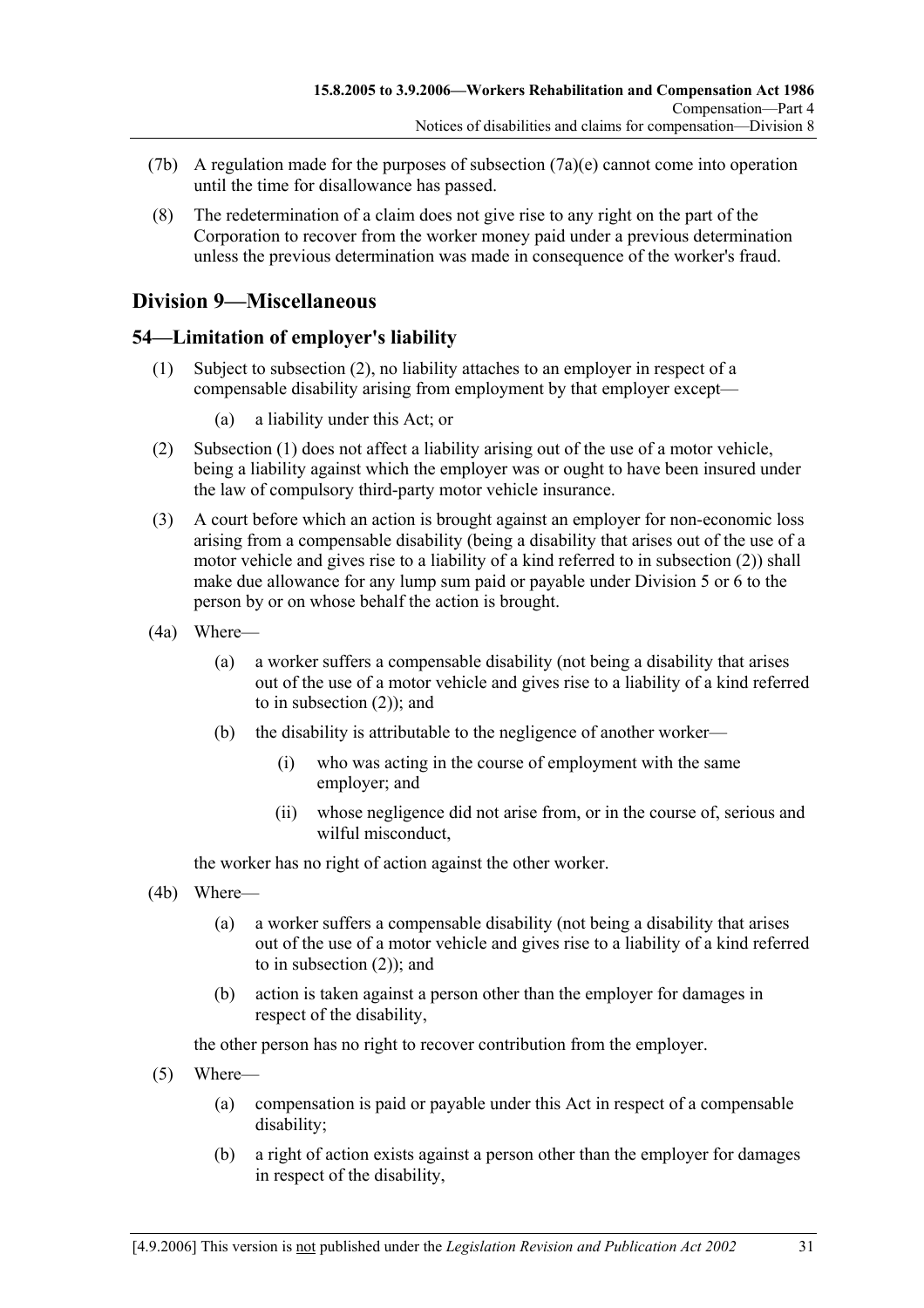the person by whom the compensation is paid or payable is entitled to recover from that other person the amount of the compensation in accordance with subsection (7).

- (6) Where—
	- (a) a compensable disability arises out of the use of a motor vehicle;
	- (b) the employer was or ought to have been insured against liability for the disability under the law of compulsory third-party motor vehicle insurance;
	- (c) compensation is paid or payable by the Corporation under this Act in respect of the disability,

the Corporation is entitled to recover the amount of the compensation in accordance with subsection  $(7)$ .

- (7) Where—
	- (a) compensation is paid or payable to a person (*the injured party*) under this Act;
	- (b) the injured party has received, or is entitled to, damages from another person (*the wrongdoer*) in pursuance of rights arising from the same trauma as gave rise to the rights to compensation under this Act;
	- (c) the person by whom the compensation is paid or payable under this Act (*the claimant*) is entitled to recover the amount of the compensation by virtue of subsection  $(5)$  or  $(6)$ ,

then the following provisions apply:

- (d) the claimant is entitled to recover the amount of compensation paid or payable under this Act from the wrongdoer or the injured party but subject to the following qualifications:
	- (i) no amount may be recovered from the wrongdoer in excess of the wrongdoer's unsatisfied liability to the injured party; and
	- (ii) the claimant must exhaust its rights against the wrongdoer before recovering against the injured party; and
	- (iii) no amount may be recovered from the injured party in excess of the amount of the damages received by the injured party;
- (e) the claimant shall, on giving notice to a wrongdoer of an entitlement to recover compensation under this section, have a first charge, to the extent of the entitlement, on damages payable by the wrongdoer to the injured party;
- (f) any amount recovered by the claimant against a wrongdoer under this subsection shall be deemed to be an amount paid in or towards satisfaction of the wrongdoer's liability to the injured party;
- (g) an action for the recovery of compensation under this subsection—
	- (i) may be heard and determined by the Tribunal (constituted of a presidential member); and
	- (ii) must be commenced within 3 years after the date of the trauma referred to in paragraph (b).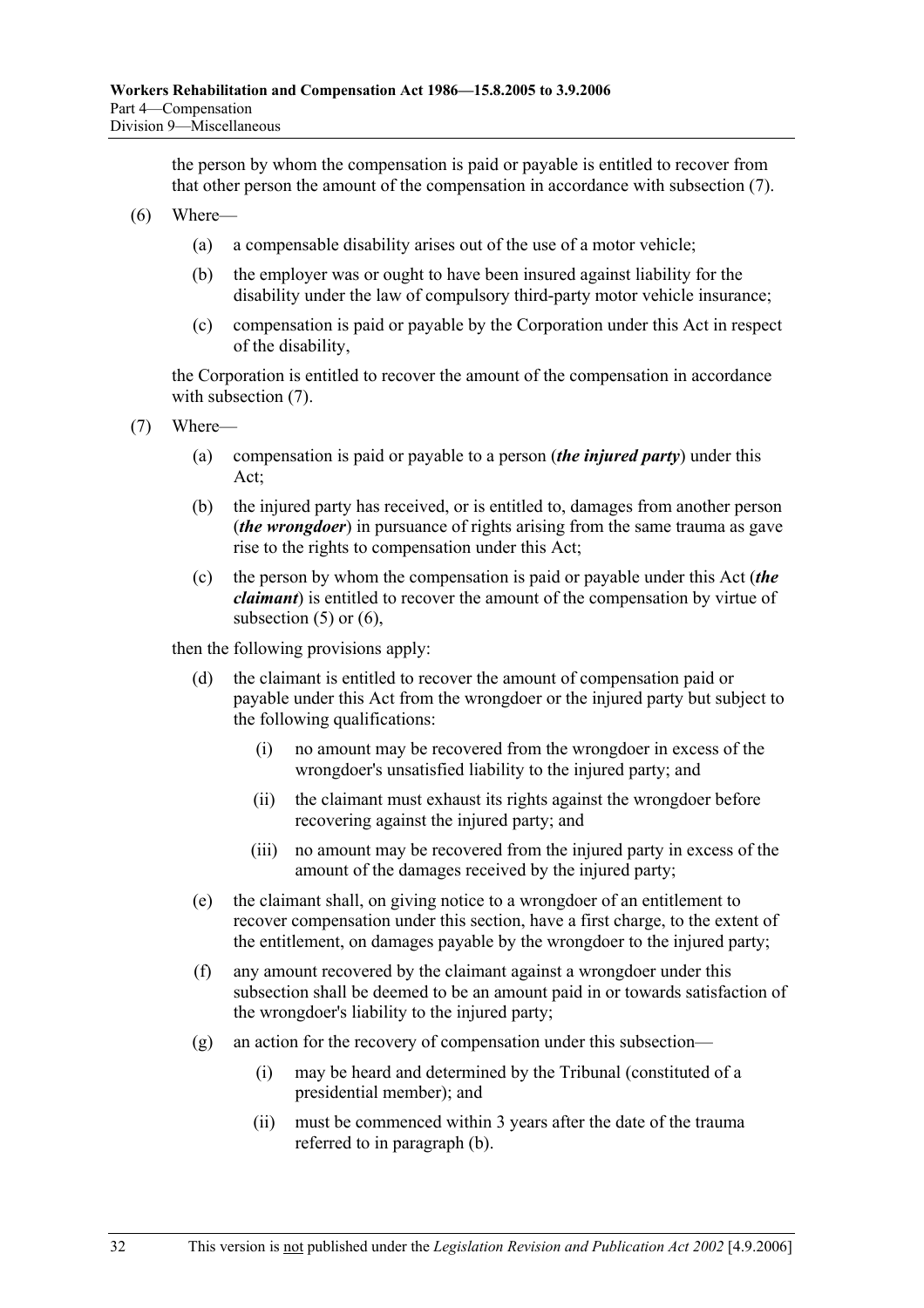- (7a) This section is intended to apply in relation to any action that arises out of the occurrence of a compensable disability—
	- (a) irrespective of where the disability occurred; and
	- $(b)$ 
		- (i) irrespective of whether the action is brought before a court of this State or before a court of some other state, territory or country; and
		- (ii) notwithstanding that the court before which the action is brought would not (but for this subsection) apply, or take into account, South Australian law.
- (7b) If—
	- (a) an action is brought in respect of a compensable disability in a court that is not a court of the State; and
	- (b) notwithstanding subsection (7a), the court awards an amount against an employer that is in excess of the amount (if any) that would have been awarded in a similar action before a court of the State; and
	- (c) the Corporation is liable to pay the amount awarded by virtue of insurance provided under this Act,

the Corporation is entitled to recover the excess from the person to whom the amount is awarded.

- (7c) In the course of proceedings under subsection (7b) a court may—
	- (a) receive in evidence any transcript of evidence in proceedings before the court by which the amount was awarded and draw any conclusions of fact from the evidence that it considers proper; or
	- (b) adopt any of the court's findings of fact.
- (8) In this section—

*damages* includes any form of compensation payable apart from this Act in respect of a compensable disability;

*employer* includes—

- (a) any person for whose torts an employer is vicariously liable;
- (b) any person who is vicariously liable for the torts of an employer;

*the law of compulsory third-party motor vehicle insurance* means—

- (a) Part 4 of the *Motor Vehicles Act 1959* (including a policy of insurance under that Part); or
- (b) the law of another State or a Territory of the Commonwealth that corresponds to Part 4 of the *Motor Vehicles Act 1959* (including a policy of insurance under such a law).

## **55—Prohibition of double recovery of compensation**

 (1) Where a disability is compensable under this Act and under a corresponding law, compensation shall not be paid both under this Act and under the corresponding law.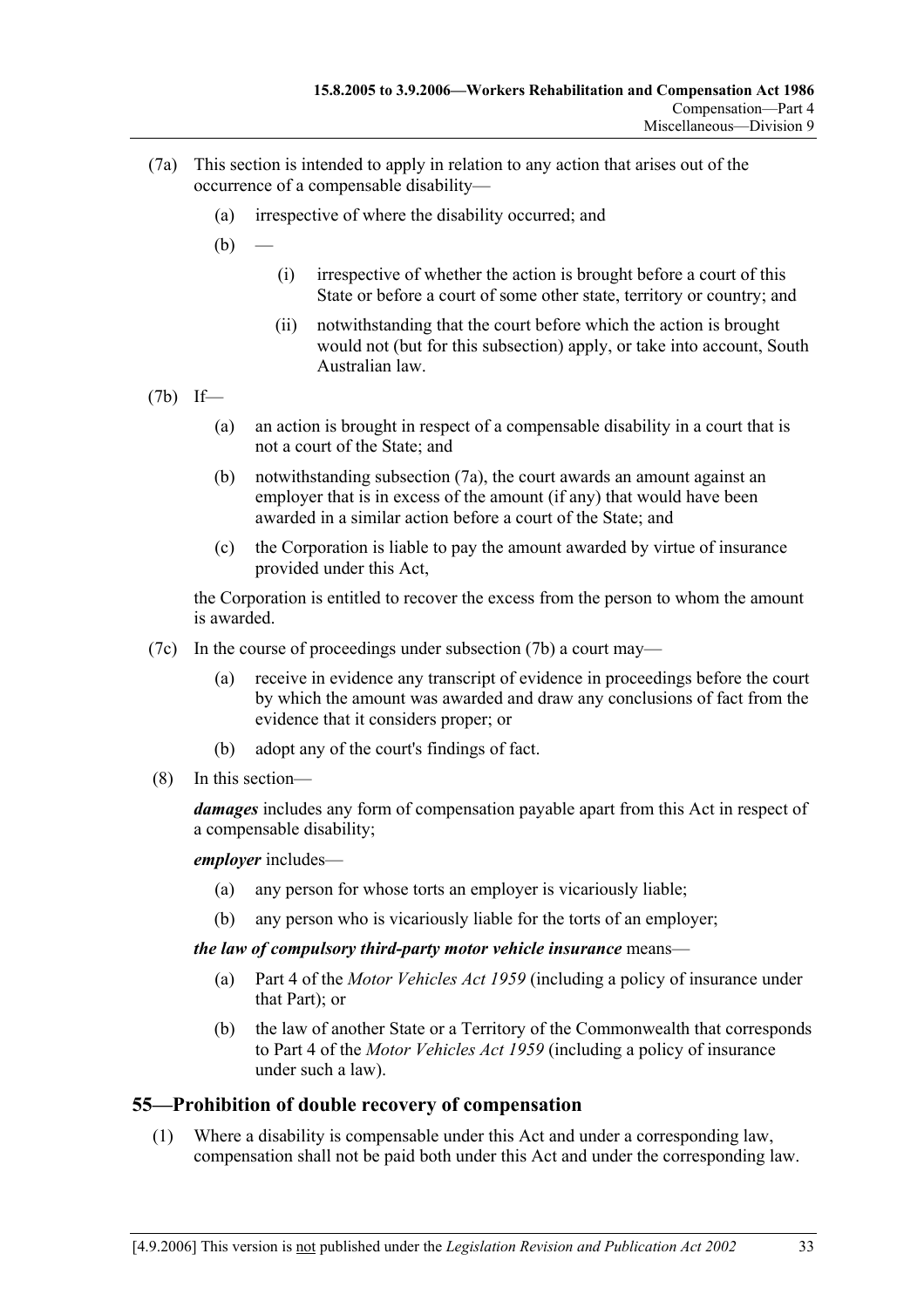- (2) Where compensation is in fact paid both under this Act and under a corresponding law, the compensation paid under this Act may be recovered as a debt due to the person by whom it was paid from the person to whom it was paid.
- (3) The fact that compensation or damages in respect of a disability have been recovered under a foreign law is a bar to the recovery of compensation in respect of the same disability under this Act.

#### **57—Compensation payable in respect of disabilities arising from employment on ships**

Where a compensable disability arises from employment on a ship the amount of the compensation is not subject to any limitation imposed by the *Merchant Shipping Act 1894* of the United Kingdom.

#### **58—Certain sporting injuries not to be compensable**

- (1) Notwithstanding any other provision of this Act, but subject to subsection (2), where—
	- (a) a worker is employed by an employer solely—
		- (i) to participate as a contestant in a sporting or athletic activity (and to engage in training or preparation with a view to such participation); or
		- (ii) to act as a referee or umpire in relation to a sporting or athletic contest (and to engage in training or preparation with a view to so acting); and
	- (b) remuneration is not payable under the contract of employment except in respect of such employment,

a disability arising out of or in the course of that employment is not compensable.

- (2) This section does not apply to—
	- (a) a person authorised or permitted by a racing controlling authority within the meaning of the *Authorised Betting Operations Act 2000* to ride or drive in a race within the meaning of that Act; or
	- (b) a boxer, wrestler or referee employed or engaged for a fee to take part in a boxing or wrestling match; or
	- (c) a person who derives an entire livelihood, or an annual income in excess of the prescribed amount, from employment of a kind referred to in subsection  $(1)(a)$ .
- (3) In this section—

#### *the prescribed amount* means—

- (a) in relation to 1987—\$27 200;
- (b) in relation to a subsequent year—a sum (calculated to the nearest multiple of \$100) that bears to \$25 000 the same proportion as the Consumer Price Index for the September quarter of the immediately preceding year bears to the Consumer Price Index for the September quarter, 1985.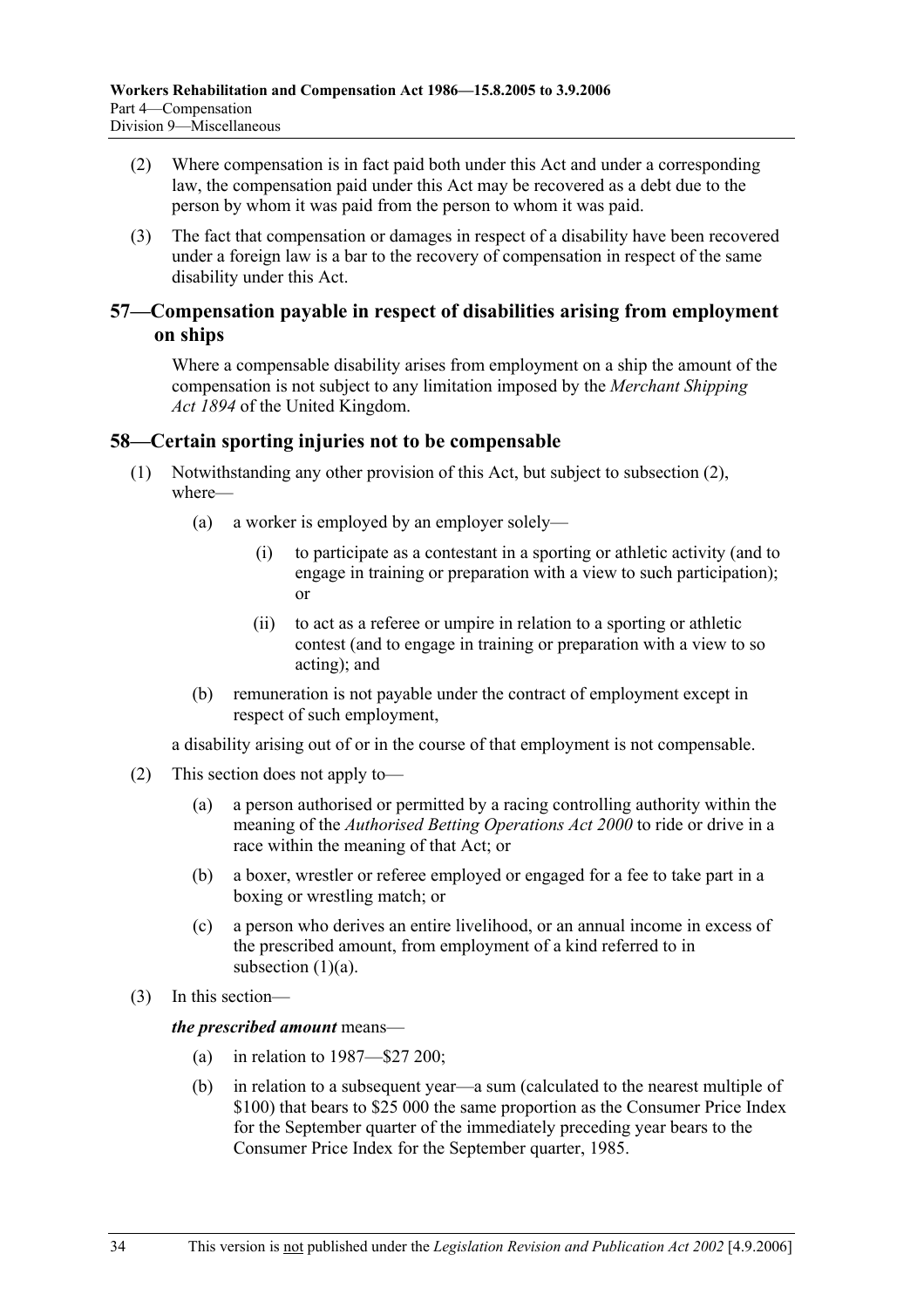#### **58A—Reports of return to work etc**

- (1) An employer (other than an exempt employer) must notify the Corporation whenever—
	- (a) a worker who has been receiving weekly payments for total incapacity returns to work; or
	- (b) there is a change in the weekly earnings of a worker who is receiving weekly payments for partial incapacity; or
	- (c) there is a change in the type of work performed by a worker who is receiving weekly payments for partial incapacity,

(but notification is not required in a case or class of cases excepted by the Corporation from the operation of this subsection).

- (2) Where a worker who has been receiving weekly payments for total incapacity returns to work with an employer other than the employer from whose employment the disability arose, the worker must notify that previous employer of the return to work.
- (3) A notification under subsection (1) or (2)—
	- (a) must be given within 14 days of the occurrence of the notifiable event or such longer period as the regulations may allow; and
	- (b) must include full particulars of the notifiable event.
- (4) A person who without reasonable excuse fails to comply with this section is guilty of an offence.

Penalty: \$1 000.

#### **58B—Employer's duty to provide work**

- (1) If a worker who has been incapacitated for work in consequence of a compensable disability is able to return to work (whether on a full-time or part-time basis and whether or not to his or her previous employment), the employer from whose employment the disability arose must provide suitable employment for the worker (the employment being employment for which the worker is fit and, subject to that qualification, so far as reasonably practicable the same as, or equivalent to, the employment in which the worker was employed immediately before the incapacity).
- (2) Subsection (1) does not apply if—
	- (a) it is not reasonably practicable to provide employment in accordance with that subsection (and the onus of establishing that lies in any legal proceedings on the employer); or
	- (b) the worker left the employment of that employer before the commencement of the incapacity for work; or
	- (c) the worker terminated the employment after the commencement of the incapacity for work; or
	- (e) the employer currently employs less than 10 employees, and the period that has elapsed since the worker became incapacitated for work is more than 1 year.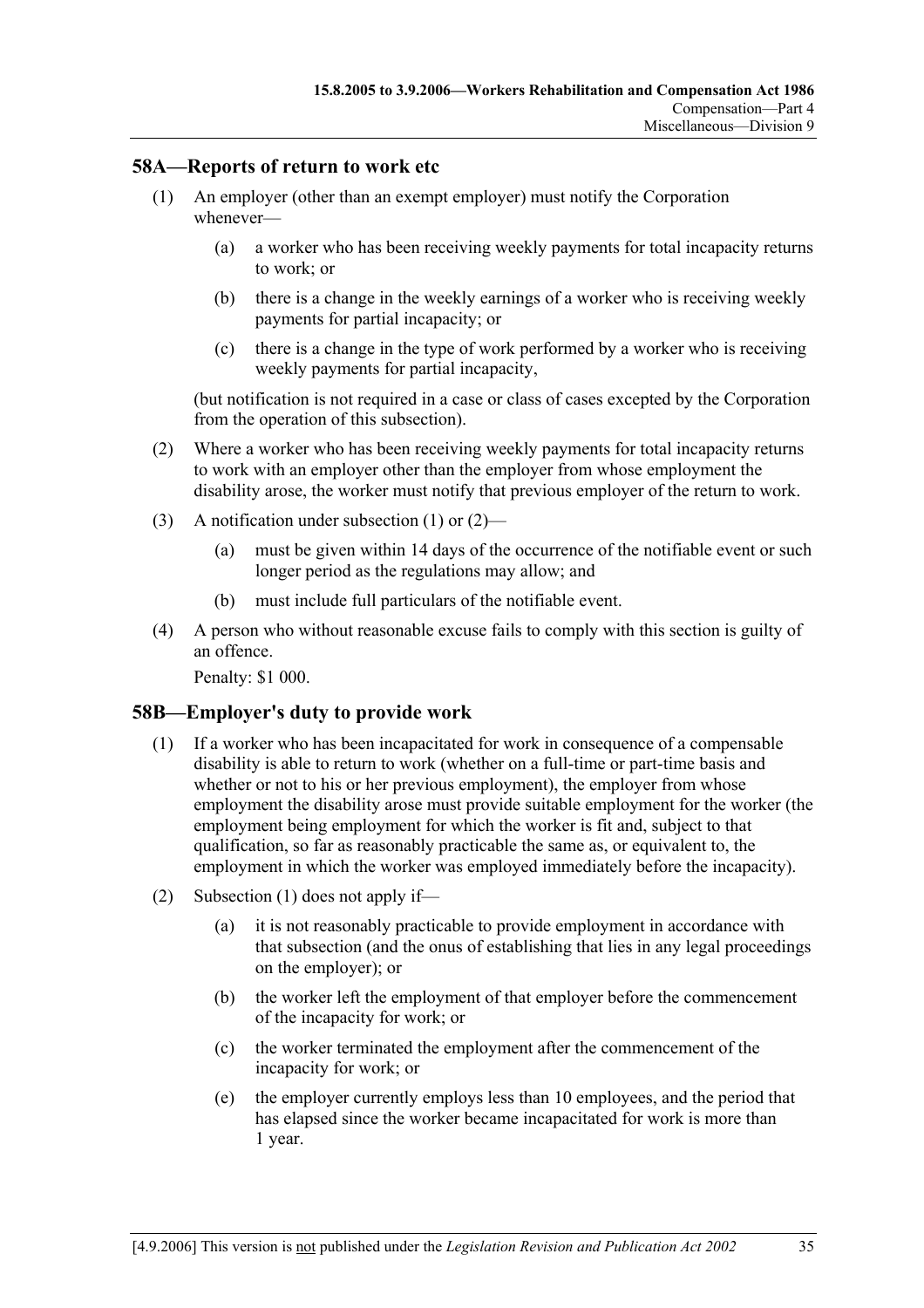#### **58C—Notice of termination of employment to be given in certain cases**

 (1) If a worker has suffered a compensable disability, the employer from whose employment the disability arose must not terminate the worker's employment without first giving the Corporation and the worker at least 28 days notice of the proposed termination.

Maximum penalty: \$15 000.

- (2) However, notice of termination is not required under this section if—
	- (a) the employment is properly terminated on the ground of serious and wilful misconduct; or
	- (b) the worker is neither receiving compensation, nor participating in a rehabilitation program, for the disability; or
	- (c) the worker's rights to compensation for the disability have been exhausted or the time for making a claim for compensation has expired.

[In legal proceedings, the burden of establishing that an employer terminated a worker's employment on the ground of serious and wilful misconduct lies on the employer.]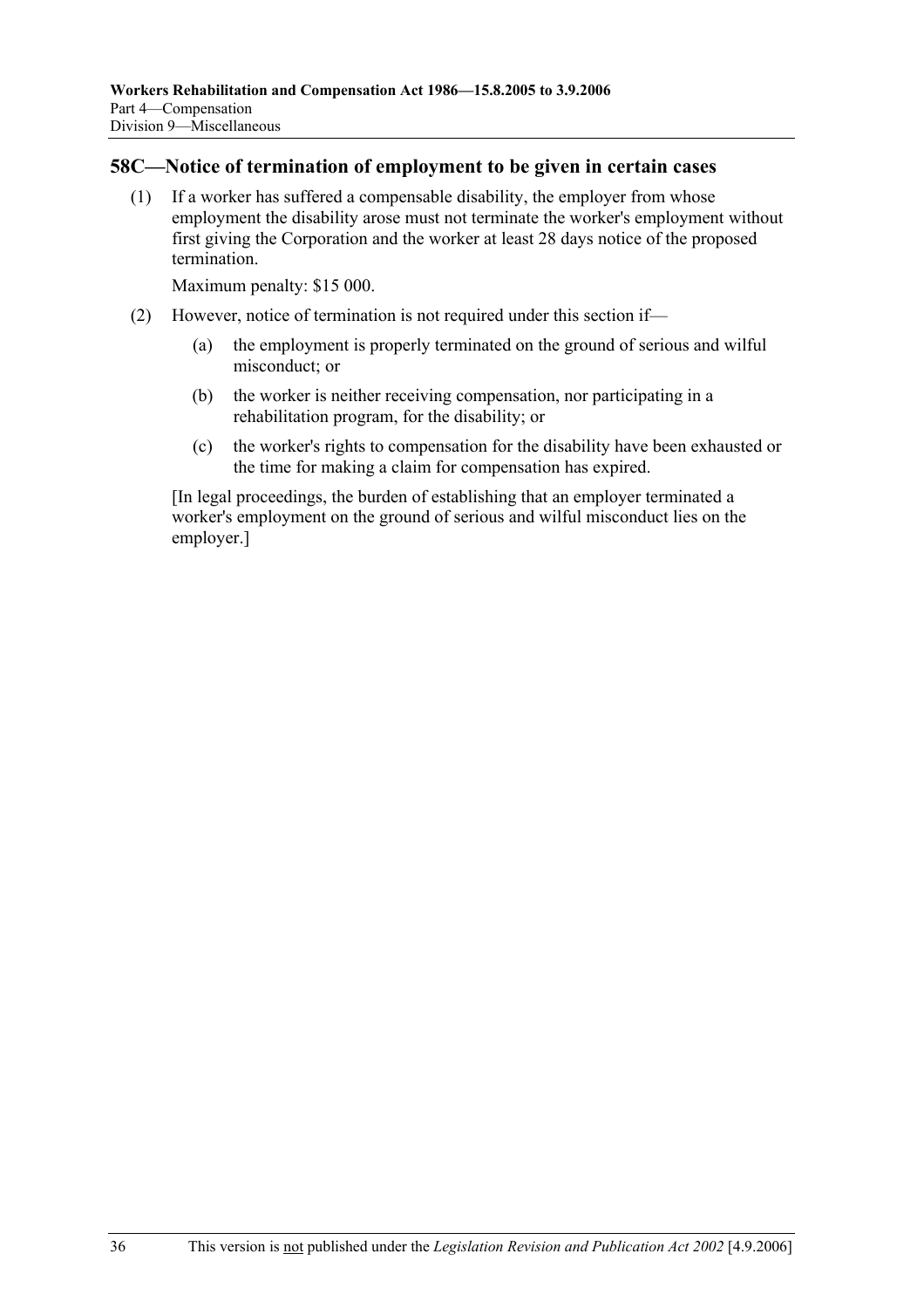# **Part 5—Registration and funding**

# **Division 1—Registration of employers**

## **59—Registration of employers**

- (1) Subject to subsection (2), an employer shall not employ a worker in employment to which this Act applies unless the employer is registered by the Corporation. Penalty: \$10 000 for each worker so employed.
- (2) An employer is not required to be registered if the employer is exempted by the regulations from the obligation to be registered.
- (3) No offence is committed by an employer against this section if the employer applies for registration within 14 days after the obligation to be registered arises.

## **60—Exempt employers**

- (1) Subject to this section, an employer or a group of employers may apply to the Corporation for registration as an exempt employer or as a group of exempt employers.
- (2) An application shall not be made under subsection (1) unless—
	- (a) in the case of an application by an individual employer—
		- (i) the employer is a body corporate employing more than the prescribed number of workers; or
		- (ii) the employer is an indemnified maritime employer;
	- (b) in the case of an application by a group—
		- (i) the members of the group are related corporations or local government corporations; and
		- (ii) the members of the group employ in aggregate more than the prescribed number of workers.
- (3) Where—
	- (a) an application is made under subsection (1); and
	- (b) the Corporation is satisfied—
		- (i) that the employer or the employers constituting the group have reached a standard that, in the opinion of the Corporation, must be achieved before conferral of exempt status can be considered; and
		- (ii) that in all the circumstances it is appropriate to do so,

the Corporation may register the employer or the group as an exempt employer or a group of exempt employers.

- (4) A registration under this section—
	- (a) is subject to—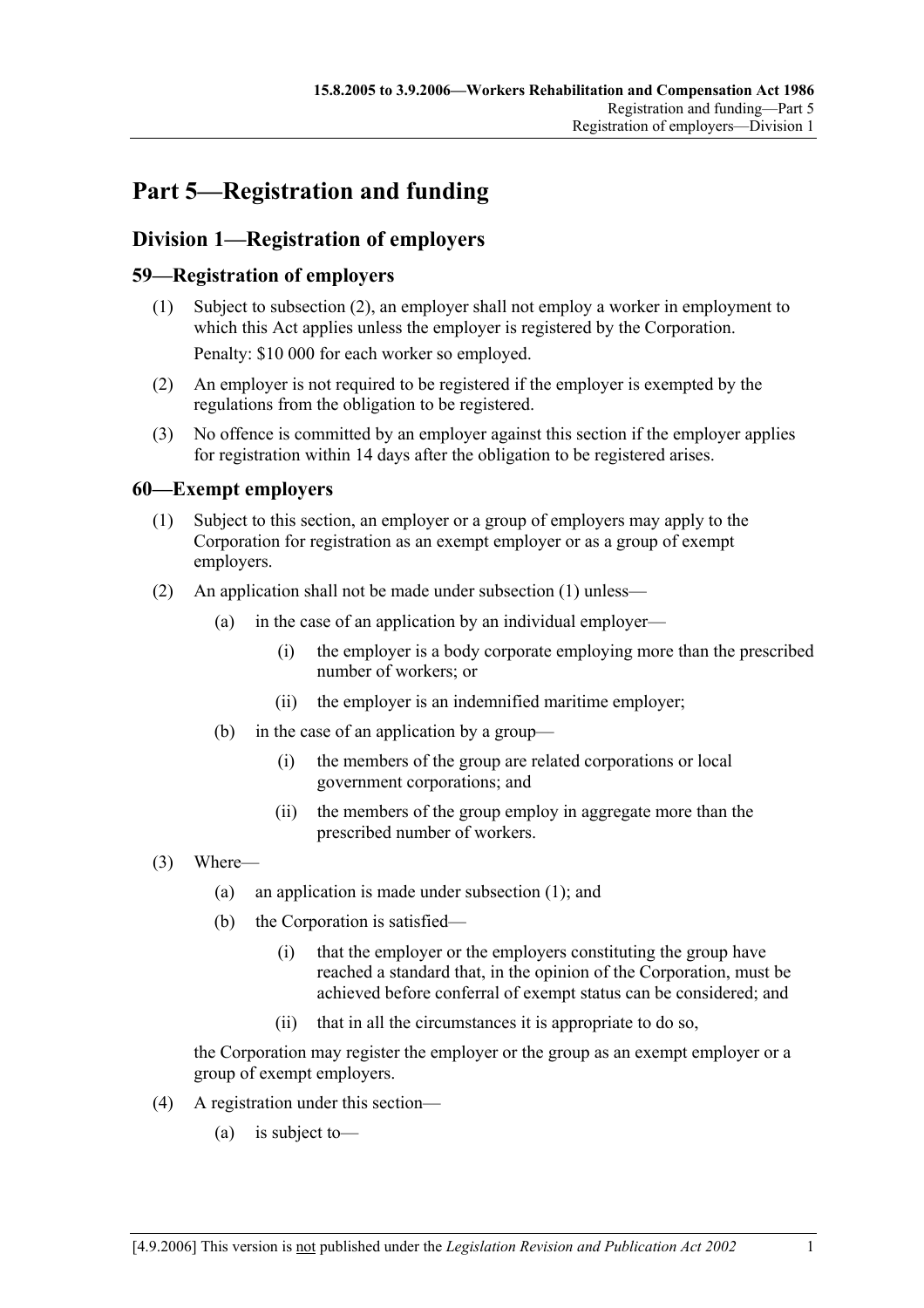- (i) a condition that the exempt employer must not exercise any power or discretion delegated to the exempt employer under this Act unreasonably; and
- (ii) such other terms and conditions as the Corporation determines from time to time or as are prescribed by the regulations; and
- (b) where the exemption was granted on the ground that the employer is an indemnified maritime employer—is subject to a condition limiting the effect of the exemption to the workers, or a specified class of the workers, to whom the relevant indemnity relates; and
- (c) takes effect on a date fixed by the Corporation; and
- (d) subject to this section—
	- (i) has effect for an initial period (not exceeding three years) determined by the Corporation; and
	- (ii) may, on further application to the Corporation, be renewed from time to time for a further period (not exceeding three years) determined by the Corporation at the time of the renewal.
- (5) The Corporation may revoke the registration of an exempt employer, or reduce the period of registration if the employer breaches or fails to comply with this Act or a term or condition of registration.
- (6) In deciding whether to grant, renew, revoke, or reduce the period of registration as an exempt employer or group of employers under this section the Corporation may have regard to such matters as it considers relevant and will have regard to the following:
	- (a) whether the employer or group is, and is likely to continue to be, able to meet its liabilities;
	- (b) the resources that the employer or group has for the purpose of administering claims for compensation;
	- (c) the incidence and severity of compensable disabilities arising from employment by the employer or employers;
	- (d) the effect, or likely effect, of the working conditions under which workers are employed by the employer, or any of the employers, on the health and safety of those workers;
	- (e) the record of the employer or employers in relation to the rehabilitation of disabled workers;
	- (f) the record of the employer or employers in providing suitable employment to workers who suffer compensable disabilities;
	- (g) the views of any industrial association that has, in the opinion of the Corporation, a proper interest in the matter,

but once an employer or group has been registered as exempt, the Corporation must not, in deciding whether to renew the registration, consider the effect of the registration on the Compensation Fund.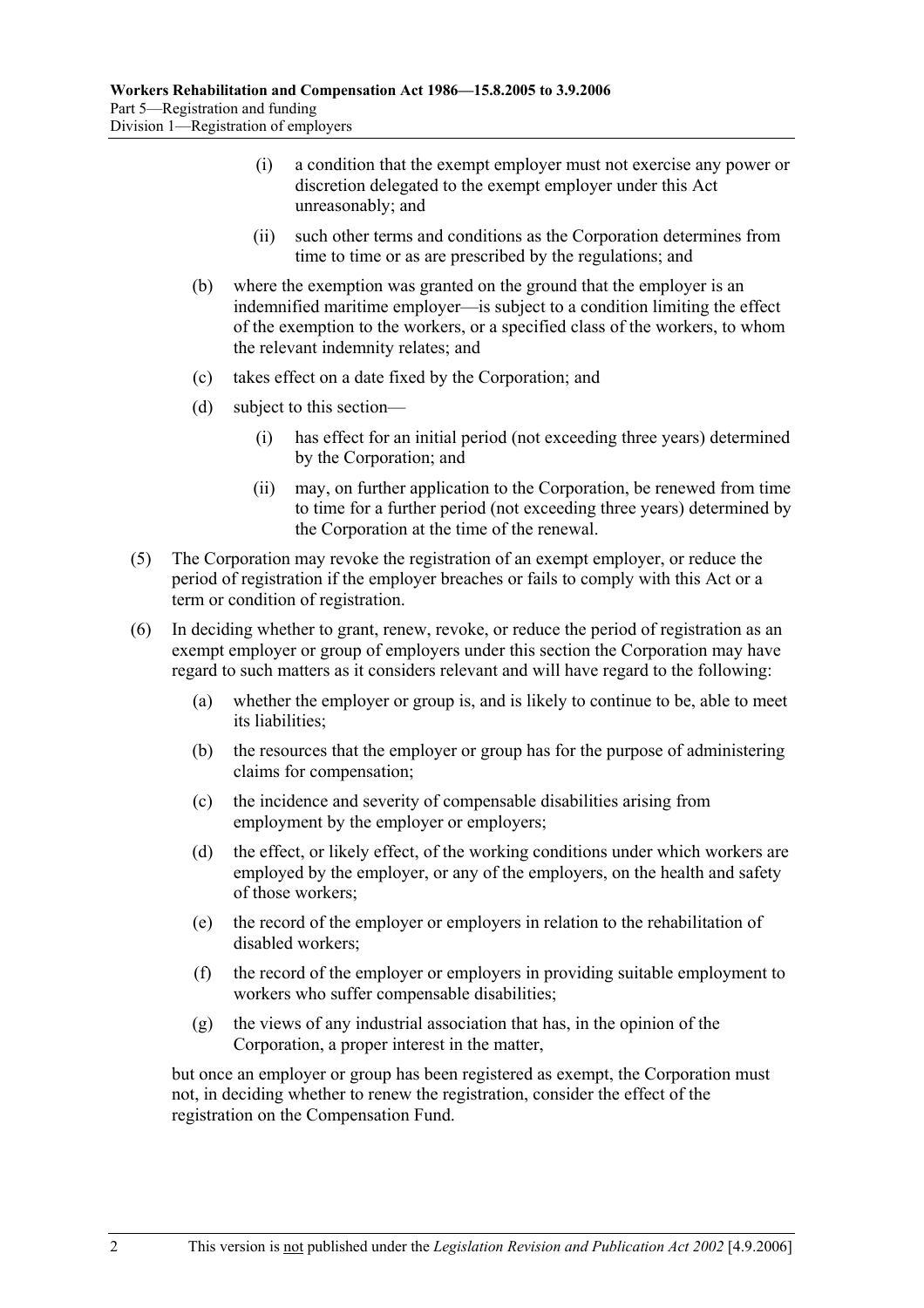- (7) Where employers are registered as a group of exempt employers, one of those employers nominated in the application for registration shall, for the purposes of this Act, be treated as the employer of all workers employed by the various members of the group.
- (8) Notwithstanding subsection (7), the members of the group are jointly and severally liable to satisfy the liabilities under this Act of the member referred to in subsection (7).
- (9) In this section—

*indemnified maritime employer* means an employer that has the benefit of an indemnity granted by a member of the International Group of Protection and Indemnity Associations;

*related corporations* means corporations that are related corporations for the purposes of the *Companies (South Australia) Code*.

#### **61—The Crown and certain agencies to be exempt employers**

- (1) Subject to subsection (2), the Crown and any agency or instrumentality of the Crown shall be deemed to be registered as exempt employers.
- (2) The Governor may, by proclamation, declare that an agency or instrumentality of the Crown is not to be regarded as an exempt employer, and in that event the agency or instrumentality shall not be regarded as an exempt employer.
- (3) The Governor may, by further proclamation, vary or revoke a proclamation under subsection (2).
- (4) In this section—

*agency or instrumentality of the Crown* includes any body, or body of a specified class, prescribed by regulation for the purposes of this definition.

 (5) A regulation for the purposes of subsection (4) may, if the regulation so provides, take effect from a day antecedent to the day on which it is made.

## **62—Applications**

- (1) An application for registration as an employer, an exempt employer or a group of exempt employers—
	- (a) must be made in the prescribed manner and form; and
	- (b) must be accompanied by the prescribed information; and
	- (c) in the case of an application for registration of a group of exempt employers must nominate a member of the group as the employer who is, for the purposes of this Act, to be treated as the employer of all workers employed by the various members of the group.
- (2) An application for registration as an exempt employer or group of exempt employers must be accompanied by a fee fixed in accordance with the regulations.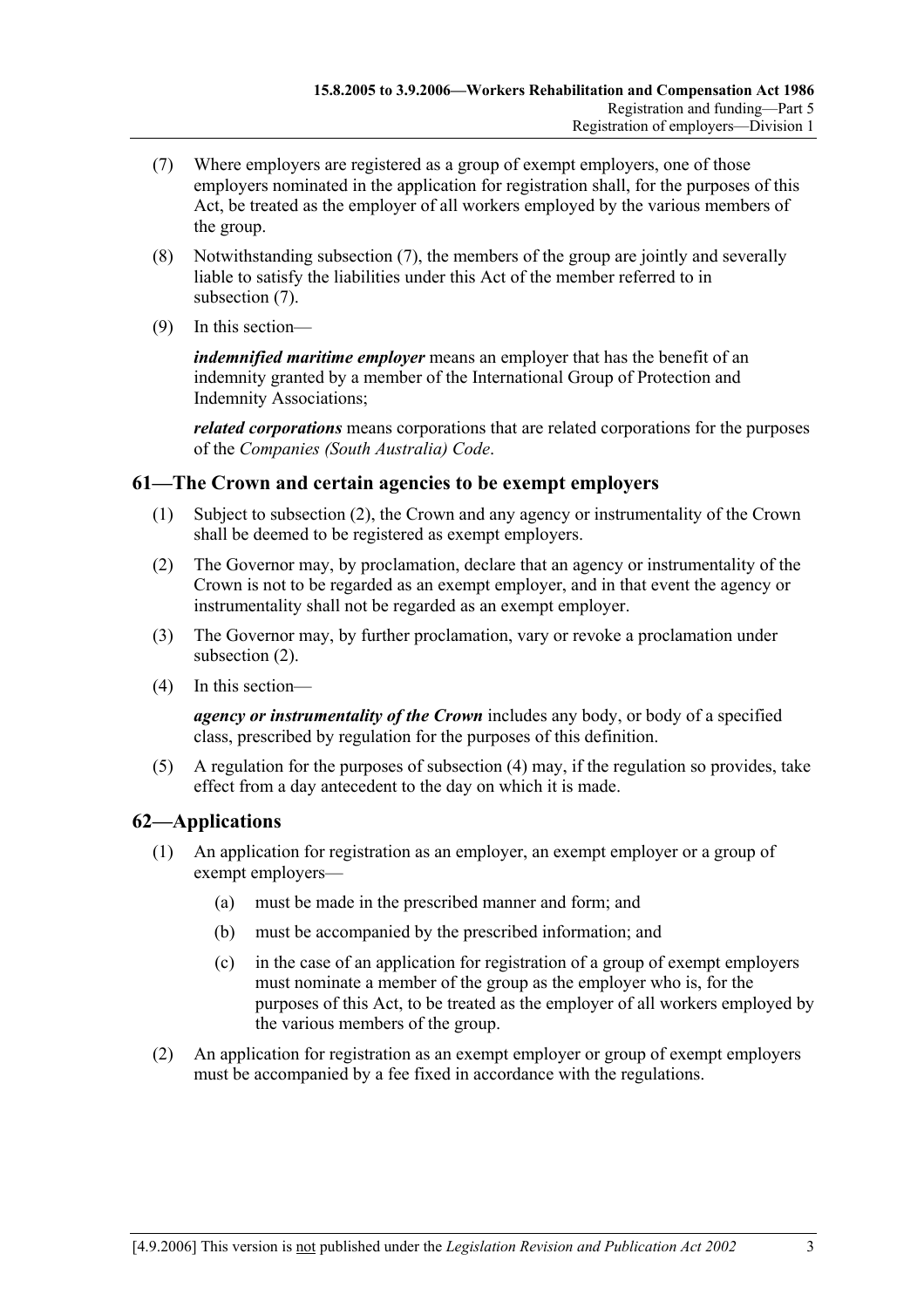#### **62A—Ministerial appeal on decisions relating to exempt employers**

- (1) If the Corporation—
	- (a) refuses the registration of an employer or group of employers as an exempt employer or group of exempt employers; or
	- (b) grants or renews registration as an exempt employer or group of exempt employers for a period of less than three years; or
	- (c) cancels the registration of an employer or group of employers as an exempt employer or group of exempt employers,

the employer or employers may appeal to the Minister against that decision.

- (2) The appeal must be commenced within one month after the employer or employers receive notice of the Corporation's decision unless the Minister allows an extension of time for the appeal.
- (3) The Minister may (but is not obliged to) permit an appellant to appear personally or by representative before the Minister on an appeal.
- (4) The Minister has an absolute discretion to decide an appeal under this section as the Minister thinks appropriate.
- (5) If the Minister decides in favour of the appellant, the Minister must furnish the Corporation with a statement of the reasons for the decision.

## **Division 2—Delegation to exempt employers**

#### **63—Delegation to an exempt employer**

- (1) Subject to this Act, the following powers and discretions of the Corporation, insofar as they are exercisable in relation to workers of an exempt employer, are delegated to the exempt employer—
	- (a) the powers and discretions under the following sections:

section 26 section 28A section 32 (but not section 32(11) and  $(13)$ ) section 35 section 36 section 38 section 39 section 41 section 42 section 42A section 42B section 43 section 44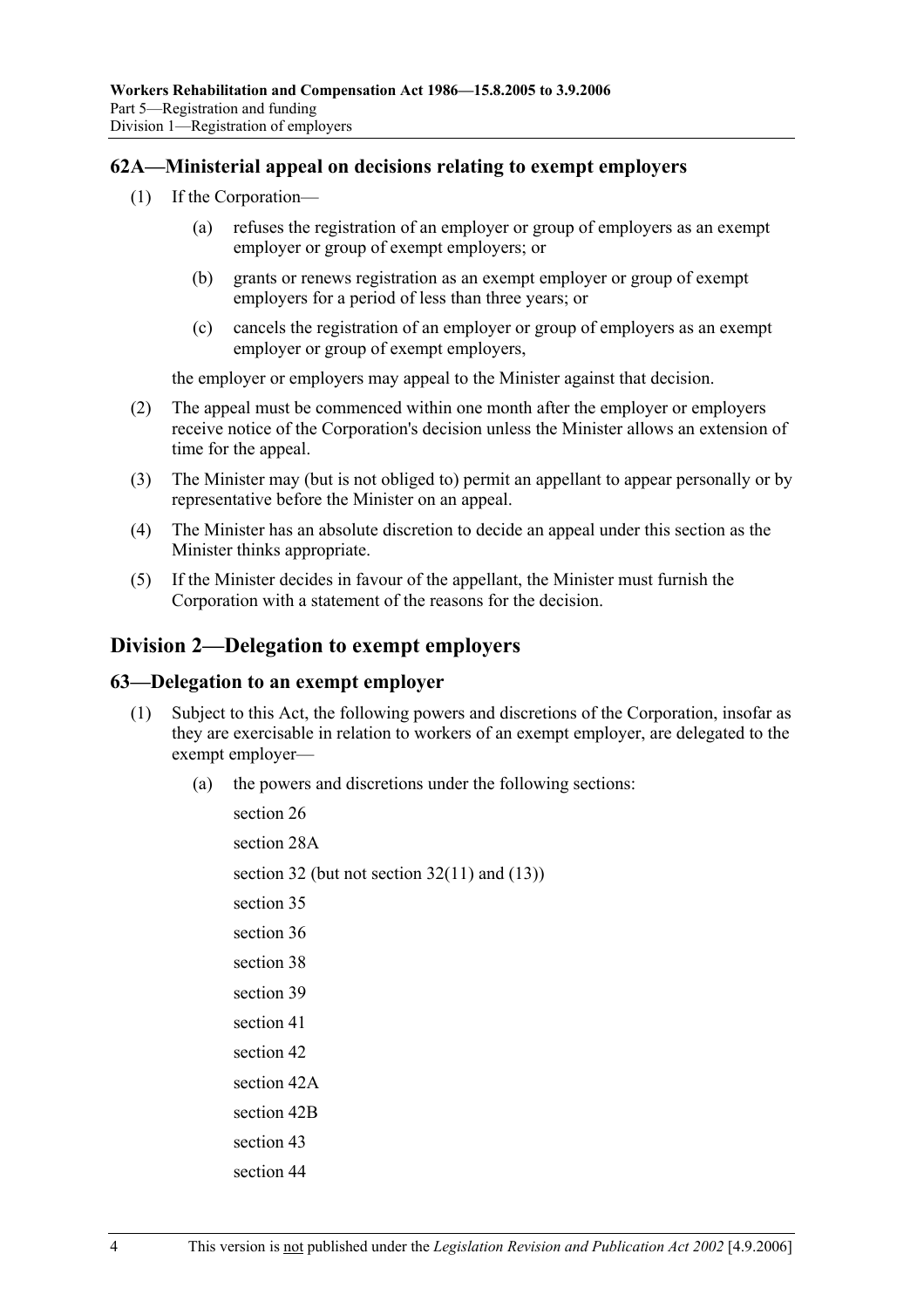section 45

section 53 (but not the power to approve recognised medical experts for the purposes of section 53(2))

section 106

section 106A:

- (b) any other prescribed powers and discretions.
- (2) Delegated powers and discretions referred to in subsection (1) shall not be exercised by the Corporation in relation to the workers of the exempt employer.
- (3) Subject to this section, the Corporation shall not overrule or interfere with a decision of an exempt employer made in the exercise of delegated powers or discretions.
- (3aa) An exempt employer—
	- (a) must notify the Corporation, in accordance with the regulations, of its intention to make an assessment under Division 4B of Part 4 (Compensation for Loss of Earning Capacity) and must not proceed to make the assessment except with the Corporation's consent; and
	- (b) is subject to direction by the Corporation as to how it is to exercise its powers and discretions under that Division in relation to the workers, or a particular worker, of the employer.
- (3a) The Corporation may direct an exempt employer how the employer is to exercise its discretion regarding the maximum lump sum to be paid to an orphan child, or to orphan children.
- (4) A decision of an exempt employer made in pursuance of a power or discretion delegated under subsection (1) shall have the same force and effect as a decision of the Corporation and shall be subject to review and appeal in the same way as a decision of the Corporation.
- (5) A reference to the Corporation in the provisions of this Act referred to in subsection (1) shall, in relation to any matter over which an exempt employer has delegated powers or discretions, be construed as a reference to that exempt employer.
- (6) If an exempt employer exercises a power or discretion delegated under subsection (1) unreasonably, the Corporation may withdraw (in whole or in part) the delegation effected by subsection (1).
- (7) Where an employer ceases to be an exempt employer, the delegation to the employer under this section will, if the Corporation so determines, continue to such extent as the Corporation thinks fit in relation to disabilities that occurred before cessation of the exemption (and any act or omission of the employer within the scope of the delegation will be taken for the purposes of this Act, to be the Act or omissions of an exempt employer).

# **Division 3—The Compensation Fund**

#### **64—The Compensation Fund**

(1) The Corporation shall establish and maintain a fund entitled the *Compensation Fund*.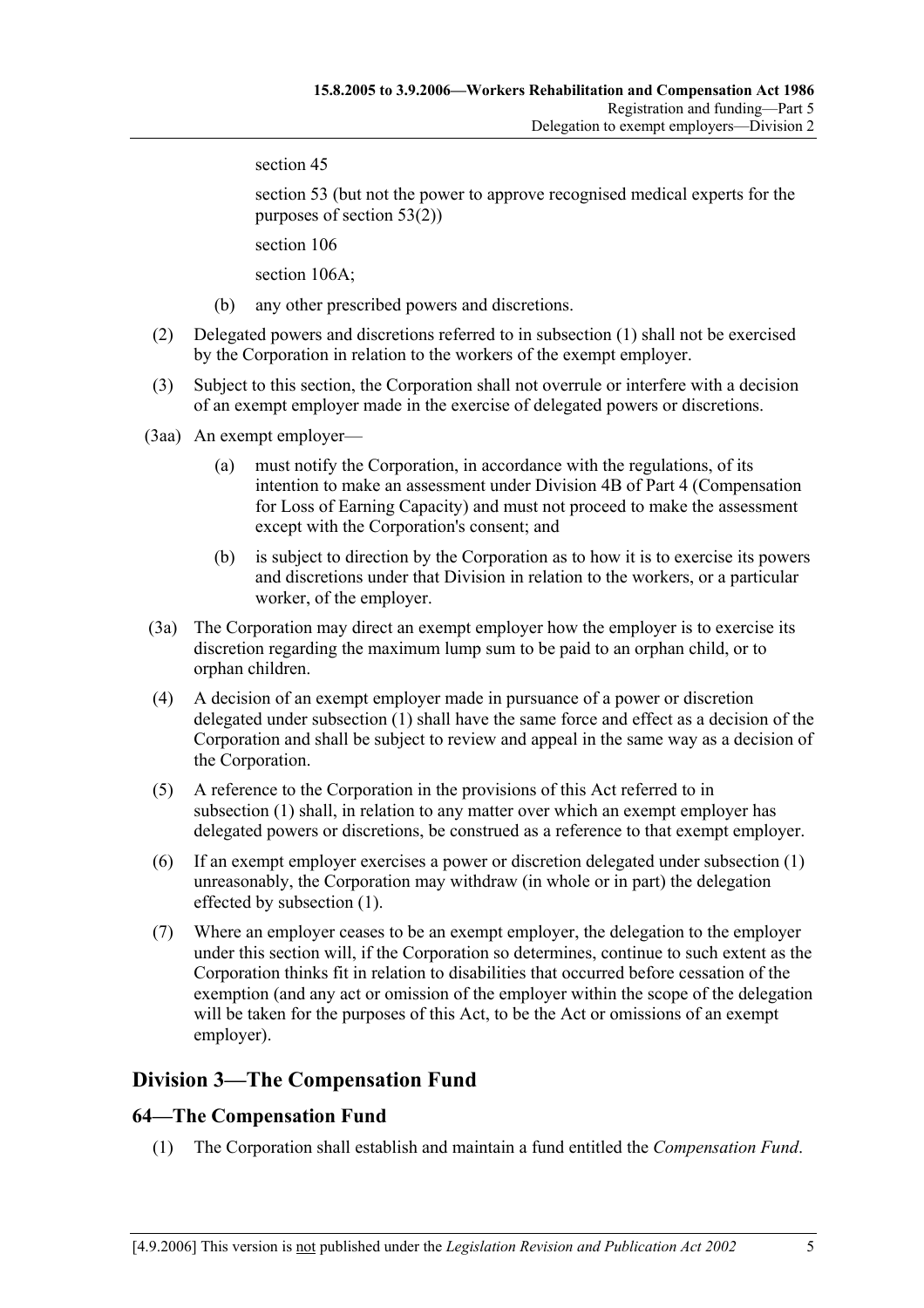- (2) The Compensation Fund shall consist of—
	- (a) amounts received from the imposition of levies under this Part;
	- (b) any income and accretions produced by the investment of money from the Fund;
	- (c) any money advanced to the Corporation for the purposes of the Fund;
	- (d) other money received by the Corporation under this Act or in the administration of this Act;
	- (e) to the extent provided by regulation—money received by the Corporation under, or in the administration of, another Act.
- (3) The Compensation Fund shall be applied towards—
	- (a) the payments of compensation that the Corporation is liable to make under this Act;
	- (b) the costs incurred by the Corporation in performing its functions under this Act;
	- (c) the costs of the system of dispute resolution established by this Act;
	- (d) to the extent provided by regulation—the costs incurred by the Corporation in carrying out its functions under another Act;
	- (e) any payment that the Corporation is required to make under the *Occupational Health, Safety and Welfare Act 1986*.
- (3a) The amount to be paid from the Compensation Fund under subsection (3)(c) will be determined by agreement between the Chief Executive Officer of the department of the Minister to whom the administration of this Act is committed and the Corporation or, in default of agreement, by the Minister.
- (4) The Corporation may invest money that is not immediately required for the purposes of the Compensation Fund as the Corporation thinks fit.
- (5) Subject to subsection (6), in deciding how to invest funds that are available for investment, the Corporation shall endeavour to achieve the highest possible rates of return.
- (6) The Corporation is not required to comply with subsection (5) if the board unanimously decides, in relation to certain funds, to invest those funds at a lesser rate of return but so as to promote the economy of the State.
- (7) Until there are sufficient funds in the Compensation Fund to meet the liabilities of the Fund, the Treasurer may, as may be required from time to time, lend money to the Corporation on such terms and conditions as the Treasurer may determine.
- (8) The Treasurer may charge a fee of such amount as the Treasurer thinks fit in respect of any loan made to the Corporation under subsection (7).

## **Division 4—Imposition of levies**

#### **65—Preliminary**

(1) In this Division—

*class* of industry includes a subclass;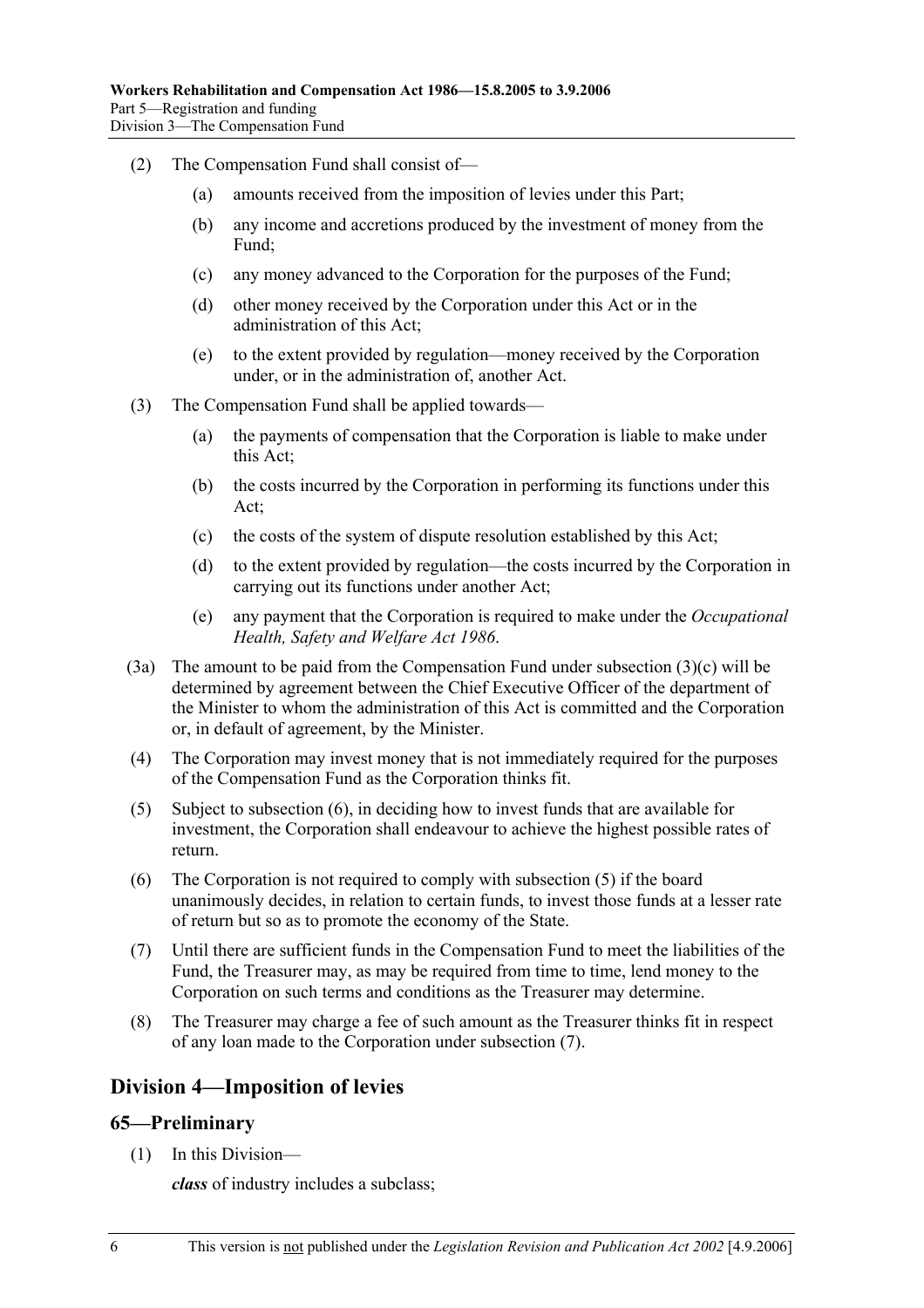*remuneration* includes payments made to or for the benefit of a worker which by the determination of the Corporation constitute remuneration but does not include payments determined by the Corporation not to constitute remuneration.

- (2) For the purposes of this Division, two or more workplaces in close proximity may, if the Corporation so determines, be regarded as a single workplace.
- (3) For the purposes of this Division, two or more employers will, if the Corporation so determines, constitute a group if—
	- (a) they are capable of being treated as members of a group under the *Pay-roll Tax Act 1971*; or
	- (b) they are related in some other way.
- (4) Where two or more employers constitute a group, one of those employers, nominated by the Corporation after consultation with the members of the group, will be treated as the employer of all workers employed by the members of the group.

#### **66—Imposition of levies**

- (1) An employer (not being an exempt employer) is liable to pay a levy to the Corporation under this section.
- (2) The levy is a percentage of the aggregate remuneration paid to the employer's workers in each class of industry in which the employer employs workers.
- (3) The Corporation may for the purposes of this section divide the industries carried on in the State into various classes.
- (4) The Corporation may determine any question as to the class of industry in which an employer employs workers.
- (5) In determining the class of industry in which an employer employs workers the following provisions will be applied—
	- (a) if the employer employs a worker in two or more classes of industry—
		- (i) the worker will, subject to any determination by the Corporation to the contrary, be treated as if solely employed in the class of industry in which he or she is predominantly employed; and
		- (ii) if it is not possible to determine which is the predominant class, the worker will be treated as if solely employed in a class of industry determined by the Corporation; and
	- (b) if the employer employs workers in different classes of industry at a particular workplace, all workers employed at the workplace will, if the Corporation so determines, be treated as engaged in the predominant class of industry; and
	- (c) in determining what is the predominant class of industry, the Corporation will have regard to—
		- (i) the importance within the employer's total operations of each class of industry in which workers are employed; and
		- (ii) any other relevant factor.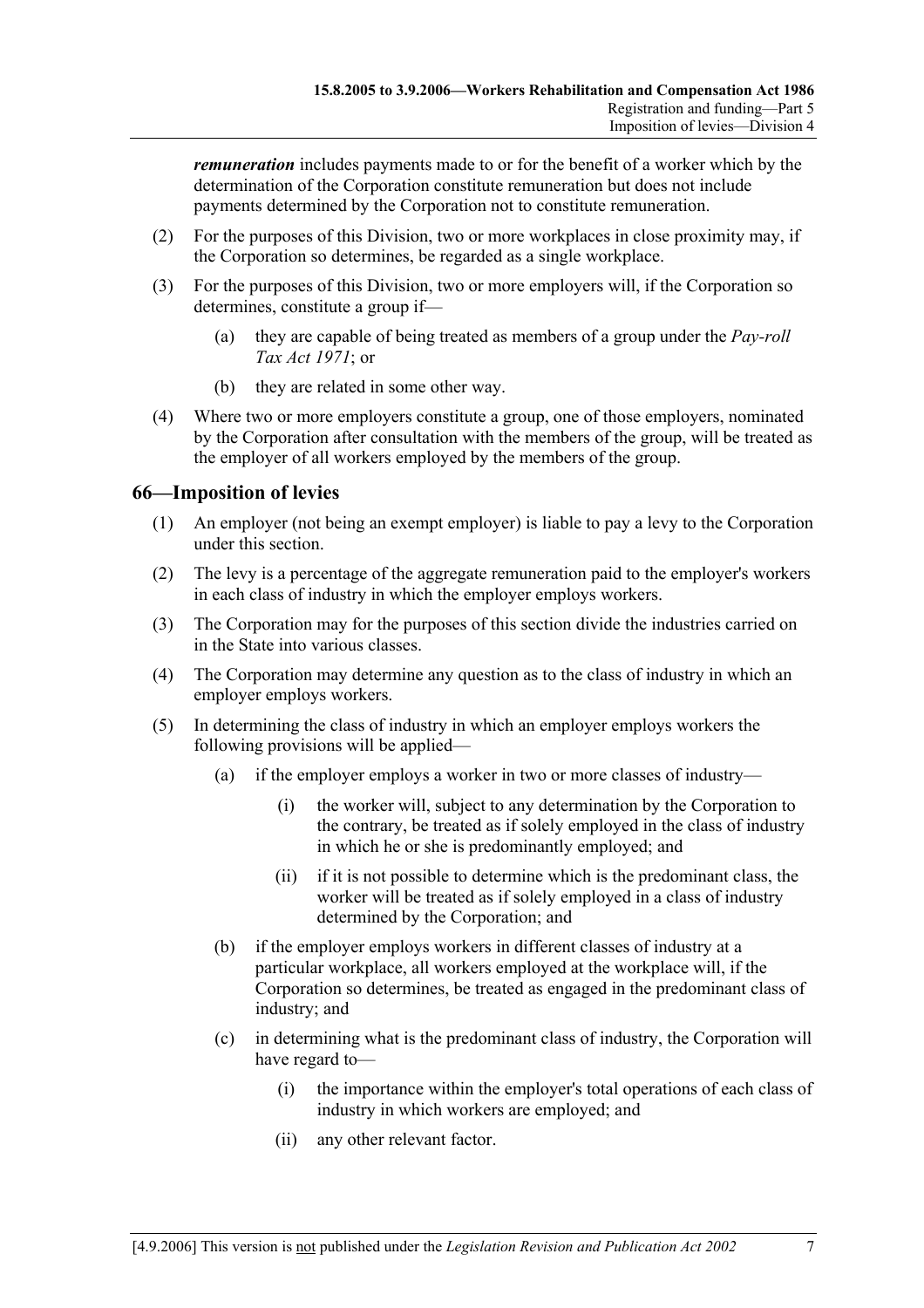#### (6) The Corporation—

- (a) must fix the percentages applicable to the various classes of industry by notice published in the Gazette; and
- (b) may, by subsequent notice published in the Gazette, vary the percentages so fixed.
- (7) Subject to subsection (9), a percentage fixed under subsection (6) in relation to a class of industry must not exceed 7.5 per cent.
- (8) In fixing the percentage applicable to a particular class of industry the corporation must have regard to—
	- (a) the extent to which work carried on in that class is, in the opinion of the Corporation, likely to contribute to the cost of compensable disabilities; and
	- (b) the need for the Corporation to establish and maintain sufficient funds—
		- (i) to satisfy the Corporation's current and future liabilities in respect of compensable disabilities attributable to traumas occurring in a particular period from levies raised from remuneration paid in that period; and
		- (ii) to make proper provision for administrative and other expenditure of the Corporation; and
		- (iii) to make up any insufficiency in the Compensation Fund resulting from previous liabilities or expenditures or from a reassessment of future liabilities.
- (9) The Corporation may fix a percentage in excess of 7.5 per cent in relation to a particular class of industry if in each of two consecutive years the Corporation's estimate of the aggregate cost of claims in respect of disabilities attributable to traumas occurring in the year in the relevant class exceeds 30 per cent of the aggregate leviable remuneration paid to workers in that class.
- (10) A percentage may not be fixed under subsection (9) in excess of 20 per cent.
- (11) A percentage fixed under subsection (9) will be reviewed annually by the Corporation and applies until it is revoked or varied by the Corporation.
- (12) The Corporation may, in prescribed circumstances, remit the levy payable by an employer under this section wholly or in part.
- (13) Subject to any remission of levy granted by the Corporation where—
	- (a) the amount of levy payable by an employer in a financial year would, apart from this subsection, be less than the prescribed minimum levy; or
	- (b) an employer is registered but no levy would, apart from this subsection, be payable by the employer for that financial year,

the levy payable by the employer for that financial year is the prescribed minimum levy.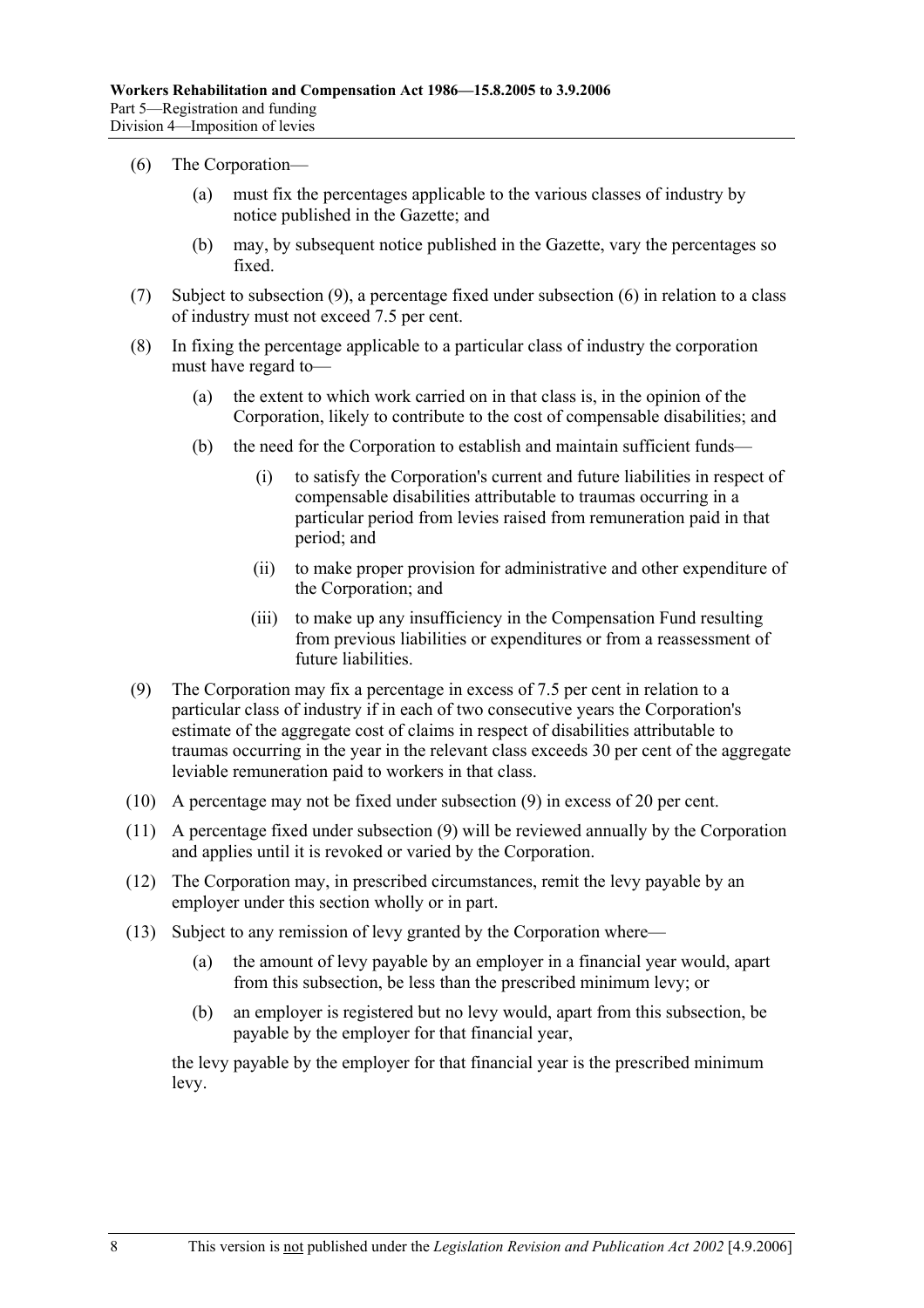#### **67—Adjustment of levy in relation to individual employers**

- (1) The Corporation may, in relation to a particular employer, having regard to all or any of the following matters—
	- (a) the adequacy or inadequacy of measures taken by the employer to reduce the incidence of work related traumas;
	- (b) the incidence or costs of claims for compensable disabilities suffered by the employer's workers (disregarding claims of a class excluded from the ambit of this paragraph by regulation);
	- (c) the rehabilitation facilities or services for disabled workers provided by the employer, or the absence or inadequacy of such facilities or services provided by the employer;
	- (d) the employer's practices as to the retention, employment or re-employment of disabled workers (and, in particular, any failure on the employer's part to provide, in accordance with this Act, employment to a worker who has suffered a compensable disability in the employer's employment);
	- (e) such other matters (whether similar or dissimilar to those referred to above) as the Corporation considers relevant,

grant to the employer a remission of the levy that would be otherwise payable or impose on the employer a supplementary levy (as the case may require).

- (2) If the Corporation imposes a supplementary levy on an employer under subsection (1), it may also require the employer to observe conditions stipulated by the Corporation in a written notice given by the Corporation to the employer.
- (3) If an employer fails to comply with a condition imposed under this section, the Corporation may impose on that employer a further supplementary levy.
- (4) The Corporation may, for any proper reason—
	- (a) vary or revoke a condition imposed under this section; or
	- (b) revoke or reduce a supplementary levy imposed, or a remission of levy granted, under this section.
- (5) The Corporation may establish rehabilitation and return to work programs for disabled workers on terms under which an employer who participates in the program by providing employment for disabled workers and complying with the other conditions of the scheme is entitled to reduction of the levy that would otherwise be payable by the employer on a basis set out in the scheme.
- (6) The terms and conditions of a rehabilitation and return to work scheme established under subsection (5) must be promulgated by regulation.

## **Division 5—Special levy for exempt employers**

#### **68—Special levy for exempt employers**

(1) An exempt employer is liable to pay a levy to the Corporation under this section.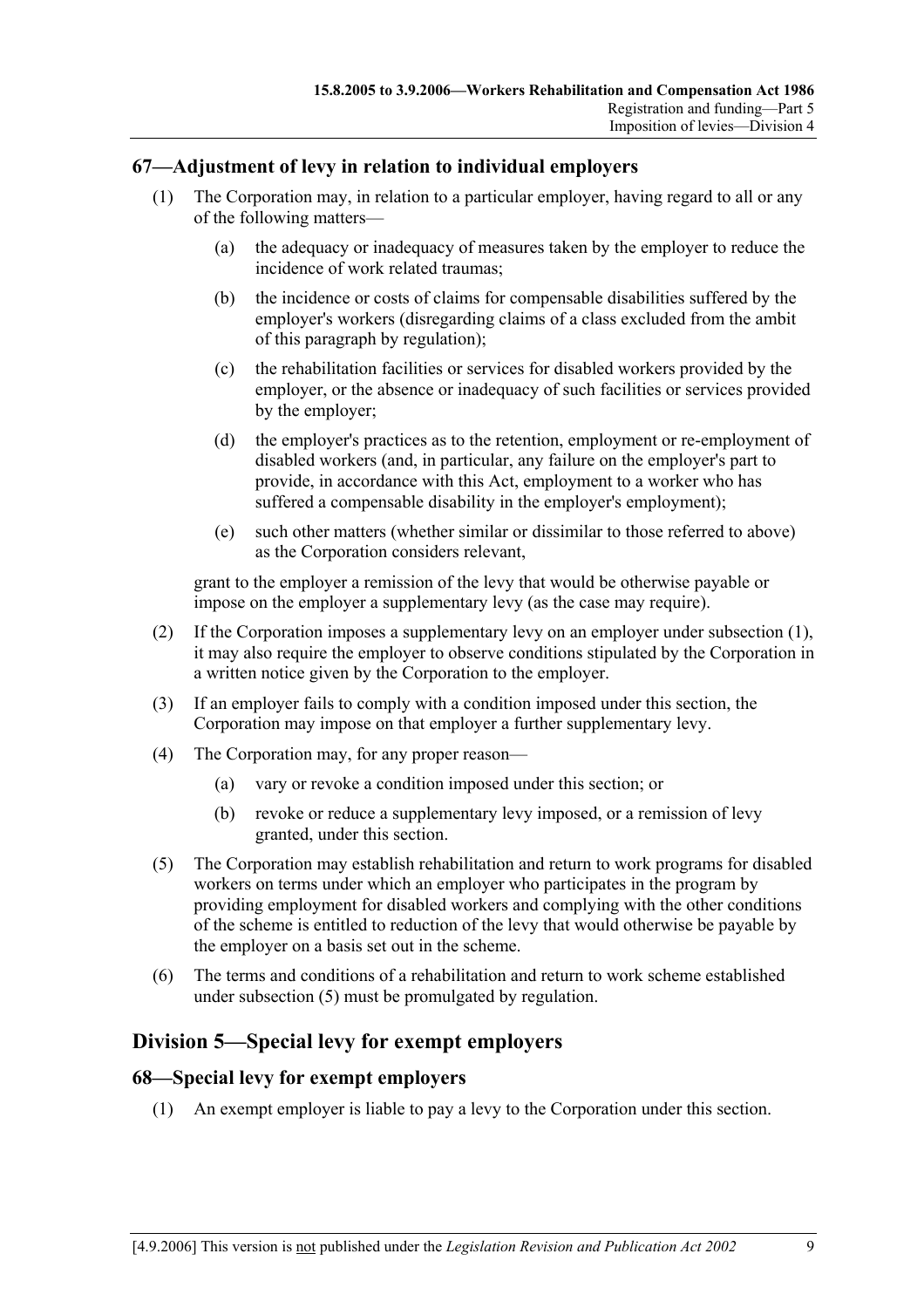- (2) The levy payable by an exempt employer will be a percentage of the levy that would have been payable by the employer if the employer were not registered as an exempt employer and will be fixed by the Corporation with a view to raising from exempt employers—
	- (a) a fair contribution towards the administrative expenditure of the Corporation; and
	- (b) a fair contribution towards the cost of rehabilitation funding; and
	- (c) a fair contribution towards the costs of the system of dispute resolution established by this Act;
	- (d) a fair contribution towards actual and prospective liabilities of the Corporation arising from the insolvency of employers.
- (3) If the Corporation is satisfied that there are good reasons for differentiating between different classes of exempt employers, the percentage on which the levy for exempt employers is based may vary from class to class.
- (4) Where the measures taken by an exempt employer—
	- (a) to reduce the incidence of work related traumas and disabilities; and
	- (b) to provide for the rehabilitation of disabled workers; and
	- (c) to provide for the administration of claims,

conform to or exceed standards determined by the Corporation for the purposes of this subsection, the Corporation may grant to the exempt employer such remission of the levy that would otherwise be payable by the exempt employer as the Corporation thinks fit.

# **Division 6—Payment of levies**

#### **69—Returns by employers**

- (1) Every employer shall, within 7 days after the end of each month, furnish the Corporation with a return in a form approved by the Corporation containing—
	- $(a)$  –
- (i) if the employer is an exempt employer—a statement of the aggregate remuneration paid to the employer's workers during the month;
- (ii) if the employer is not an exempt employer—a statement of the aggregate remuneration paid to the employer's workers in each class of industry during that month; and
- (b) prescribed information in relation to claims lodged with the employer under this Act during that month; and
- (c) such other information as may be prescribed or required by the Corporation.
- (2) The return must be accompanied by the levy payable by the employer in respect of that month.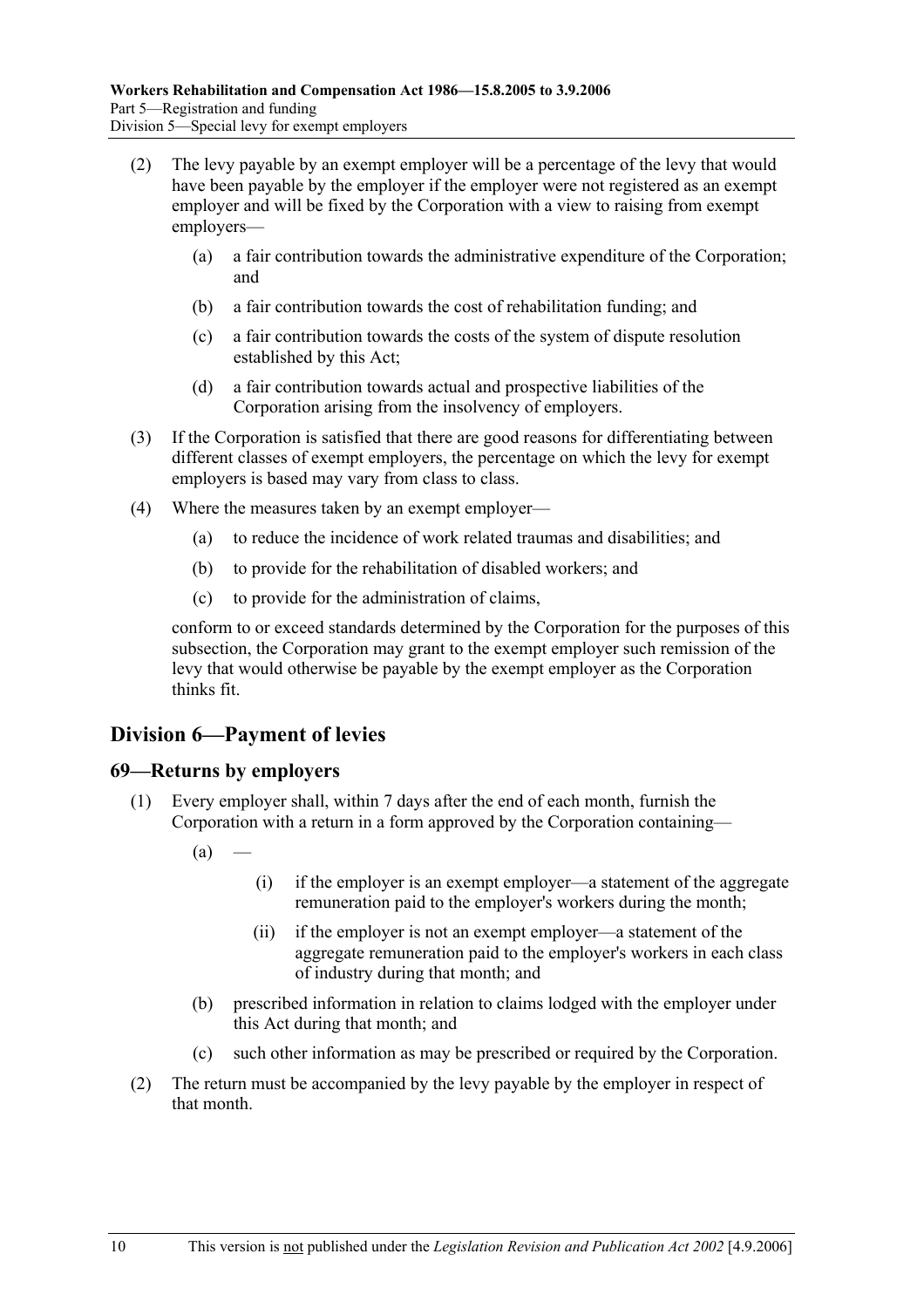- (3) The Corporation may require an employer to provide—
	- (a) a certificate signed by the employer, a person authorised to act on the employer's behalf or, if the Corporation so requires, a person with prescribed accounting qualifications, verifying the information contained in a return; or
	- (b) some other verification of that information of a kind stipulated by the Corporation.
- (4) The Corporation may—
	- (a) determine that a requirement of this section will not apply to a particular employer or employers of a particular class; and
	- (b) impose, by notice to the particular employer or by notice in the Gazette, such other requirements on that employer or those employers as may be appropriate in the circumstances.
- (4a) The Corporation may, by further notice in the Gazette, vary or revoke requirements imposed under subsection (4)(b), or impose new requirements.
- (5) Where—
	- (a) an employer fails to comply with a requirement imposed by or under this section; or
	- (b) a return furnished by or on behalf of an employer includes a statement that is, to the knowledge of the employer, false or misleading in a material particular; or
	- (c) an employer in a return intentionally understates the aggregate remuneration paid by the employer,

the employer is guilty of an offence.

Penalty: \$50 000.

 (6) The Corporation may determine that payments of a particular class are to be brought into account or to be excluded from account in the calculation of aggregate remuneration paid by an employer for the purposes of this Part.

#### **69A—Deferred payment of levy**

- (1) The Corporation may, on application by an employer, defer the payment of levy by the employer if satisfied that—
	- (a) the employer is in financial difficulties; but
	- (b) the employer has a reasonable prospect of overcoming the financial difficulties and the deferment would assist materially in overcoming those difficulties.
- (2) A deferment may be given under this section on conditions that the Corporation considers appropriate having regard to the objects of this Act.
- (3) The Corporation may, by written notice to the employer, cancel a deferment under this section.
- (4) If a deferment is cancelled, the employer must pay to the Corporation the amount covered by the deferment as required by the notice of cancellation.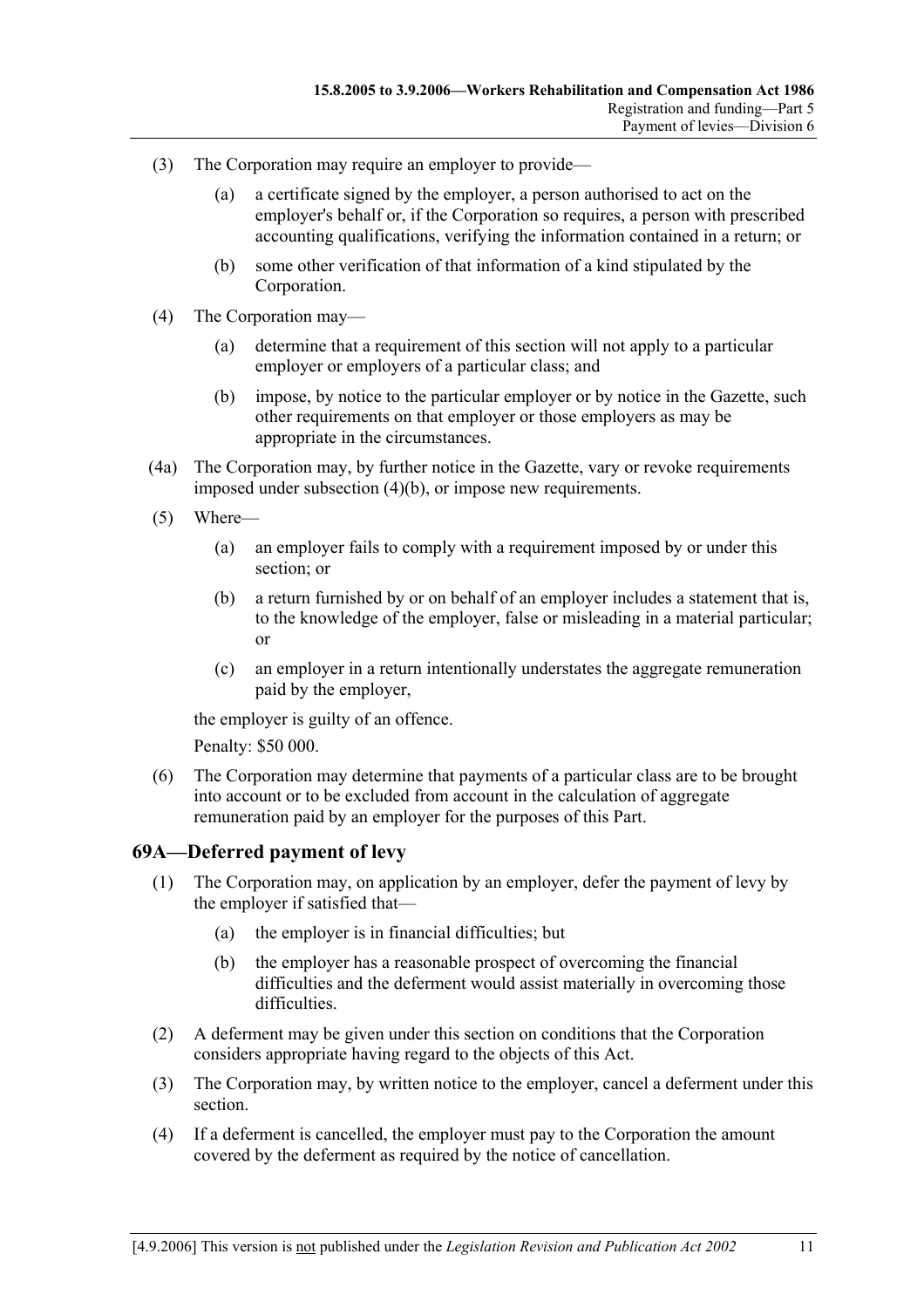# **Division 7—Recovery of levies and fines**

#### **70—Recovery on default**

- (1) Where an employer—
	- (a) fails or neglects duly to furnish a return when required by or under this Act; or
	- (b) furnishes a return that the Corporation has reasonable grounds to believe to be defective in any respect,

the Corporation may make an assessment of levy on the basis of estimates made by the Corporation.

- (2) Where an employer fails to pay a levy, or the full amount of a levy, required by or under this Act, the Corporation will make an assessment of the amount payable by the employer.
- (3) The Corporation may, by assessment under subsection (1) or (2), impose on the employer a fine of an amount (not exceeding 3 times the amount assessed) fixed by the Corporation.
- (4) The Corporation may for any proper reason remit a fine imposed under subsection (3) wholly or in part.
- (5) An employer to whom a notice of an assessment or a fine under this section is given shall pay the amount of the assessment or fine within the time allowed in the notice. Penalty: \$10 000.

#### **71—Penalty for late payment**

- (1) Where an employer fails to pay a levy as and when required by or under this Part—
	- (a) the amount in arrears will, unless the Corporation determines otherwise be increased by penalty interest at the prescribed rate; and
	- (b) the Corporation may impose on the employer a fine of an amount (not exceeding 3 times the amount assessed) fixed by the Corporation.
- (2) The Corporation may for any proper reason remit penalty interest or a fine imposed under subsection (1) wholly or in part.
- (3) An employer to whom notice of an assessment or a fine under this section is given shall pay the amount of the assessment or fine within the time allowed in the notice. Penalty: \$10 000.

#### **72—Review of levy, penalty interest or fine**

- (1) Where an employer considers that a decision of the Corporation as to—
	- (a) the fixing or assessment of a levy; or
	- (b) the imposition of penalty interest or a fine; or
	- (c) the imposition or variation of a condition of a kind that may lead to the imposition of a supplementary levy,

is unreasonable, the board must, on application by the employer, review the decision.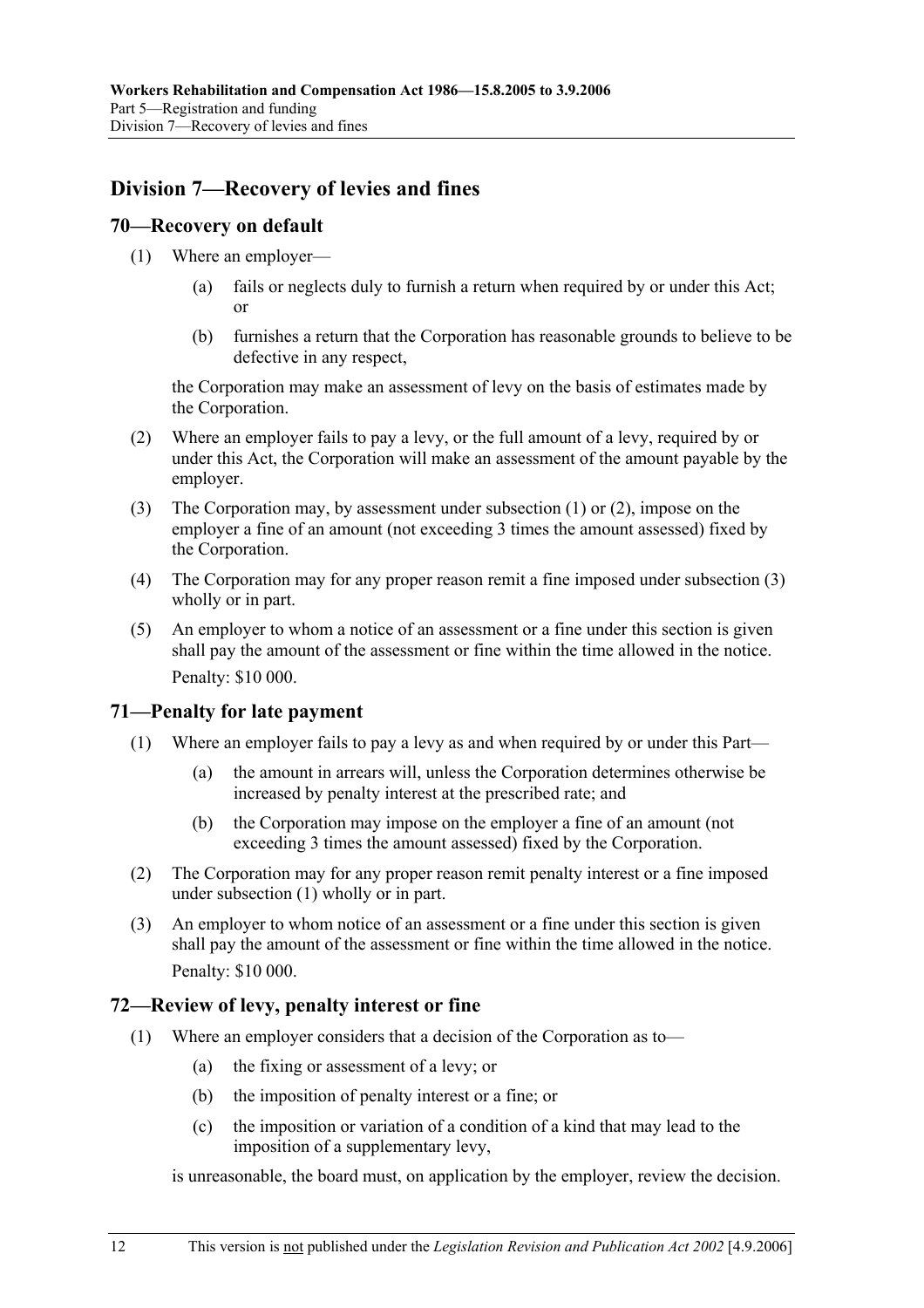- (2) An application for review does not suspend a liability to pay a levy, penalty interest or a fine.
- (3) The review will be conducted, in accordance with procedures determined by the board, by the board itself, or by a committee or person to whom the board has delegated its powers of review under this section, and the board has an absolute discretion as to whether it will permit the employer or a representative of the employer to be heard orally on the review.
- (4) On review, the board may—
	- (a) alter a levy or an assessment;
	- (b) quash or reduce penalty interest or a fine;
	- (c) direct the repayment of amounts overpaid;
	- (d) quash or vary a condition imposed by the Corporation.
- (5) An application under this section for review of a decision of the Corporation—
	- (a) must, if the decision relates to a class of employers, be made within four months after notice of the decision was given; or
	- (b) must, if the decision relates to an individual employer, be made within two months after the employer was given notice of the decision,

unless the board (or its delegate) allows an extension of time for making the application.

# **Division 8—Miscellaneous**

#### **73—Separate accounts**

The Corporation shall, in a manner and form determined by the Corporation, maintain a separate account for each employer in which the Corporation records—

- (a) the levies charged to the employer; and
- (b) the amounts paid by an employer; and
- (c) the costs related to claims arising from employment by the employer, distinguishing the costs related to claims for unrepresentative disabilities and secondary disabilities from the other claims; and
- (d) all other costs attributable to the employer; and
- (e) any other matter that the Corporation thinks fit.

#### **74—Liability to keep accounts**

- (1) For the purpose of completing returns in accordance with this Part, an employer shall keep—
	- (a) an accurate account of all remuneration paid or payable to the workers of the employer;
	- (b) such other information as may be required by the Corporation.

Penalty: \$10 000.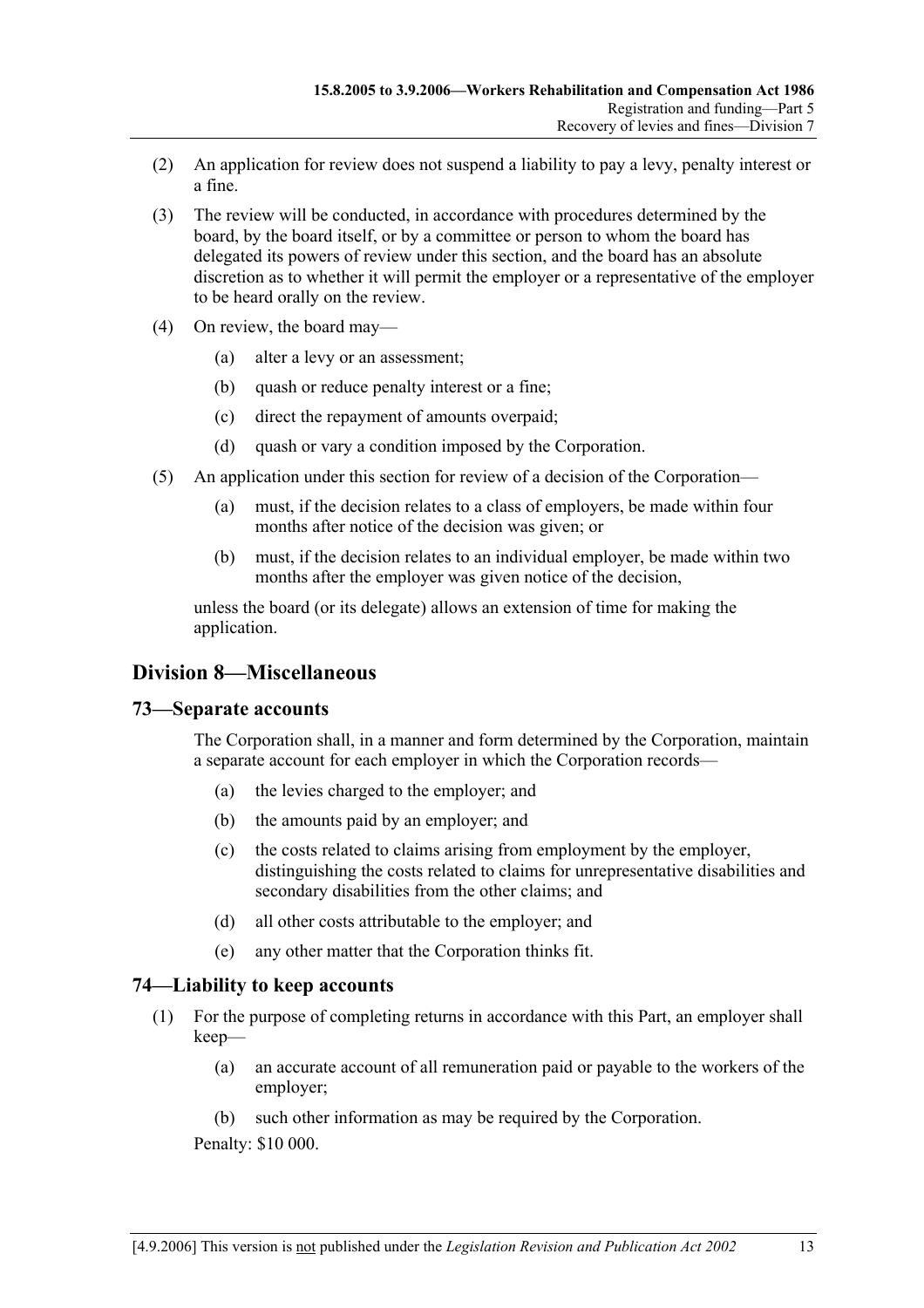- (2) Where an employer employs workers in more than one class of industry, the Corporation may require the employer to keep an account and other information under subsection (1) in respect of each separate class.
- (3) Any accounts and other information required to be kept under this section must be kept within the State and in writing in the English language or so as to be readily accessible and convertible into writing in the English language.
- (4) This section does not apply so as to require the retention of accounts or other information beyond 7 years or such lesser period as the Corporation may determine in a particular case from the end of the period to which the accounts or other information relates.

### **75—Person ceasing to be an employer**

- (1) Where a registered employer ceases to be an employer who is required to be registered under this Part, the person shall, within 14 days of ceasing to be such an employer—
	- (a) give written notice in a manner and form approved by the Corporation; and
	- (b) furnish the Corporation, in a manner and form approved by the Corporation, with such information as the Corporation may require.
- (2) The Corporation may cancel the registration of an employer if it is satisfied that the person has ceased to be an employer who is required to be registered under this Part.
- (3) The cancellation of registration does not affect any liability that arose before the date of cancellation.

# **76—Proof of registration**

An employer shall, at the request of an authorised officer, an officer of an industrial association or any other person appointed by the Corporation in writing for the purposes of this section, produce evidence of the employer's registration under this Act.

Penalty: \$1 000.

# **76A—Recovery of levy**

A levy payable under this Act (and any penalty interest or fine imposed by the Corporation under this Part) is a debt due to the Corporation and may be recovered by the Corporation in a court of competent jurisdiction.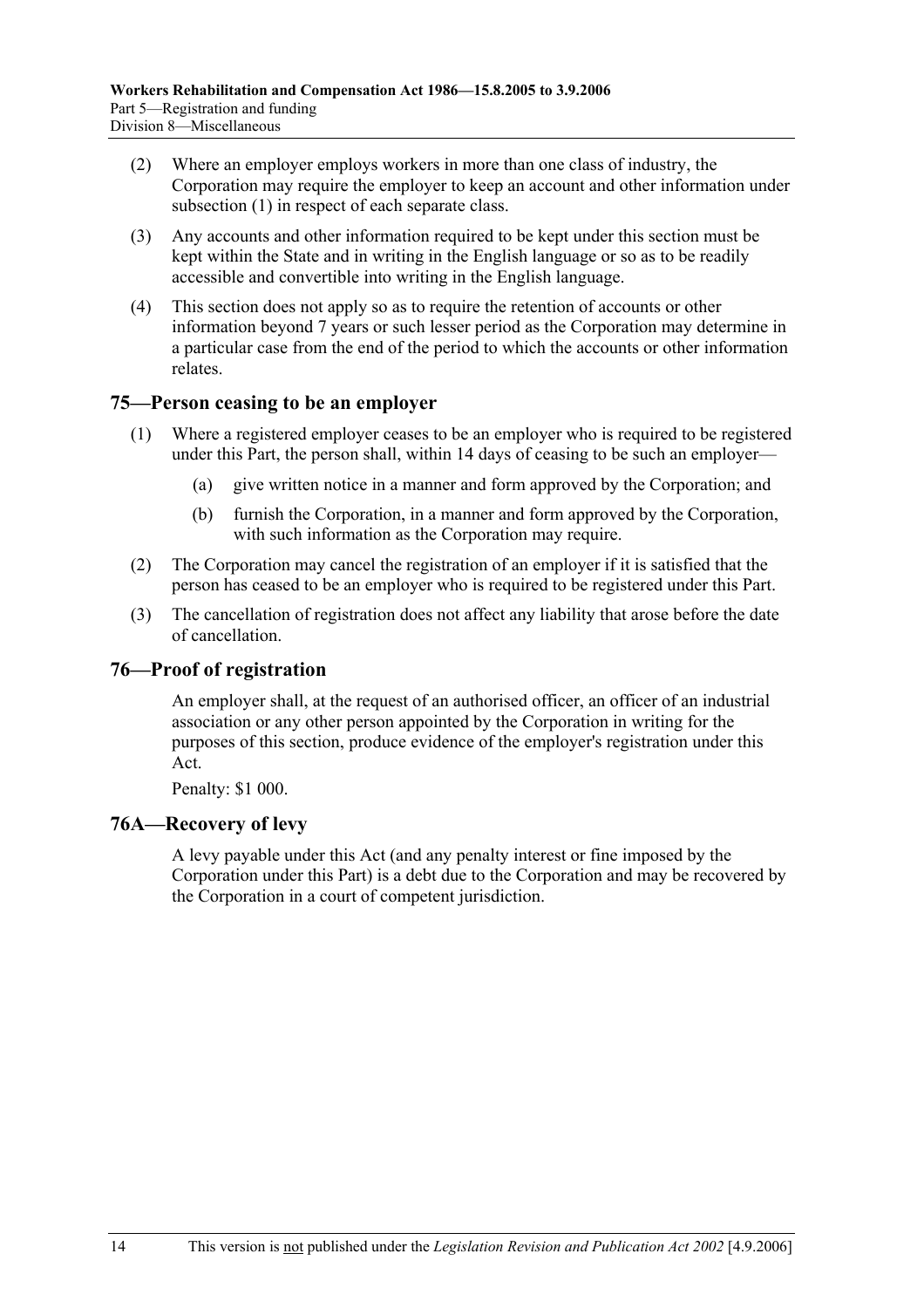# **Part 6—Workers Compensation Tribunal**

# **Division 1—Establishment of Tribunal**

# **77—Establishment of Tribunal**

The *Workers Compensation Appeal Tribunal* established under this Act before the commencement of this Part continues as the *Workers Compensation Tribunal*.

### **77A—Seal**

- (1) The Tribunal has a seal and may have more than one seal.
- (2) A document apparently sealed with a seal of the Tribunal will, in the absence of evidence to the contrary, be taken to have been duly issued under the authority of the Tribunal.

# **Division 2—Constitution of the Tribunal**

# **78—Constitution of the Tribunal**

The Tribunal may be constituted of—

- (a) a Full Bench; or
- (b) a single presidential member; or
- (c) a single conciliation and arbitration officer.

# **78A—Full Bench**

- (1) A Full Bench of the Tribunal consists of three presidential members.
- (2) A decision in which a majority of the presidential members constituting a Full Bench of the Tribunal agree is a decision of the Tribunal.

# **78B—Exercise of Tribunal's powers by the Registrar**

The Registrar may exercise the powers of the Tribunal for the purpose of—

- (a) adjourning proceedings by consent of the parties; or
- (b) carrying out other functions assigned to the Registrar under the rules.

# **Division 3—Jurisdiction of the Tribunal**

#### **79—Jurisdiction**

The Tribunal has the jurisdiction conferred by statute.

# **Division 4—The presidential members**

#### **80—The President**

- (1) The Senior Judge of the *Industrial Relations Court of South Australia* is President of the Tribunal.
- (2) The President is the principal judicial officer of the Tribunal.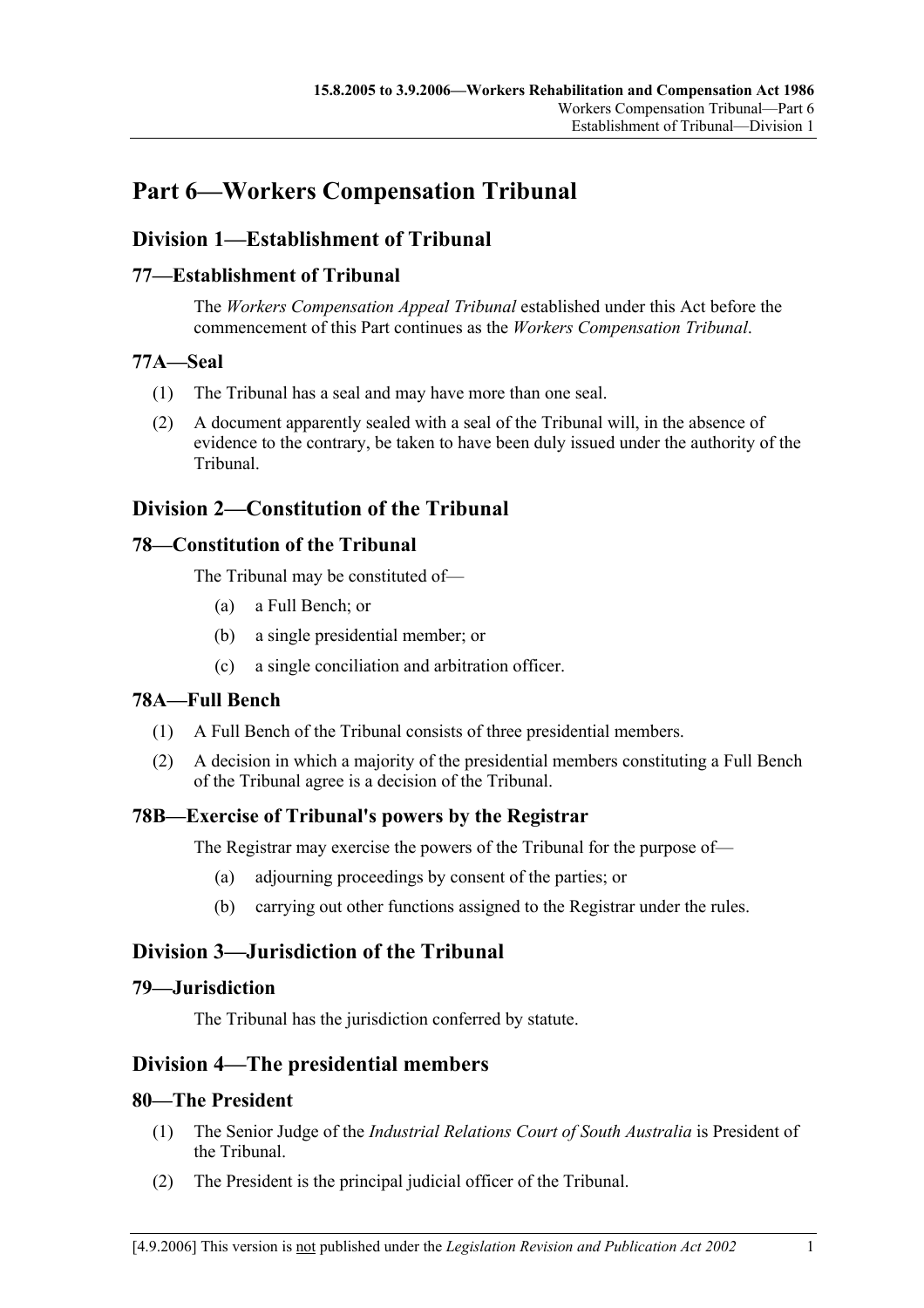- (3) The President is responsible for the administration of the Tribunal.
- (4) In the absence of the President from official duties, responsibility for administration of the Tribunal devolves on a Deputy President appointed by the Governor to act in the President's absence or, if no such appointment has been made, on the most senior Deputy President available to undertake that responsibility.
- (5) The President may delegate administrative powers and responsibilities.
- (6) A delegation under subsection (5)—
	- (a) may be made to any person; and
	- (b) is revocable at will; and
	- (c) does not derogate from the President's power to act personally in any matter.

#### **80A—The Deputy Presidents**

- (1) A Judge (other than the Senior Judge) of the *Industrial Relations Court of South Australia* is a Deputy President of the Tribunal.
- (2) The Governor may, on the nomination of the Minister, appoint a suitable person as a Deputy President of the Tribunal.
- (3) A person is not eligible for appointment as a Deputy President of the Tribunal unless the person is a legal practitioner of at least seven years standing.
- (4) A person may be appointed as a Deputy President of the Tribunal on a permanent or acting basis.
- (5) A person appointed as a Deputy President of the Tribunal under this section ceases to hold that office if the person—
	- (a) dies; or
	- (b) reaches the age of 65 years; or
	- (c) in the case of a Deputy President appointed on an acting basis—completes the term appointment and is not reappointed; or
	- (d) resigns by written notice given to the Minister; or
	- (e) is removed from office by the Governor for—
		- (i) misconduct; or
		- (ii) neglect of duty; or
		- (iii) incompetence; or
		- (iv) incapacity to carry out official duties satisfactorily.
- (6) A Deputy President appointed under this section is entitled to remuneration allowances and expenses on a basis approved by the Governor.
- (7) This section does not derogate from the operation of the *Judicial Administration (Auxiliary Appointments and Powers) Act 1988*.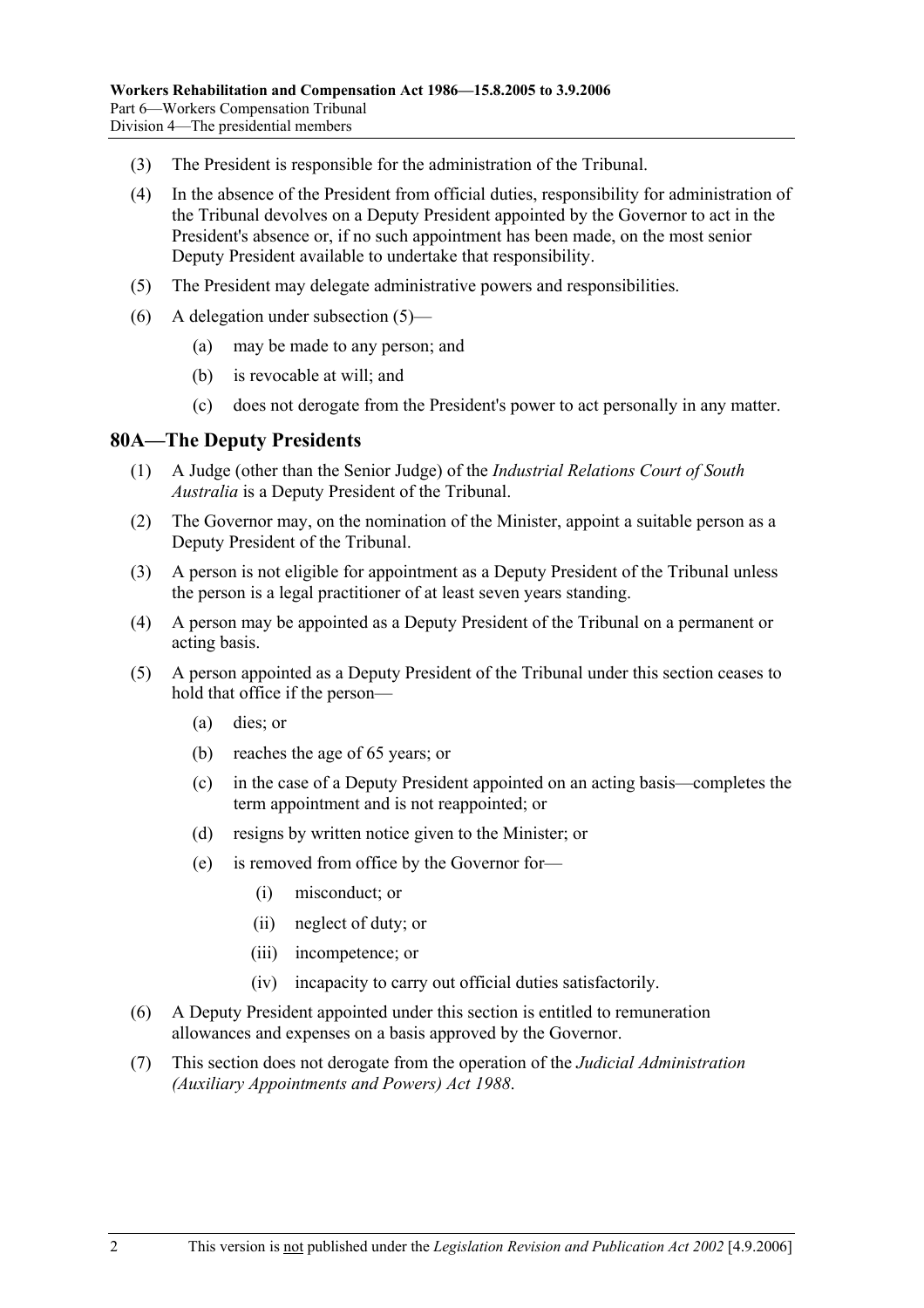# **Division 5—Conciliation and arbitration officers**

### **81—Appointment of conciliation and arbitration officers**

- (1) The Governor may appoint conciliation and arbitration officers to carry out the Tribunal's work of conciliation and arbitration.
- (2) A conciliation and arbitration officer must be a person of standing in the community with appropriate experience to work effectively in the conciliation and arbitration of disputes under this Act.
- (3) Before a person is appointed (or reappointed) as a conciliation and arbitration officer, the Minister must consult confidentially about the proposed appointment with—
	- (a) the United Trades and Labor Council; and
	- (b) the South Australian Employers' Chamber of Commerce and Industry; and
	- (c) the President of the Tribunal, or a Deputy President nominated by the President of the Tribunal.

### **81A—Conditions of appointment**

- (1) A conciliation and arbitration officer will be appointed for a term of five years and, at the end of a term of appointment, is eligible for reappointment.
- (2) However—
	- (a) a term of appointment cannot extend beyond the time the appointee reaches 65 years and if the appointee will reach that age less than 5 years after the date the appointment was made or last renewed, the appointment will be made or renewed for a term ending when the appointee reaches 65 years of age; and
	- (b) an appointment may be made on an acting basis and, in that case, the appointment will be for a term (not exceeding six months) stated in the instrument of appointment.
- (3) A conciliation and arbitration officer—
	- (a) is entitled to a salary and allowances determined by the Governor on the recommendation of the Minister; and
	- (b) is, to an extent determined by the Governor, subject to the *Public Sector Management Act 1995* (which applies with modification determined by the Governor); and
	- (c) is an employee for the purposes of the *Superannuation Act 1988*.
- (4) A conciliation and arbitration officer—
	- (a) must not, without the consent of the Minister, engage in remunerative work apart from official duties; and
	- (b) must not, while in office, be an officer of an industrial association.
- (5) The Governor may remove a conciliation and arbitration officer from office if the officer—
	- (a) is convicted of an indictable offence; or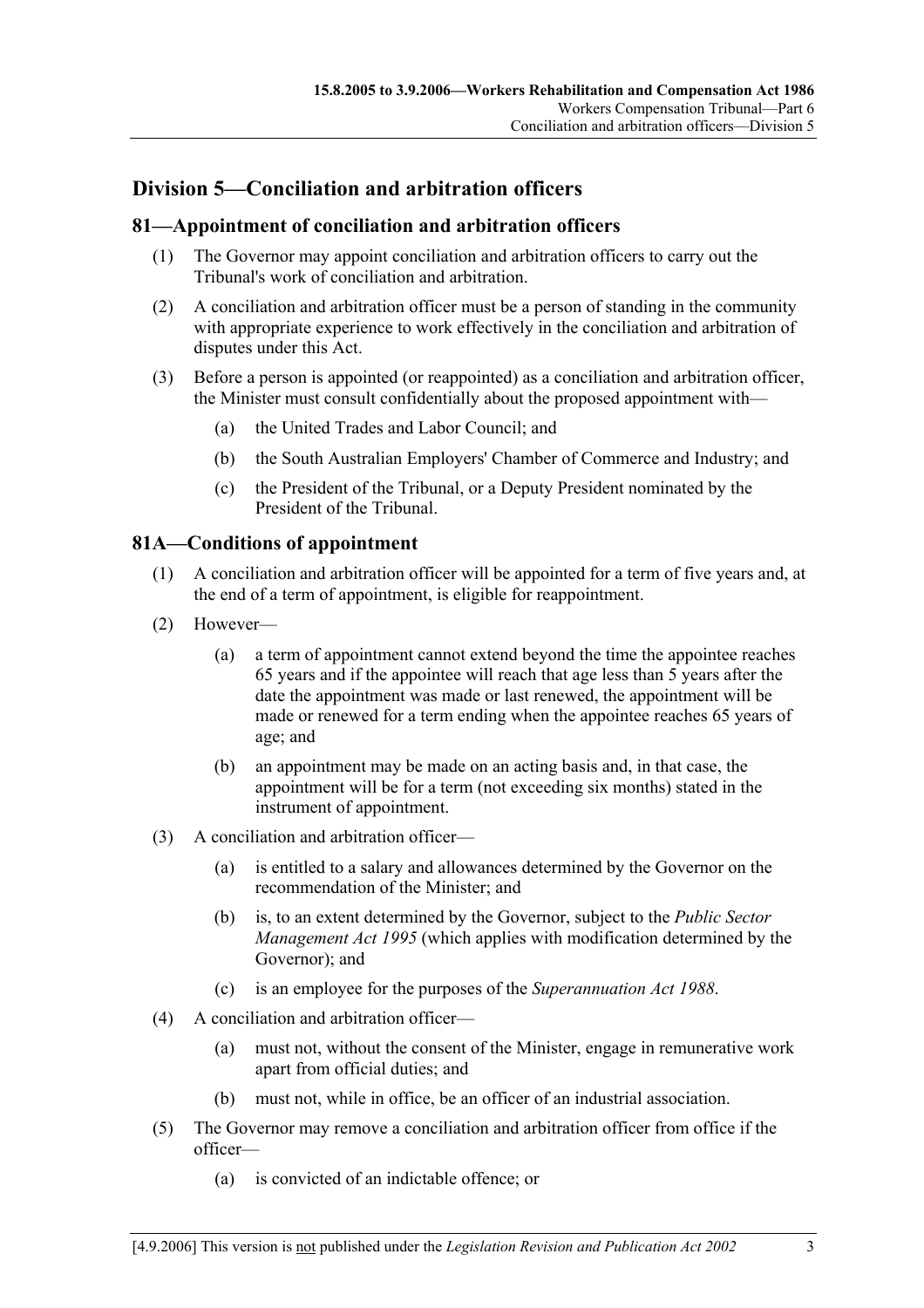- (b) is guilty of misconduct or neglect of duty; or
- (c) is incompetent; or
- (d) becomes mentally or physically incapable of carrying out official duties satisfactorily; or
- (e) contravenes subsection (4).

*Misconduct* includes (but is not limited to)—

- unlawful or improper conduct in the performance of official duties;
- refusal or deliberate failure to follow reasonable administrative directions given under this Part by the President.
- (6) The office of a conciliation and arbitration officer becomes vacant if the officer—
	- (a) dies; or
	- (b) completes a term of appointment and is not reappointed; or
	- (c) resigns by written notice to the Minister; or
	- (d) is removed from office under subsection (5).

#### **81B—Administrative responsibility of conciliation and arbitration officers**

A conciliation and arbitration officer is responsible to, and subject to direction by, the President on administrative matters and, in particular, is subject to direction by the President on the duties to be performed and the times and places at which the duties are to be performed.

## **Division 6—Administrative and ancillary staff**

#### **82—Administrative and ancillary staff**

The Tribunal's administrative and ancillary staff consists of—

- (a) the Registrar;
- (b) the Deputy Registrars;
- (c) any other persons appointed to the administrative and ancillary staff of the Tribunal.

### **82A—Appointment etc of the Registrar**

A person cannot be appointed to the office of Registrar of the Tribunal, nor can a person holding that office be dismissed or reduced in status, except on the recommendation, or with the concurrence, of the President.

#### **82B—Responsibilities of administrative and ancillary staff**

A member of the Tribunal's administrative or ancillary staff is responsible to the President (through any properly constituted administrative superior) for the proper and efficient discharge of his or her duties.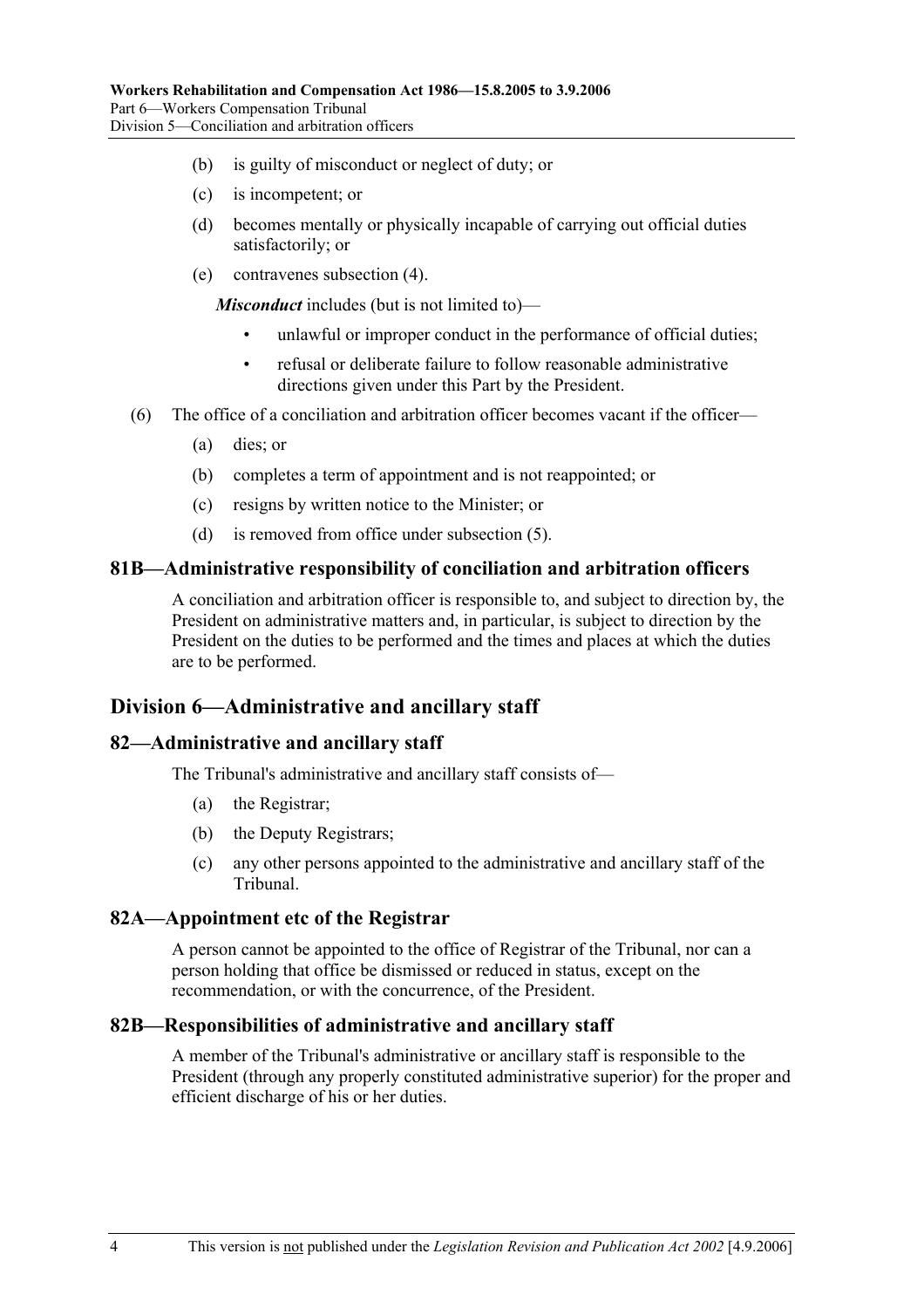# **Division 7—Sittings and distribution of business**

## **83—Time and place of sittings**

- (1) The Tribunal may sit at any time (including a Sunday).
- (2) The Tribunal may sit at any place (either within or outside the State).
- (3) The Tribunal will sit at such times and places as the President may direct.

### **83A—Adjournment from time to time and from place to place**

The Tribunal may—

- (a) adjourn proceedings from time to time and from place to place; or
- (b) adjourn proceedings to a time, or a time and place, to be fixed; or
- (c) order the transfer of proceedings from place to place.

# **Division 8—Evidence**

### **84—Tribunal not to be bound by evidentiary rules**

The Tribunal is not bound by the rules of evidence but may inform itself in any way it considers appropriate.

## **84A—Power to require attendance of witnesses and production of evidentiary material**

- (1) The Tribunal may, on the application of a party to proceedings or on its own initiative, issue a summons requiring a person to appear before the Tribunal at a specified time and place to give evidence or to produce evidentiary material (or both).
- (2) A summons to produce evidentiary material may, instead of providing for production of the material before the Tribunal, provide for production of the material to an officer of the Tribunal nominated in the summons.

# **84B—Power to compel the giving of evidence**

- (1) A person who is called to give evidence or to produce evidentiary material before the Tribunal and—
	- (a) refuses or fails to make an oath or affirmation when required to do so by the Tribunal; or
	- (b) refuses or fails to give evidence on a subject on which that person is compellable to give evidence; or
	- (c) refuses or fails without reasonable excuse to produce evidentiary material that that person is required by the Tribunal to produce,

commits a contempt of the Tribunal.

 (2) This section applies whether the person was summoned before the Tribunal, brought before the Tribunal on a warrant, or came to the Tribunal of his or her own volition.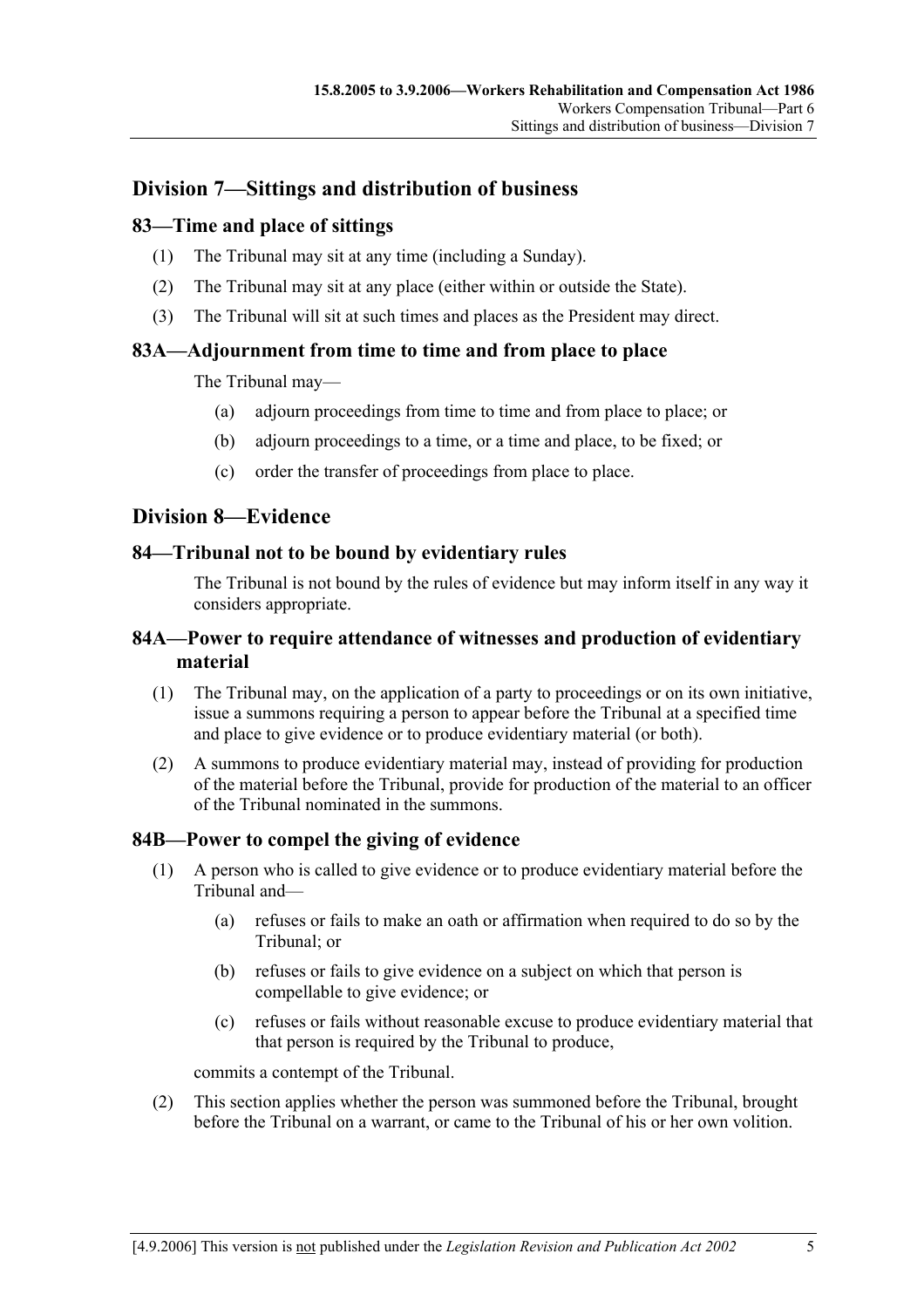#### **84C—Entry and inspection of property**

- (1) The Tribunal may enter any land or building and carry out an inspection that the Tribunal considers relevant to a proceeding before the Tribunal.
- (2) The Tribunal may authorise an officer of the Tribunal to enter any land or building and carry out an inspection that the Tribunal considers relevant to a proceeding before the Tribunal.
- (3) A person who obstructs the Tribunal, or a person authorised by the Tribunal, in the exercise of a power of entry or inspection under this section commits a contempt of the Tribunal.

#### **84D—Issue of evidentiary summonses**

- (1) A summons under this Part may be issued on behalf of the Tribunal by—
	- (a) a presidential member of the Tribunal; or
	- (b) a conciliation and arbitration officer; or
	- (c) the Registrar.
- (2) However, the Registrar may only issue a summons at the direction of a presidential member or a conciliation and arbitration officer or as authorised under the Rules.

# **Division 9—General principles and rules**

#### **85—Principles of equity and good conscience**

The Tribunal must act according to equity, good conscience and the substantial merits of the case without regard to technicalities and legal forms.

#### **85A—Hearings to be in public**

- (1) The Tribunal must hear proceedings (other than interlocutory or conciliation proceedings) in a place open to the public.
- (2) However, the Tribunal may, in the interests of a party to proceedings hear the proceedings, or a particular part of the proceedings, in private.

#### **85B—Representation**

- (1) A person is entitled to appear personally or by representative in conciliation proceedings or other proceedings before the Tribunal.
- (2) However, a person is not entitled to be represented by a person whose name has been struck off the roll of legal practitioners or who, although a legal practitioner, is not entitled to practise the profession of law because of disciplinary action taken against the person.
- (3) If, in conciliation proceedings, the conciliator presiding at the proceedings wants to speak to a person privately in the absence of the person's representative, the representative must withdraw until—
	- (a) the conciliator invites the representative to return; or
	- (b) the private interview is terminated.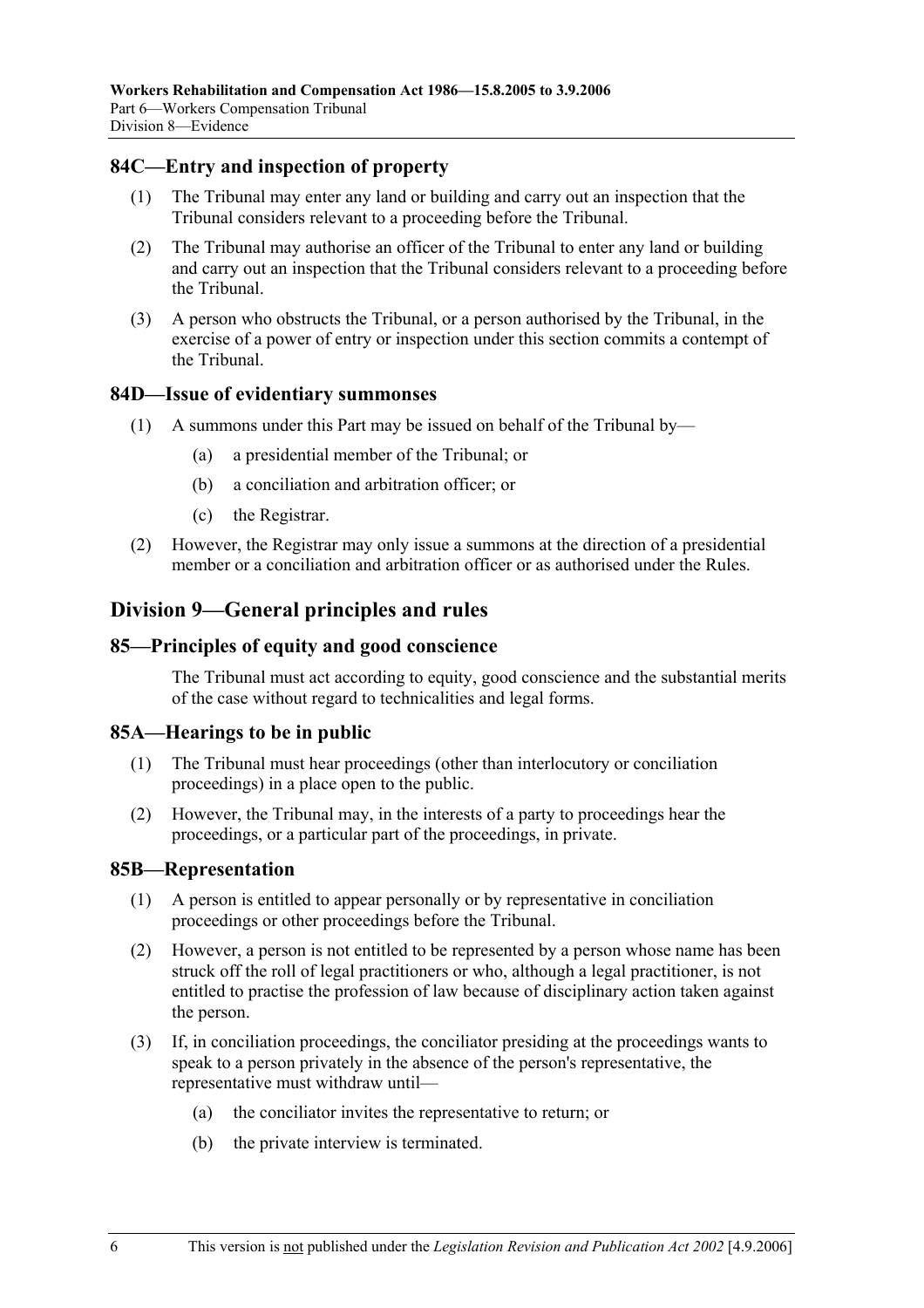(4) A party is entitled to terminate a private interview with the conciliator held in the absence of the party's representative at any time after the conciliator has had a reasonable opportunity to put to the party proposals for which the conciliator initiated the private interview.

# **Division 10—Appeals and cases stated**

## **86—Appeal on question of law**

- (1) An appeal lies on a question of law against a decision of the Tribunal constituted of a single presidential member to a Full Bench of the Tribunal.
- (2) An appeal under this section must be commenced, heard and determined in accordance with the rules.

### **86A—Cases stated**

- (1) A Full Bench of the Tribunal may state a case on a question of law for the opinion of the Supreme Court.
- (2) A case stated under this section must be heard by the Full Court of the Supreme Court.
- (3) On a case stated under this section, the Full Court of the Supreme Court may—
	- (a) decide the question of law referred to the Court;
	- (b) refer the case back to the Tribunal with directions the Full Court considers appropriate;
	- (c) make consequential or related orders (including orders for costs).

# **Division 11—Enforcement of judgments**

#### **87—Certified copy of judgment or order**

The Registrar must, on application by a party to proceedings, issue a certified copy of a judgment or order of the Tribunal in the proceedings.

# **87A—Enforcement of judgments and orders**

- (1) A certified copy of a judgment or order of the Tribunal may be filed in the District Court.
- (2) When a certified copy of a judgment or order is filed in the District Court under this section, the judgment or order may be enforced as a judgment or order of the District Court.

# **Division 12—Miscellaneous**

#### **88—Immunities**

- (1) A presidential member of the Tribunal or a conciliation and arbitration officer has the same privileges and immunities from civil liability as a Judge of the Supreme Court.
- (2) An officer of the Tribunal, other than a presidential member or a conciliation and arbitration officer, incurs no civil or criminal liability for an honest act or omission in carrying out or purportedly carrying out official functions.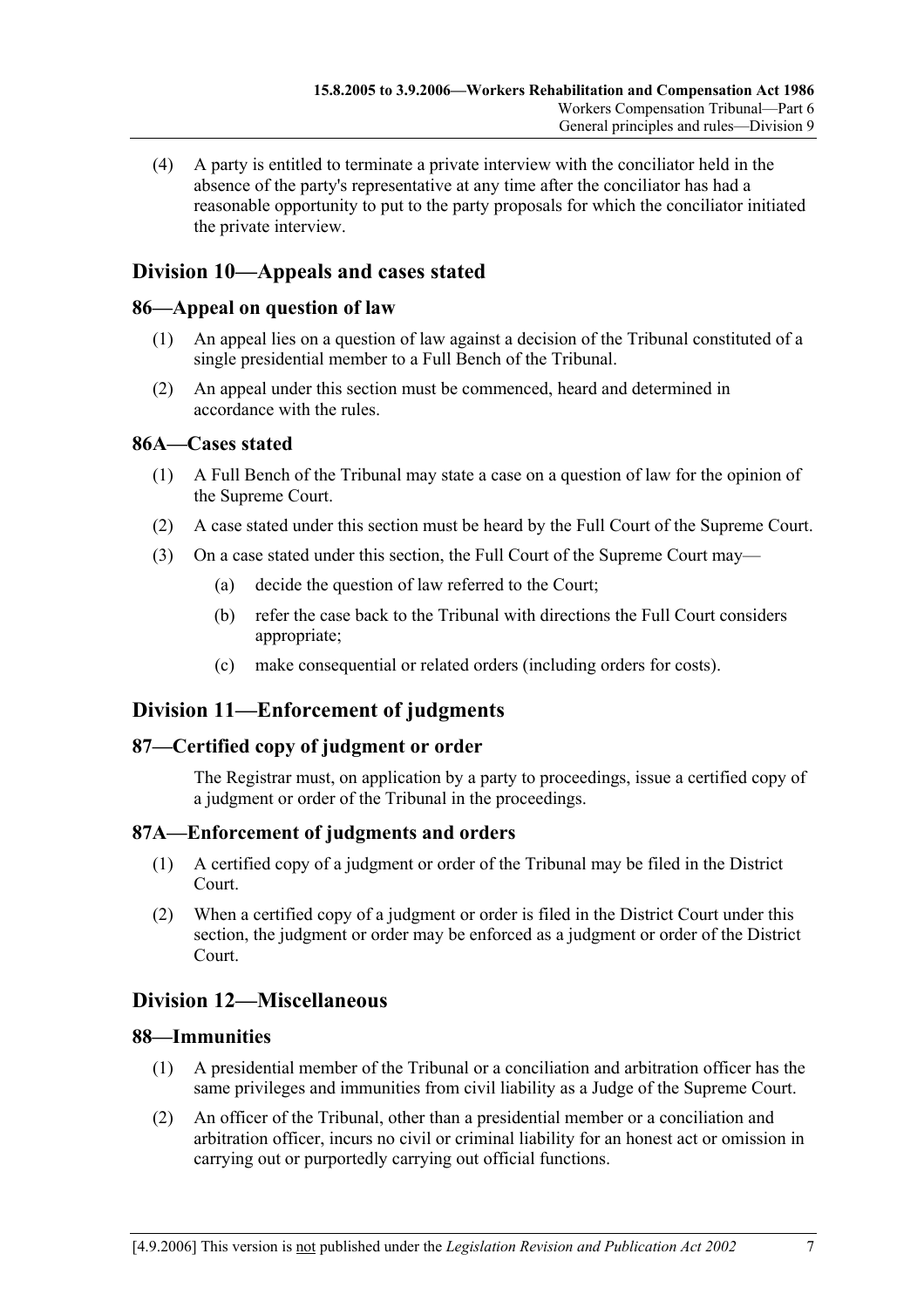#### **88A—Contempts of the Tribunal**

#### A person who—

- (a) interrupts the proceedings of the Tribunal or misbehaves before the Tribunal; or
- (b) insults a presidential member, a conciliation and arbitration officer or another officer of the Tribunal who is acting in the exercise of official functions; or
- (c) refuses, in the face of the Tribunal, to obey a lawful direction of the Tribunal; or
- (d) fails to comply with a summons, direction, order or other process of the Tribunal (other than an order for the payment of money),

is guilty of a contempt of the Tribunal.

#### **88B—Punishment of contempts**

- (1) The Tribunal constituted of a presidential member may punish a contempt by imposing a fine of an amount (not exceeding \$2 000) considered appropriate by the presidential member.
- (2) This section applies both to contempts committed in the face of the Tribunal and contempts arising from non-compliance with an order, direction, summons or other process of the Tribunal.
- (3) The Supreme Court may review a penalty imposed for a contempt of the Tribunal and quash, increase or reduce the penalty.

#### **88C—Miscellaneous provisions about legal process**

- (1) Any process of the Tribunal may be issued or executed on a Sunday as well as any other day.
- (2) The validity of process is not affected by the fact that the person who issued it dies or ceases to hold office.

#### **88D—Service**

- (1) If it is not practicable to serve any process, notice or other document in the manner otherwise prescribed or contemplated by law, the Tribunal may, by order—
	- (a) provide for service by post; or
	- (b) make any other provision that may be necessary or desirable for service.
- (2) Any process, notice or other document served in accordance with an order under subsection (1) will, despite any other law, be taken to have been duly served.

#### **88DA—Power to enlarge scope of proceedings**

The Tribunal may, with the consent of all parties to proceedings, enlarge the scope of the proceedings to include questions that are not presently at issue in the proceedings.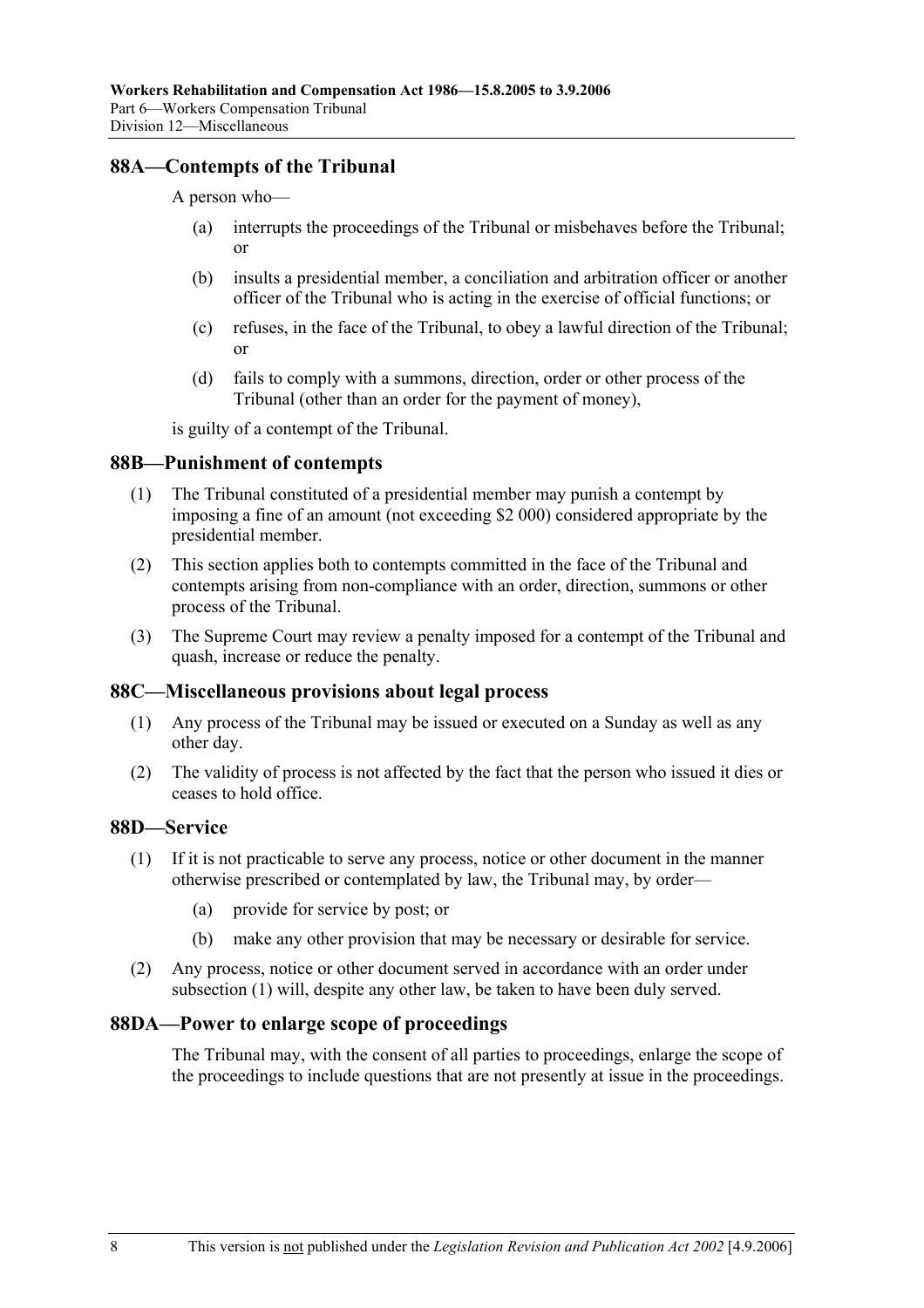#### **88E—Rules**

- (1) The President may make Rules of the Tribunal—
	- (a) regulating the business of the Tribunal and the duties of the various officers of the Tribunal; and
	- (b) authorising conciliation and arbitration officers to exercise any part of the jurisdiction of the Tribunal; and
	- (c) regulating the practice and procedure of the Tribunal; and
	- (d) imposing mutual obligations on parties to proceedings in the Tribunal to disclose to each other the contents of expert reports or other material of relevance to the proceedings before the proceedings are brought to trial; and
	- (e) regulating the form in which evidence may be taken; and
	- (f) regulating costs; and
	- (g) dealing with any other matter necessary or expedient for the effective and efficient operation of the Tribunal.
- (2) Before making Rules of the Tribunal, the President must consult with a rules committee consisting of—
	- (a) at least three presidential members; and
	- (b) at least two conciliation and arbitration officers; and
	- (c) the Registrar.
- (3) The rules take effect as from the date of publication in the Gazette or a later date specified in the rules.

#### **88F—Costs of proceedings**

Subject to this Act, the costs of proceedings before the Tribunal are in the discretion of the Tribunal.

#### **88G—Recovery of costs of representation**

 (1) A representative of a party to proceedings before the Tribunal must not charge nor seek to recover for work involved in, or associated with, that representation an amount exceeding the amount allowable under a scale fixed by regulation.

Maximum penalty: \$2 000.

 (2) Before proposing a regulation under this section to the Executive Council, the Minister must consult with the Crown Solicitor.

#### **88H—Power to set aside judgments or orders**

- (1) The Tribunal may amend or set aside a judgment or order of the Tribunal—
	- (a) by consent of the parties; or
	- (b) in order to correct an error; or
	- (c) if the interests of justice require that the judgment or order be amended or set aside.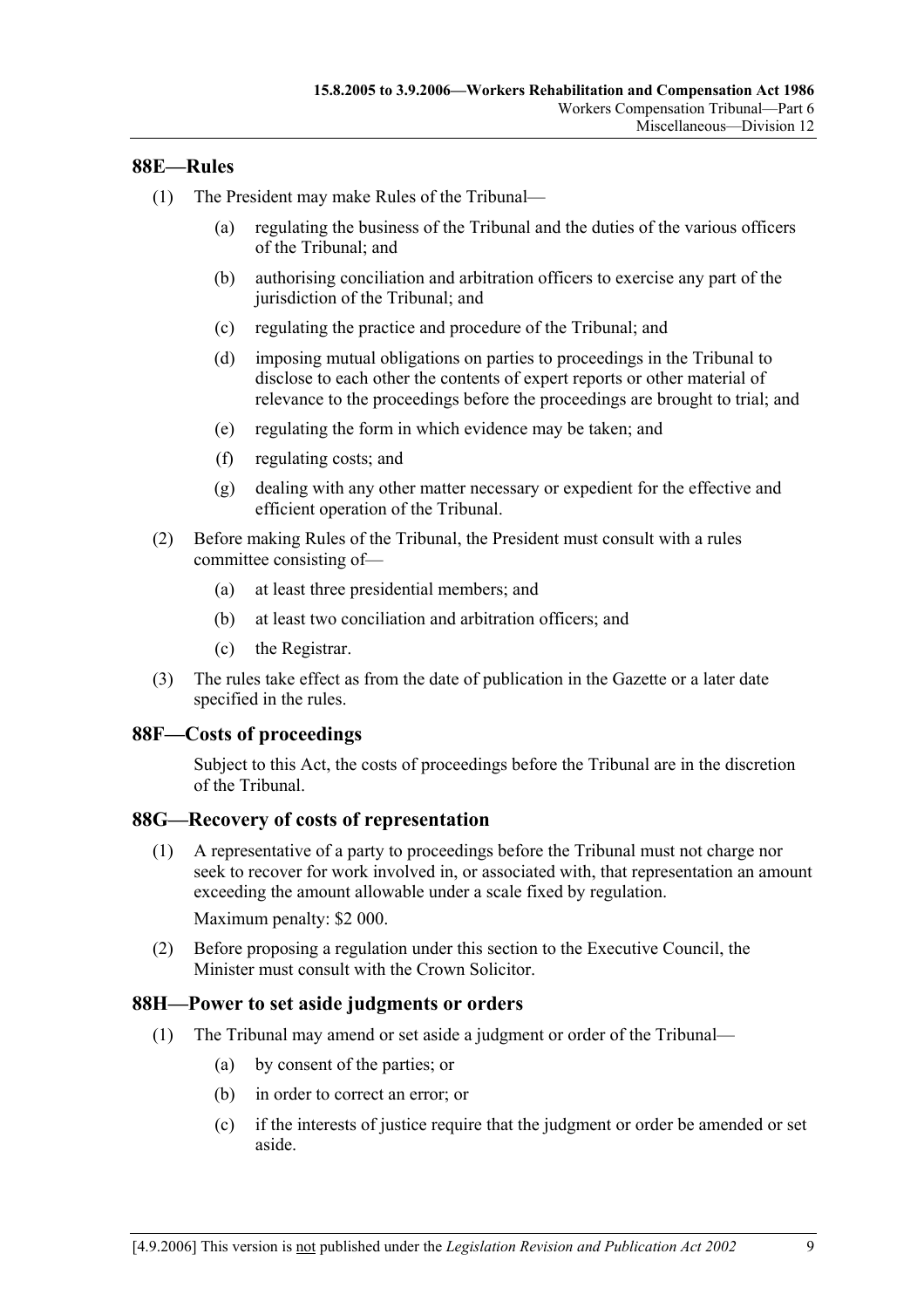(2) The power under subsection (1) may only be exercised by the President or a presidential member or conciliation and arbitration officer to whom the President has delegated the power.

### **88I—Finality of the Tribunal's decisions**

No proceeding, judgment or decision of the Tribunal can be challenged, appealed against, reviewed, quashed or called in question except—

- (a) as provided in this Act; or
- (b) in proceedings before the Full Supreme Court founded on an alleged excess or want of jurisdiction.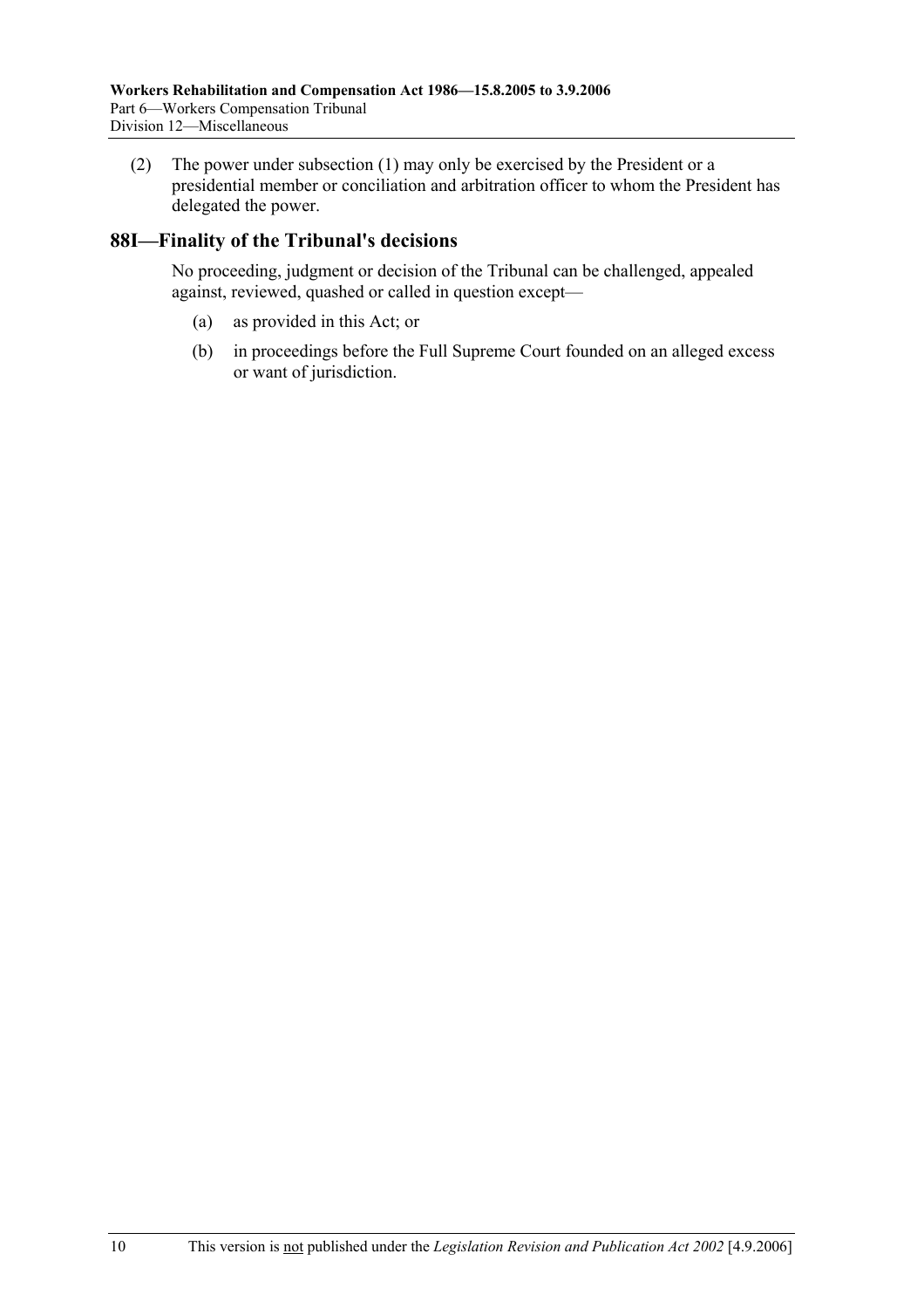# **Part 6A—Dispute resolution**

# **Division 1—Preliminary**

# **89—Interpretation**

In this Part—

*applicant* means the person who lodges a notice of dispute under this Part;

*party* to a dispute means—

- (a) the applicant; and
- (b) the relevant compensating authority; and
- (c) if the dispute is about a compensable disability and the worker who suffered or is alleged to have suffered the compensable disability is not the applicant—the worker; and
- (d) if the dispute is about a compensable disability and the employer from whose employment the disability arose or is alleged to have arisen is not the applicant—the employer; and
- (e) a person who has a direct interest in the dispute and has notified the Registrar of the interest;

*relevant compensating authority* in relation to a particular disputed decision means—

- (a) if the decision was made by the Corporation or a body corporate exercising powers delegated by the Corporation—the Corporation or the relevant delegate; or
- (b) if the decision was made by an exempt employer—the exempt employer.

# **89A—Reviewable decisions**

- (1) The following decisions are reviewable—
	- (a) a decision on a claim for compensation including—
		- (i) a decision redetermining a claim<sup>1</sup>; or
			- (ii) a decision on a claim by the Tribunal, made in the exercise of the Tribunal's special jurisdiction to expedite decisions on claims<sup>2</sup>;
	- (b) a decision about the nature of rehabilitation services provided, or to be provided, for a worker<sup>3</sup>;
	- (c) a decision to vary, suspend or discontinue weekly payments;
	- (d) a decision on an application by an employer to have weekly payments payable to a worker employed by, or formerly employed by, the employer reviewed;
	- (e) a decision to disallow or reduce a charge for a medical service (unless the decision merely brings the charge into conformity with a rate of charge prescribed by regulation).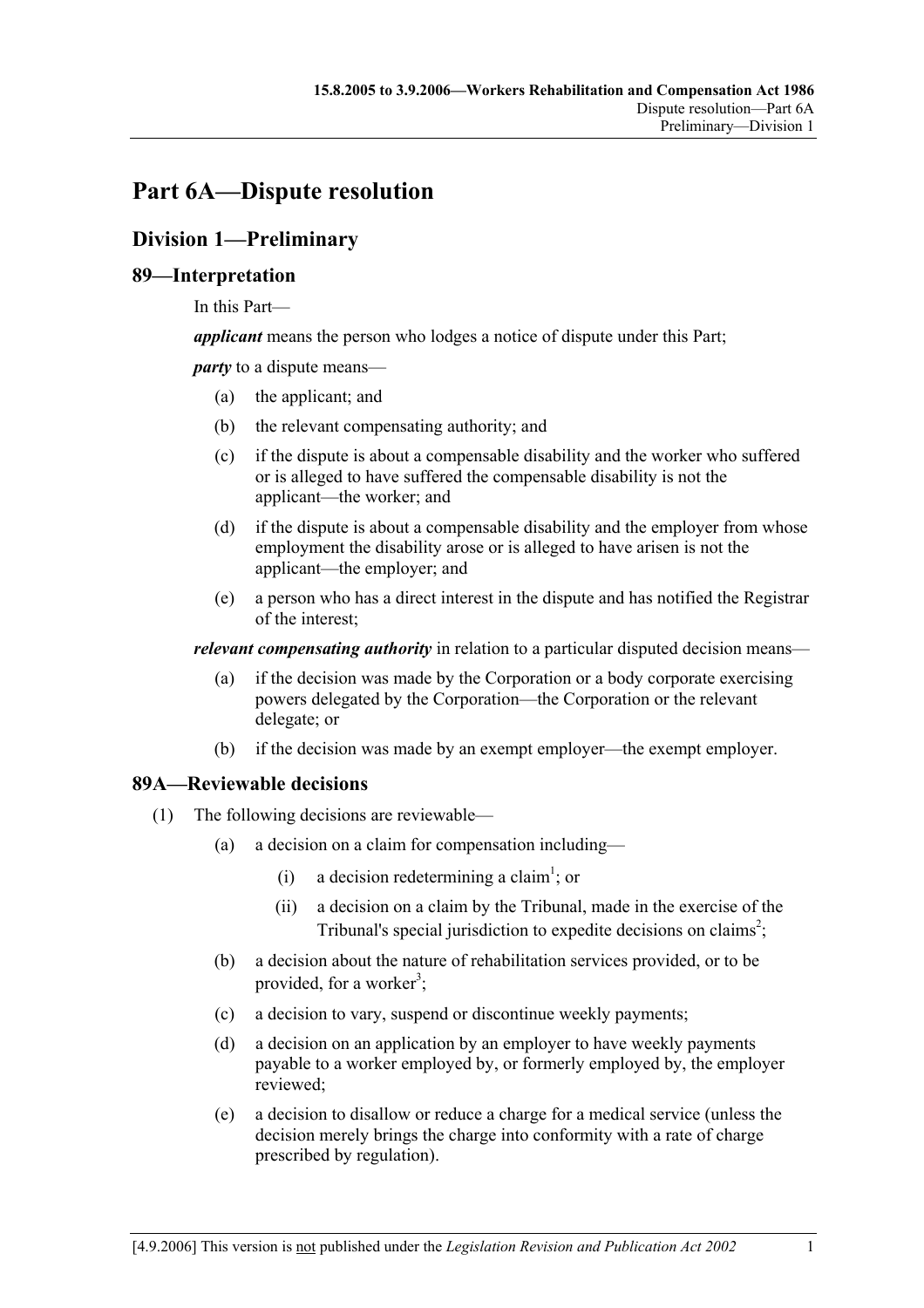(2) However, a decision is not reviewable if declared not to be reviewable by or under this Act.

**Notes—** 

- 1 See section 53(7) & (7a).
- 2 See section 97B(3)(b).
- 3 Section 28B also provides for the review of a rehabilitation and return to work plan.

# **Division 2—Notice of dispute**

#### **90—Notice of dispute**

- (1) A person with a direct interest in a reviewable decision (the *applicant*) may lodge a notice of dispute with the Registrar.
- (2) A notice of dispute must be in writing and in the form prescribed by regulation.
- (3) A person has a direct interest in a reviewable decision if the person—
	- (a) is directly affected by the decision; or
	- (b) is the employer from whose employment the compensable disability arose or is alleged to have arisen.

#### **90A—Time for lodging notice of dispute**

- (1) The notice of dispute must be lodged within one month after the applicant receives notice of the reviewable decision unless the Tribunal allows an extension of time.
- (2) The Tribunal's power to extend time may only be exercised by the President or a presidential member or conciliation and arbitration officer to whom the President has delegated the power to allow an extension of time.
- (3) An application an extension of time must be made as in the manner and form prescribed by the regulations.

#### **90B—Notice to be given by Registrar**

- (1) On receiving a notice of dispute, the Registrar must immediately send copies of the notice of dispute to the other parties to the dispute.
- (2) The copy of the notice of dispute sent to the relevant compensating authority must be accompanied by copies of any documentary materials lodged with the notice of dispute.

# **Division 3—Initial reconsideration**

#### **91—Initial reconsideration**

- (1) The relevant compensating authority must, on receiving a copy of a notice of dispute under this Part—
	- (a) assign a suitable person to reconsider the disputed decision; and
	- (b) have the decision reconsidered in the light of the matters set out in the notice of dispute.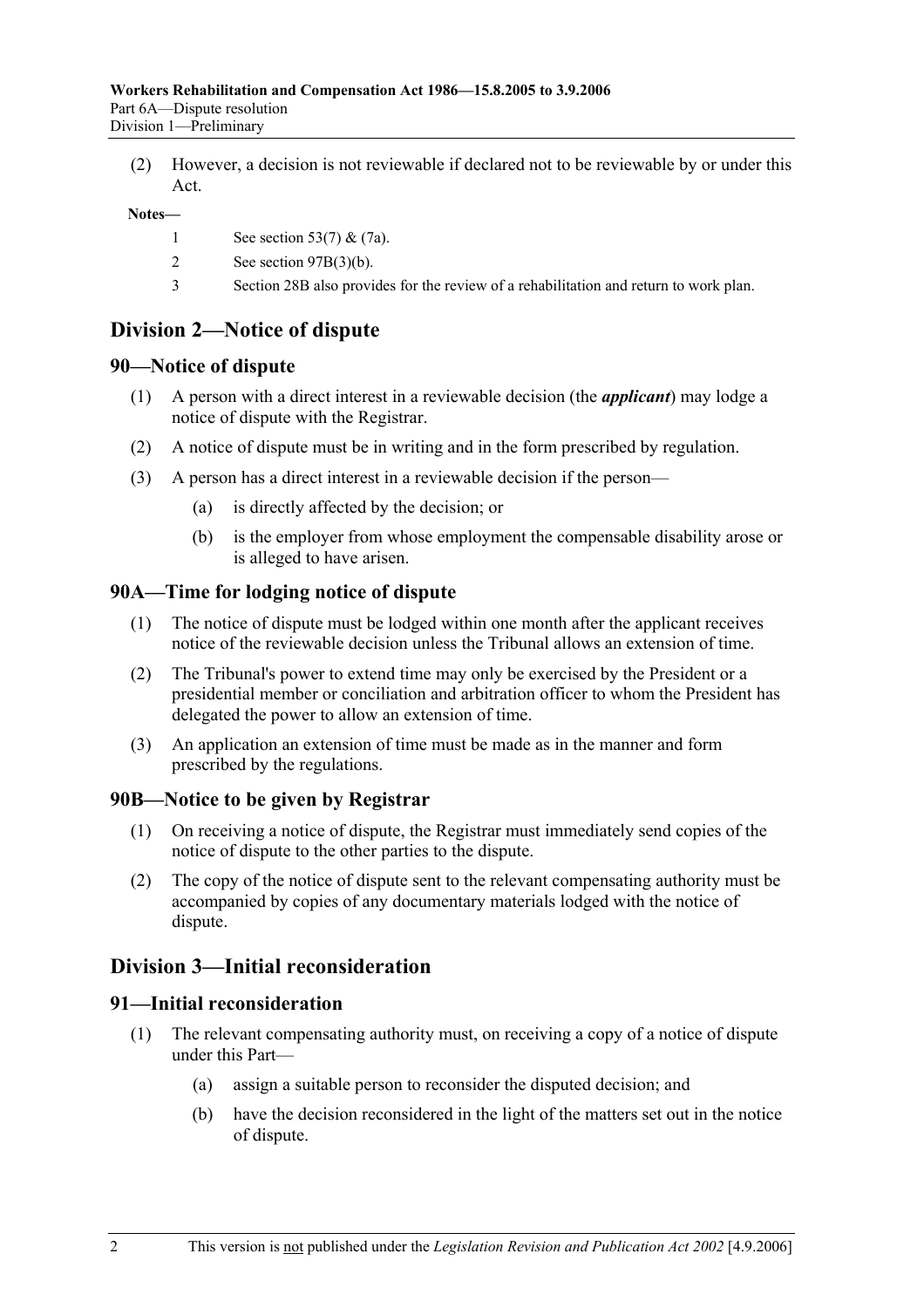- (2) A person assigned to reconsider the disputed decision—
	- (a) may (but need not be) an officer of the relevant compensating authority but must not be the person who made the disputed decision; and
	- (b) must be a person who has been nominated to the Registrar in accordance with the regulations as a person who may be assigned to reconsider disputed decisions under this Division.
- (3) On completion of the reconsideration, the relevant compensating authority must confirm or vary the disputed decision to conform with the result of the reconsideration and give the Registrar a written notice stating—
	- (a) the result of the reconsideration; and
	- (b) whether the compensating authority has confirmed or varied the decision as a result of the reconsideration and, if the decision has been varied, how the decision has been varied.
- (4) If the disputed decision is varied, the written notice must also be given to the other parties to the dispute.
- (5) The relevant compensating authority must complete the reconsideration and give the notice or notices stating the result of the reconsideration within 7 days after receiving the notice of dispute or a longer time allowed by the Registrar on the authority's application.

Penalty: \$5 000.

- (6) The variation of a decision under this section is not to be regarded as a redetermination of a claim<sup>1</sup>.
- (7) A decision on a claim by the Tribunal itself, made in the exercise of the Tribunal's special jurisdiction to expedite decisions on claims<sup>2</sup>, is not liable to reconsideration under this section; if such a decision is disputed, the Registrar must immediately refer the dispute for conciliation.

#### **Notes—**

- 1 See section 53(7) and (7a).
- 2 See section 97B.

#### **91A—Reference of disputes to conciliation**

 $If$ 

- (a) the relevant compensating authority, on reconsideration of a disputed decision, confirms the decision; or
- (b) the relevant compensating authority, on reconsideration of a disputed decision, varies the decision and a party to the dispute expresses dissatisfaction with the result of the reconsideration in accordance with the rules,

the Registrar must refer the dispute for conciliation.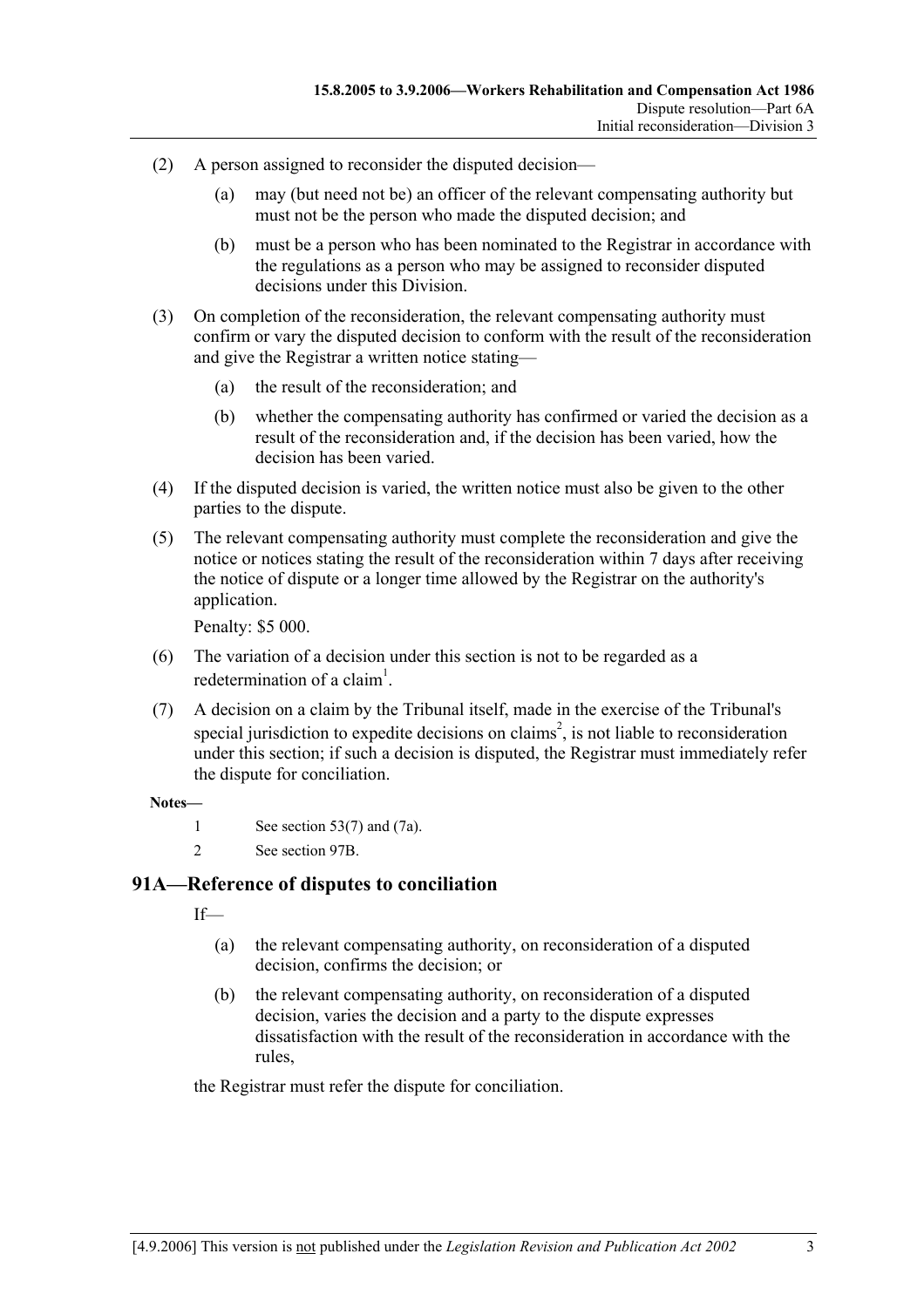# **Division 4—Conciliation proceedings**

### **92—Assignment of presidential member or conciliation officer to preside at conciliation proceedings**

- (1) When a dispute is referred for conciliation—
	- (a) a presidential member or conciliation officer must be assigned in accordance with the rules to preside at the conciliation proceedings; and
	- (b) each party to the dispute must, in accordance with the rules—
		- (i) disclose to the conciliator the existence and nature of all evidentiary material in the party's possession relevant to the dispute; and
		- (ii) at the request of another party to the dispute, give the party access to the relevant evidentiary material.
- (2) However, if the conciliator agrees, a party need not give another party access to evidentiary material if—
	- (a) the material is a videotape, photographic material, or a report of surveillance; or
	- (b) the disclosure of the material could prejudice the investigation of a suspected offence.

#### **92A—Obligation of conciliator**

In conducting conciliation proceedings, the conciliator must—

- (a) seek to identify the issues in dispute and to narrow the range of the dispute; and
- (b) explore the possibilities of resolving the dispute by agreement.

#### **92B—Calling of conciliation conference**

- (1) A compulsory conference of the parties to a dispute that has been referred for conciliation must be called within the time fixed by the rules.
- (2) The Tribunal may summon the parties to the dispute and any other persons who may be able to assist in resolving the dispute to appear at the conference.
- (3) A compulsory conference may, at the discretion of the conciliator, be held in public or private or partly in public and partly in private.
- (4) A person who fails to attend a compulsory conference as required by summons or who, having attended, fails to participate in the conference as required by the conciliator presiding at the conference, commits a contempt of the Tribunal.

#### **92C—Procedure in conciliation proceedings**

 (1) In the course of conducting conciliation proceedings, the conciliator may interview the parties to the dispute separately or together.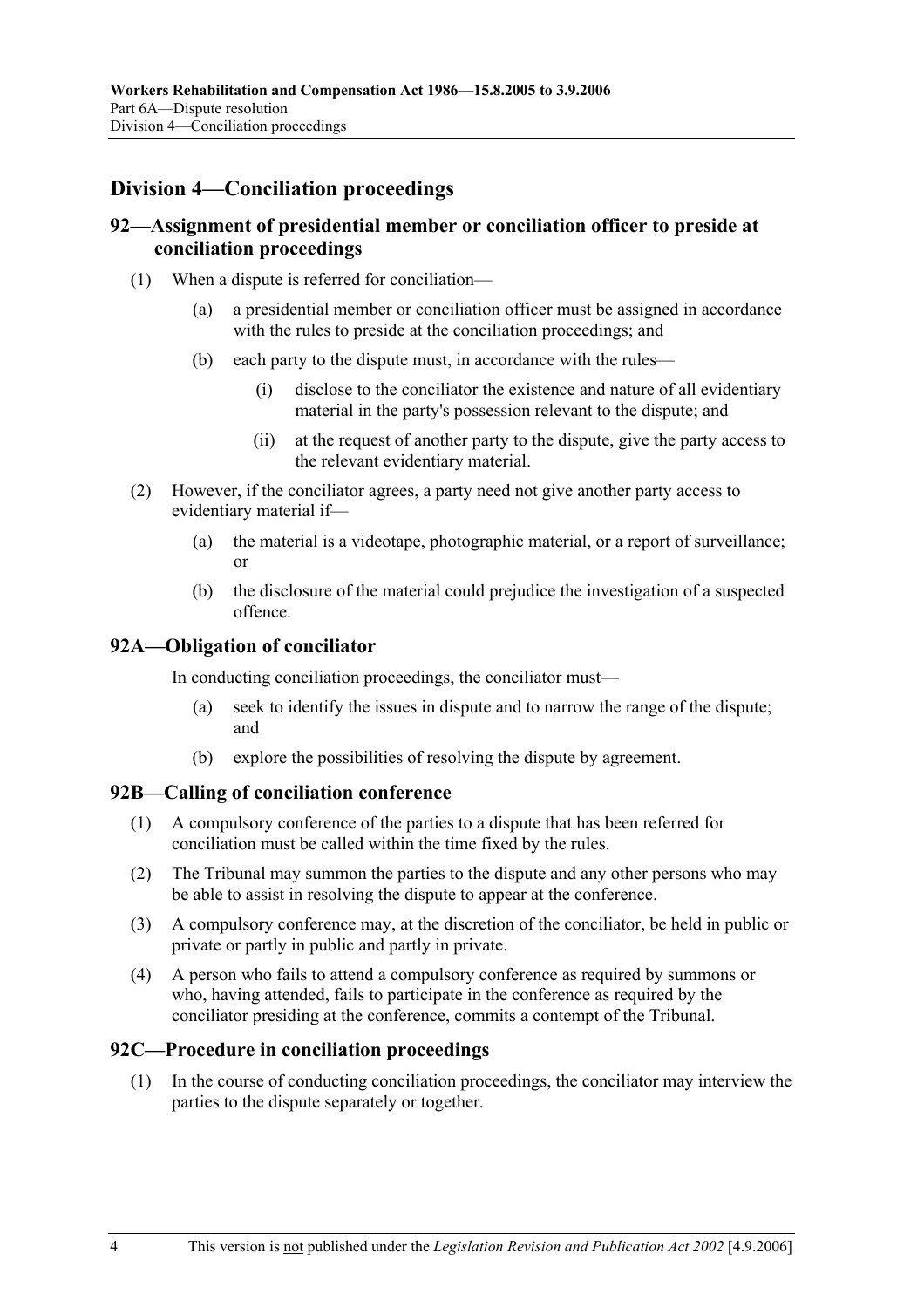- (2) The conciliator presiding at a conference may (subject to the rules) adjourn the conference from time to time to allow the parties to gather further information, to consider their respective positions or for other purposes relevant to the resolution of the dispute.
- (3) Evidence of anything said or done in the course of conciliation proceedings is only admissible in subsequent proceedings by consent of all parties to the proceedings.
- (4) However—
	- (a) evidence of a settlement reached in conciliation proceedings is admissible (without the consent of all parties) in subsequent proceedings; and
	- (b) evidence of the offers made in the course of conciliation proceedings is admissible (without the consent of all parties) in subsequent proceedings for the purpose of applying provisions for deciding questions about costs.
- (5) A settlement to which counsel or another representative of a party agrees at a conference is binding on the party.
- (6) The conciliator presiding at a conference may make a determination or order to give effect to a settlement reached at the conference.
- (7) A determination or order under subsection (6) is a determination or order of the Tribunal.

# **92D—Reference of dispute into Tribunal**

- (1) If conciliation proceedings do not result in an agreed settlement of the dispute, the conciliator presiding at the conciliation proceedings must—
	- (a) refer the dispute into the Tribunal for arbitration; or
	- (b) refer the dispute into the Tribunal for judicial determination.
- (2) A dispute may only be referred into the Tribunal for judicial determination under subsection (1) if—
	- (a) the conciliator has first informed the parties to the dispute of the intention to do so and has considered any representations made by any of them about the proposed reference; and
	- (b) the President (or a Deputy President to whom the President has delegated powers under this section) agrees to the proposed reference.
- (3) However, the President (or a Deputy President to whom the President has delegated powers under this section) may, on application by a party or in the exercise of a personal initiative, direct that a dispute be referred into the Tribunal for judicial determination at the conclusion of conciliation proceedings.

# **Division 5—Arbitration**

#### **93—Arbitrator**

- (1) An arbitration will be conducted by an arbitration officer.
- (2) A conciliation officer who presided at the conciliation proceedings cannot arbitrate the same dispute unless the parties involved in the conciliation proceedings agree.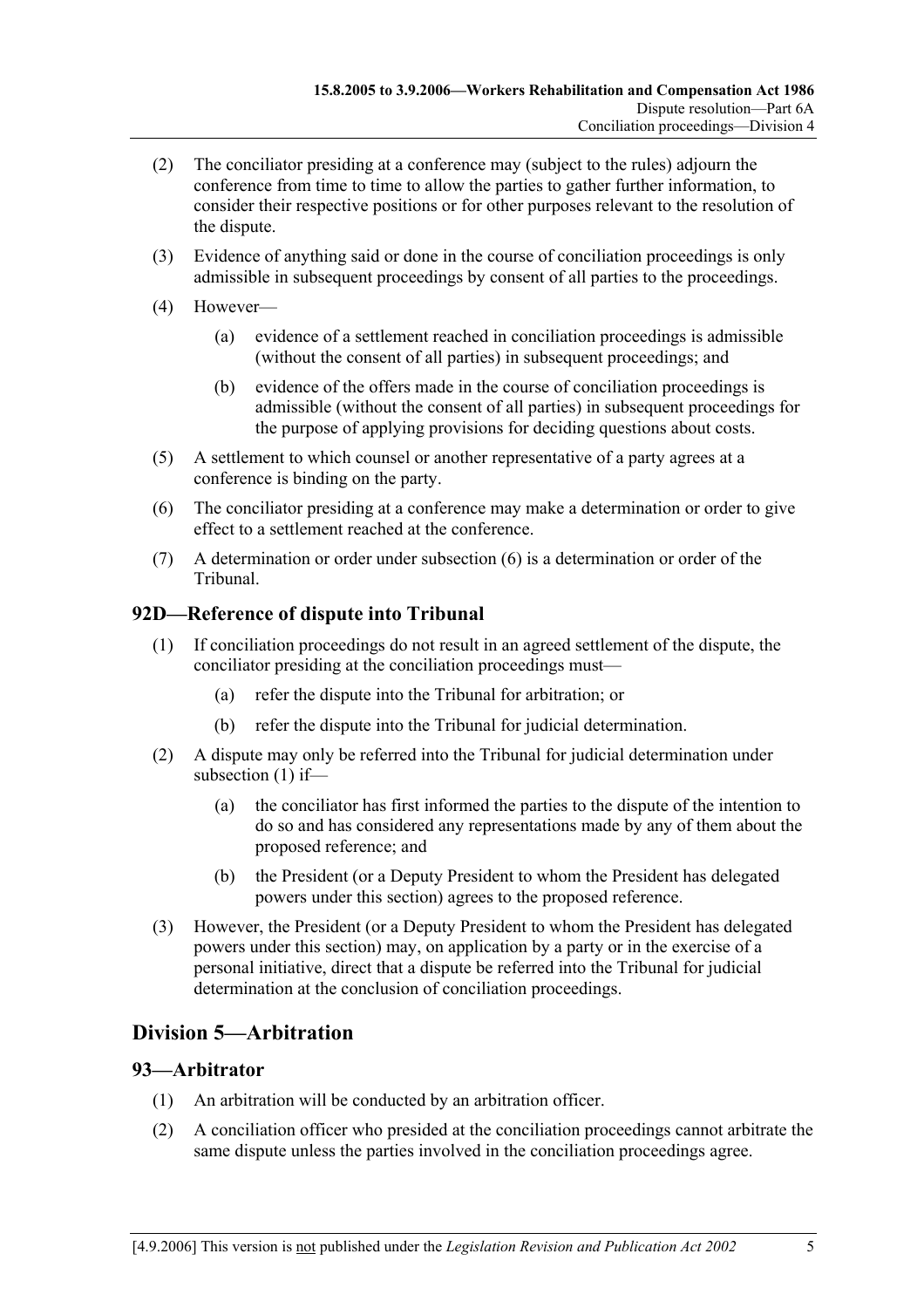## **93A—Conduct of proceedings**

- (1) An arbitration is to be conducted in accordance with the rules.
- (2) The arbitration officer conducting an arbitration may take into consideration recommendations of the conciliator who presided at the conciliation proceedings.

#### **93B—Special provision about lump sum payments**

If the amount of lump sum compensation is disputed by a worker, and the amount to be awarded on an arbitration is less than, the same as, or less than 10% above the amount offered in conciliation proceedings, the worker is not entitled to costs of the arbitration proceedings.

# **Division 6—Judicial determination of dispute**

#### **94—Cases where Tribunal makes judicial determination**

The Tribunal must make a judicial determination of a disputed claim—

- (a) if the dispute is referred for judicial determination under Division 4; or
- (b) if a party to the dispute is dissatisfied with the result of an arbitration and disputes the arbitrated determination in accordance with the rules.

#### **94A—Constitution of Tribunal**

- (1) For the purpose of making a judicial determination of a disputed claim, the Tribunal will be constituted of a single presidential member.
- (2) However, if the President decides that a particular dispute should be referred directly to a Full Bench of the Tribunal, the dispute will be heard and determined by a Full Bench of the Tribunal.

#### **94B—Pre-hearing conference**

- (1) Before the Tribunal proceeds with the hearing of the disputed claim, a pre-hearing conference of the parties must be held in accordance with the rules.
- (2) However, a presidential member of the Tribunal may dispense with a pre-hearing conference if there is proper reason for doing so.

#### **94C—Re-hearing of disputed matter**

- (1) In proceedings under this Division, the Tribunal must rehear the matter in dispute and decide the dispute without regard to decisions taken in earlier proceedings.
- (2) However—
	- (a) the Tribunal may accept in evidence transcripts of evidence and other evidentiary material introduced in proceedings for arbitration of the dispute; and
	- (b) the Tribunal will not take evidence that should, in the Tribunal's opinion, have been introduced in proceedings for arbitration of the dispute unless—
		- (i) there is an adequate reason why the evidence was not introduced in the earlier proceedings; or
		- (ii) the interests of justice require admission of the evidence; and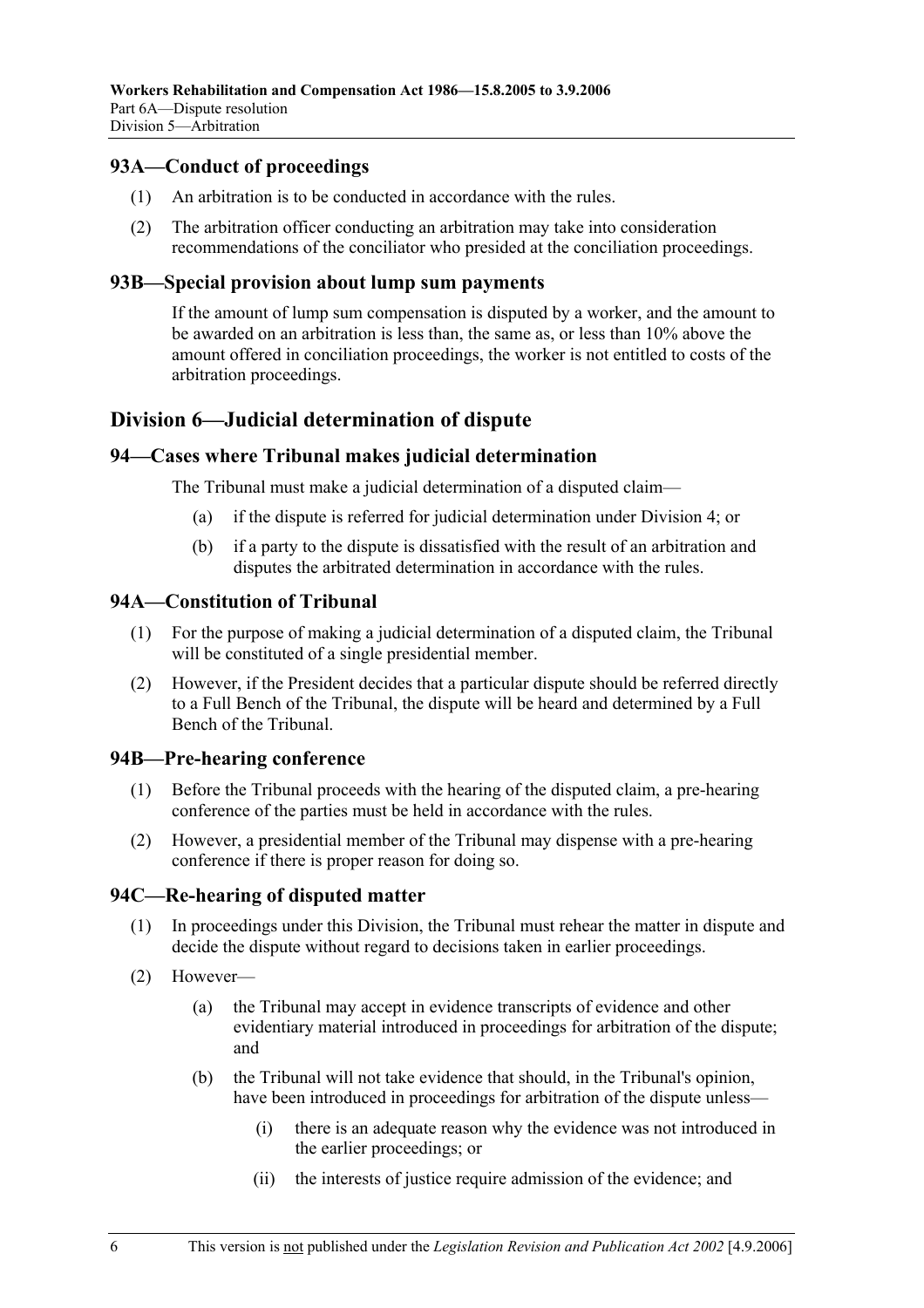(c) if the amount of lump sum compensation is disputed by a worker, and the amount the Tribunal proposes to award under this Division is less than, the same as, or less than 10% above the amount awarded on an arbitration or offered in conciliation proceedings, the worker is not entitled to costs of the proceedings under this Division.

# **Division 7—Costs**

# **95—Costs**

- (1) A party (other than the relevant compensating authority) is entitled, subject to this Part and to limits prescribed by regulation, to an award against the relevant compensating authority for the party's reasonable costs of—
	- (a) the initial reconsideration of a disputed decision; and
	- (b) any subsequent proceedings for resolution of the dispute under this Part (but not proceedings by way of an appeal or case stated to a Full Bench of the Tribunal or the Supreme Court).
- (2) Costs may only be awarded to cover—
	- (a) the cost of representation by a legal practitioner or an officer or employee of an industrial association; and
	- (b) costs of a kind authorised by the regulations that were reasonably incurred.
- (3) If the Tribunal is of the opinion that a party acted unreasonably, frivolously or vexatiously in bringing or in relation to the conduct of proceedings, the Tribunal may—
	- (a) decline to make an award of costs in favour of the party and may further (if it thinks fit) make an award of costs against the party; or
	- (b) reduce the amount of the award to which the party would otherwise have been entitled.
- (4) An award of costs to cover professional advice or assistance may, if the Tribunal considers appropriate, be made in favour of the person who provided the professional advice or assistance.
- (5) An award of legal costs cannot exceed 85% of the amount that would be allowable under the relevant Supreme Court scale if the proceedings were in the Supreme Court.

# **Division 8—Ministerial intervention**

# **96—Ministerial intervention**

The Minister may, if satisfied that intervention is justified in the public interest, intervene in proceedings before the Tribunal or the Supreme Court under this Part.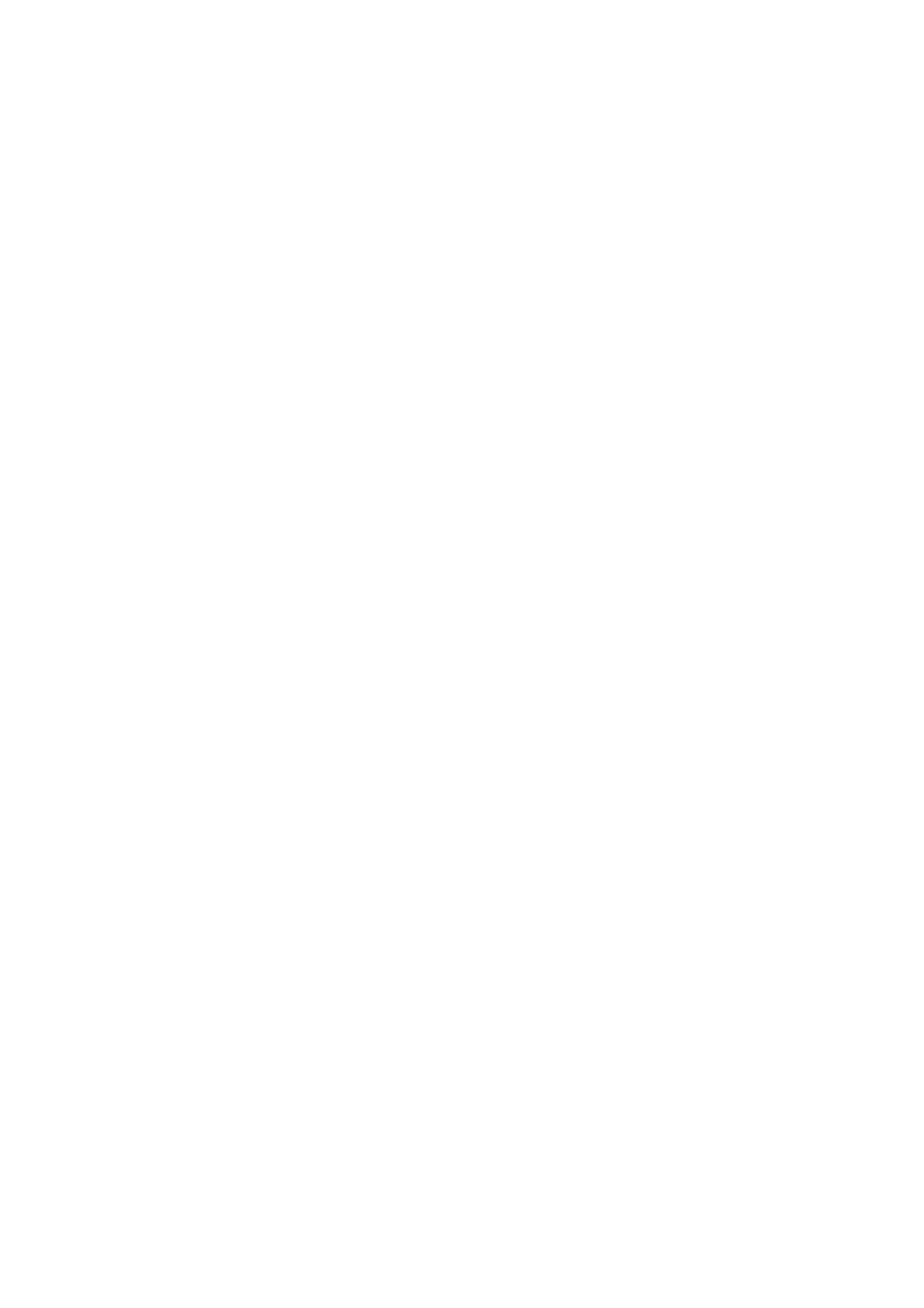# **Part 6B—Special jurisdiction to expedite decisions**

# **97—Special jurisdiction**

- (1) A worker or employer who believes there has been undue delay in deciding a claim or other matter affecting the worker or employer may apply to the Tribunal, in the manner and form prescribed by regulation, for expedited determination of the matter.
- (2) However, an application cannot be made for expedited determination of—
	- (a) a question about the redemption of a liability<sup>1</sup>; and
		- (b) a matter of a class excluded by regulation from the ambit of this section.
- (3) An application for expedited determination of a matter cannot be made until at least 14 days after the day the matter was placed before the decision-maker whose decision is required.

**Note—** 

1 See section 42.

### **97A—Constitution of Tribunal for proceedings under this Part**

For the purpose of proceedings under this Part, the Tribunal may be constituted of a presidential member or a conciliation and arbitration officer.

#### **97B—Powers of Tribunal on application**

- (1) On an application for expedited determination of a matter, the Tribunal may—
	- (a) give directions the Tribunal considers necessary to expedite the determination of the matter; or
	- (b) decide the matter itself.
- (2) A person to whom a direction is given by the Tribunal under subsection (1) must comply with the direction.

Maximum penalty: \$5 000.

Prosecution of non-compliance as an offence does not prejudice enforcement of the direction in other ways.

- (3) If the Tribunal decides a claim under this section, the decision—
	- (a) is to be treated as a decision of the relevant compensating authority; and
	- (b) is a reviewable decision.

#### **97C—Costs**

Regulations may be made about the costs of proceedings under this Part.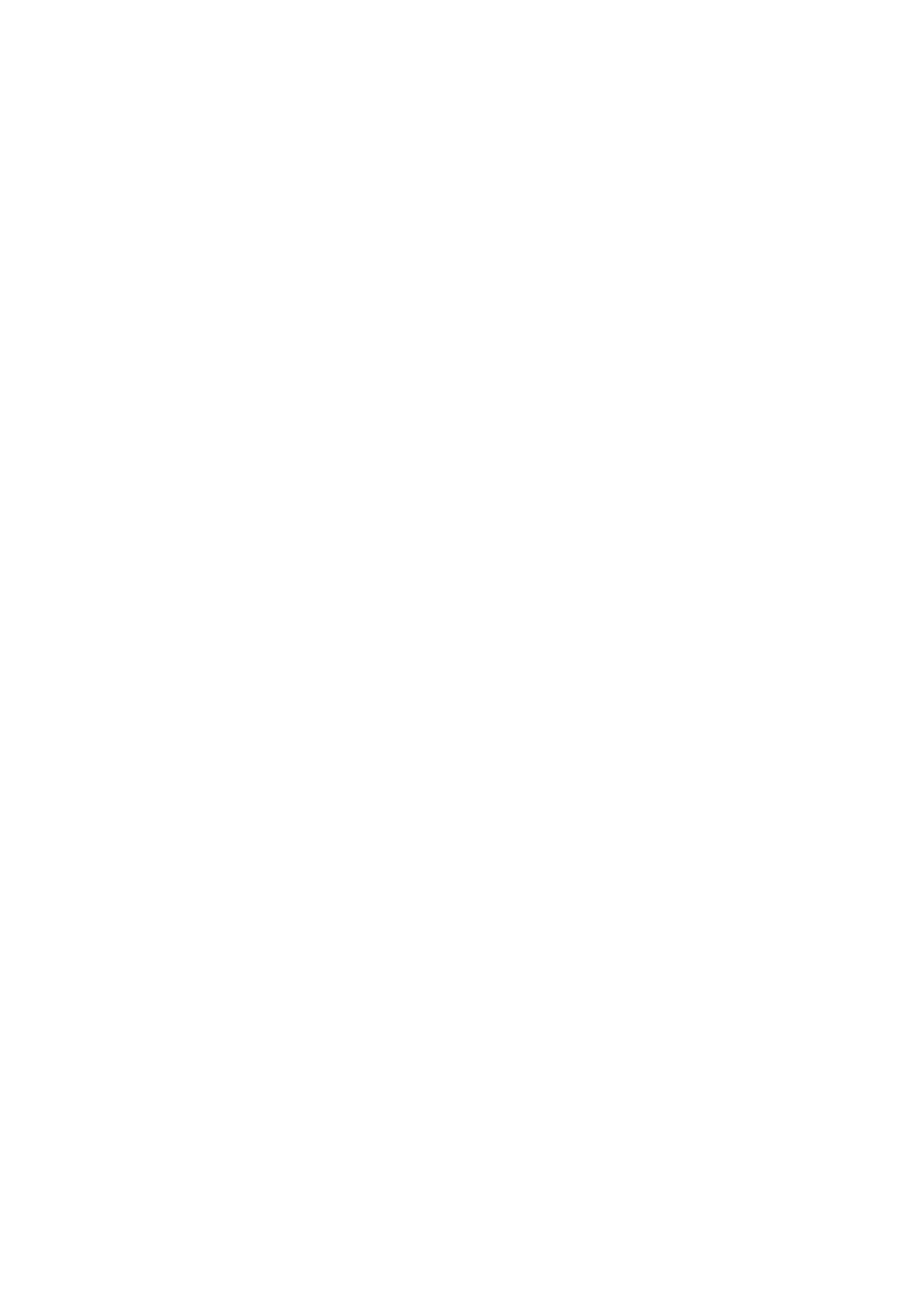# **Part 7—Miscellaneous**

## **103—Extension of the application of this Act to self-employed persons**

- (1) The Corporation may, on the application of a person who is self-employed, extend to that person the protection of this Act.
- (2) An application under subsection (1) may be granted by the Corporation subject to such conditions and limitations as the Corporation thinks fit and any such condition or limitation shall, to the extent of any inconsistency, prevail over the provisions of this Act.

### **103A—Special provision for prescribed classes of volunteers**

- (1) The Crown is the presumptive employer of persons of a prescribed class who voluntarily perform work of a prescribed class that is of benefit to the State (and the Crown therefore has the liabilities of an exempt employer in relation to persons of that class).
- (2) Where a person of a class prescribed under subsection (1) suffers a compensable disability while performing the work to which the prescription relates—
	- (a) the question of whether and, if so, to what extent the person is incapacitated for work must be determined according to the employment (including selfemployment) in which the person was otherwise engaged at the commencement of the incapacity or, if the person was not then engaged in other employment, by reference to employment for which he or she was then reasonably fitted; and
	- (b) subject to paragraph (c), the average weekly earnings of the person must be determined—
		- (i) if the person was self-employed, by reference to the remuneration that the person would have received if he or she had been doing the same work in employment; or
		- (ii) if the person was not employed, by reference to the remuneration that the person would have received if he or she had been working in employment for which he or she was reasonably fitted,

and, if there is an award or industrial agreement applicable to that class or grade of employment, by reference to that award or agreement; and

- (c) where—
	- (i) the person dies;
	- (ii) a claim for compensation is made by a person claiming to be a dependant of the deceased;
	- (iii) the deceased and the claimant were both members of a partnership or proprietary company and the predominant work of the deceased before the date of death was in the business of that partnership or company,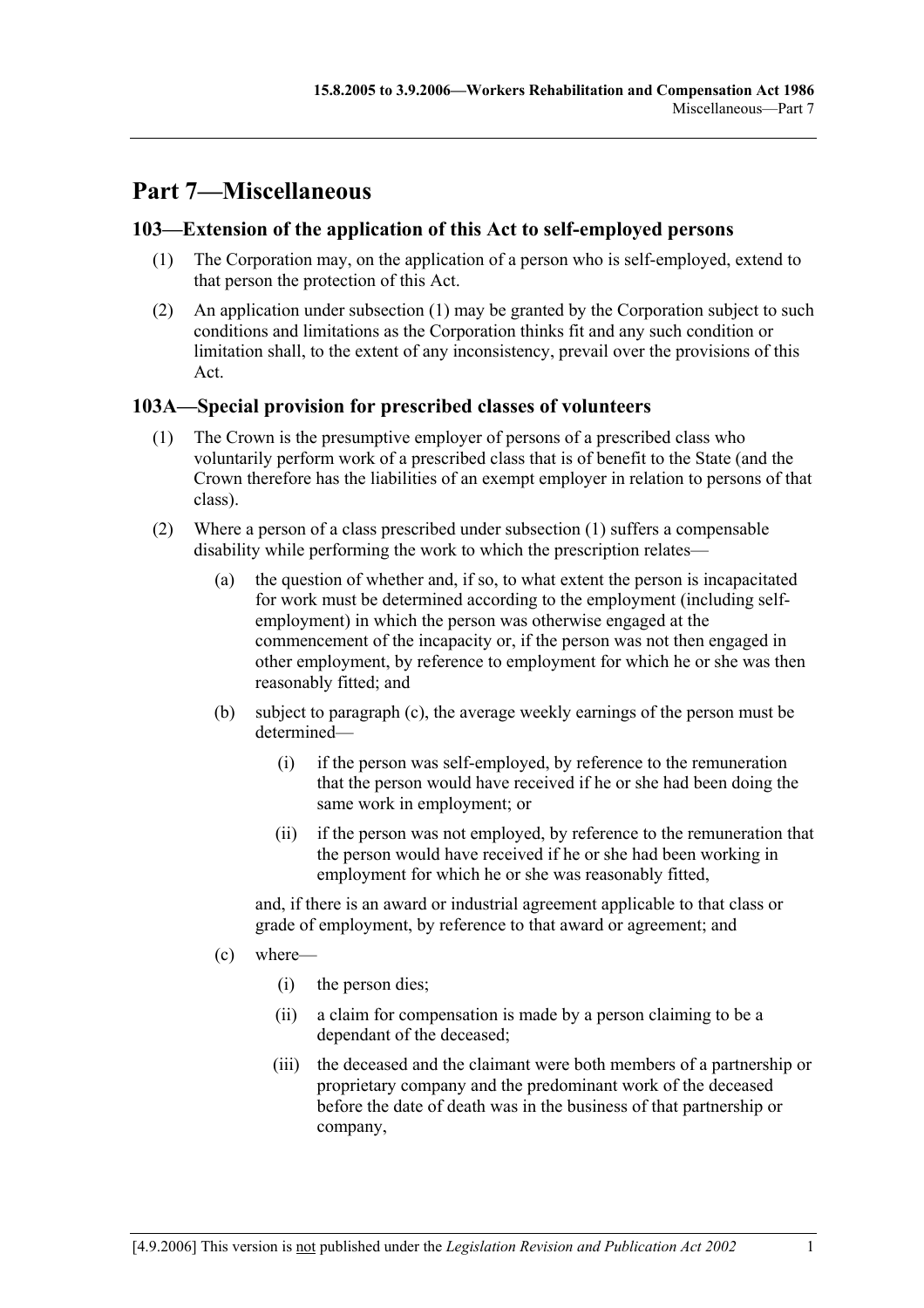then for the purposes of determining whether the claimant was a dependant of the deceased and, if so, the extent of the dependency, any income derived by the claimant from the partnership or company during the deceased's lifetime will (to the extent that the income is attributable to the deceased's work on behalf of the partnership or company) be taken to be an allowance made by the deceased, out of the deceased's own income, for the maintenance of the claimant.

#### **105—Insurance of registered employers against other liabilities**

- (1) An employer who is registered under this Act, and any employer who is not required to be registered because of an exemption under the regulations, is insured by the Corporation, subject to terms and conditions prescribed by regulation, against any liability that may arise apart from this Act in respect of a compensable disability arising from employment (being employment to which this Act applies) by the employer.
- (2) Where an employer participates in the provision of a rehabilitation programme under this Act, and in consequence of that participation provides work for a person who is not a worker employed by that employer, that person will be taken to be in the employment of the employer for the purposes of subsection (1).
- (3) The insurance provided by subsection (1) does not extend to an exempt employer except in relation to persons of the class referred to in subsection (2).

#### **106—Payment of interim benefits**

- (1) The Corporation may, pending the final determination of a claim, make interim payments of compensation to a claimant.
- (2) Where on the final determination of a claim it appears that an amount to which the claimant was not entitled has been paid under this section, the Corporation may recover that amount as a debt.

#### **106A—Payment not to constitute an admission of liability**

A payment by the Corporation or an employer to a worker does not constitute an admission of liability or estop a subsequent denial of liability.

#### **107—Employer may request progress report**

- (1) The employer of a worker may at any time request the Corporation to provide a report on—
	- (a) the medical progress being made by the worker;
	- (b) the worker's incapacity for work as assessed under this Act.
- (2) A request under subsection (1) must be accompanied by the prescribed fee.
- (3) The Corporation shall prepare a report requested under subsection (1) within a reasonable time of the request being made and shall send copies of the report to the employer and the worker.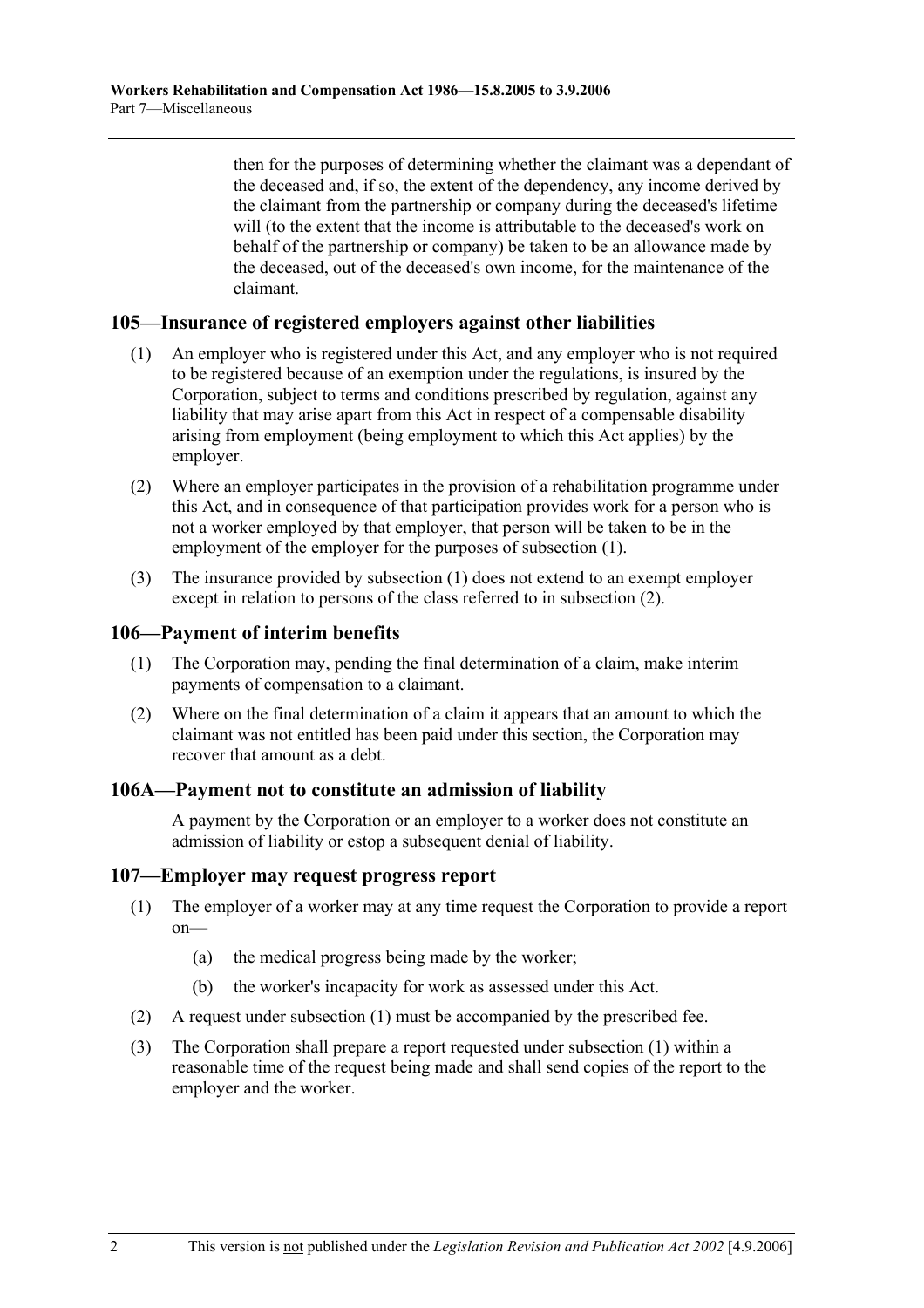# **107A—Copies of medical reports**

- (1) The Corporation must, within 7 days after receiving a request from a worker's employer, provide the employer with copies of reports in the Corporation's possession prepared by medical experts and relevant to the worker's medical condition, the worker's progress in rehabilitation, or the extent of the worker's incapacity for work.
- (2) A request under subsection (1) must be accompanied by the prescribed fee.
- (3) An employer must not disclose confidential information about a worker in a report obtained under this section except as may be necessary—
	- (a) to assist the worker's rehabilitation and return to work; or
	- (b) for the purposes of proceedings under this Act.

#### **107B—Worker's right of access to claims file**

- (1) The Corporation or a delegate of the Corporation must, at the request of a worker—
	- (a) provide the worker, within 45 days after the date of the request, with copies of all documentary material in the possession of the Corporation or the delegate relevant to a claim made by the worker; and
	- (b) make available for inspection by the worker (or a representative of the worker) all non-documentary material in the possession of the Corporation or the delegate relevant to a claim made by the worker.

Maximum penalty: \$2 000.

- (2) Non-documentary material is to be made available for inspection—
	- (a) at a reasonable time and place agreed between the Corporation or delegate and the worker; or
	- (b) in the absence of agreement—at a public office of the Corporation or delegate nominated by the worker at a time (which must be at least 45 days, but not more than 60 days, after the request is made and during ordinary business hours) nominated by the worker.
- (3) However, the Corporation or delegate is not obliged to provide copies of material, or to make material available for inspection by the worker if—
	- (a) the material is relevant to the investigation of suspected dishonesty in relation to the claim; or
	- (b) the material is protected by legal professional privilege.
- (4) In this section, a *delegate* of the Corporation includes an exempt employer.

#### **108—Medical examination at request of employer**

- (1) Subject to subsection (2), the employer of a worker who has made a claim under this Act may require the Corporation to have the worker submit to an examination by a recognised medical expert nominated by the Corporation.
- (2) A worker shall not be required to submit to examinations under this section more frequently than is permitted by the regulations.
- (3) The Corporation may, if it thinks fit, charge the cost of an examination under this section to the employer.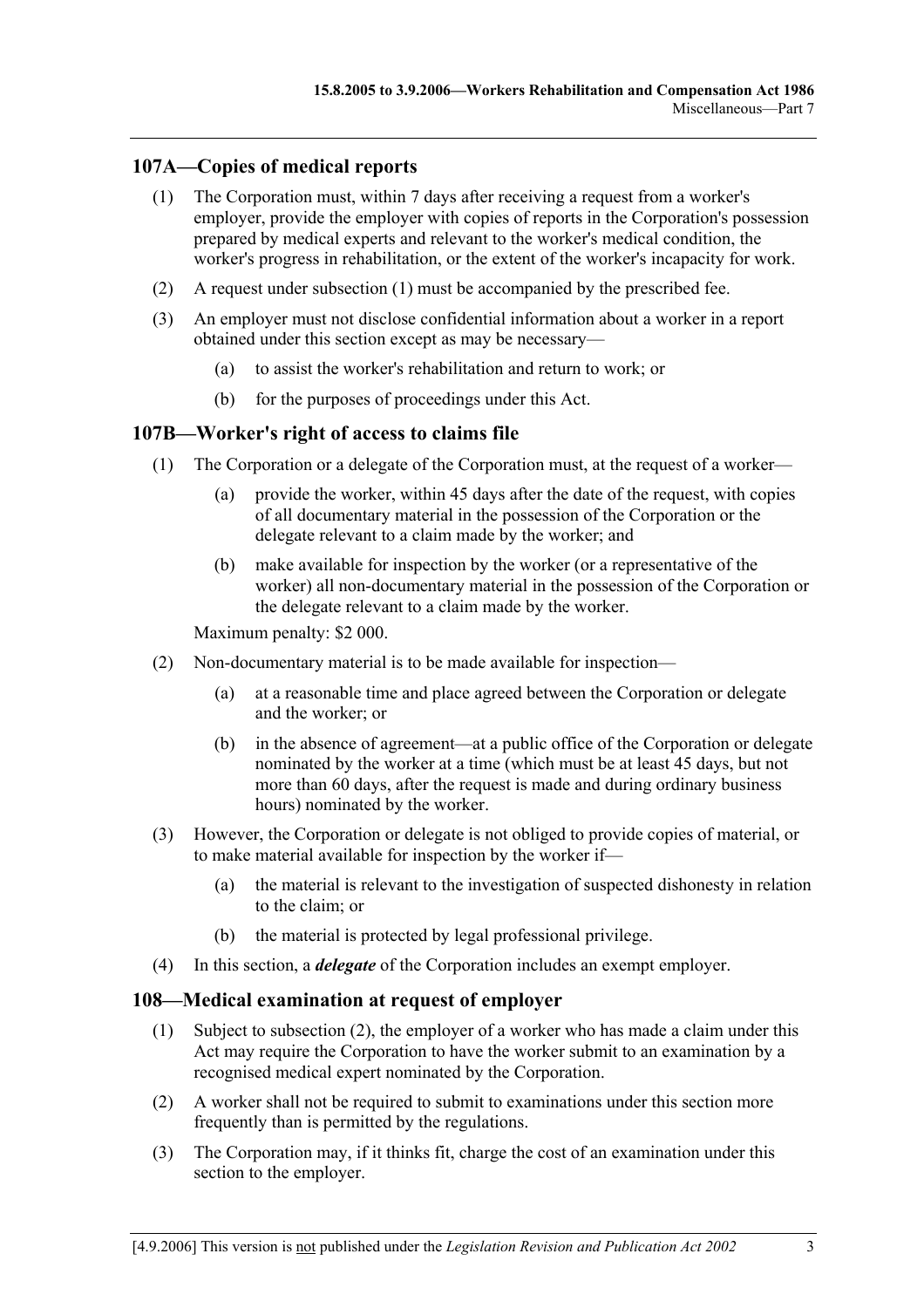- (4) If it appears that there has been undue delay in having a worker examined under this section, the Tribunal may, on application by the employer, give such directions to the Corporation as appear reasonable in the circumstances to expedite the examination.
- (5) The Corporation must comply, or take steps to secure compliance, with such a direction.

### **109—Worker to be supplied with copy of medical report**

Where a report is obtained for the purposes of this Act by the Corporation or an employer on the findings made, or the opinions formed, by a medical expert on the examination of a worker, the Corporation or the employer must, within 7 days after receiving the report, send a copy of the report to the worker.

#### **110—Powers of entry and inspection**

- (1) For the purposes of this Act, an authorised officer may, at any reasonable time—
	- (a) enter any workplace;
	- (b) inspect the workplace, anything at the workplace and work there in progress;
	- (c) require a person who has custody or control of books, documents or records relevant to any matter arising under this Act to produce those books, documents or records;
	- (d) examine, copy and take extracts from any such books, documents or records, or require an employer to provide a copy of any such books, documents or records;
	- (e) take photographs, films or video or audio recordings;
	- (f) take measurements, make notes and records and carry out tests;
	- (g) require (directly or through an interpreter) any person to answer, to the best of that person's knowledge, information and belief, any question relevant to any matter arising under this Act;
	- (h) require an employer to produce any document, or a copy of any document, that is required to be prepared or kept under this Act.
- (2) Where—
	- (a) a person whose native language is not English is suspected of having breached this Act; and
	- (b) the person is interviewed by an authorised officer in relation to that suspected breach; and
	- (c) the person is not reasonably fluent in English,

the person is entitled to be assisted by an interpreter during the interview.

- (3) A person is not required—
	- (a) to provide information under this section that is privileged on the ground of legal professional privilege; or
	- (b) to answer a question under this section if the answer would tend to incriminate that person of an offence.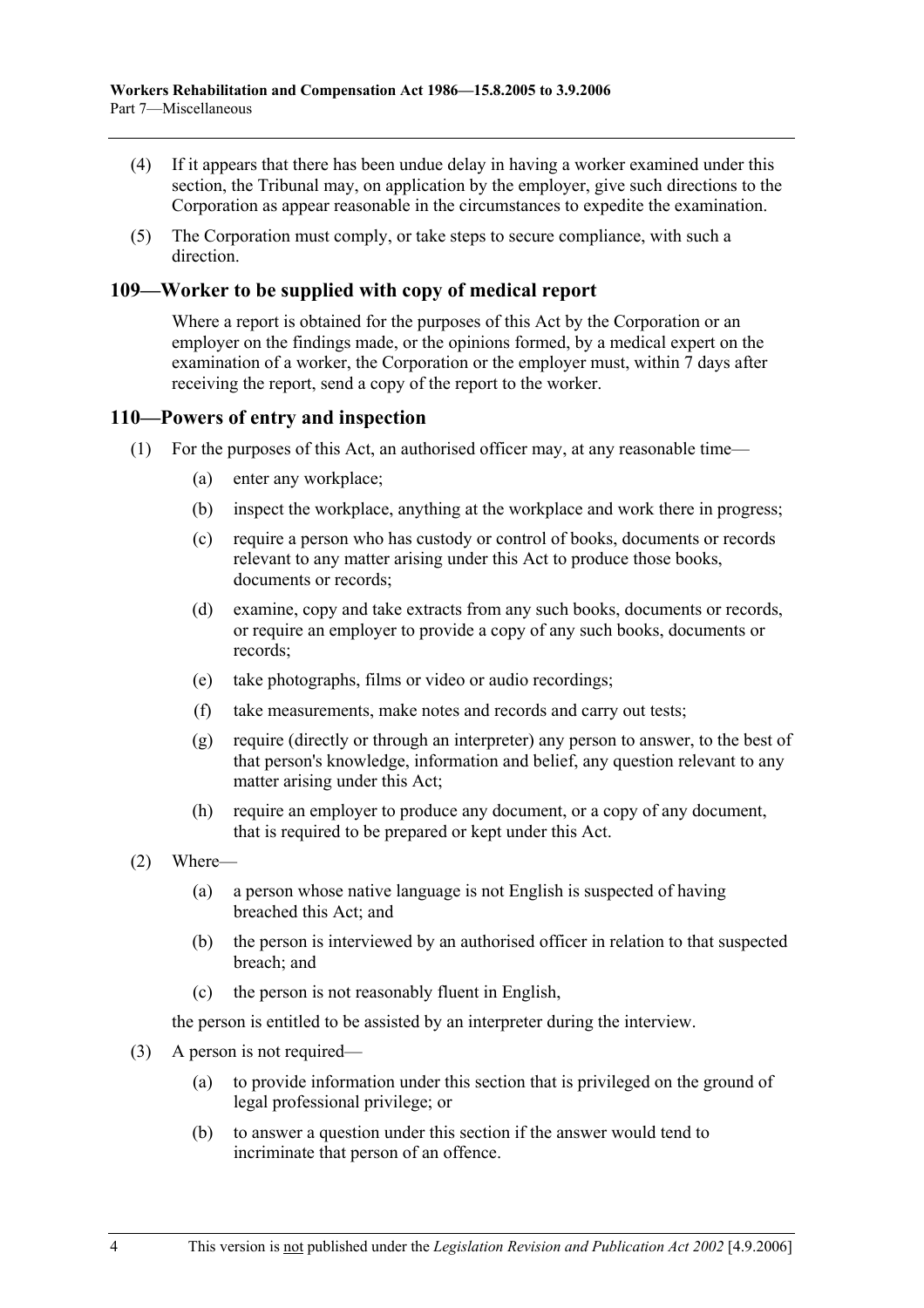- (4) An authorised officer, who suspects on reasonable grounds that an offence against this Act has been committed, may seize and retain anything that affords evidence of that offence.
- (5) An authorised officer must, at the request of any person from whose possession evidentiary material is seized under subsection (4), provide a receipt for that material.
- (6) Where anything has been seized under subsection (4) the following provisions apply:
	- (a) the thing seized must be held pending proceedings for an offence against this Act related to the thing seized, unless the Minister, on application, authorises its release to the person from whom it was seized, or any person who had legal title to it at the time of its seizure, subject to such conditions as the Minister thinks fit (including conditions as to the giving of security for satisfaction of an order under paragraph  $(b)(ii)$ ;
	- (b) where proceedings for an offence against this Act relating to the thing seized are instituted within six months of its seizure and the person charged is found guilty of the offence, the court may—
		- (i) order that it be forfeited to the Crown; or
		- (ii) where it has been released pursuant to paragraph (a)—order that it be forfeited to the Crown or that the person to whom it was released pay to the Minister an amount equal to its market value at the time of its seizure, as the court thinks fit;
	- (c) where—
		- (i) proceedings are not instituted for an offence against this Act relating to the thing seized within six months after its seizure; or
		- (ii) proceedings having been so instituted—
			- (A) the person charged is found not guilty of the offence; or
			- (B) the person charged is found guilty of the offence but no order for forfeiture is made under paragraph (b),

the person from whom the thing was seized, or any person with legal title to it, is entitled to recover from the Minister, by action in a court of competent jurisdiction, the thing itself, or if it has deteriorated or been destroyed, compensation of an amount equal to its market value at the time of its seizure.

- (7) In the exercise of powers under this section, an authorised officer may be accompanied by such assistants as may be necessary or desirable in the circumstances.
- (8) An employer whose workplace is subject to an inspection under this section must provide such assistance as may be necessary to facilitate the exercise of the powers conferred by this section.
- (9) A person must not—
	- (a) hinder or obstruct an authorised officer in the exercise of a power conferred by this section; or
	- (b) refuse or fail, without lawful excuse, to comply with a requirement under this section.

Penalty: \$10 000.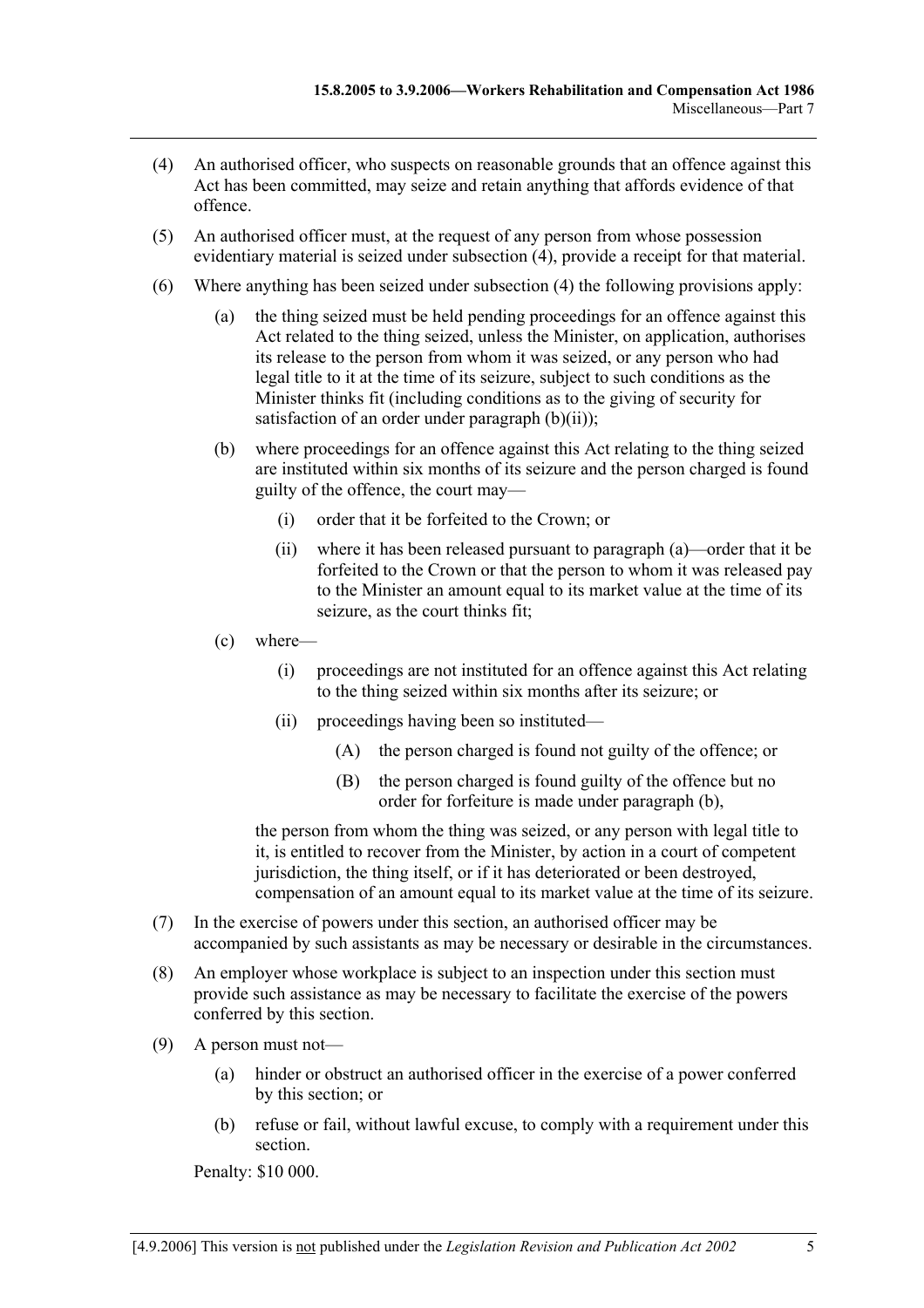- (10) An authorised officer, or a person assisting an authorised officer, who in the course of exercising powers under this section in relation to an employer—
	- (a) unreasonably hinders or obstructs the employer in the day to day running of his or her business:
	- (b) addresses offensive language to the employer or to any other person at the workplace;
	- (c) assaults the employer or any other person at the workplace,

is guilty of an offence.

Penalty:

- (a) for an offence against paragraph (a) or  $(b)$ —\$6 000;
- (b) for an offence against paragraph (c)—\$6 000 or imprisonment for one year.

#### **111—Inspection of place of employment by rehabilitation adviser**

- (1) Subject to subsection (2), a rehabilitation adviser may inspect the place of employment of a disabled worker.
- (2) A power of inspection under subsection (1) shall be exercised so as to avoid any unnecessary disruption of, or interference with, the performance of work at a place of employment.
- (3) A person shall not hinder an inspection under this section. Penalty: \$3 000.

#### **112—Confidentiality to be maintained**

- (1) A person must not disclose information (except as permitted by subsection (2)) if—
	- (a) the person obtained the information in the course of carrying out functions in, or related to, the administration, operation or enforcement of this Act; and
	- (b) the information is—
		- (i) about commercial or trading operations; or
		- (ii) about the physical or mental condition, or the personal circumstances or affairs, of a worker or other person; or
		- (iii) information provided in a return or in response to a request for information under this Act.

#### Penalty: \$3 000.

- (2) A disclosure of information is permitted if it is—
	- (a) a disclosure in the course of official duties; or
	- (b) a disclosure of statistical information; or
	- (c) a disclosure made with the consent of the person to whom the information relates, or who furnished the information; or
	- (d) a disclosure required by a court or tribunal constituted by law, or before a review authority; or
	- (e) a disclosure to the Corporation or an exempt employer; or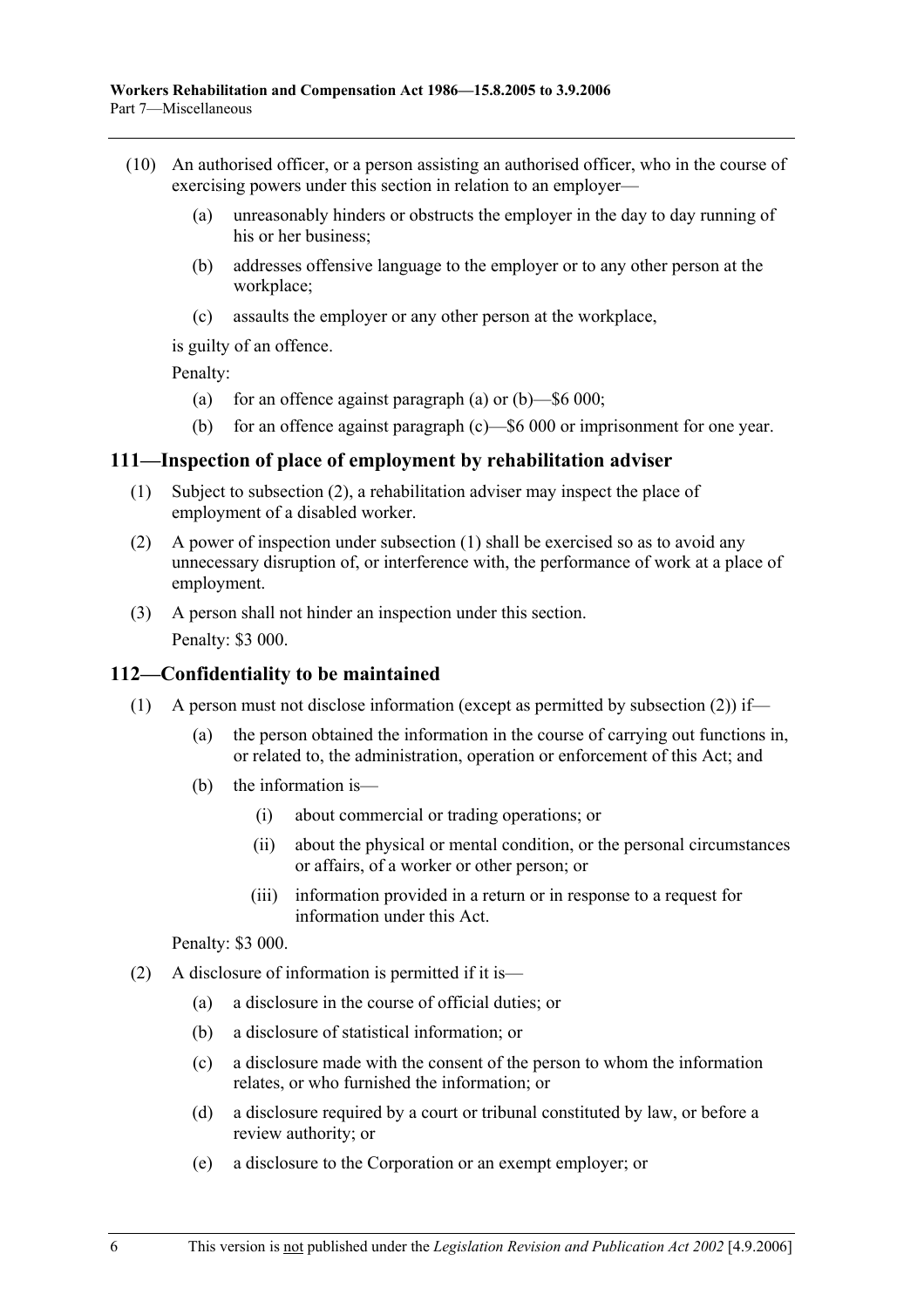- (f) a disclosure to a disabled worker's employer in accordance with this Act; or
- (g) a disclosure made under the authorisation of the Minister; or
- (h) a disclosure authorised by regulation.
- (2a) A regulation made for the purposes of subsection (2)(h) cannot take effect unless it has been laid before both Houses of Parliament and—
	- (a) no motion for disallowance is moved within the time for such a motion; or
	- (b) every motion for disallowance of the regulation has been defeated or withdrawn, or has lapsed.

#### **112A—Employer information**

The Corporation may, as it thinks fit, disclose the following information in relation to any employer registered under this Act:

- (a) the number of claims in respect of compensable disabilities made by the employer's workers in a particular period;
- (b) the cost of claims in respect of compensable disabilities suffered by the employer's workers in a particular period;
- (c) the nature of compensable disabilities suffered by the employer's workers;
- (d) details of any remission of levy granted to the employer, or any supplementary levy imposed on the employer, under section 67.

#### **113—Disabilities that develop gradually**

- (1) A disability (not being noise induced hearing loss) that develops gradually or is a disease shall be deemed to have occurred when the worker first becomes totally or a partially incapacitated for work by the disability.
- (2) Subject to this section, where a claim is made under this Act in respect of noise induced hearing loss by a worker (not being a person who has retired from employment on account of age or ill-health), the whole of the loss shall be deemed to have occurred immediately before notice of the disability was given and, subject to any proof to the contrary, to have arisen out of employment in which the worker was last exposed to noise capable of causing noise induced hearing loss.
- (2a) Where a claim is made under this Act in respect of noise induced hearing loss by a person who has retired from employment on account of age or ill-health, the whole of the loss shall be deemed to have occurred immediately before the person retired and, subject to any proof to the contrary, to have arisen out of employment in which the person was last exposed to noise capable of causing noise induced hearing loss.
- (2b) The Corporation may, by notice to the particular employer or employers, or by notice in the Gazette, require an employer, or employers of a specified class determined by the Corporation, to carry out (within a period specified by the Corporation) tests of a kind prescribed by the regulations on workers belonging to classes determined by the Corporation.
- (2c) Unless the Corporation otherwise determines, the cost of carrying out tests under subsection (2b) must be borne by the employer.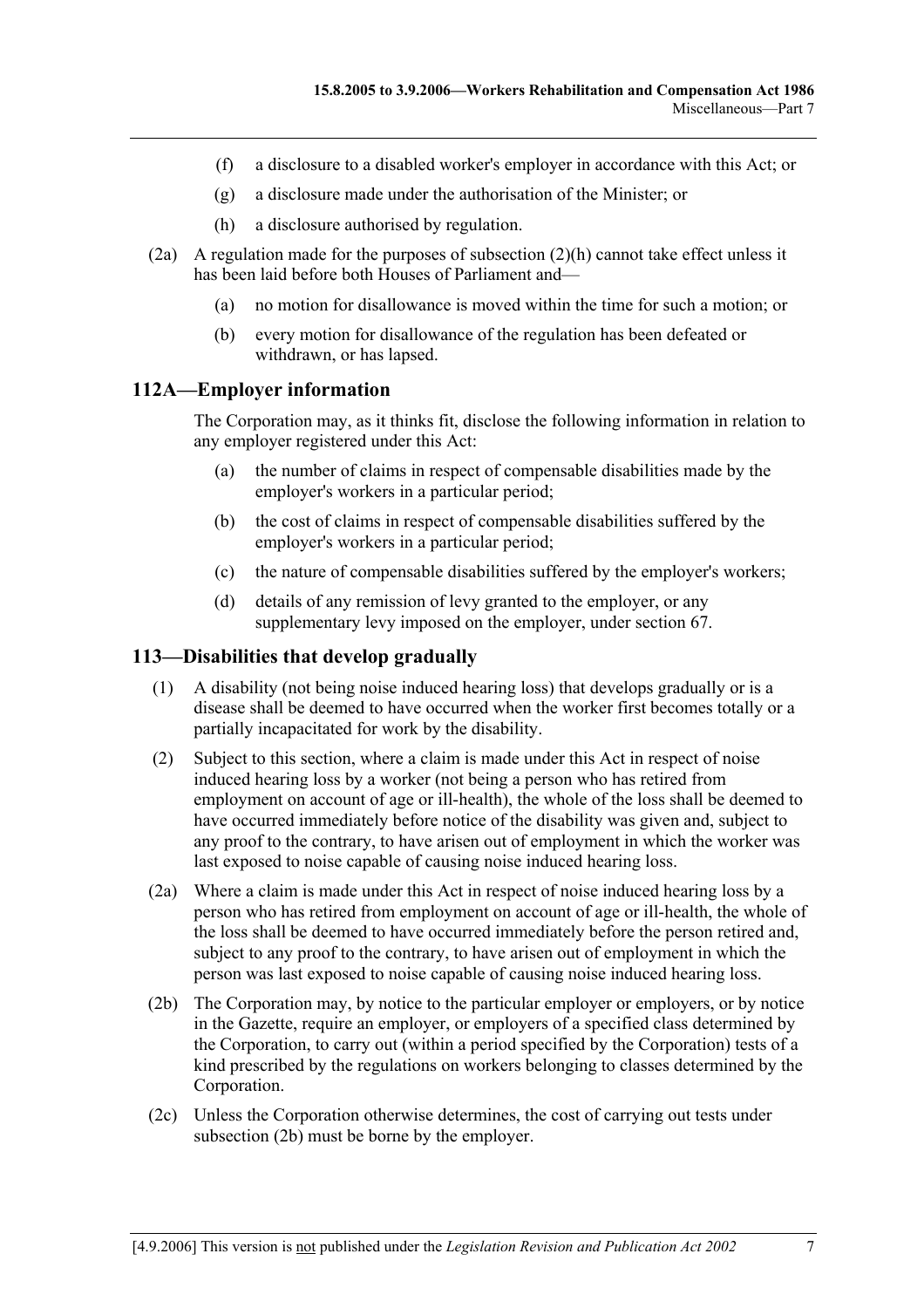#### (3) Where—

- (a) an exempt employer establishes in accordance with procedures laid down by the regulations that a worker was, at the time of undertaking employment with the employer, suffering from a particular disability;
- (b) the disability is of a prescribed class;
- (c) an aggravation, acceleration, exacerbation, deterioration or recurrence of the disability arises from employment by the employer referred to in paragraph (a);
- (d) the employer pays compensation under this Act in respect of the disability,

the employer may, by action in the Industrial Court, recover a fair contribution, determined by the Court, towards the amount of the compensation—

- (e) from any exempt employer from whose employment the disability established under paragraph (a) arose; or
- (f) if there is no such exempt employer—from the Corporation.
- (4) Where—
	- (a) an employer (not being an exempt employer) establishes in accordance with procedures laid down by the regulations that a worker was, at the time of undertaking employment with the employer, suffering from a particular disability;
	- (b) the disability is of a prescribed class;
	- (c) an aggravation, acceleration, exacerbation, deterioration or recurrence of the disability arises from employment by the employer referred to in paragraph (a);
	- (d) the Corporation pays compensation under this Act in respect of the disability,

the Corporation may, by action in the Industrial Court, recover a fair contribution, determined by the Court, towards the amount of the compensation from any exempt employer from whose employment the disability established under paragraph (a) arose.

#### **114—Certain payments not to affect benefits under this Act**

Compensation provided to a person under this Act shall not be reduced or otherwise affected by—

- (a) an *ex gratia* payment; or
- (b) an accident insurance payment; or
- (c) a payment or benefit of a class prescribed by regulation for the purposes of this section.

#### **115—No contribution from workers**

- (1) An employer shall not deduct from the wages of a worker any part of any sum that the employer is or may become liable to pay under this Act.
- (2) An employer shall not discriminate against a worker on the ground that the employer is liable to pay any sum under this Act to or in relation to the worker.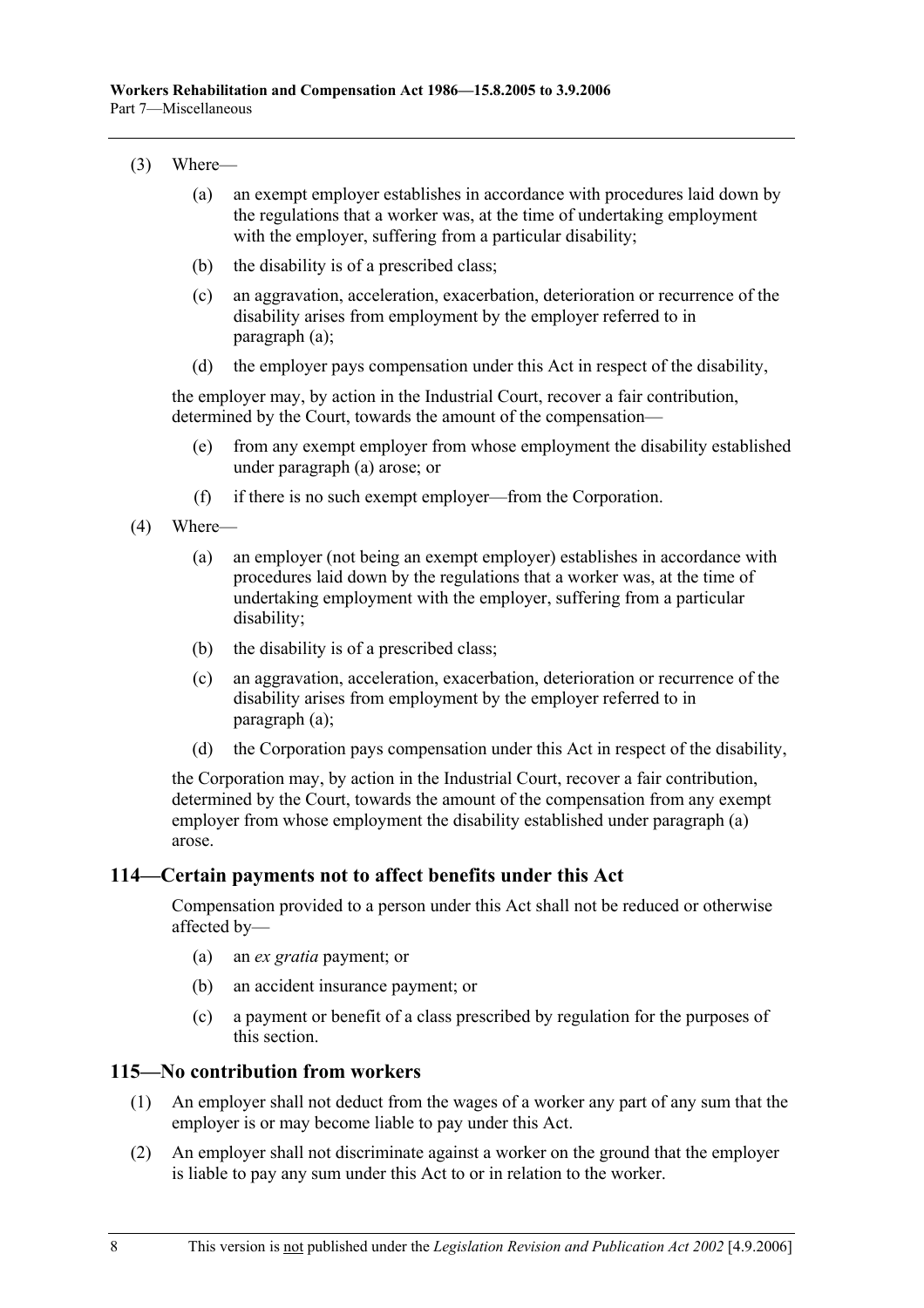- (3) An employer shall not require or permit a worker to contribute in any manner towards indemnifying the employer against any liability which the employer may incur under this Act.
- (4) A person who contravenes this section—
	- (a) is guilty of an offence; and
	- (b) is liable to compensate a worker for any monetary loss suffered by virtue of that contravention.

#### **116—Payment of compensation where worker in prison**

- (1) Where a person who is in receipt of weekly payments under this Act is convicted of an offence and committed to prison, then during the period of imprisonment the weekly payments shall be suspended unless the Corporation determines that they should be paid to the dependants of the prisoner.
- (2) Where the Corporation determines that weekly payments should be paid to the dependants of a prisoner, they shall be so paid in such proportions as the Corporation may determine.

#### **117—Service of documents**

- (1) A notice or other document required or authorised by this Act to be served or given to any person may be served—
	- (a) personally; or
	- (b) by leaving the notice or document at an address for service; or
	- (c) by sending the notice or document or a sealed copy of the notice or document by post addressed to the person at an address for service; or
	- (d) by such other method as is permitted by any Act.
- (2) In any case to which subsection (1) applies, unless the contrary is proved, service of a notice or document shall be deemed to have been effected 2 business days after the date of posting.
- (3) In subsection  $(1)$ —

*address for service*, in relation to a person, means—

- (a) the person's last known place of residence or business; or
- (b) an address for service as shown on a claim or a return made or furnished by the person, or on the person's behalf, under this Act (not being an address superseded by a subsequent address for service shown on a later claim or return).

#### **118—Service of documents on the Corporation**

Any claim, notice, return or form to be served on the Corporation for the purposes of this Act may be served by lodgment at an office of the Corporation with a person authorised by the Corporation to accept service of documents on its behalf.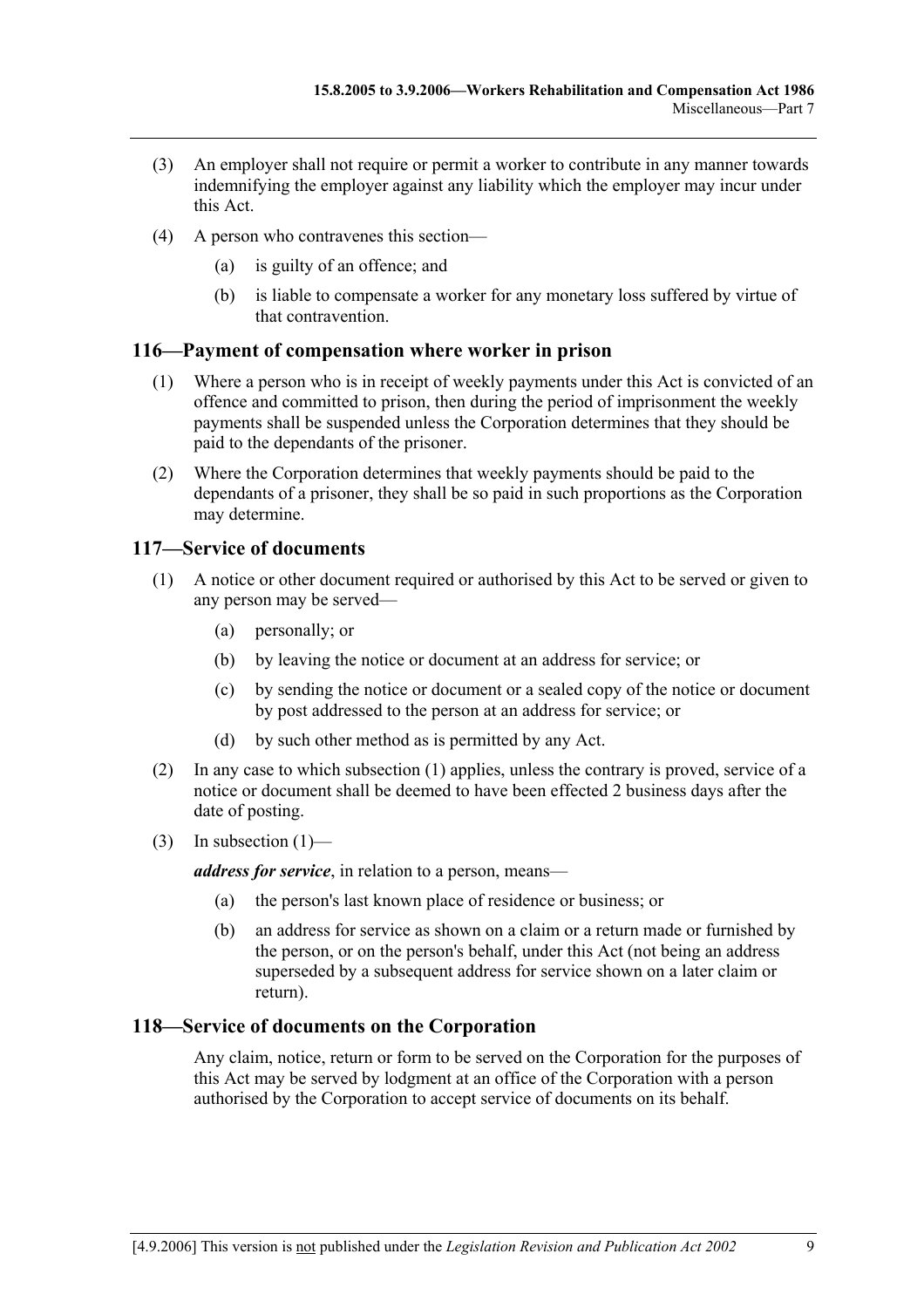#### **119—Contract to avoid Act**

- (1) Any agreement or arrangement entered into without the consent of the Corporation that purports to exclude, modify or restrict the operation of this Act is to that extent void and of no effect.
- (2) Any purported waiver of a right conferred by or under this Act is void and of no effect.
- (3) Any person—
	- (a) who enters into any agreement or arrangement with intent either directly or indirectly to defeat, evade or prevent the operation of this Act; or
	- (b) who attempts to induce a person to waive a right or benefit conferred by or under this Act,

is guilty of an offence.

Penalty: \$5 000 or imprisonment for one year.

#### **120—Dishonesty**

- (1) A person who—
	- (a) obtains by dishonest means a payment or other benefit under this Act; or
	- (b) dishonestly claims to be entitled to a payment or other benefit under this Act; or
	- (c) dishonestly makes a statement about a claim under this Act knowing the statement is false or misleading; or
	- (d) dishonestly makes an application, or gives a return, under this Act knowing the application or return to be false or misleading,

is guilty of an offence.

Penalty: \$50 000 or imprisonment for one year.

- (2) A person who—
	- (a) aids, abets, counsels or procures the commission of an offence against subsection (1); or
	- (b) solicits or incites the commission of any such offence,

is guilty of an offence.

Penalty: \$10 000 or imprisonment for one year.

- (3) Where a court convicts a person of an offence against this section, or finds a person guilty of such an offence without recording a conviction, the court must, on application by the Corporation or an exempt employer, order the person who committed the offence—
	- (a) to make good any loss to the applicant resulting from the commission of the offence; and
	- (b) to reimburse costs incurred by the applicant in investigating and prosecuting the offence.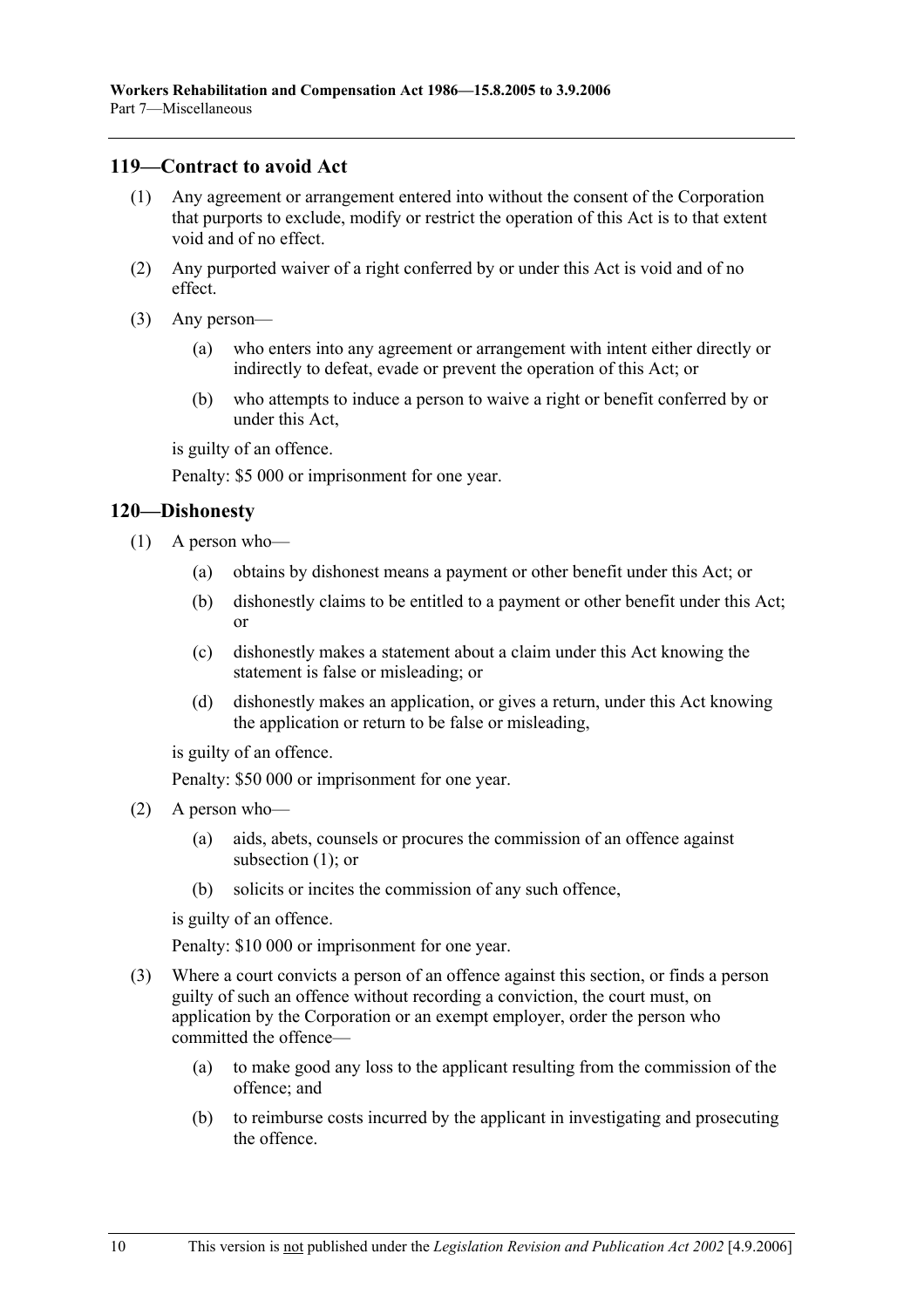### **120A—Evidence**

- (1) In any legal proceedings, a certificate apparently signed by an officer of the Corporation, certifying—
	- (a) that a person was, on a day specified in the certificate, an employer;
	- (b) that a person was, on a day specified in the certificate, a worker,

will, in the absence of proof to the contrary, be proof of the matters stated in the certificate.

- (2) In any legal proceedings against a person for failing to register with the Corporation as an employer, a certificate apparently signed by an officer of the Corporation, certifying that the person was not, on a specified day, registered as an employer will, in the absence of proof to the contrary, be proof of the matters stated in the certificate.
- (3) In any legal proceedings, a certificate apparently signed by an officer of the Corporation, certifying that an amount specified in the certificate is payable to the Corporation, by way of levy or fine, by a person named in the certificate, will, in the absence of proof to the contrary, be proof of the liability.
- (4) In any proceedings against a person for failing to furnish a return under this Act, a certificate apparently signed by an officer of the Corporation certifying that the return was not received before the expiration of the period within which it was required to be furnished will, in the absence of evidence to the contrary, be proof that the defendant failed duly to furnish the return.
- (5) In any proceedings, a certificate apparently under the seal of the Corporation certifying that an officer of the Corporation named in the certificate was, on a day specified in the certificate, invested with specified delegated powers or functions will, in the absence of evidence to the contrary, be proof of the matters stated in the certificate.
- (6) In this section—

*officer of the Corporation* includes a person who, although not an officer of the Corporation, is acting under a delegation of the Corporation.

#### **122—Offences**

- (1) A person who contravenes or fails to comply with a provision of this Act is guilty of an offence.
- (2) A person who is guilty of an offence against this Act for which no penalty is specifically provided shall be liable to a fine not exceeding \$2 000.
- (3) Proceedings for an offence against this Act shall be disposed of summarily.
- (3a) A prosecution for an offence against this Act must be commenced within three years after the date on which the offence is alleged to have been committed.
- (4) Subsection (1) does not render the Corporation, a member of the staff of the Corporation, or any person acting on behalf of the Corporation, liable to prosecution for any act or omission related to the administration or enforcement of this Act.

# **122A—Expiation fees**

Expiation fees may be fixed, by regulation, for alleged offences against this Act.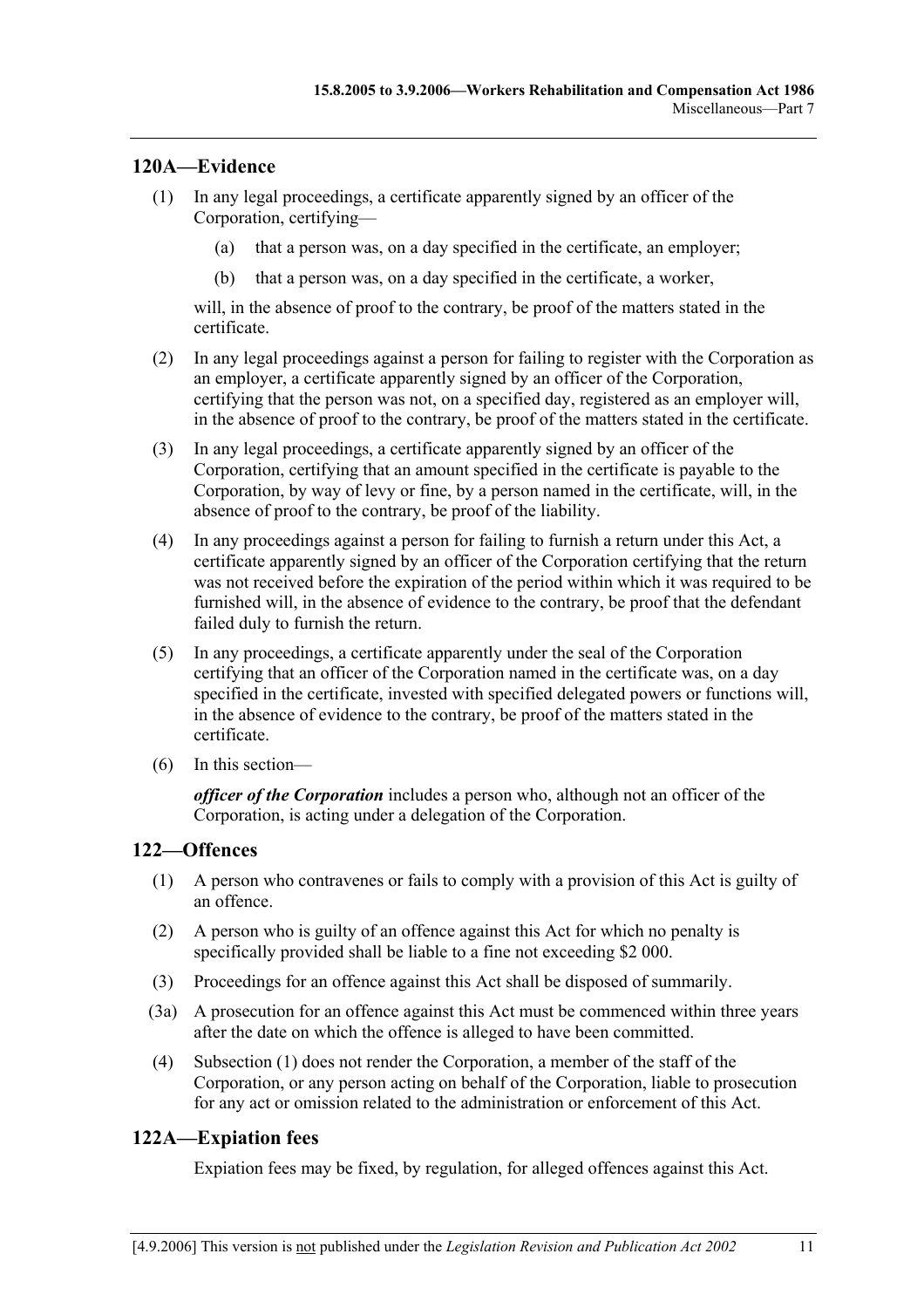## **123A—Right of intervention**

The Corporation has a right to intervene and be heard in—

- (a) any proceedings under this Act before the Tribunal; or
- (b) any proceedings before a court—
	- (i) in which the interpretation or application of this Act is in issue; or
	- (ii) in which the Corporation's interests may be directly or indirectly affected.

#### **124—Regulations**

- (1) The Governor may make such regulations as are contemplated by this Act, or as are necessary or expedient for the purposes of this Act.
- (2) Regulations made under this Act—
	- (a) may be of general or limited application;
	- (b) may allow for matters to be determined at the discretion of the Corporation (or a delegate of the Corporation) or confer other forms of discretionary power on the Corporation (or a delegate of the Corporation).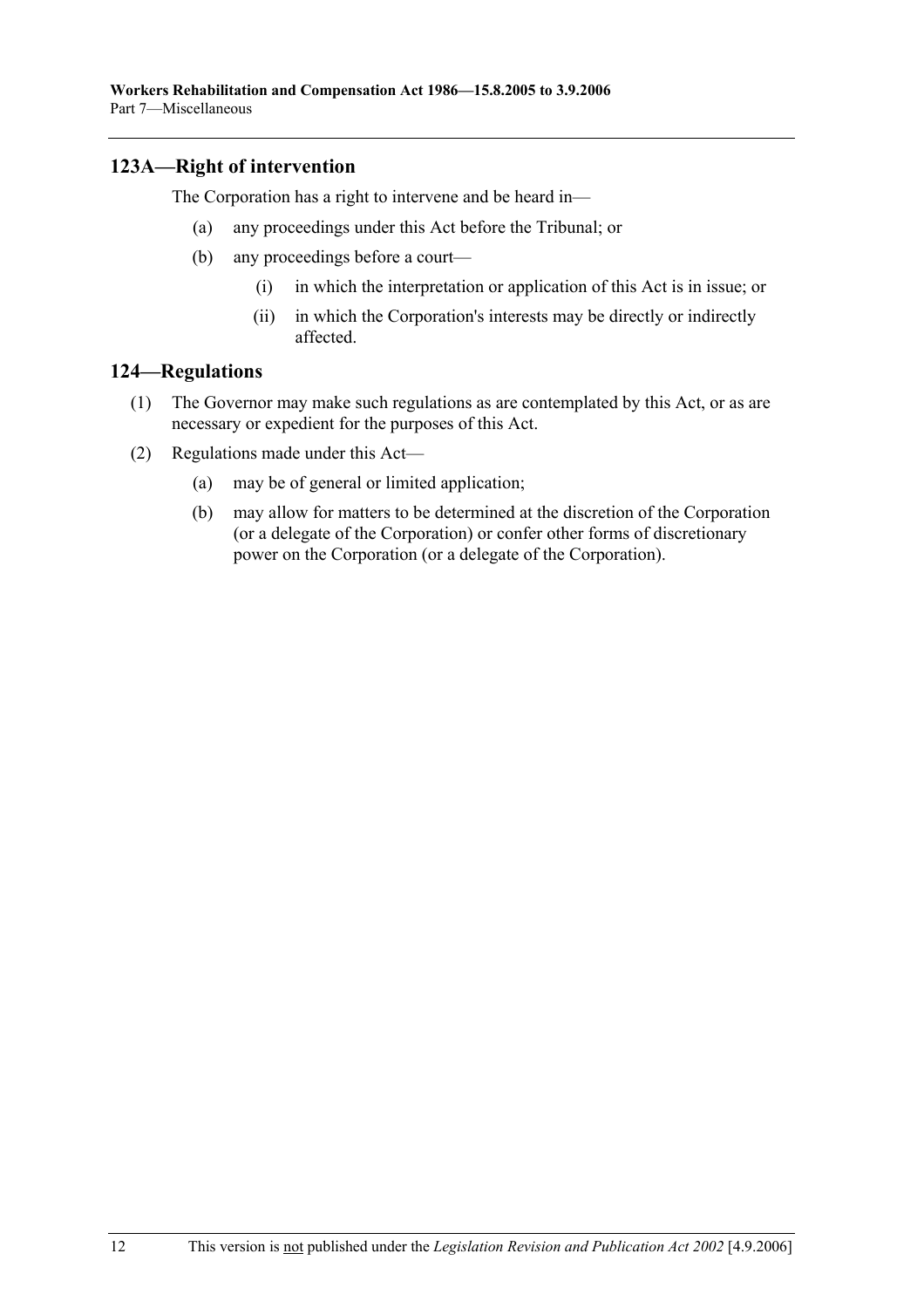# **Schedule 1—Transitional provisions**

### **1—Interpretation**

In this Schedule—

*the appointed day* means the day on which the *Workers Compensation Act 1971* is repealed by this Act;

*compensating authority* means the Corporation or an exempt employer.

### **2—Application of repealed Act**

- (1) Subject to this clause, the repealed Act continues to apply in respect of a disability that is attributable to a trauma that occurred before the appointed day.
- (2) This Act applies in relation to a disability (referred to in this clause as a *transitional disability*) that is partially attributable to a trauma that occurred before the appointed day and partially attributable to a trauma that occurred on or after the appointed day, but does not affect rights (referred to in this clause as *antecedent rights*) that had accrued before the appointed day in respect of a transitional disability.
- (3) The following provisions apply in relation to a transitional disability—
	- (a) where a compensating authority pays or is liable to pay compensation to a claimant under this Act in relation to a transitional disability, the compensating authority is subrogated, to an appropriate extent, to the antecedent rights of the claimant;
	- (b) where the claimant has received, in pursuance of antecedent rights, damages or compensation (not being weekly payments for a period of incapacity that concluded before the appointed day), there shall be an appropriate reduction in the amount of compensation payable under this Act in respect of the disability;
	- (c) the extent of a subrogation under paragraph (a), or a reduction in the amount of compensation under paragraph (b), shall be determined having regard to—
		- (i) the amount of the compensation payable (apart from this subclause) under this Act in respect of the transitional disability; and
		- (ii) the extent to which the transitional disability is attributable to a trauma that occurred before the appointed day; and
		- (iii) any other relevant factors.
- (4) Where a compensating authority—
	- (a) pays compensation to a claimant under this Act; and
	- (b) becomes entitled to recover a proportion of the payment from an employer by virtue of subrogation to the rights of the claimant under subclause  $(3)(a)$ ; and
	- (c) notifies that employer in writing of the payment,

the amount recoverable from the employer will be increased by interest at the prescribed rate as from the date of the notification.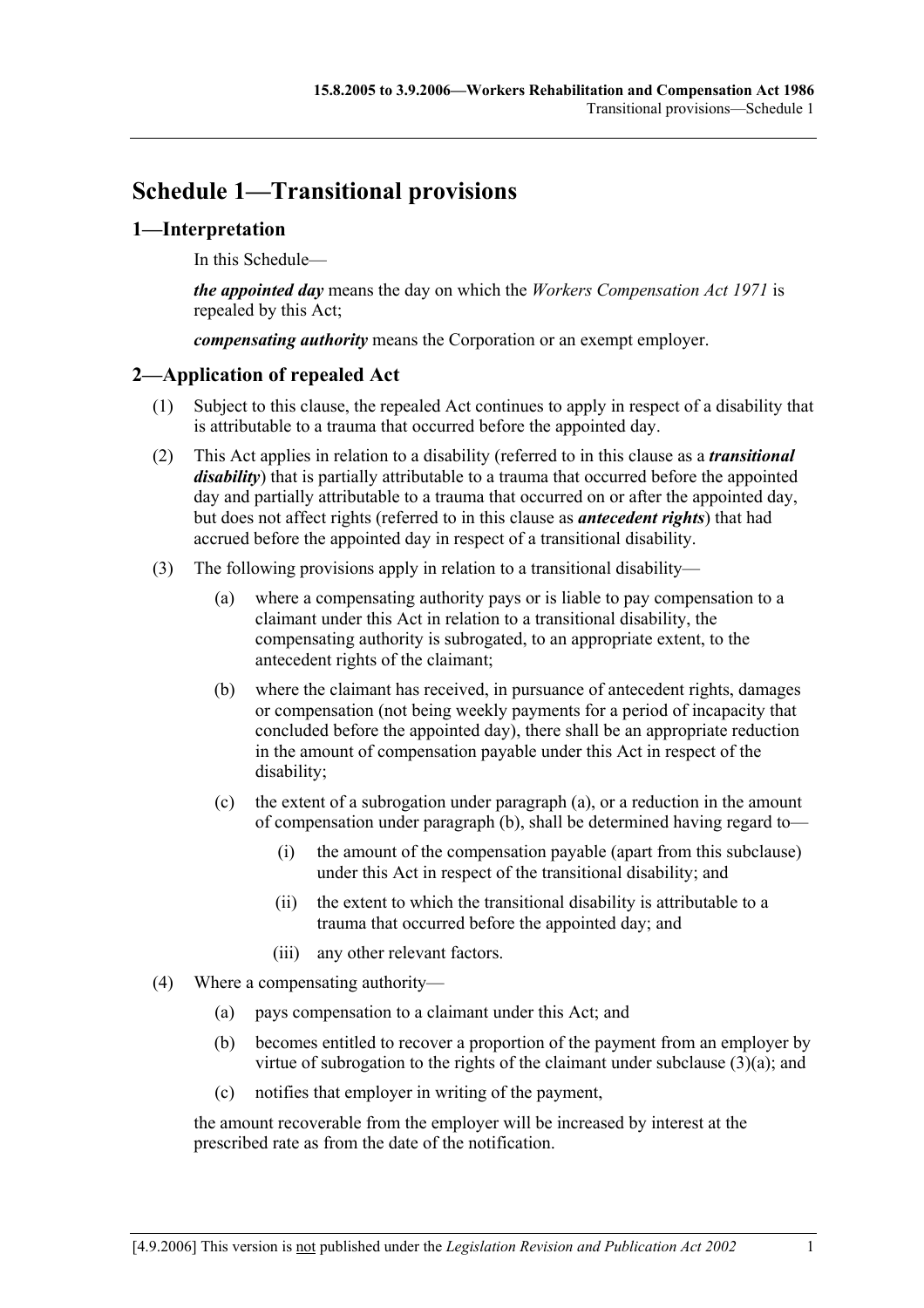- (5) The Corporation will, in the first instance, make a determination of—
	- (a) the extent of a subrogation under subclause  $(3)(a)$  or a reduction in the amount of compensation under subclause (3)(b); and
	- (b) the amount of any consequential liability.
- (6) Before making such a determination the Corporation must allow any person whose interests may be affected by the determination a reasonable opportunity to make representations to the Corporation on the subject matter of the determination and when the determination is made the Corporation must give written notification (personally or by post) of the terms of the determination to every person whose interests are affected by it.
- (7) Any such person may, by written notice served personally or by post on the Corporation within one month after receiving notice of the determination or such longer period as the Corporation may allow, dispute the determination.
- (8) Any such dispute may be referred on the application of any party affected by the determination—
	- (a) to the Tribunal (constituted of a presidential member); or
	- (b) if all parties affected by the determination agree—to an arbitrator appointed under the *Commercial Arbitration Act 1986*,

(but where the dispute is referred to an arbitrator no part of the costs of the arbitration can be awarded against the worker).

- (9) Where a dispute is so referred, the Tribunal or the arbitrator will review the Corporation's determination and may confirm, vary or revoke it.
- (10) Subject to the regulations, a determination by the Corporation under this clause may be enforced in the same way as a judgment of the Tribunal.
- (11) A determination by the Corporation may be enforced notwithstanding that it is disputed, but if it appears from the result of a review that a compensating authority has recovered an amount in pursuance of the determination to which the compensating authority is not entitled, that amount must be repaid together with interest at the prescribed rate.

#### **3—Exempt employers**

- (1) An employer in respect of whom a certificate of exemption was in force under Division 2 of Part 10A of the repealed Act immediately before the appointed day shall be deemed to have been registered, on the appointed day, as an exempt employer under this Act.
- (2) If within 30 days after the appointed day the Local Government Association lodges with the Corporation a schedule of local government corporations to be registered as a group of exempt employers under this Act, those corporations shall be so registered and shall be deemed to have been so registered as from the appointed day.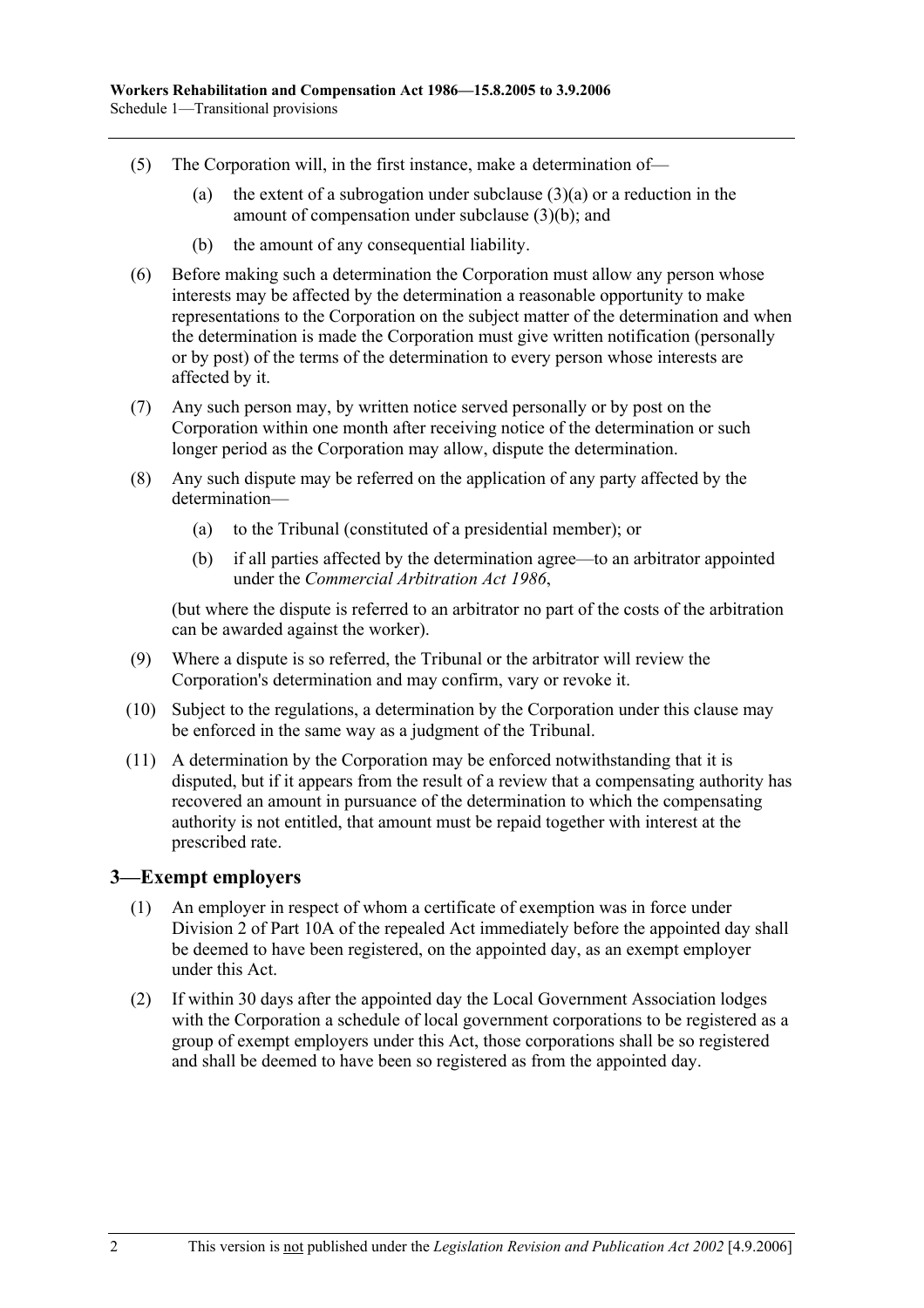## **4—Mining and Quarrying Industries Fund**

- (1) The scheme established under Part 9 of the repealed Act continues in existence for the settlement of claims and other matters arising in relation to death or disablement from silicosis suffered before the appointed day with the following qualifications:
	- (a) the Corporation will be liable to satisfy any claim made under the scheme; and
	- (b) the money standing to the credit of the general compensation fund is to be transferred to the Corporation.
- (2) The money received by the Corporation under subclause (1) must be paid into a special account entitled the *Mining and Quarrying Industries Fund*.
- (3) The Mining and Quarrying Industries Fund is to be notionally divided into two parts (Part A and Part B), one part (Part A) to be available to the Corporation to satisfy its liabilities under subclause (1) and the balance (Part B) to be available to the Mining and Quarrying Occupational Health and Safety Committee under Schedule 3 of the *Occupational Health, Safety and Welfare Act 1986* for the purposes referred to in that Schedule.
- (4) For the purposes of the division of the Mining and Quarrying Industries Fund into two parts—
	- (a) the Corporation must on 30 June 1995 and thereafter at three yearly intervals arrange for an actuary to estimate the extent of the Corporation's existing and prospective liabilities under subclause (1) at that date; and
	- $(b)$ 
		- (i) if it appears from any such estimate that the amount standing to the credit of Part A exceeds the amount required to satisfy the Corporation's liabilities under subclause (1), the amount of the excess must be transferred from Part A to Part B;
		- (ii) if it appears from any such estimate that the amount standing to the credit of Part A is less than the amount required to satisfy the Corporation's liabilities under subclause (1), the amount required to make up the deficiency must be transferred from Part B to Part A.
- (5) The Corporation must keep separate accounting records for Parts A and B.
- (6) Money standing to the credit of the Mining and Quarrying Industries Fund (and not immediately required for the purposes of the fund) may be invested as if it were part of the Compensation Fund.
- (7) Income and accretions produced by the investment of the money must be shared between Parts A and B (the amount of the shares being determined according to the extent to which money held on each account has contributed to the amount invested).
- (8) The Corporation may debit the Mining and Quarrying Industries Fund with—
	- (a) the reasonable costs of administering the fund.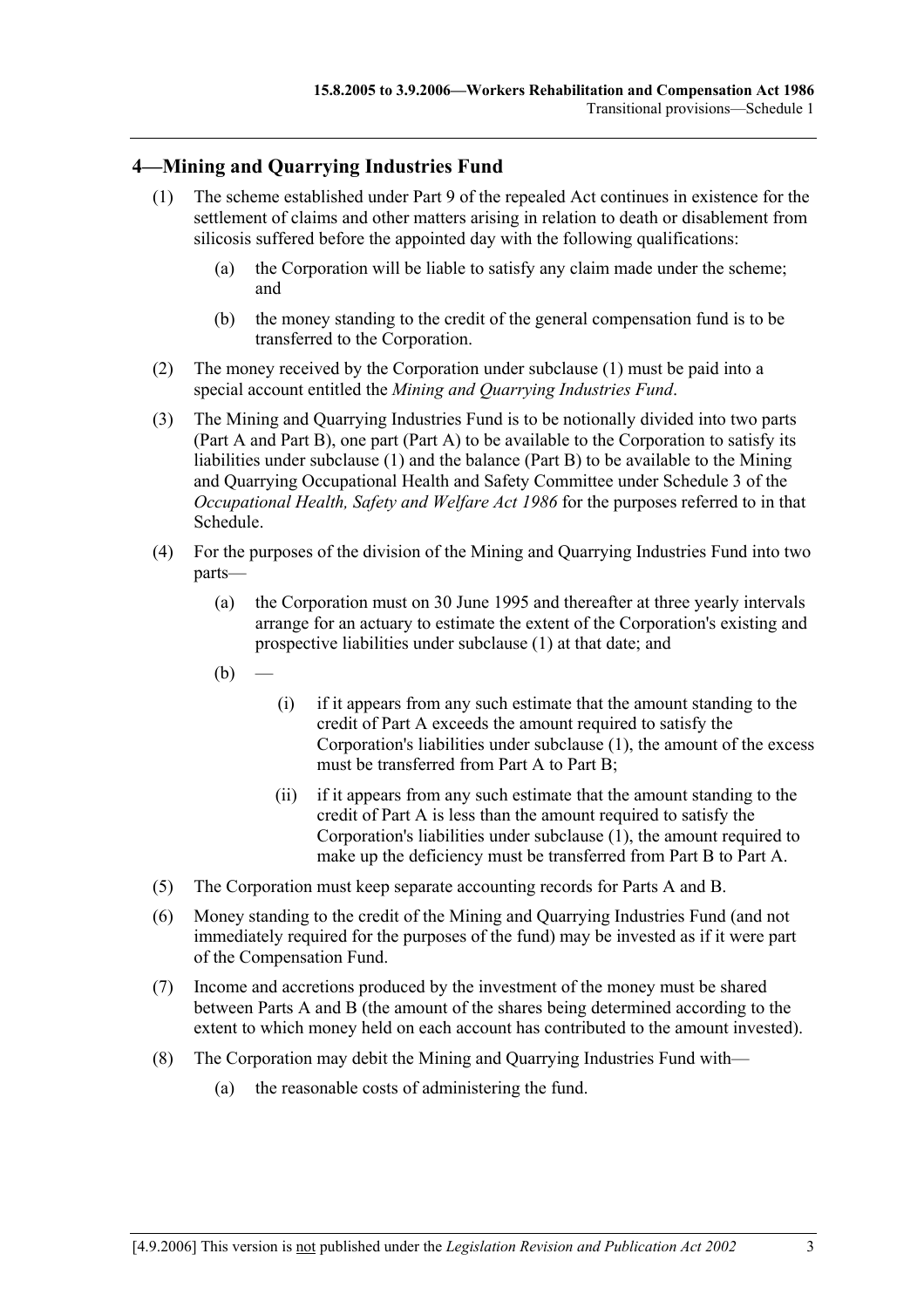#### **5—Statutory Reserve Fund**

- (1) The Statutory Reserve Fund (referred to in section 118c of the repealed Act) must be re-established by separating out the part of the Compensation Fund that represents the former Statutory Reserve Fund.
- (2) Division 4 of Part 10A (ie sections 118d to 118e) of the repealed Act, and related interpretative provisions, continue in force subject to the following modifications—
	- (a) references to the Commission are to be read as references to the Corporation; and
	- (b) references to the fund are to be read as references to the Statutory Reserve Fund re-established under subclause (1); and
	- (c) references to the Treasurer are to be read as references to the Corporation; and
	- (d) references to the Court are to be read as references to the Tribunal; and
	- (e) section 118d(10) is modified to read as follows:
		- (10) On an appeal under this section, the Tribunal has power to review all aspects of the Corporation's determination.; and
	- (f) after section  $118d(12)$  subsections are inserted in the following terms:
		- (13) Any amounts recovered by the Corporation in the exercise of rights to which it is subrogated under subsection (12) must be paid into the fund.
		- (14) A claim made under this section before the date of transition that had not been disposed of at the date of transition (a *pretransition claim*), is taken to have been made against the Corporation as if this section had been in force in its modified form when the claim was made and it was then made against the Corporation.
		- (15) It follows that the Corporation assumes responsibility for administering pre-transition claims and is substituted for the Commission or the Treasurer (as the case requires) in any legal proceedings relating to such claims.
		- (16) Any rights of subrogation that existed in favour of the Treasurer immediately before the date of transition are transferred to the Corporation.
		- (17) The Corporation may recoup administrative expenses and legal costs related to claims under this section from the fund.
		- (18) The Corporation may intervene and be heard in proceedings before a court if there is a prospect that a claim before the court, or a judgment of the court, may lead to a claim under this section.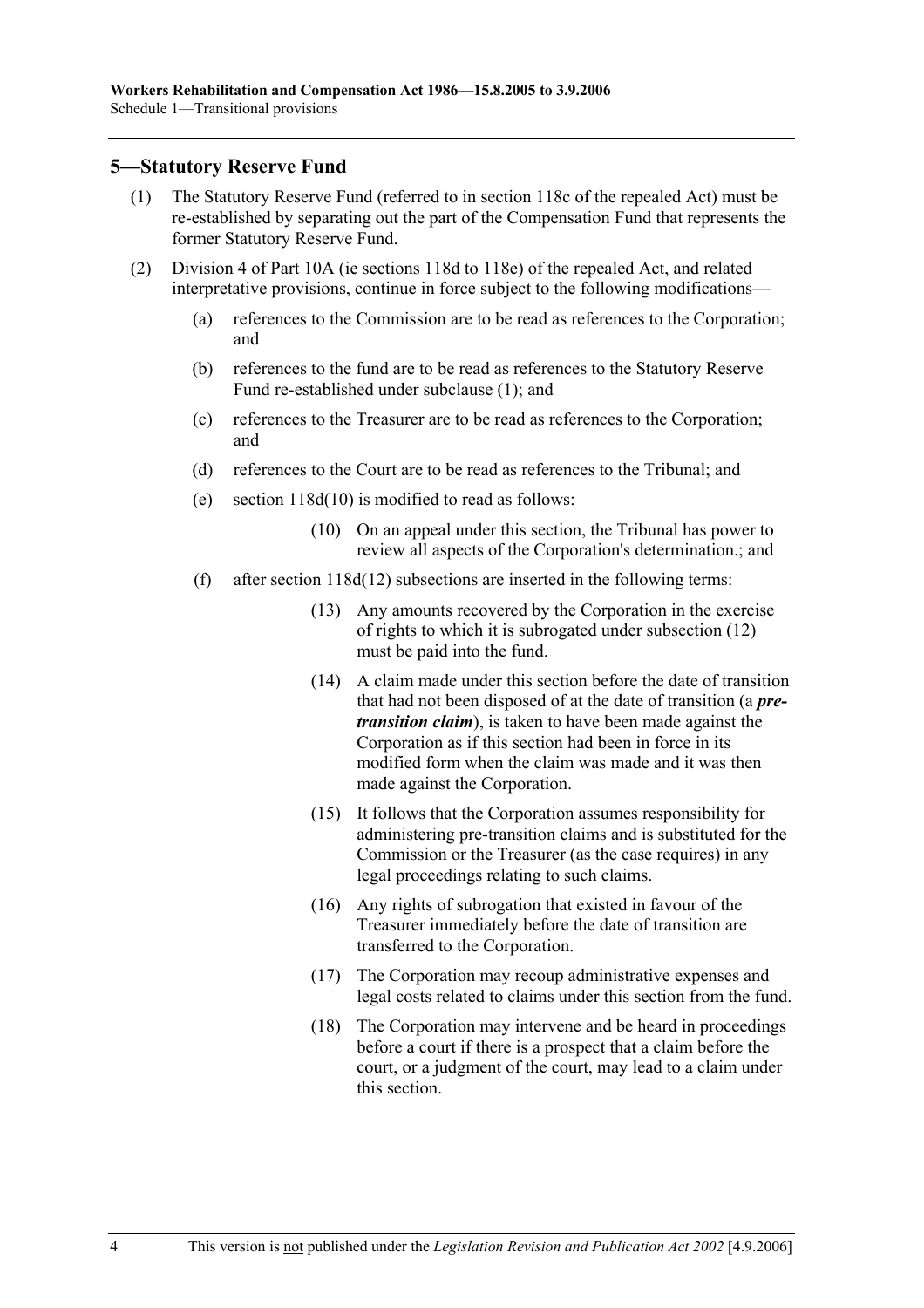(19) In this section—

*date of transition* means the date on which the *Workers Rehabilitation and Compensation (SGIC) Amendment Act 1996* comes into operation.

#### **5A—Insurance Assistance Fund**

- (1) The Insurance Assistance Fund must be established by separating out the part of the Compensation Fund identified in the accounts of the Corporation as the Insurance Assistance Fund immediately before the commencement of this clause.
- (2) The Governor may, by proclamation, transfer rights and liabilities of the insurer under a section 118g policy from the Motor Accident Commission to the Corporation.
- (3) The Motor Accident Commission may delegate to the Corporation its responsibility for administering claims under section 118g policies.
- (4) The Corporation may, by an authorised contract or arrangement—
	- (a) delegate its responsibility for administering claims under section 118g policies in relation to which the rights and liabilities of the insurer have been transferred to the Corporation under subclause (2); or
	- (b) subdelegate a responsibility for administering claims under section 118g policies delegated to it under subclause (3).
- (5) The Motor Accident Commission or the Corporation (as the case requires) may recoup expenditure covering liabilities under section 118g policies and associated administrative and legal costs (other than expenditure and costs covered by a contract of reinsurance) from the Insurance Assistance Fund and, if that proves insufficient, from the Statutory Reserve Fund.
- (6) In this clause—

*authorised contract or arrangement* means a contract or arrangement authorised by regulation under section 14 of the *WorkCover Corporation Act 1994*;

*section 118g policy* means a policy of insurance issued under section 118g(3) of the repealed Act.

#### **5B—Investment of, and dealings with, the Funds**

- (1) The Statutory Reserve Fund and the Insurance Assistance Fund may be invested in common with the Compensation Fund as if they formed part of the Compensation Fund.
- (2) If the Corporation is of the opinion that the balance of the Statutory Reserve Fund or the Insurance Assistance Fund exceeds the amount reasonably required for the purposes for which the relevant fund exists, the Corporation may, with the Minister's consent, transfer the surplus to the Compensation Fund.

#### **5C—Entitlement to documents**

The Corporation is entitled to possession of all documents and other materials in the possession or power of the Motor Accident Commission relevant to claims against the Statutory Reserve Fund or to liabilities under policies of insurance transferred to the Corporation under this Schedule.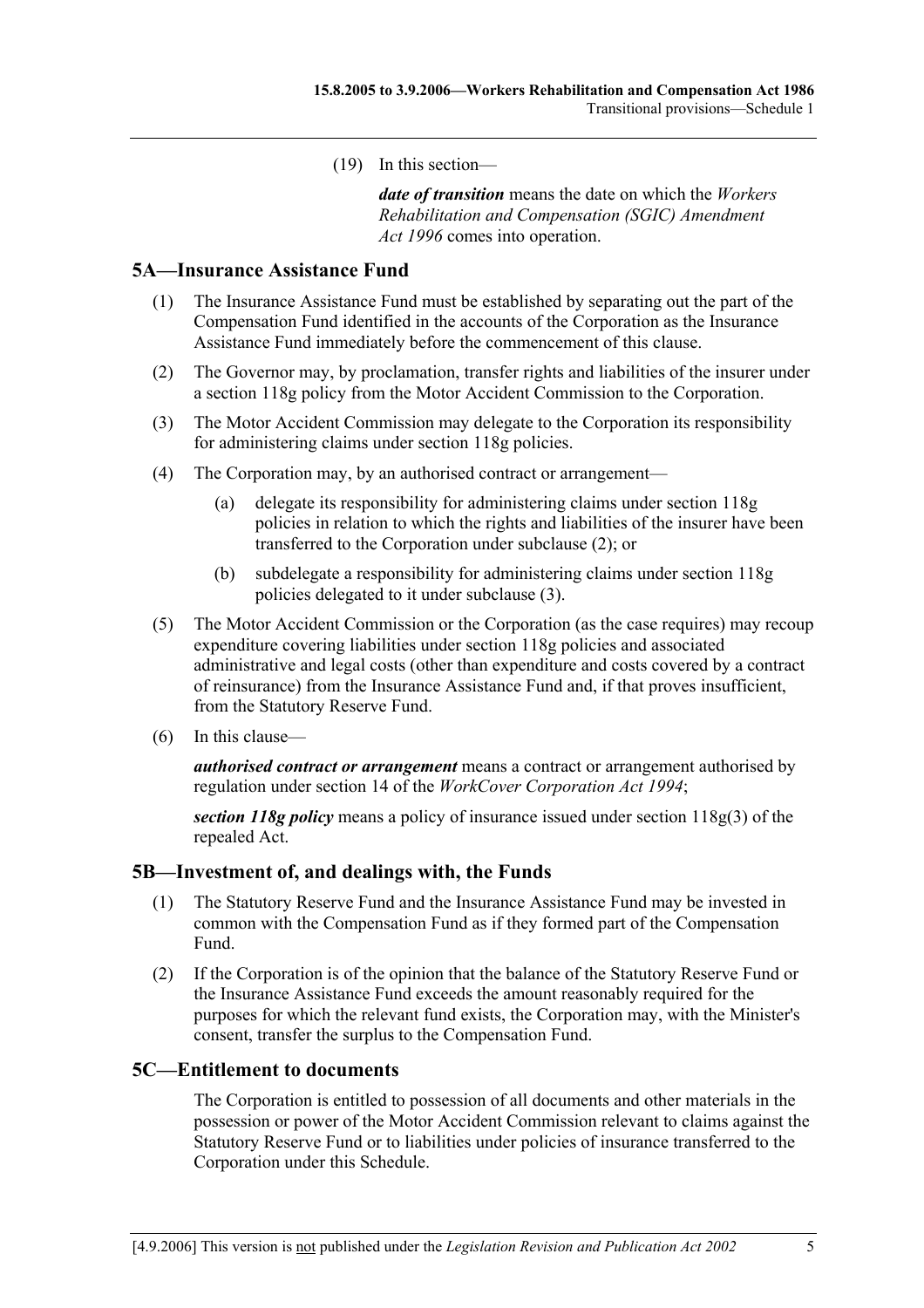#### **6—Acts Interpretation Act**

The *Acts Interpretation Act 1915* shall, except to the extent of any inconsistency with the provisions of this Schedule, apply to the repeal of the *Workers Compensation Act 1971*.

# **Schedule 2—Disabilities presumed to arise from employment**

| <b>Section</b> | <b>Description of disability</b>                                                                                           |                  | <b>Description of work</b>                                                                                                                            |
|----------------|----------------------------------------------------------------------------------------------------------------------------|------------------|-------------------------------------------------------------------------------------------------------------------------------------------------------|
|                | Ankylostomiasis                                                                                                            | Mining.          |                                                                                                                                                       |
|                | Anthrax                                                                                                                    | Any work—        |                                                                                                                                                       |
|                |                                                                                                                            | (a)              | in connection with animals infected with<br>anthrax;                                                                                                  |
|                |                                                                                                                            | (b)              | involving handling of animal carcasses<br>or parts of such carcasses;                                                                                 |
|                |                                                                                                                            | (c)              | involving handling of wool, hair, bristles,<br>hides or skins;                                                                                        |
|                |                                                                                                                            | (d)              | involving loading or unloading, or<br>transport, of animals, animal carcasses or<br>parts of such carcasses, wool, hair,<br>bristles, hides or skins. |
|                | Antimony poisoning or its sequelae                                                                                         |                  | Any work involving the use of antimony or its<br>preparations or compounds.                                                                           |
|                | Arsenic poisoning or its sequelae                                                                                          |                  | Any work involving the use of arsenic or its<br>preparations or compounds.                                                                            |
|                | Asbestosis                                                                                                                 | asbestos fibres. | Any work involving exposure to inhalation of                                                                                                          |
|                | Asthma or asthmatic attacks                                                                                                | blackwood.       | Any work involving contact with, or the inhalation<br>of, the dust of red pine, western red cedar or                                                  |
|                |                                                                                                                            |                  | Any work involving contact with, or the inhalation<br>of, flour or flour dust.                                                                        |
|                | Benzene poisoning (ie poisoning by<br>benzene or its homologues or their nitro-<br>and amido-derivatives) and its sequelae |                  | Any work involving the production, liberation or<br>utilisation of benzene or its homologues or their<br>nitro- and amido-derivatives.                |
|                | Brucellosis, leptospirosis, or Q fever                                                                                     |                  | Any work at, in, about, or in connection with, a<br>meat works or involving the handling of meat,<br>hides, skins or carcasses.                       |
|                | Carbon monoxide poisoning or its sequelae                                                                                  |                  | Any work involving contact with, or the inhalation<br>of, carbon monoxide gas.                                                                        |
|                | Chrome ulceration or its sequelae                                                                                          |                  | Any work involving the use of chromic acid or bi-<br>chromate or ammonium potassium or sodium or<br>their preparations.                               |
|                | Copper poisoning or its sequelae                                                                                           |                  | Any work involving the use or handling of copper<br>or its preparations or compounds.                                                                 |
|                | Dermatitis                                                                                                                 |                  | Any work involving exposure to, or contact with,<br>the dust of blackwood.                                                                            |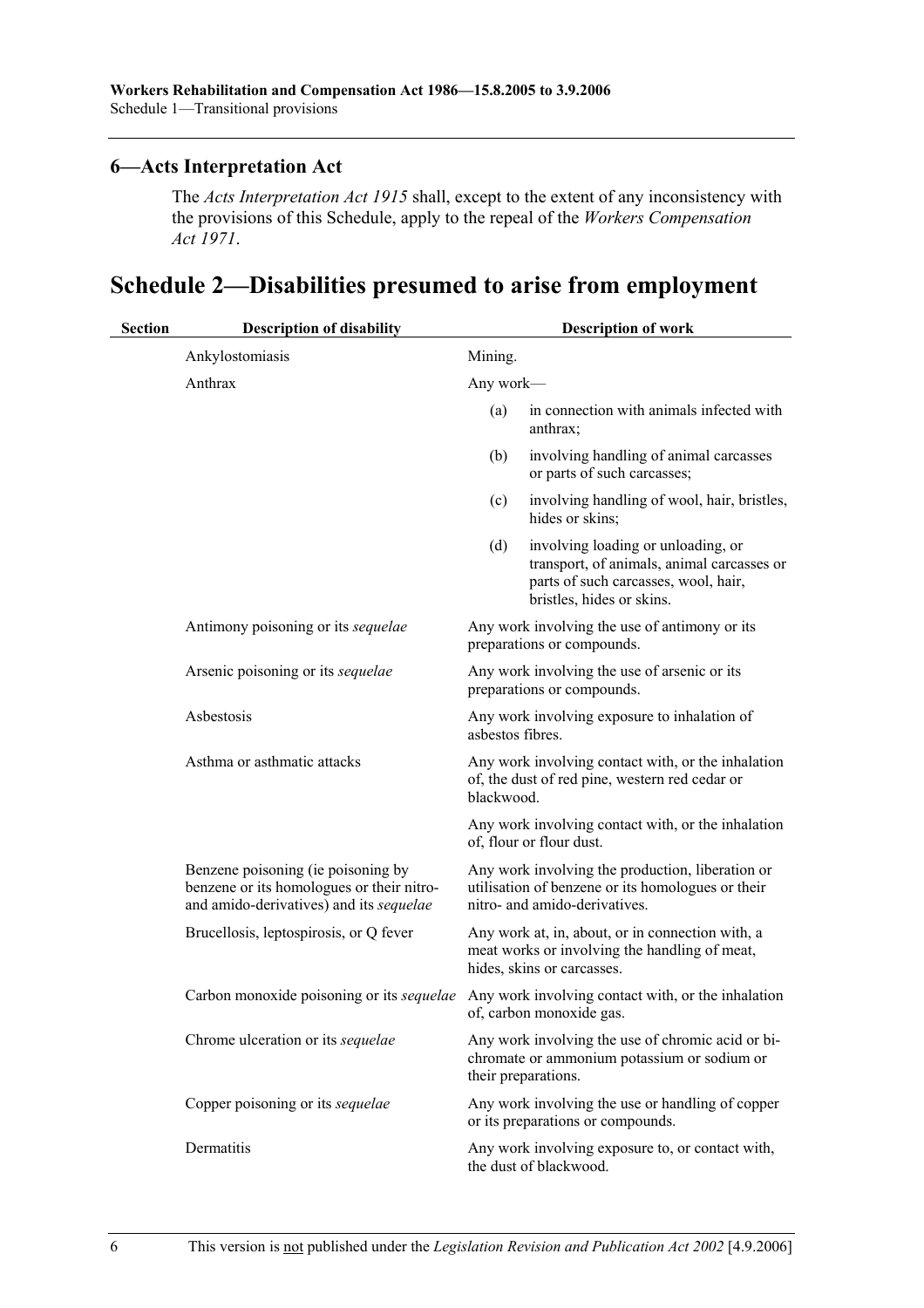Disabilities presumed to arise from employment—Schedule 2

| <b>Section</b> | <b>Description of disability</b>                                                                                           | <b>Description of work</b>                                                                                                                                                         |
|----------------|----------------------------------------------------------------------------------------------------------------------------|------------------------------------------------------------------------------------------------------------------------------------------------------------------------------------|
|                | Halogen poisoning (ie poisoning by the<br>halogen derivatives of hydrocarbons of the<br>aliphatic series) and its sequelae | Any work involving the production, liberation or<br>utilisation of halogen derivatives or hydrocarbons<br>of the aliphatic series.                                                 |
|                | Lead poisoning or its sequelae                                                                                             | Any work involving the use of lead or its<br>preparations or compounds.                                                                                                            |
|                | Mercury poisoning or its sequelae                                                                                          | Any work involving the use of mercury or its<br>preparations or compounds.                                                                                                         |
|                | Nitrous fumes poisoning and its sequelae                                                                                   | Any work involving contact with nitric acid or the<br>inhalation of nitrous fumes.                                                                                                 |
|                | Noise induced hearing loss                                                                                                 | Any work involving exposure to noise.                                                                                                                                              |
|                | Pathological manifestations due to-                                                                                        | Any work involving exposure to the action of                                                                                                                                       |
|                | radium and other radioactive<br>(a)<br>substances;                                                                         | radium, radioactive substances or X-rays.                                                                                                                                          |
|                | (b)<br>X-rays                                                                                                              |                                                                                                                                                                                    |
|                | Phosphorus, poisoning or its sequelae                                                                                      | Any work involving the use of phosphorus or its<br>preparations or compounds.                                                                                                      |
|                | Pneumoconiosis, including silicosis                                                                                        | Any work involving mining, quarrying, cutting,<br>crushing, grinding or pushing stone or melting,<br>grinding or polishing metal.                                                  |
|                | Primary epitheliomatous cancer of the skin                                                                                 | Any work involving processes which involve the<br>handling or use of tar, pitch, bitumen, mineral oil,<br>paraffin, or the compounds, products or residues of<br>those substances. |
|                | Septic poisoning or its sequelae                                                                                           | Any work involving the handling of meat or the<br>manufacture of meat products or animal by-<br>products in connection with the trade of butcher or<br>slaughterman.               |
|                | Zinc poisoning or its sequelae                                                                                             | Any work involving the use of zinc or its<br>preparations or compounds.                                                                                                            |

# **Schedule 3—Lump sum compensation**

 $\overline{a}$ 

| <b>Nature of the Disability</b>                                                                                             | Percentage<br>of the<br>prescribed<br>sum payable |
|-----------------------------------------------------------------------------------------------------------------------------|---------------------------------------------------|
| Total and incurable loss of intellectual capacity resulting from damage to the brain                                        | 100                                               |
| Total and incurable paralysis of the limbs                                                                                  | 100                                               |
| Loss of Vision-                                                                                                             |                                                   |
| Total loss of sight of both eyes                                                                                            | 100                                               |
| Total loss of sight of one eye                                                                                              | 50                                                |
| Total loss of sight of one eye, the vision in the other eye being less than 6/60 Snellens<br>type with correction or absent | 100                                               |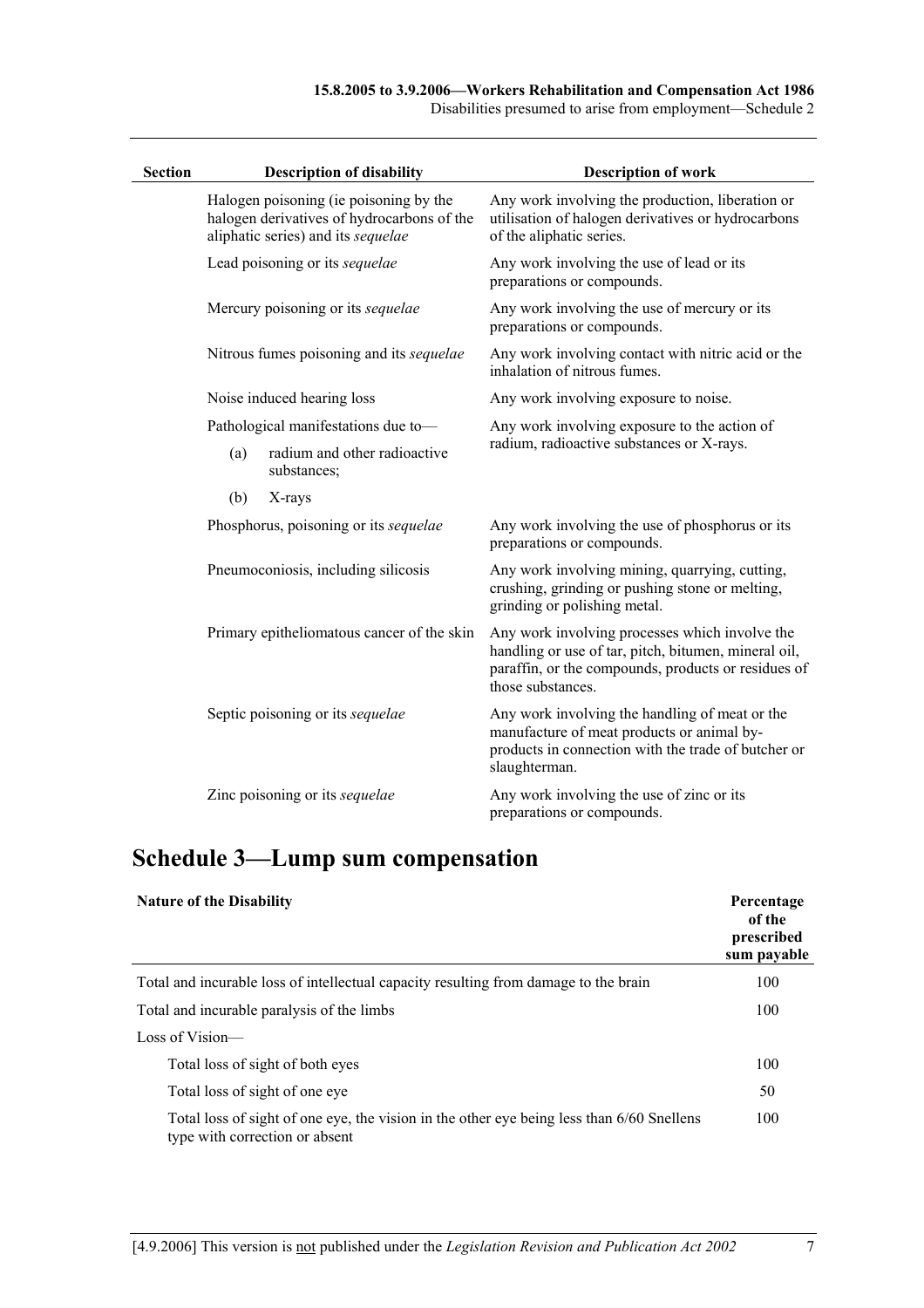#### **Workers Rehabilitation and Compensation Act 1986—15.8.2005 to 3.9.2006**

Schedule 3—Lump sum compensation

| <b>Nature of the Disability</b>                                                                                          | Percentage<br>of the<br>prescribed<br>sum payable |
|--------------------------------------------------------------------------------------------------------------------------|---------------------------------------------------|
| Hearing Loss-                                                                                                            |                                                   |
| Total loss of hearing                                                                                                    | 75                                                |
| Speech Loss-                                                                                                             |                                                   |
| Total loss of the power of speech                                                                                        | 75                                                |
| Sensory Loss-                                                                                                            |                                                   |
| Total loss of senses of taste and smell                                                                                  | 50                                                |
| Total loss of sense of taste                                                                                             | 25                                                |
| Total loss of sense of smell                                                                                             | 25                                                |
| Arm Injuries-                                                                                                            |                                                   |
| Loss of arm at or above elbow                                                                                            | 90                                                |
| Loss of arm below elbow                                                                                                  | 80                                                |
| Hand Injuries-                                                                                                           |                                                   |
| Loss of both hands                                                                                                       | 100                                               |
| Loss of thumb                                                                                                            | 35                                                |
| Loss of forefinger                                                                                                       | 25                                                |
| Loss of middle finger                                                                                                    | 20                                                |
| Loss of ring finger                                                                                                      | 20                                                |
| Loss of little finger                                                                                                    | 14                                                |
| Total loss of movement of joint of thumb                                                                                 | 15                                                |
| Loss of distal phalanx of thumb                                                                                          | 17                                                |
| Loss of portion of terminal segment of thumb involving one-third of its flexor surface<br>without loss of distal phalanx | 15                                                |
| Loss of distal phalanx of forefinger                                                                                     | 11                                                |
| Loss of distal phalanx of other fingers                                                                                  | 9                                                 |
| Loss of hand or loss of thumb and four fingers                                                                           | 80                                                |
| Leg Injuries-                                                                                                            |                                                   |
| Loss of leg at or above knee                                                                                             | 90                                                |
| Loss of leg below knee                                                                                                   | 80                                                |
| Foot Injuries-                                                                                                           |                                                   |
| Loss of both feet                                                                                                        | 100                                               |
| Loss of foot and hand                                                                                                    | 100                                               |
| Loss of foot                                                                                                             | 75                                                |
| Loss of great toe                                                                                                        | 25                                                |
| Loss of any other toe                                                                                                    | 10                                                |
| Loss of two phalanges of any other toe                                                                                   | $8\,$                                             |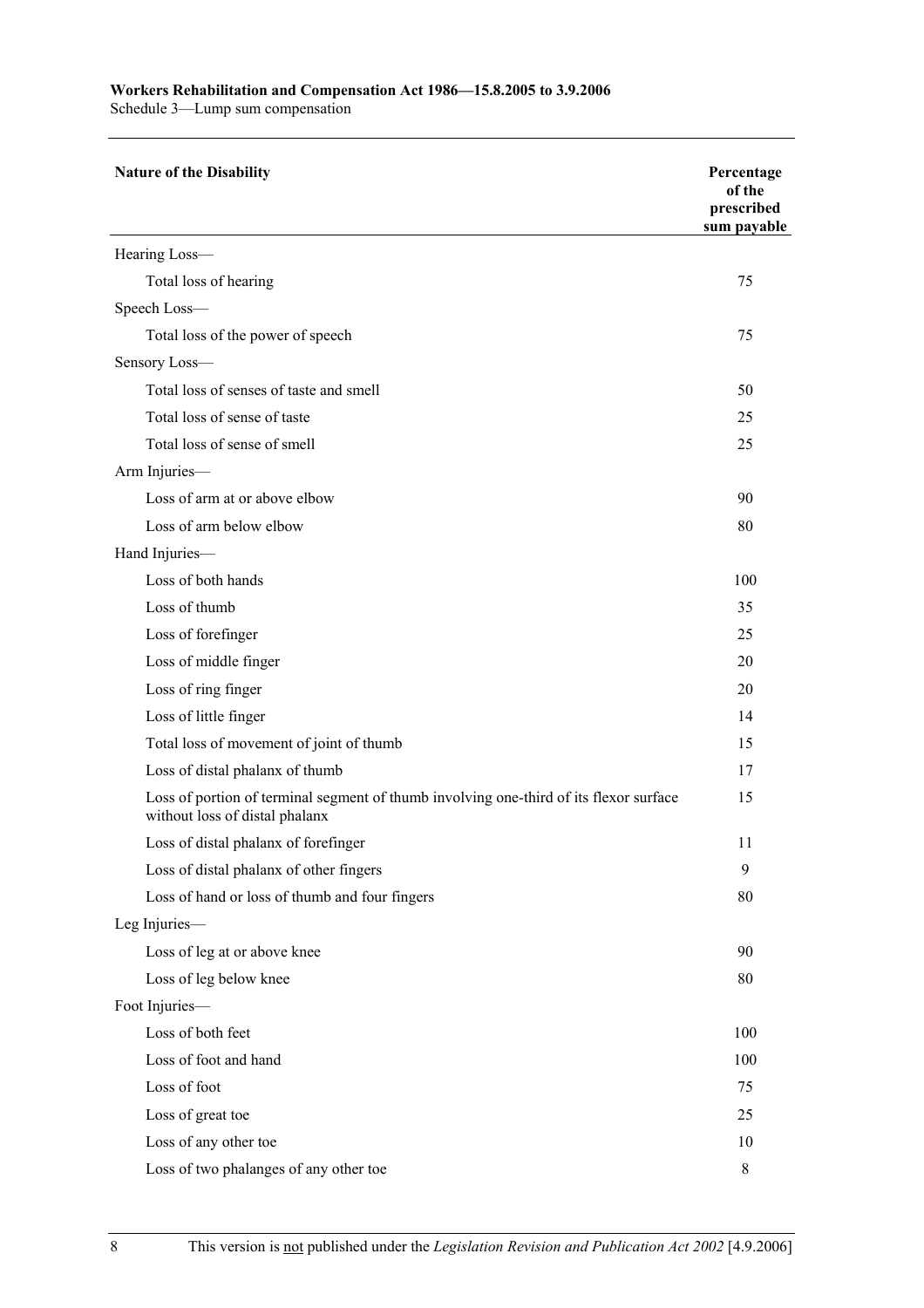| <b>Nature of the Disability</b>                       | Percentage<br>of the<br>prescribed<br>sum payable |
|-------------------------------------------------------|---------------------------------------------------|
| Loss of phalanx of great toe                          | 11                                                |
| Loss of phalanx of any other toe                      | 7                                                 |
| Loss of genital organs                                | 70                                                |
| Total impairment of the neck and cervical spine       | 80                                                |
| Total impairment of the upper back and thoracic spine | 50                                                |
| Total impairment of the lower back and lumbar spine   | 80                                                |
| Loss of all teeth                                     | 20                                                |
| Total impairment of the ventilatory function          | 90                                                |
| Total impairment of shoulder                          | 50                                                |
| Total impairment of wrist                             | 25                                                |
| Total impairment of hip                               | 45                                                |
| Total impairment of ankle                             | 30                                                |
| $Dis$ figurement—                                     |                                                   |

A percentage of the prescribed sum (not exceeding 70 per cent) proportionate to the extent, severity and likely duration of the disfigurement

Impairment of a physical or sensory faculty not mentioned above—

A percentage of the prescribed sum equivalent to the percentage loss of total bodily function represented by the impairment

- 1 For the purposes of this Schedule, a limb or other member will be taken to be lost if it is rendered permanently and wholly useless, and a finger will be taken to be lost if two joints are severed from the hand or rendered permanently and wholly useless.
- 2 Where a disability consists of the permanent loss of a proportion (but not all) of the full efficient use of a physical or sensory faculty, a worker is entitled to a percentage of the compensation payable for total loss of the faculty equal to the percentage of full efficient use lost by the worker. However, in the case of hearing loss, compensation is not payable by reference to this Schedule unless the percentage loss of hearing exceeds 5%.
- 3 For the purpose of determining the extent of a loss of full efficient use of a physical or sensory faculty, the extent to which the loss, or the effect of the loss, may be reduced or limited by an external removable aid or appliance will be disregarded.
- 4 The percentage loss of total bodily function represented by a particular impairment of a physical or sensory faculty is to be determined in accordance with professionally accepted principles approved by regulation. However, a percentage loss of hearing is to be determined in accordance with the principles set out in the report entitled *Improved Procedure for Determining Percentage Loss of Hearing* published by the National Acoustic Laboratories and dated January 1988 (ISBN 0 644 06884 1).
- 5 Where a worker is entitled to compensation in respect of two or more disabilities to which the Schedule applies, the worker's entitlement will be determined in accordance with principles prescribed by the regulations (but the total entitlement cannot exceed 100 per cent of the prescribed sum).
- 6 In this Schedule—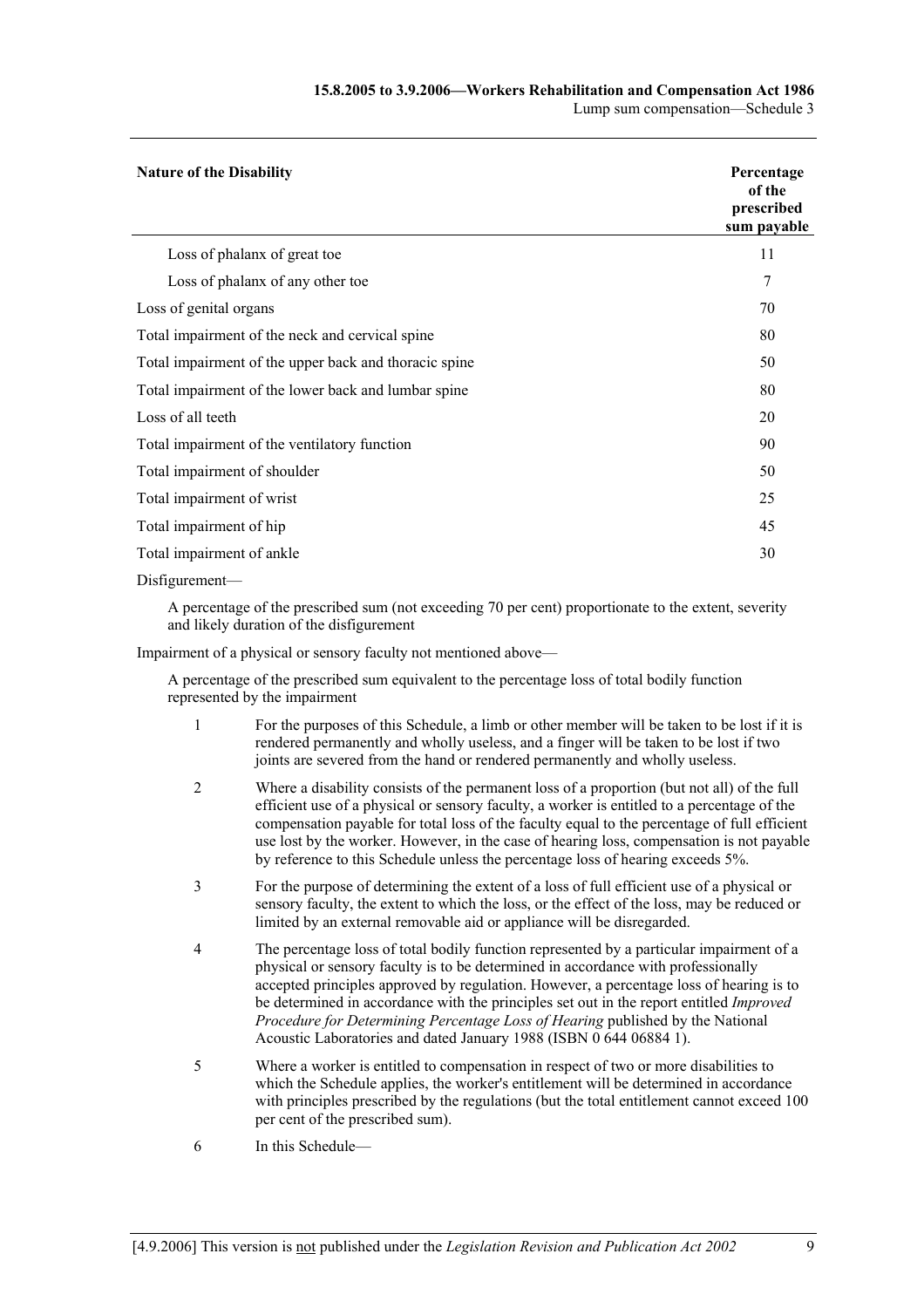*impairment* in relation to a physical or sensory faculty, means the loss of the faculty, the loss of its use, or the damage to or malfunction of the faculty.

*physical or sensory faculty* includes any part of the body.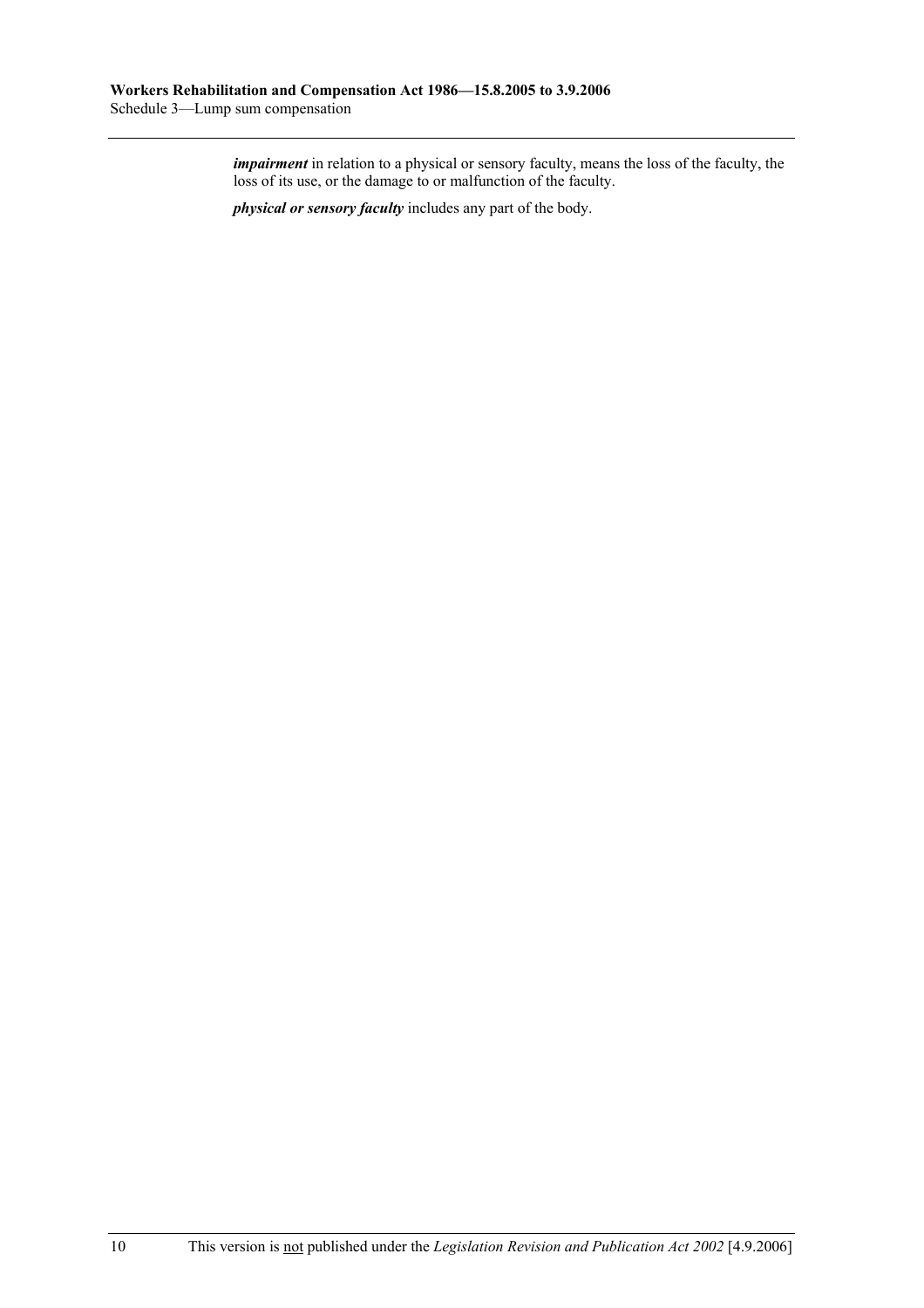# **Legislative history**

# **Notes**

• This version is comprised of the following:

| 24.11.2003 (Reprint No 22) |
|----------------------------|
| 24.11.2003 (Reprint No 22) |
| 24.11.2003 (Reprint No 22) |
| 24.11.2003 (Reprint No 22) |
|                            |
| 24.11.2003 (Reprint No 22) |
| 24.11.2003 (Reprint No 22) |
| 24.11.2003 (Reprint No 22) |
|                            |
|                            |
|                            |

- Amendments of this version that are uncommenced are not incorporated into the text.
- Please note—References in the legislation to other legislation or instruments or to titles of bodies or offices are not automatically updated as part of the program for the revision and publication of legislation and therefore may be obsolete.
- Earlier versions of this Act (historical versions) are listed at the end of the legislative history.
- For further information relating to the Act and subordinate legislation made under the Act see the Index of South Australian Statutes.

# **Legislation repealed by principal Act**

The *Workers Rehabilitation and Compensation Act 1986* repealed the following:

*Workers Compensation Act 1971*

# **Principal Act and amendments**

New entries appear in bold.

| Year | N0  | Title                                                                                      | Assent     | Commencement                                                                                                                                                                                       |
|------|-----|--------------------------------------------------------------------------------------------|------------|----------------------------------------------------------------------------------------------------------------------------------------------------------------------------------------------------|
| 1986 | 124 | Workers Rehabilitation and<br>Compensation Act 1986                                        | 24.12.1986 | 16.4.1987 (Gazette 16.4.1987 p1008)<br>except ss $3-6$ , $26$ , $29-63$ , $65-76$ , $80$ ,<br>$81, 85, 86, 88 - 120, 122 - 125,$<br>Schs $1 - 3 - 4$ p.m. on 30.9.1987<br>(Gazette 17.9.1987 p886) |
| 1987 | 106 | Workers Rehabilitation and<br>Compensation Act Amendment<br><i>Act</i> 1987                | 17.12.1987 | 4 p.m. on 30.9.1987: s 2                                                                                                                                                                           |
| 1988 | 39  | Workers Rehabilitation and<br>Compensation Act Amendment<br>Act 1988 as amended by 97/1988 | 28.4.1988  | 17.10.1988 (Gazette 6.10.1988 p1236)<br>except new s 58B (as inserted by s 15)—<br>1.1.1989 (Gazette 15.12.1988 p2010)<br>and except ss 18, 19(a) & 22(a)—<br>uncommenced                          |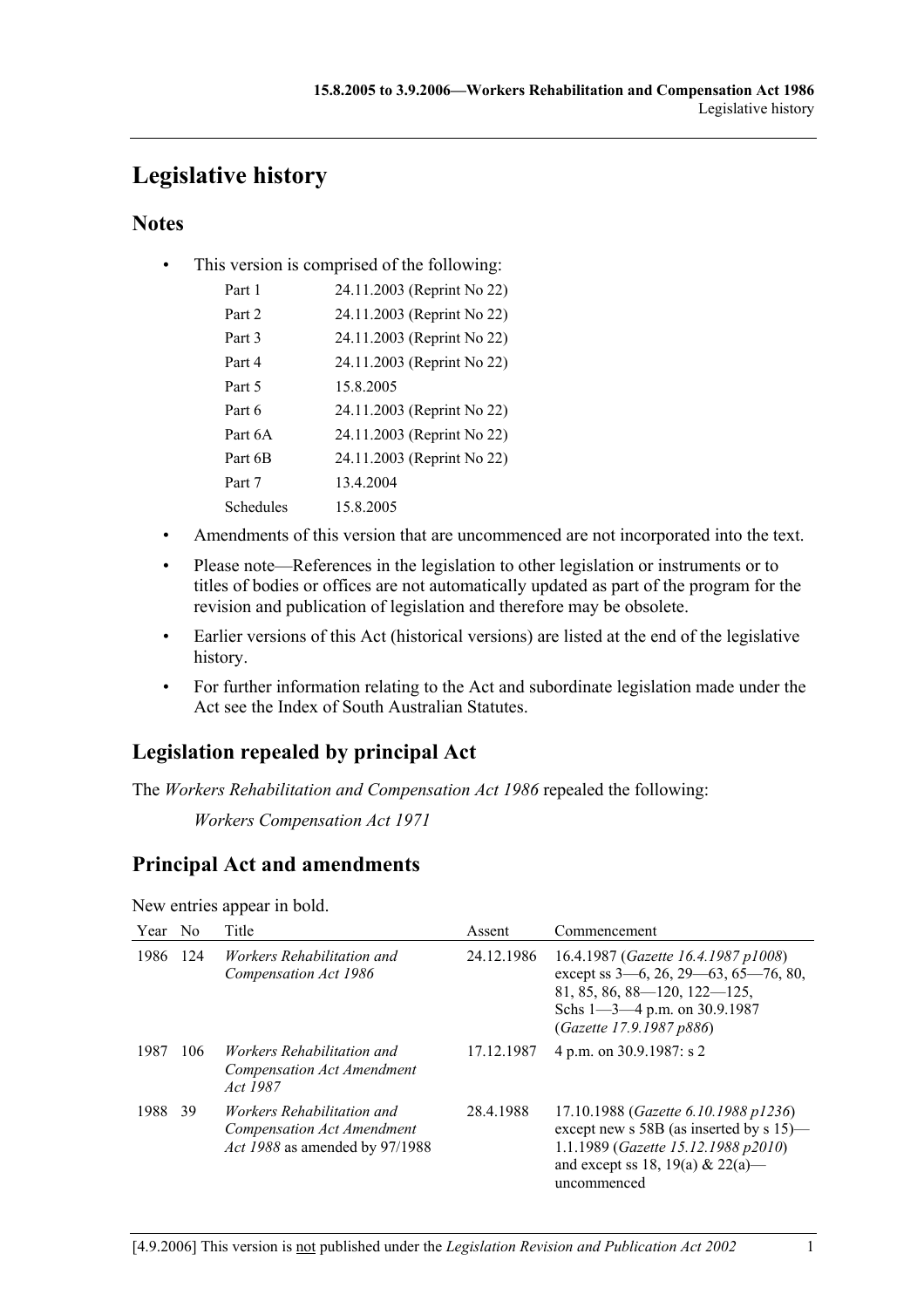| 1988 97 |      | <b>Statutes Amendment (Workers</b><br>Rehabilitation and Compensation)<br>Act 1988                                                  | 15.12.1988 | Pt 2 (ss $3-8$ ) and Pt 3 (ss $9 & 10$ )<br>15.12.1988 (Gazette 15.12.1988 p2009);<br>s 11—uncommenced                                                                                                                                                                                                                                                                                                                                                                                            |
|---------|------|-------------------------------------------------------------------------------------------------------------------------------------|------------|---------------------------------------------------------------------------------------------------------------------------------------------------------------------------------------------------------------------------------------------------------------------------------------------------------------------------------------------------------------------------------------------------------------------------------------------------------------------------------------------------|
| 1990 34 |      | Workers Rehabilitation and<br><b>Compensation Act Amendment</b><br>Act 1990                                                         | 26.4.1990  | 26.4.1990 except s 3-16.4.1987 and<br>except s 5-1.7.1990: s 2                                                                                                                                                                                                                                                                                                                                                                                                                                    |
| 1991    | 4    | Workers Rehabilitation and<br>Compensation (Miscellaneous<br>Provisions) Amendment Act 1991                                         | 21.3.1991  | 8.4.1991 (Gazette 4.4.1991 p1148)                                                                                                                                                                                                                                                                                                                                                                                                                                                                 |
| 1992    | 69   | Statutes Amendment (Public<br>Actuary) Act 1992                                                                                     | 19.11.1992 | 10.12.1992 (Gazette 10.12.1992 p1752)                                                                                                                                                                                                                                                                                                                                                                                                                                                             |
| 1992    | 84   | Workers Rehabilitation and<br>Compensation (Miscellaneous)<br>Amendment Act 1992 as validated by<br>2/1993                          | 3.12.1992  | 4 p.m. on 30.9.1987: s 2(2) except<br>s $18(a)$ —8.4.1991: s $2(3)$ and except<br>ss 1, 2, 4, 5, 16, 18(b), (c), 19, 21 &<br>22-3.12.1992 (Gazette 3.12.1992<br>$p1688$ ) and except ss 11, 12(a)—(c) &<br>20-10.12.1992 (Gazette 10.12.1992<br>$p1754$ ) and except ss 7(a) & (b), 8, 9, 13<br>& 15-3.5.1993 (Gazette 22.4.1993<br>$p1400$ ) and except ss 6, 7(c), 10, 12(d)<br>& 17-1.7.1993 (Gazette 24.6.1993<br>p2045) and except s 14–3.12.1994<br>$(s 7(5)$ Acts Interpretation Act 1915) |
| 1992    | (97) | Regulations varying the Workers<br>Rehabilitation and Compensation<br>(General) Regulations 1987 (Gazette<br>18.6.1992 p1810)       |            | 18.6.1992                                                                                                                                                                                                                                                                                                                                                                                                                                                                                         |
| 1992    |      | (212) Regulations varying the Workers<br>Rehabilitation and Compensation<br>(General) Regulations 1987 (Gazette<br>10.12.1992 p1761 |            | $10.12.1992$ : r 2                                                                                                                                                                                                                                                                                                                                                                                                                                                                                |
| 1993    | 1    | Statutes Amendment (Chief<br>Inspector) Act 1993                                                                                    | 25.2.1993  | 1.7.1993 (Gazette 17.6.1993 p1974)                                                                                                                                                                                                                                                                                                                                                                                                                                                                |
| 1993    | 2    | Workers Rehabilitation and<br>Compensation (Declaration of<br>Validity) Act 1993                                                    | 25.2.1993  | 25.2.1993                                                                                                                                                                                                                                                                                                                                                                                                                                                                                         |
| 1993    | 52   | Workers Rehabilitation and<br>Compensation (Review Authorities)<br>Amendment Act 1993                                               | 20.5.1993  | 20.5.1993: s 2(2) and (Gazette<br>20.5.1993 p1694) except ss $7-12$ ,<br>14(a), (d)—(g) & 16(2)—(6)—1.7.1993<br>(Gazette 24.6.1993 p2045) and except<br>ss 4 & 14(b)-24.2.1994 (Gazette<br>24.2.1994 p524) and except s 13-<br>$20.5.1995$ (s $7(5)$ Acts Interpretation<br>Act 1915)                                                                                                                                                                                                             |
| 1994    | 49   | Workers Rehabilitation and<br>Compensation (Administration)<br>Amendment Act 1994                                                   | 16.6.1994  | 1.7.1994 (Gazette 30.6.1994 p1842)                                                                                                                                                                                                                                                                                                                                                                                                                                                                |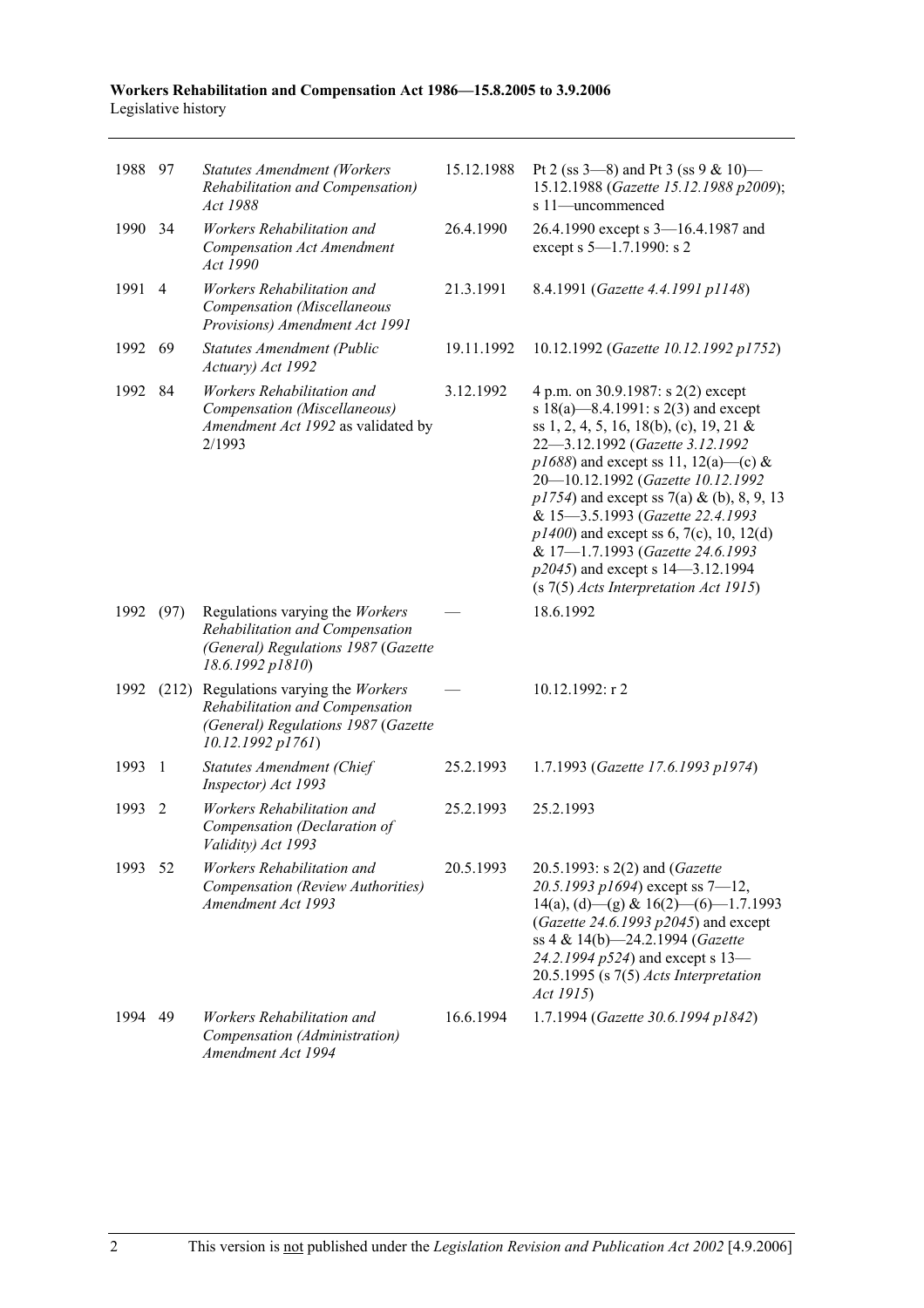| 1995 35 |     | Workers Rehabilitation and<br>Compensation (Miscellaneous<br>Provisions) Amendment Act 1995 as<br>amended by 56/1995 | 27.4.1995  | 25.5.1995 (Gazette 25.5.1995 p2200)<br>except ss 9, 14, 16, 26 & 28-17.8.1995<br>(Gazette 17.8.1995 p446) and except<br>s 7-25.1.1996 (Gazette 25.1.1996<br>$p807$ ) and except s 21–1.4.1996<br>(Gazette 28.3.1996 p1788) and except<br>s 25-27.6.1996 (Gazette 27.6.1996<br>p3104) |
|---------|-----|----------------------------------------------------------------------------------------------------------------------|------------|--------------------------------------------------------------------------------------------------------------------------------------------------------------------------------------------------------------------------------------------------------------------------------------|
| 1995    | 56  | Workers Rehabilitation and<br>Compensation (Miscellaneous)<br>Amendment Act 1995                                     | 3.8.1995   | 17.8.1995 (Gazette 17.8.1995 p447)                                                                                                                                                                                                                                                   |
| 1995    | 75  | Workers Rehabilitation and<br>Compensation (Dispute Resolution)<br>Amendment Act 1995 as amended by<br>21/1996       | 9.11.1995  | 14.12.1995 (Gazette 14.12.1995 p1642)<br>except ss $3-5$ & $7-17-3.6.1996$<br>(Gazette 30.5.1996 p2636)                                                                                                                                                                              |
| 1995    | 105 | <b>Statutes Amendment (Workers</b><br>Rehabilitation and Compensation)<br>Act 1995                                   | 14.12.1995 | 14.12.1995 (Gazette 14.12.1995 p1642)<br>except s $4 - 25.5.1995$ : s $2(a)$                                                                                                                                                                                                         |
| 1996    | 2   | Workers Rehabilitation and<br>Compensation (SGIC) Amendment<br>Act 1996                                              | 7.3.1996   | 14.3.1996 (Gazette 14.3.1996 p1592)                                                                                                                                                                                                                                                  |
| 1996    | 21  | Workers Rehabilitation and<br>Compensation (Dispute Resolution)<br>Amendment Act 1996                                | 24.4.1996  | 3.6.1996 (Gazette 30.5.1996 p2636)                                                                                                                                                                                                                                                   |
| 1996 34 |     | <b>Statutes Amendment and Repeal</b><br>(Common Expiation Scheme)<br>Act 1996                                        | 2.5.1996   | Sch (cl 45)-3.2.1997 (Gazette<br>19.12.1996 p1923)                                                                                                                                                                                                                                   |
| 1998    | 30  | Workers Rehabilitation and<br><b>Compensation</b> (Self Managed<br>Employer Scheme) Amendment<br>Act 1998            | 16.4.1998  | ss 3-6-13.4.2000 (Gazette 13.4.2000<br>$p2084$ )—cancelled on 13.4.2004: s 8                                                                                                                                                                                                         |
| 2000 95 |     | <b>Authorised Betting Operations</b><br>Act 2000                                                                     | 21.12.2000 | Sch 2 (cl 4)-14.12.2001 (Gazette<br>$6.12.2001$ $p5266$ )                                                                                                                                                                                                                            |
| 2001    | 69  | Statutes Amendment (Courts and<br>Judicial Administration) Act 2001                                                  | 6.12.2001  | Pt 16 (s 35)-13.1.2002 (Gazette<br>$10.1.2002\ p4$                                                                                                                                                                                                                                   |
| 2003 44 |     | <b>Statute Law Revision Act 2003</b>                                                                                 | 23.10.2003 | Sch 1-24.11.2003 (Gazette 13.11.2003)<br>p4048)                                                                                                                                                                                                                                      |
| 2005    | 41  | <b>Occupational Health, Safety and</b><br><b>Welfare (SafeWork SA)</b><br><b>Amendment Act 2005</b>                  | 14.7.2005  | Sch 1 (cll 5-7)-15.8.2005 (Gazette<br>11.8.2005 p3011)                                                                                                                                                                                                                               |
| 2006    | 17  | Statutes Amendment (New Rules of<br>Civil Procedure) Act 2006                                                        | 6.7.2006   | Pt 81 (ss 258-260)-4.9.2006 (Gazette<br>17.8.2006 p2831)                                                                                                                                                                                                                             |

# **Provisions amended**

New entries appear in bold.

Entries that relate to provisions that have been deleted appear in italics.

| Provision  | How varied                                                            | Commencement |
|------------|-----------------------------------------------------------------------|--------------|
| Long title | amended under <i>Legislation Revision and</i><br>Publication Act 2002 | 24.11.2003   |
| $Pt$ )     |                                                                       |              |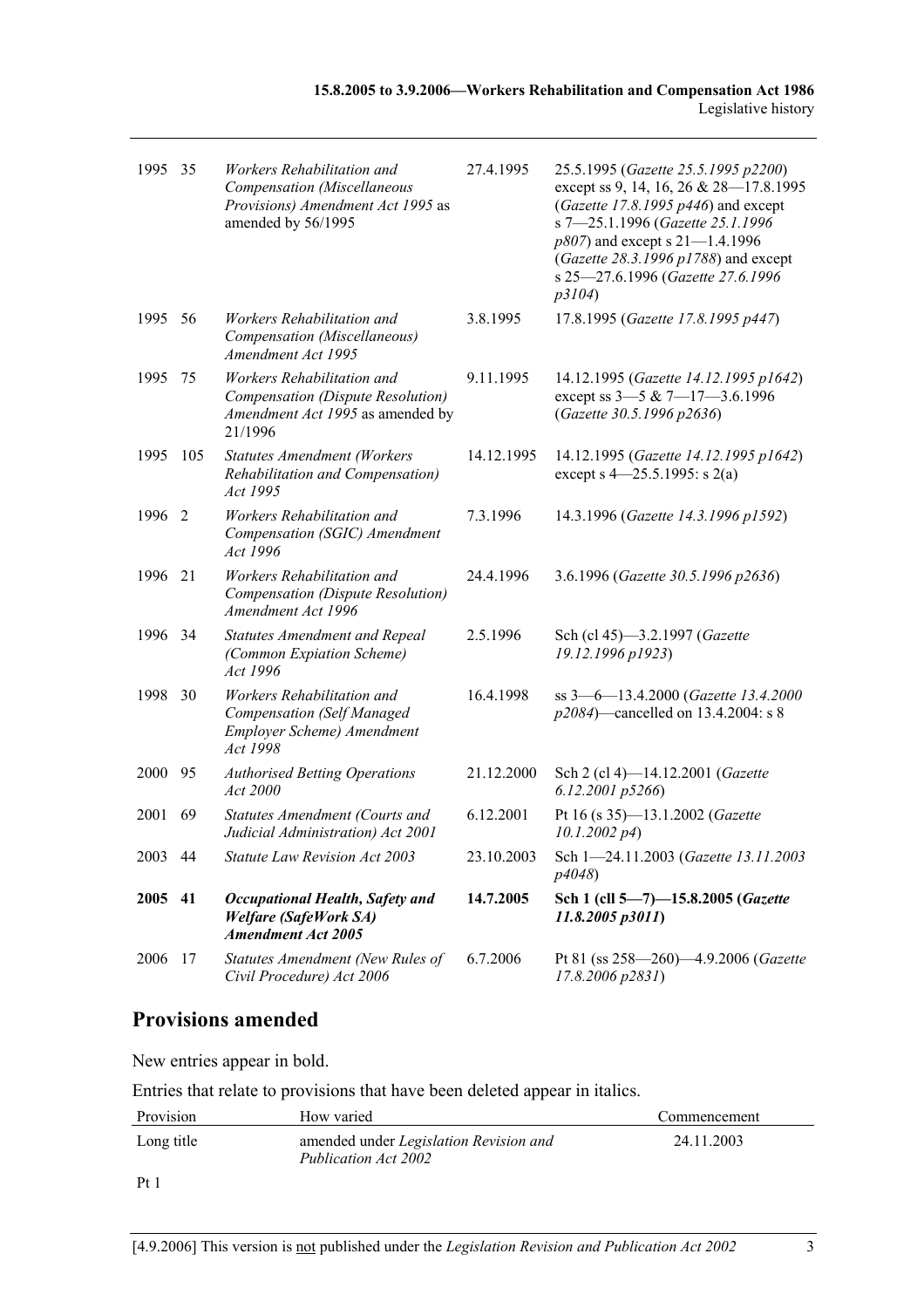| s <sub>2</sub>                          | substituted by 49/1994 s 3          | 1.7.1994   |
|-----------------------------------------|-------------------------------------|------------|
| s(2)                                    | amended by 35/1995 s 3              | 25.5.1995  |
| s 3                                     |                                     |            |
| $s \; 3(1)$                             |                                     |            |
| actuary                                 | inserted by $69/1992$ s 31          | 10.12.1992 |
| Advisory<br>Committee                   | inserted by $49/1994$ s $4(a)$      | 1.7.1994   |
| arbitration officer                     | inserted by $75/1995$ s $3(a)$      | 3.6.1996   |
| conciliation and<br>arbitration officer | inserted by $75/1995$ s $3(b)$      | 3.6.1996   |
| conciliation<br>officer                 | inserted by $75/1995$ s $3(b)$      | 3.6.1996   |
| conciliator                             | inserted by $75/1995$ s 3(b)        | 3.6.1996   |
| the Corporation                         | deleted by $49/1994 s 4(b)$         | 1.7.1994   |
| Corporation                             | inserted by $49/1994$ s $4(b)$      | 1.7.1994   |
| disability                              | amended by $39/1988$ s $3(a)$       | 17.10.1988 |
| disease                                 | substituted by 34/1990 s 3          | 16.4.1987  |
| employer                                | amended by $39/1988$ s $3(b)$       | 17.10.1988 |
| employment                              | amended by $39/1988$ s $3(c)$ , (d) | 17.10.1988 |
| evidentiary<br>material                 | inserted by $75/1995$ s 3(c)        | 3.6.1996   |
| industrial<br>association               | inserted by $75/1995$ s 3(d)        | 3.6.1996   |
| journey                                 | deleted by $49/1994 s 4(c)$         | 1.7.1994   |
| orphan child                            | inserted by $4/1991$ s $3(a)$       | 8.4.1991   |
| place of<br>employment                  | substituted by $49/1994$ s $4(d)$   | 1.7.1994   |
| place of pick-up                        | deleted by $49/1994 s 4(e)$         | 1.7.1994   |
| prescribed<br>allowance                 | (c) deleted by $4/1991$ s $3(b)$    | 8.4.1991   |
| presidential<br>member                  | inserted by $75/1995$ s $3(e)$      | 3.6.1996   |
| registered<br>association               | amended by $49/1994 s 4(f)$         | 1.7.1994   |
|                                         | deleted by $75/1995 s 3(f)$         | 3.6.1996   |
| review authority                        | amended by $4/1991$ s 3(c)          | 8.4.1991   |
|                                         | (c) deleted by $4/1991$ s $3(c)$    | 8.4.1991   |
| reviewable<br>decision                  | inserted by 35/1995 s 4             | 25.5.1995  |
|                                         | substituted by $75/1995$ s 3(g)     | 3.6.1996   |
| the Tribunal                            | deleted by $75/1995 s 3(h)$         | 3.6.1996   |
| Tribunal                                | inserted by $75/1995$ s 3(h)        | 3.6.1996   |
| unrepresentative<br>disability          | substituted by $49/1994$ s $4(g)$   | 1.7.1994   |
|                                         | substituted by 105/1995 s 3         | 14.12.1995 |
| worker                                  | amended by 39/1988 s 3(e)           | 17.10.1988 |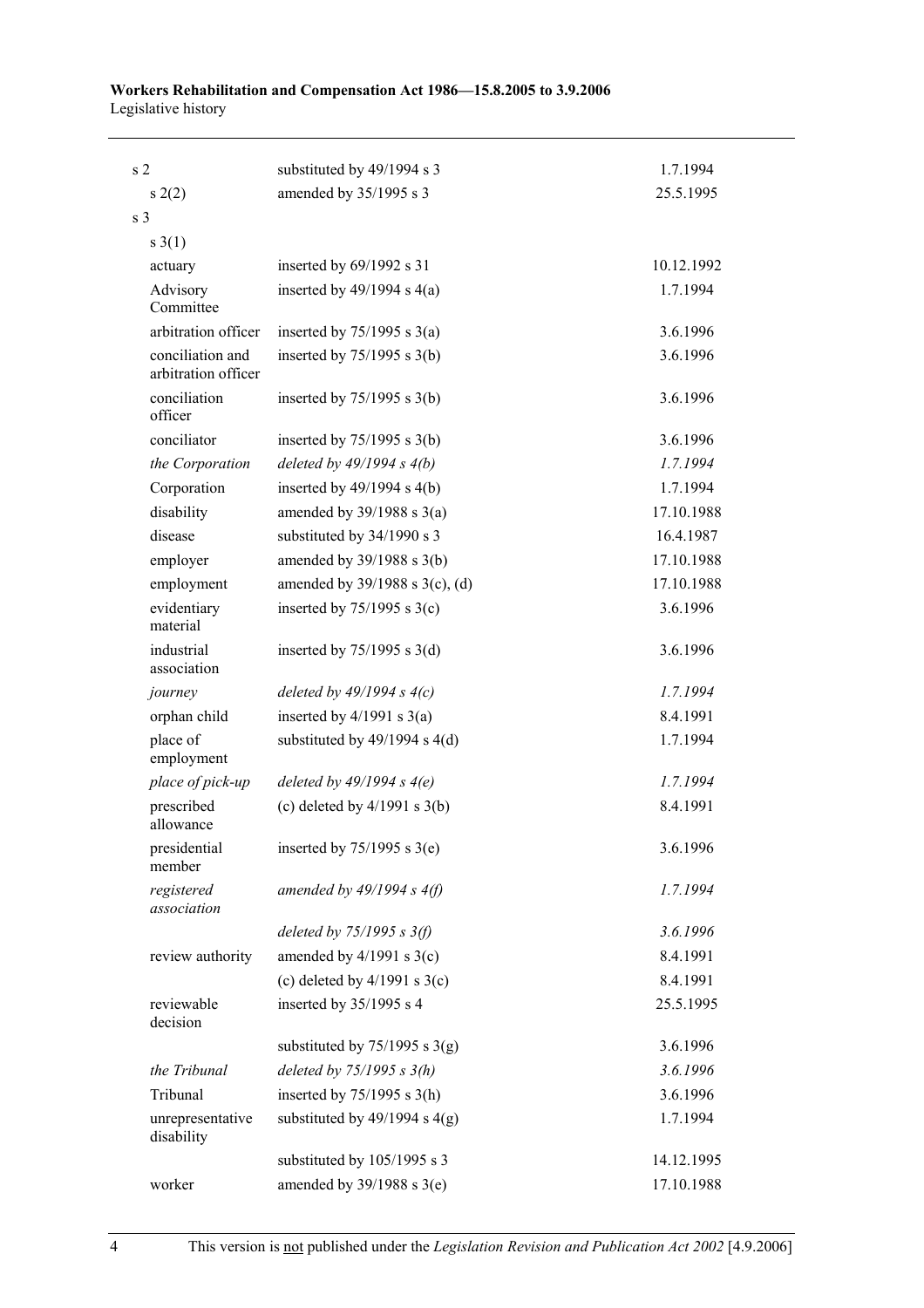| $s \frac{3}{2}$    | deleted by $39/1988$ s $3(f)$                                                                                          | 17.10.1988 |
|--------------------|------------------------------------------------------------------------------------------------------------------------|------------|
| $s \; 3(3)$        | amended by 106/1987 s 3                                                                                                | 30.9.1987  |
| $s \; 3(4)$        | deleted by $49/1994 s 4(h)$                                                                                            | 1.7.1994   |
| $s \frac{3(7)}{2}$ | inserted by $4/1991$ s $3(d)$                                                                                          | 8.4.1991   |
| $s \; 3(8)$        | inserted by $4/1991$ s $3(d)$                                                                                          | 8.4.1991   |
|                    | substituted by $49/1994$ s $4(i)$                                                                                      | 1.7.1994   |
| s <sub>4</sub>     |                                                                                                                        |            |
| s(4(8))            | substituted by 4/1991 s 4                                                                                              | 8.4.1991   |
|                    | amended by 84/1992 s 3                                                                                                 | 30.9.1987  |
| s <sub>6</sub>     | substituted by 35/1995 s 5                                                                                             | 25.5.1995  |
| s 6(4)             | s 6 contents commencing "In this section"<br>amended and redesignated as $s$ 6(4) by 44/2003<br>$s \frac{3(1)}{Sch 1}$ | 24.11.2003 |
| Pt 2               | amended by 39/1988 s 4                                                                                                 | 17.10.1988 |
|                    | amended by 4/1991 s 5                                                                                                  | 8.4.1991   |
|                    | substituted by 49/1994 s 5                                                                                             | 1.7.1994   |
| s <sub>7</sub>     |                                                                                                                        |            |
| s(7(3))            | amended by $44/2003$ s $3(1)$ (Sch 1)                                                                                  | 24.11.2003 |
| s <sub>8</sub>     |                                                                                                                        |            |
| s(3)               | amended by 75/1995 s 4                                                                                                 | 3.6.1996   |
| Pt <sub>3</sub>    |                                                                                                                        |            |
| s 28               |                                                                                                                        |            |
| $s\,28(3)$         | substituted by 35/1995 s 6                                                                                             | 25.5.1995  |
| ss 28A-28C         | inserted by 35/1995 s 7                                                                                                | 25.1.1996  |
| Pt 4               |                                                                                                                        |            |
| Pt 4 Div 1         |                                                                                                                        |            |
| s 30               | amended by 84/1992 s 4                                                                                                 | 3.12.1992  |
|                    | substituted by 49/1994 s 6                                                                                             | 1.7.1994   |
| $s \ 30(5)$        | $(b)(ii)$ dot points redesignated as $(b)(ii)(A)$ and<br>(B) by $44/2003$ s $3(1)$ (Sch 1)                             | 24.11.2003 |
| s 30A              | inserted by $49/1994$ s 6                                                                                              | 1.7.1994   |
|                    | substituted by 35/1995 s 8                                                                                             | 25.5.1995  |
| s 30B              | inserted by $49/1994$ s 6                                                                                              | 1.7.1994   |
| s 31               |                                                                                                                        |            |
| s $31(1)$ – (3)    | substituted by $49/1994$ s $7(a)$                                                                                      | 1.7.1994   |
| $s \, 31(4)$       | inserted by 39/1988 s 5                                                                                                | 17.10.1988 |
|                    | amended by 49/1994 s 7(b)                                                                                              | 1.7.1994   |
| $s \, 31(5)$       | inserted by 34/1990 s 4                                                                                                | 26.4.1990  |
| Pt 4 Div 2         |                                                                                                                        |            |
| s 32               |                                                                                                                        |            |
| $s \, 32(1)$       | substituted by $35/1995$ s $9(a)$                                                                                      | 17.8.1995  |
| $s\,32(la)$        | inserted by $4/1991 s 6(a)$                                                                                            | 8.4.1991   |
|                    | amended by $52/1993$ s $3(a)$                                                                                          | 20.5.1993  |
|                    | deleted by $35/1995 s 9(a)$                                                                                            | 17.8.1995  |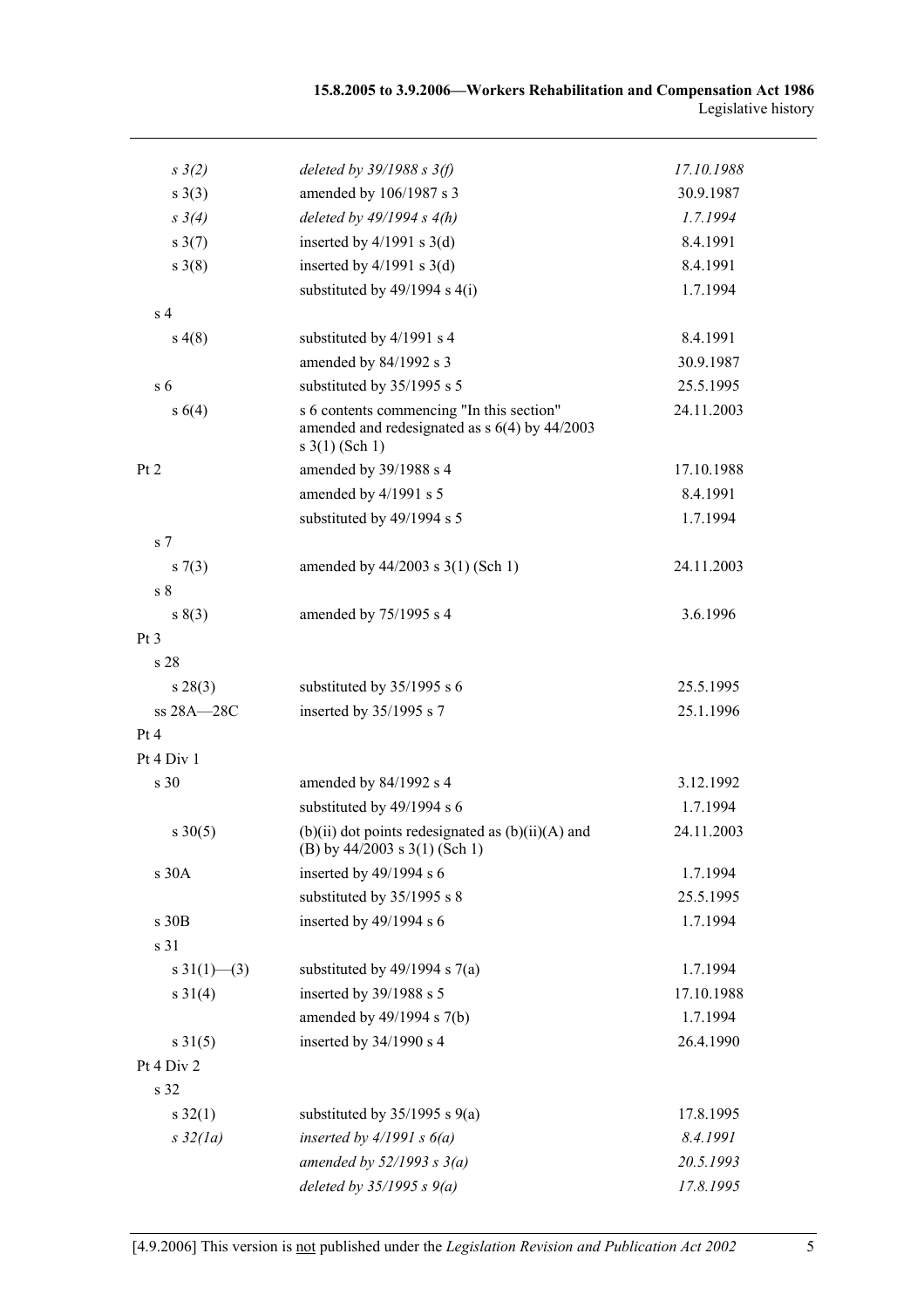| $s \, 32(2)$          | amended by 39/1988 s 6                          | 17.10.1988 |
|-----------------------|-------------------------------------------------|------------|
|                       | amended by $4/1991$ s $6(b)$                    | 8.4.1991   |
| $s \, 32(3)$          | substituted by $4/1991$ s $6(c)$                | 8.4.1991   |
| $s \, 32(4)$          | substituted by $4/1991$ s $6(c)$                | 8.4.1991   |
|                       | substituted by $52/1993$ s $3(b)$               | 20.5.1993  |
| $s \frac{32}{4a}$     | inserted by $52/1993$ s $3(b)$                  | 20.5.1993  |
| $s \, 32(5)$          | inserted by $4/1991$ s $6(c)$                   | 8.4.1991   |
| $s \, 32(6)$          | amended by $52/1993$ s $3(c)$                   | 20.5.1993  |
| $s \, 32(7)$          | inserted by $4/1991$ s $6(c)$                   | 8.4.1991   |
| $s \, 32(8)$          | inserted by $4/1991$ s $6(c)$                   | 8.4.1991   |
|                       | amended by $52/1993$ s $3(d)$                   | 20.5.1993  |
| $s\ 32(9)$            | substituted by $35/1995$ s $9(b)$               | 17.8.1995  |
| $s \frac{32(10)}{2}$  | inserted by $4/1991$ s $6(c)$                   | 8.4.1991   |
|                       | substituted by $52/1993$ s $3(e)$               | 20.5.1993  |
|                       | substituted by $35/1995$ s $9(b)$               | 17.8.1995  |
| s $32(11)$ (14)       | inserted by $35/1995$ s $9(b)$                  | 17.8.1995  |
| s 33                  |                                                 |            |
| $s \, 33(4)$          | inserted by 39/1988 s 7                         | 17.10.1988 |
| Pt 4 Div 3            |                                                 |            |
| s 34                  |                                                 |            |
| $s \, 34(1)$          | s 34 redesignated as s $34(1)$ by $84/1992$ s 5 | 3.12.1992  |
| $s \frac{34(2)}{2}$   | inserted by 84/1992 s 5                         | 3.12.1992  |
| Pt 4 Div 4            |                                                 |            |
| s 35                  |                                                 |            |
| $s \, 35(1)$          | amended by $84/1992$ s $6(a)$                   | 1.7.1993   |
| $s \, 35(2)$          | substituted by $35/1995$ s $10(a)$              | 25.5.1995  |
| $s \frac{35(2a)}{2}$  | inserted by 4/1991 s 7                          | 8.4.1991   |
| $s \, 35(5)$          | amended by 35/1995 s 10(b)                      | 25.5.1995  |
|                       | substituted by 105/1995 s 4                     | 25.5.1995  |
|                       | amended by 44/2003 s 3(1) (Sch 1)               | 24.11.2003 |
| $s \, 35(5a)$         | inserted by 105/1995 s 4                        | 25.5.1995  |
| $s \; 35(6)$          | substituted by 49/1994 s 8                      | 1.7.1994   |
| $s \frac{35(6a)}{2}$  | inserted by $84/1992$ s $6(b)$                  | 1.7.1993   |
|                       | substituted by 49/1994 s 8                      | 1.7.1994   |
|                       | substituted by $35/1995$ s $10(c)$              | 25.5.1995  |
| $s \; 35(6b)$         | inserted by 49/1994 s 8                         | 1.7.1994   |
|                       | amended by 35/1995 s 10(d)                      | 25.5.1995  |
| $s \, 35(7)$          | amended by 44/2003 s 3(1) (Sch 1)               | 24.11.2003 |
| s 36                  |                                                 |            |
| $s \ 36(1)$           | amended by $4/1991$ s $8(a)$ , (b)              | 8.4.1991   |
|                       | substituted by $35/1995$ s $11(a)$              | 25.5.1995  |
| s $36(1a)$ and $(1b)$ | inserted by $35/1995$ s $11(a)$                 | 25.5.1995  |
| $s \ 36(2)$           | amended by $4/1991$ s $8(c)$ , (d)              | 8.4.1991   |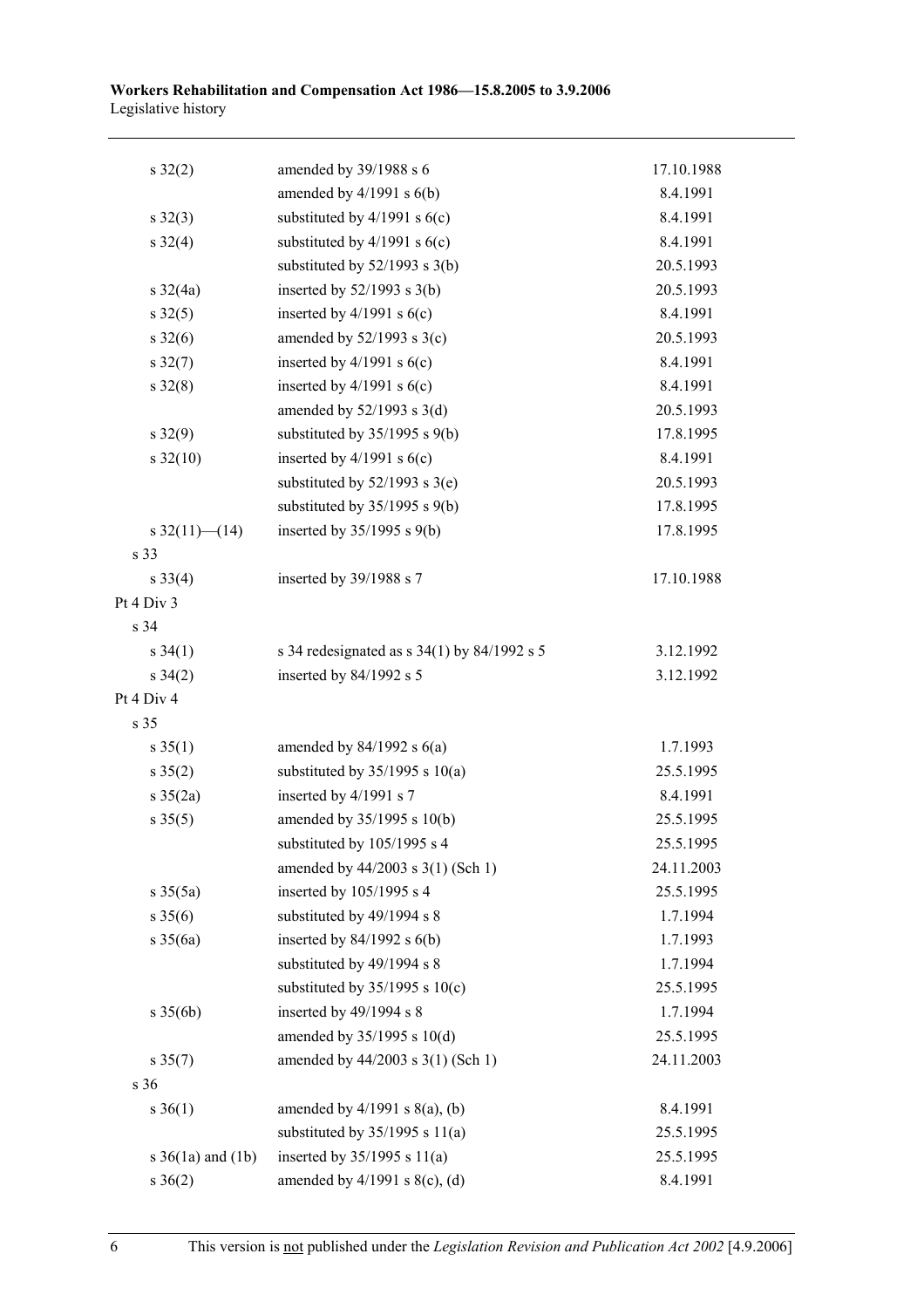| $s \ 36(3)$              | substituted by $4/1991$ s $8(e)$   | 8.4.1991   |
|--------------------------|------------------------------------|------------|
|                          | amended by $84/1992$ s $7(a)$      | 3.5.1993   |
| $s \; 36(3a)$            | inserted by $4/1991$ s $8(e)$      | 8.4.1991   |
|                          | amended by 35/1995 s 11(b), (c)    | 25.5.1995  |
| $s \; 36(4)$             | substituted by $4/1991$ s $8(e)$   | 8.4.1991   |
|                          | substituted by $84/1992$ s $7(b)$  | 3.5.1993   |
|                          | substituted by $75/1995$ s $5(a)$  | 3.6.1996   |
| $s \; 36(4a)$            | inserted by $84/1992$ s $7(b)$     | 3.5.1993   |
|                          | substituted by $75/1995$ s $5(a)$  | 3.6.1996   |
| $s \, 36(4b)$ and $(4c)$ | inserted by $84/1992$ s $7(b)$     | 3.5.1993   |
|                          | deleted by $75/1995 s 5(a)$        | 3.6.1996   |
| $s \ 36(5)$              | substituted by $84/1992$ s $7(b)$  | 3.5.1993   |
|                          | substituted by $75/1995$ s $5(a)$  | 3.6.1996   |
| $s \; 36(6)$             | inserted by 39/1988 s 8            | 17.10.1988 |
| $s \ 36(7)$ (9)          | inserted by $4/1991$ s $8(f)$      | 8.4.1991   |
| $s \ 36(10)$             | inserted by $4/1991$ s $8(f)$      | 8.4.1991   |
|                          | amended by $75/1995$ s $5(b)$      | 3.6.1996   |
| s $36(11)$ and $(12)$    | inserted by $4/1991$ s $8(f)$      | 8.4.1991   |
| $s \ 36(13)$             | inserted by $84/1992$ s $7(c)$     | 1.7.1993   |
| s <sub>37</sub>          | amended by $84/1992 s 8$           | 3.5.1993   |
|                          | deleted by 35/1995 s 12            | 25.5.1995  |
| s 38                     |                                    |            |
| $s \, 38(1a)$            | inserted by $35/1995$ s $13(a)$    | 25.5.1995  |
| $s \ 38(2)$              | amended by $4/1991$ s $9(a)$       | 8.4.1991   |
| $s \ 38(3)$              | substituted by $35/1995$ s $13(b)$ | 25.5.1995  |
| $s \ 38(4)$              | deleted by $4/1991$ s $9(b)$       | 8.4.1991   |
|                          | inserted by 35/1995 s 13(b)        | 25.5.1995  |
| $s \ 38(7)$              | deleted by $4/1991$ s $9(c)$       | 8.4.1991   |
|                          | inserted by $35/1995$ s $13(c)$    | 25.5.1995  |
| s 38A                    | inserted by $56/1995$ s $3(1)$     | 17.8.1995  |
| s 39                     |                                    |            |
| $s \, 39(2)$             | amended by $84/1992$ s $9(a)$      | 3.5.1993   |
|                          | substituted by 56/1995 s 4         | 17.8.1995  |
| $s \, 39(3)$             | amended by 84/1992 s 9(b)          | 3.5.1993   |
|                          | amended by 35/1995 s 14            | 17.8.1995  |
| s 40                     |                                    |            |
| $s\ 40(3)$               | amended by 35/1995 s 15            | 25.5.1995  |
| s 41                     |                                    |            |
| $s\ 41(2)$               | amended by 35/1995 s 16            | 17.8.1995  |
| Pt 4 Div 4A              | heading inserted by 35/1995 s 17   | 25.5.1995  |
| s 42                     | substituted by 49/1994 s 9         | 1.7.1994   |
|                          | substituted by 35/1995 s 17        | 25.5.1995  |
| $s\ 42(1)$               | substituted by 56/1995 s 5         | 17.8.1995  |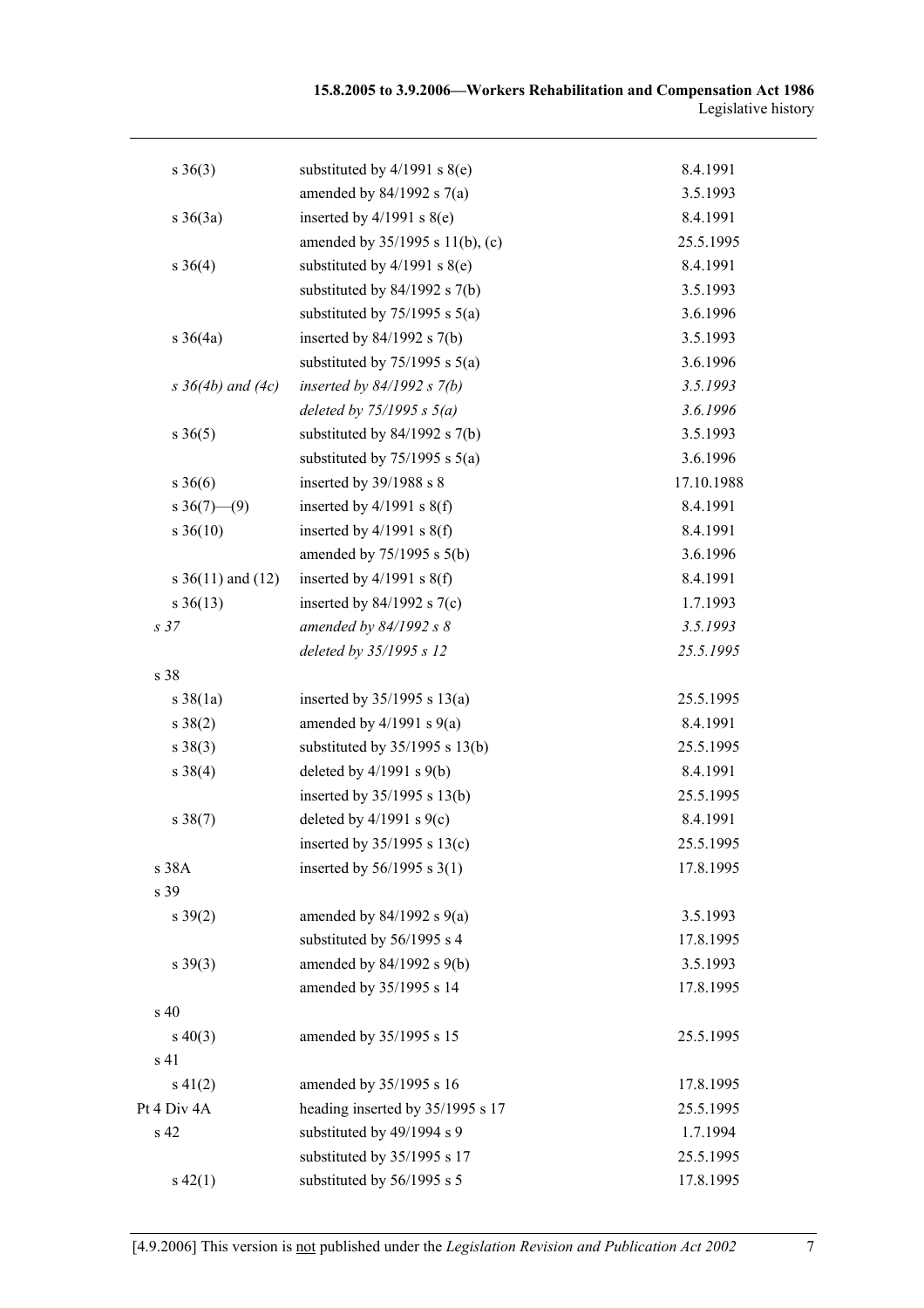|                   | amended by 75/1995 s 6                                   | 14.12.1995 |
|-------------------|----------------------------------------------------------|------------|
| Pt 4 Div 4B       | Div 4A inserted by 84/1992 s 10                          | 1.7.1993   |
|                   | Div 4A redesignated as Div 4B by 35/1995 s 18            | 25.5.1995  |
| s 42A             |                                                          |            |
| $s\ 42A(3)$       | amended by 56/1995 s 6                                   | 17.8.1995  |
| s 42B             |                                                          |            |
| $s\ 42B(3)$ (5)   | substituted by 75/1995 s 7                               | 3.6.1996   |
| s $42B(6)$ - (10) | deleted by 75/1995 s 7                                   | 3.6.1996   |
| Pt 4 Div 5        |                                                          |            |
| s 43              |                                                          |            |
| $s\,43(3)$ - (5)  | deleted by $84/1992 s 11(a)$                             | 10.12.1992 |
| $s\,43(6)$        | amended by 84/1992 s 11(b)                               | 10.12.1992 |
| $s\,43(7)$        | amended by 84/1992 s 11(c)                               | 10.12.1992 |
| $s\,43(7a)$       | inserted by $84/1992$ s $11(d)$                          | 10.12.1992 |
| $s\,43(11)$       |                                                          |            |
|                   | the prescribed sum amended by 39/1988 s 9                | 17.10.1988 |
|                   | amended by $84/1992$ s $11(e)$                           | 10.12.1992 |
| Pt 4 Div 6        |                                                          |            |
| s 44              |                                                          |            |
| $s\,44(1)$        | amended by $4/1991$ s $10(a)$                            | 8.4.1991   |
|                   | amended by $84/1992$ s $12(a)$ , (b)                     | 10.12.1992 |
| $s\,44(4a)$       | inserted by $4/1991$ s $10(b)$                           | 8.4.1991   |
|                   | amended by $84/1992$ s $12(c)$                           | 10.12.1992 |
| $s\,44(5)$        | amended by $4/1991$ s $10(c)$                            | 8.4.1991   |
| $s\,44(10)$       | substituted by $4/1991$ s $10(d)$                        | 8.4.1991   |
| $s\,44(13)$       | deleted by $49/1994 s 10(a)$                             | 1.7.1994   |
| $s\,44(13)$       | s 44(14a) inserted by 84/1992 s 12(d)                    | 1.7.1993   |
|                   | s 44(14a) redesignated as s 44(13) by 49/1994<br>s 10(a) | 1.7.1994   |
|                   | amended by 35/1995 s 19                                  | 25.5.1995  |
| $s\,44(14)$       | substituted by $49/1994$ s $10(b)$                       | 1.7.1994   |
| $s\,44(15)$       | substituted by $49/1994$ s $10(b)$                       | 1.7.1994   |
|                   | amended by 44/2003 s 3(1) (Sch 1)                        | 24.11.2003 |
| $s\,44(16)$ (19)  | inserted by 49/1994 s 10(b)                              | 1.7.1994   |
| s 45              |                                                          |            |
| $s\,45(7)$        | amended by 84/1992 s 13                                  | 3.5.1993   |
| Pt 4 Div 7        |                                                          |            |
| s 46              |                                                          |            |
| $s\,46(3)$        | amended by $39/1988$ s $10(a)$                           | 17.10.1988 |
|                   | amended by 35/1995 s 20(a)                               | 25.5.1995  |
| $s\,46(4)$        | substituted by $35/1995$ s $20(b)$                       | 25.5.1995  |
| $s\,46(6a)$       | inserted by 39/1988 s 10(b)                              | 17.10.1988 |
| $s\,46(8a)$       | inserted by $39/1988$ s $10(c)$                          | 17.10.1988 |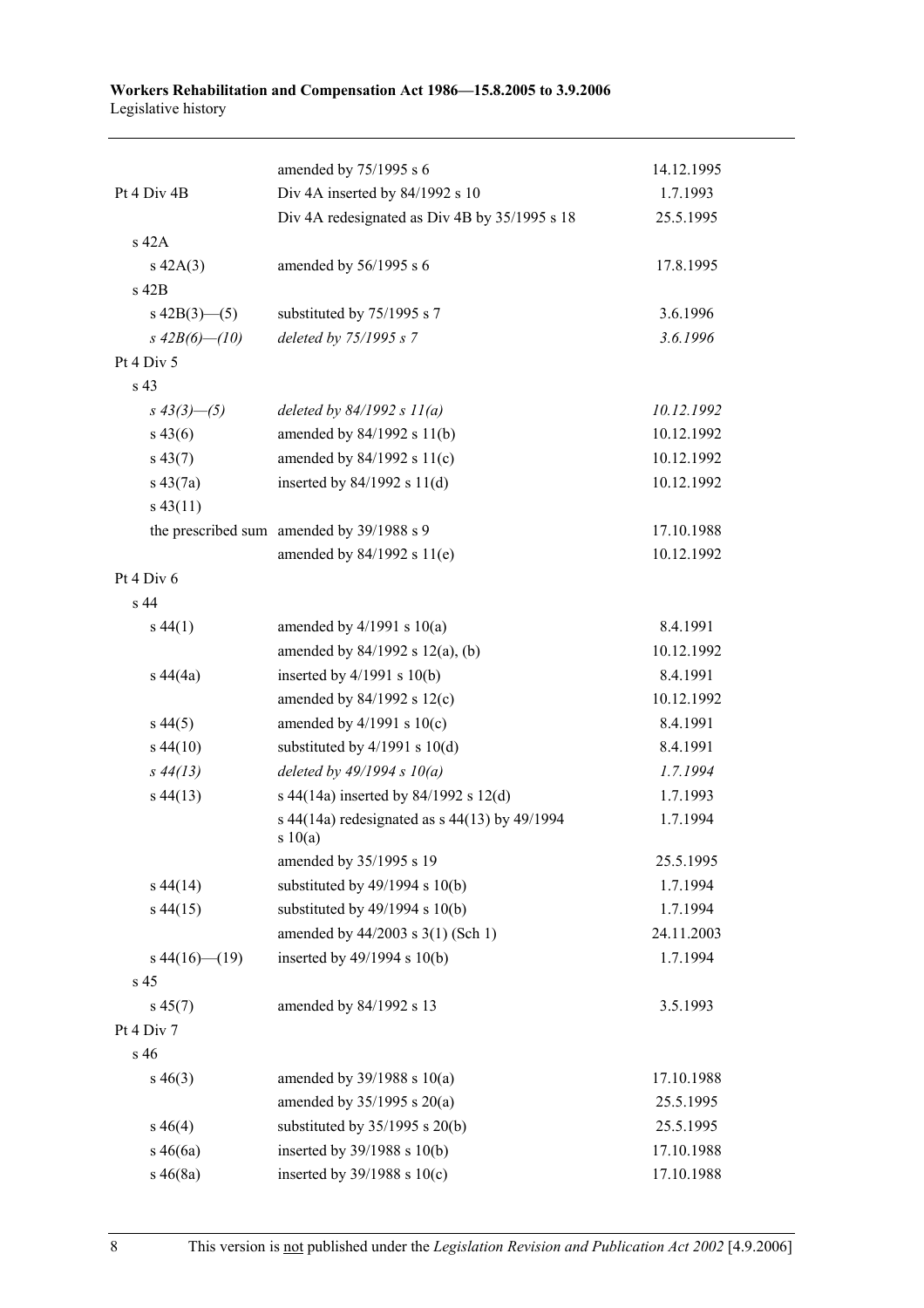| 15.8.2005 to 3.9.2006—Workers Rehabilitation and Compensation Act 1986 |                     |
|------------------------------------------------------------------------|---------------------|
|                                                                        | Legislative history |

| s $46(8b) - (8j)$        | inserted by 84/1992 s 14                               | 3.12.1994  |
|--------------------------|--------------------------------------------------------|------------|
|                          | deleted by $35/1995 s 20(c)$                           | 25.5.1995  |
| s 50                     |                                                        |            |
| s $50(1)$ and (2)        | substituted by 4/1991 s 11                             | 8.4.1991   |
| s 50(3)                  | substituted by 105/1995 s 5                            | 14.12.1995 |
| s 50(4)                  | inserted by 105/1995 s 5                               | 14.12.1995 |
| Pt 4 Div 8               |                                                        |            |
| s <sub>52</sub>          |                                                        |            |
| s 52(1)                  | amended by 35/1995 s 21                                | 1.4.1996   |
| $s\,52(3)$               | substituted by 4/1991 s 12                             | 8.4.1991   |
| s 52(5)                  | amended by $39/1988$ s $11(a)$                         | 17.10.1988 |
| s 52(6a)                 | inserted by 39/1988 s 11(b)                            | 17.10.1988 |
| s 53                     |                                                        |            |
| s 53(4a)                 | inserted by 39/1988 s 12                               | 17.10.1988 |
| s 53(4b)                 | inserted by 35/1995 s 22                               | 25.5.1995  |
| s 53(6)                  | amended by 84/1992 s 15                                | 3.5.1993   |
| s 53(7)                  | inserted by 52/1993 s 4                                | 24.2.1994  |
| s 53(7a) and (7b)        | inserted by 49/1994 s 11                               | 1.7.1994   |
| s 53(8)                  | inserted by 52/1993 s 4                                | 24.2.1994  |
| Pt 4 Div 9               |                                                        |            |
| s 54                     |                                                        |            |
| s 54(1)                  | (b) deleted by $84/1992$ s $16(a)$                     | 3.12.1992  |
| $s\,54(3)$               | amended by 84/1992 s 16(b)                             | 3.12.1992  |
| s 54(4)                  | deleted by 84/1992 s 16(c)                             | 3.12.1992  |
| s $54(4a)$ and $(4b)$    | inserted by $39/1988$ s $13(a)$                        | 17.10.1988 |
| s 54(5)                  | amended by 39/1988 s 13(b)                             | 17.10.1988 |
| s 54(7)                  | amended by 75/1995 s 8                                 | 3.6.1996   |
| s $54(7a)$ (7c)          | inserted by $39/1988$ s $13(c)$                        | 17.10.1988 |
| s 54(8)                  |                                                        |            |
| prescribed sum           | deleted by $84/1992 s 16(d)$                           | 3.12.1992  |
| s <sub>56</sub>          | deleted by 49/1994 s 12                                | 1.7.1994   |
| s 58                     |                                                        |            |
| s 58(2)                  | amended by 95/2000 Sch 2 cl 4                          | 14.12.2001 |
| s 58(3)                  |                                                        |            |
| the prescribed<br>amount | amended by 39/1988 s 14                                | 17.10.1988 |
| s 58A                    | inserted by 39/1988 s 15 as amended by<br>97/1988 s 10 | 17.10.1988 |
| s 58B                    | inserted by 39/1988 s 15                               | 1.1.1989   |
| s 58B(2)                 | amended by $35/1995$ s $23(a)$                         | 25.5.1995  |
| s 58B(2)                 | (d) deleted by $56/1995$ s 7                           | 17.8.1995  |
| s 58B(3)                 | deleted by 35/1995 s 23(b)                             | 25.5.1995  |
| $s$ 58B(3a)              | inserted by 97/1988 s 10                               | 1.1.1989   |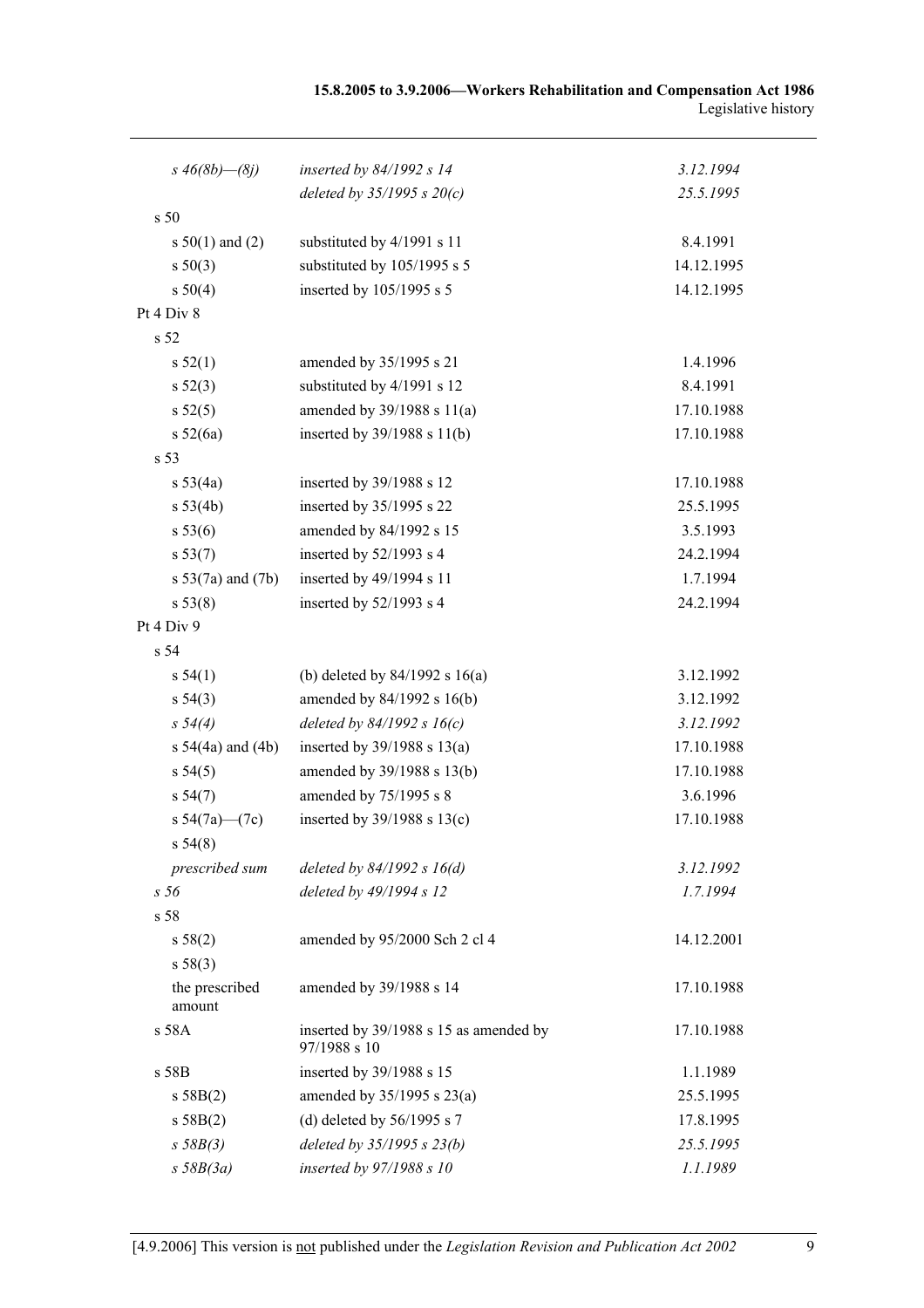|                                     | deleted by $35/1995 s 23(b)$                                                     | 25.5.1995                           |
|-------------------------------------|----------------------------------------------------------------------------------|-------------------------------------|
| $s \, 58B(4)$                       | deleted by $35/1995 s 23(b)$                                                     | 25.5.1995                           |
| s 58C                               | inserted by 35/1995 s 24                                                         | 25.5.1995                           |
| Pt 5                                |                                                                                  |                                     |
| s 59                                |                                                                                  |                                     |
| $s\,59(3)$                          | inserted by 4/1991 s 13                                                          | 8.4.1991                            |
| s 59A                               | inserted by 30/1998 s 3 but this amendment<br>cancelled by $30/1998$ s $8(a)$    | 13.4.2000—cancelled on<br>13.4.2004 |
| s 60                                |                                                                                  |                                     |
| $s\ 60(2)$                          | amended by $4/1991$ s $14(a)$                                                    | 8.4.1991                            |
| $s\ 60(3)$                          | substituted by $97/1988$ s 4(a)                                                  | 15.12.1988                          |
| $s\ 60(4)$                          | amended by $39/1988$ s $16(a)$                                                   | 17.10.1988                          |
|                                     | substituted by $97/1988$ s $4(a)$                                                | 15.12.1988                          |
|                                     | substituted by $4/1991$ s $14(b)$                                                | 8.4.1991                            |
| $s\ 60(5)$                          | amended by 39/1988 s 16(b)                                                       | 17.10.1988                          |
|                                     | substituted by $4/1991$ s $14(b)$                                                | 8.4.1991                            |
| $s\ 60(5a)$                         | inserted by $97/1988 s 4(b)$                                                     | 15.12.1988                          |
|                                     | deleted by $4/1991 s 14(b)$                                                      | 8.4.1991                            |
| $s\ 60(6)$                          | substituted by $4/1991$ s $14(b)$                                                | 8.4.1991                            |
|                                     | amended by 75/1995 s 9                                                           | 3.6.1996                            |
| $s\ 60(9)$                          |                                                                                  |                                     |
| indemnified<br>maritime<br>employer | inserted by $4/1991$ s $14(d)$                                                   | 8.4.1991                            |
| s 61                                |                                                                                  |                                     |
| $s\ 61(4)$                          | inserted by $4/1991$ s 15                                                        | 8.4.1991                            |
| $s \ 61(5)$                         | inserted by 52/1993 s 5                                                          | 20.5.1993                           |
| s 62                                | amended by 105/1995 s 6                                                          | 14.12.1995                          |
|                                     | substituted by 30/1998 s 4 but this amendment<br>cancelled by $30/1998$ s $8(a)$ | 13.4.2000-cancelled on<br>13.4.2004 |
| s 62A                               | inserted by 35/1995 s 25                                                         | 27.6.1996                           |
| s 63                                |                                                                                  |                                     |
| s 63(1)                             | amended by 39/1988 s 17                                                          | 17.10.1988                          |
|                                     | amended by $4/1991$ s $16(a)$                                                    | 8.4.1991                            |
|                                     | amended by 52/1993 s 6                                                           | 20.5.1993                           |
|                                     | amended by $84/1992$ s $17(a)$                                                   | 1.7.1993                            |
|                                     | amended by 35/1995 s 26                                                          | 17.8.1995                           |
| $s\,63(3)$                          | amended by $4/1991$ s $16(b)$                                                    | 8.4.1991                            |
|                                     | amended by 84/1992 s 17(b)                                                       | 1.7.1993                            |
| $s\ 63(3aa)$                        | inserted by $84/1992$ s $17(c)$                                                  | 1.7.1993                            |
|                                     | amended by 56/1995 s 8                                                           | 17.8.1995                           |
| $s\ 63(3a)$                         | inserted by $4/1991$ s $16(c)$                                                   | 8.4.1991                            |
| $s\,63(7)$                          | inserted by $4/1991$ s $16(d)$                                                   | 8.4.1991                            |

s 64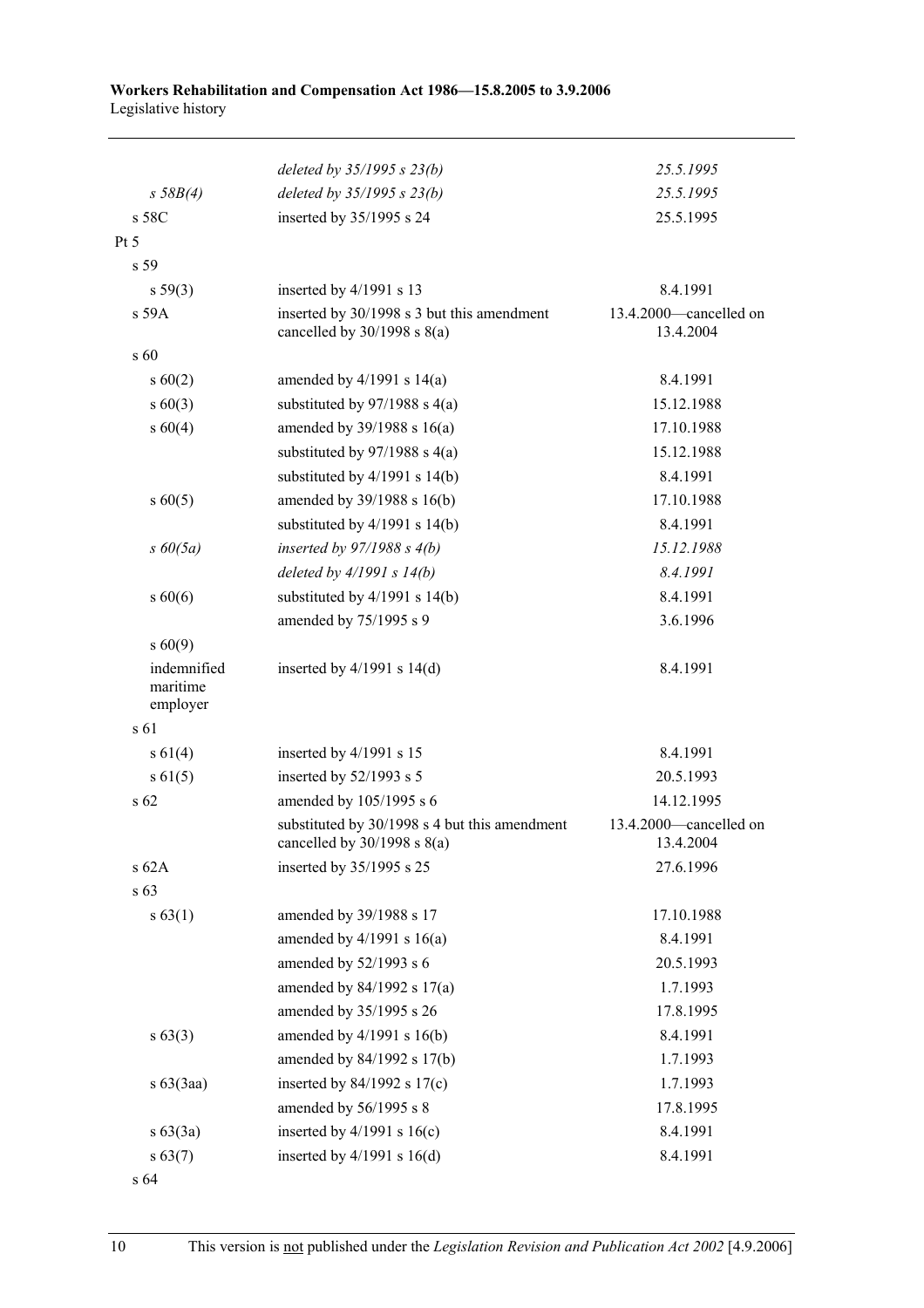| s 64(2)             | amended by 49/1994 s 13(a)                                                   | 1.7.1994                            |
|---------------------|------------------------------------------------------------------------------|-------------------------------------|
| s 64(3)             | amended by $52/1993$ s $7(a)$                                                | 1.7.1993                            |
|                     | amended by 49/1994 s 13(b)                                                   | 1.7.1994                            |
|                     | amended by 35/1995 s 27                                                      | 25.5.1995                           |
|                     | amended by 75/1995 s 10                                                      | 3.6.1996                            |
|                     | amended by 41/2005 Sch 1 (cl 5)                                              | 15.8.2005                           |
| $s\,64(3a)$         | inserted by $52/1993$ s $7(b)$                                               | 1.7.1993                            |
| $s\,65$             |                                                                              |                                     |
| s 65(2)             | deleted by 39/1988 s 18 as substituted by<br>97/1988 s 11                    | uncommenced—not<br>incorporated     |
| s $65(3)$ and $(4)$ | inserted by 97/1988 s 5                                                      | 15.12.1988                          |
| s 66                |                                                                              |                                     |
| $s66(2)$ – (5)      | inserted by $39/1988$ s $19(a)$                                              | uncommenced-not<br>incorporated     |
| $s\,66(7)$          | substituted by $34/1990$ s $5(a)$                                            | 26.4.1990                           |
| s 66(9)             | amended by 34/1990 s 5(b)                                                    | 26.4.1990                           |
| $s\,66(12)$         | substituted by 39/1988 s 19(b)                                               | 17.10.1988                          |
| $s\,66(13)$         | deleted by $34/1990$ s $5(c)$                                                | 26.4.1990                           |
|                     | inserted by 4/1991 s 17                                                      | 8.4.1991                            |
| s 67                | amended by 39/1988 s 20                                                      | 17.10.1988                          |
|                     | substituted by 4/1991 s 18                                                   | 8.4.1991                            |
| s 67(1)             | amended by 35/1995 s 28(a)                                                   | 17.8.1995                           |
|                     | amended by 30/1998 s 5 but this amendment<br>cancelled by $30/1998$ s $8(a)$ | 13.4.2000-cancelled on<br>13.4.2004 |
| s $67(5)$ and $(6)$ | inserted by 35/1995 s 28(b)                                                  | 17.8.1995                           |
| s 68                |                                                                              |                                     |
| s 68(2)             | substituted by 39/1988 s 21                                                  | 17.10.1988                          |
|                     | amended by 75/1995 s 11                                                      | 3.6.1996                            |
| s68(3)              | deleted by 39/1988 s 21                                                      | 17.10.1988                          |
|                     | inserted by 105/1995 s 7                                                     | 14.12.1995                          |
| s 68(4)             | substituted by 4/1991 s 19                                                   | 8.4.1991                            |
| s 69                |                                                                              |                                     |
| s 69(1)             | amended by $39/1988$ s $22(a)$                                               | uncommenced-not<br>incorporated     |
| s 69(4)             | substituted by $39/1988$ s $22(b)$                                           | 17.10.1988                          |
| s 69(4a)            | inserted by $39/1988$ s $22(b)$                                              | 17.10.1988                          |
| s 69A               | inserted by 35/1995 s 29                                                     | 25.5.1995                           |
| s 71                |                                                                              |                                     |
| s 71(1)             | amended by 4/1991 s 20                                                       | 8.4.1991                            |
| s 72                | amended by 39/1988 s 23                                                      | 17.10.1988                          |
|                     | substituted by 4/1991 s 21                                                   | 8.4.1991                            |
| s 76                | amended by 39/1988 s 24                                                      | 17.10.1988                          |
|                     | amended by 75/1995 s 12                                                      | 3.6.1996                            |
| s 76A               | inserted by 39/1988 s 25                                                     | 17.10.1988                          |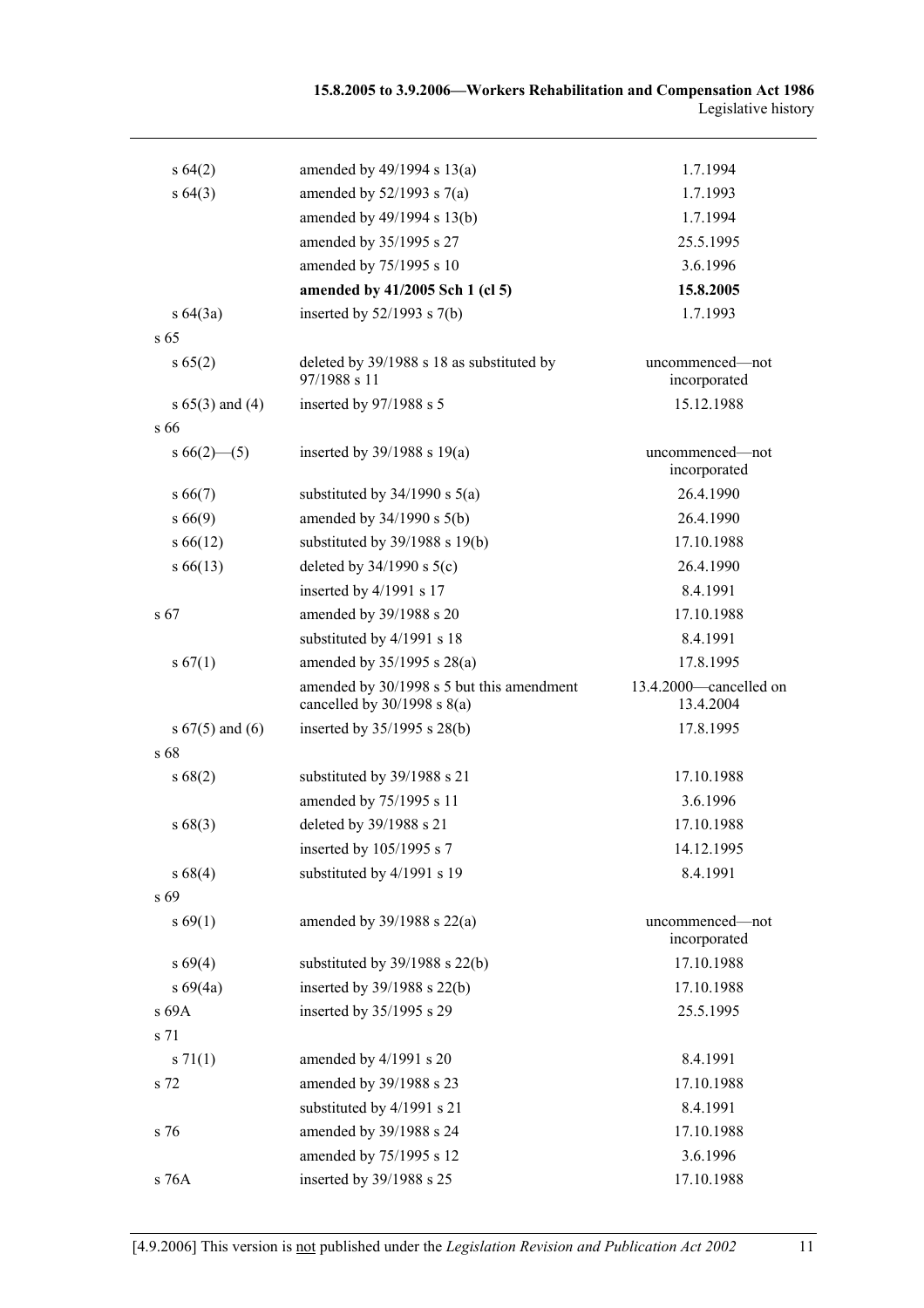| Pt <sub>6</sub>      | amended by 39/1988 ss 26–35                                     | 17.10.1988 |
|----------------------|-----------------------------------------------------------------|------------|
|                      | amended by 97/1988 s 6                                          | 15.12.1988 |
|                      | amended by 34/1990 s 6                                          | 26.4.1990  |
|                      | amended by 4/1991 ss 22-40                                      | 8.4.1991   |
|                      | amended by $84/1992$ s $18(a)$                                  | 8.4.1991   |
|                      | amended by 84/1992 s 18(b), (c)                                 | 3.12.1992  |
|                      | amended by 52/1993 s 15                                         | 20.5.1993  |
|                      | amended by $52/1993$ ss 8—12, 14(a), (d)—(g)<br>& $16(2)$ - (6) | 1.7.1993   |
|                      | amended by 52/1993 s 14(b)                                      | 24.2.1994  |
|                      | amended by 52/1993 s 13                                         | 20.5.1995  |
|                      | amended by 49/1994 s 14                                         | 1.7.1994   |
|                      | substituted by 75/1995 s 13                                     | 3.6.1996   |
| s 80                 |                                                                 |            |
| $s\,80(5)$           | substituted by 21/1996 s 3                                      | 3.6.1996   |
| $s\,80(6)$           | inserted by $21/1996$ s 3                                       | 3.6.1996   |
| s 80A                |                                                                 |            |
| s 80A(7)             | inserted by 69/2001 s 35                                        | 13.1.2002  |
| s 82A                | substituted by 21/1996 s 4                                      | 3.6.1996   |
| s 88DA               | inserted by 21/1996 s 5                                         | 3.6.1996   |
| Pt 6A                | inserted by 75/1995 s 13                                        | 3.6.1996   |
| Pt 6B                | inserted by 75/1995 s 13                                        | 3.6.1996   |
| s 97B                |                                                                 |            |
| $s\,97B(2)$          | amended by $44/2003$ s $3(1)$ (Sch 1)                           | 24.11.2003 |
| Pt 7                 |                                                                 |            |
| s 103A               | inserted by 39/1988 s 36                                        | 17.10.1988 |
| s 104                | deleted by $4/1991 s 41$                                        | 8.4.1991   |
| s 105                | substituted by 39/1988 s 37                                     | 17.10.1988 |
| s 105(1)             | s 105 amended and redesignated as s 105(1) by<br>4/1991 s 42    | 8.4.1991   |
| s $105(2)$ and $(3)$ | inserted by $4/1991$ s $42(b)$                                  | 8.4.1991   |
| s 106A               | inserted by 39/1988 s 38                                        | 17.10.1988 |
| s 107A               | inserted by 35/1995 s 30                                        | 25.5.1995  |
| s 107B               | inserted by $30/1998$ s 6                                       | 13.4.2000  |
| s 107B(4)            | amended by $30/1998$ s $8(b)$                                   | 13.4.2004  |
| s 108                |                                                                 |            |
| $s\ 108(4)$          | inserted by 4/1991 s 43                                         | 8.4.1991   |
|                      | amended by 75/1995 s 14                                         | 3.6.1996   |
| s 108(5)             | inserted by 4/1991 s 43                                         | 8.4.1991   |
| s 109                | amended by 35/1995 s 31                                         | 25.5.1995  |
| s 110                | substituted by 4/1991 s 44                                      | 8.4.1991   |
| s 112                |                                                                 |            |
| s 112(1)             | substituted by $49/1994$ s $15(a)$                              | 1.7.1994   |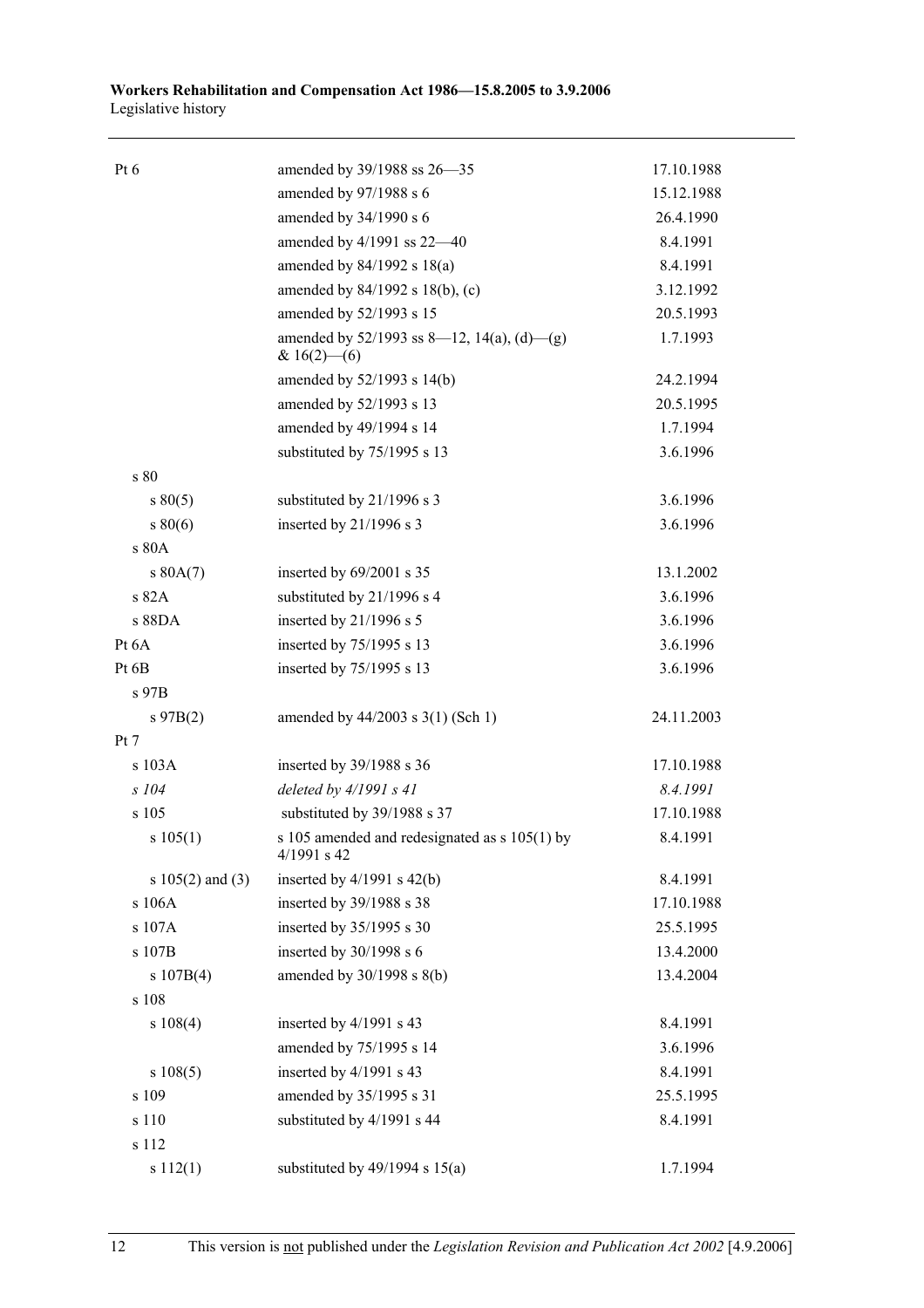| s 112(2)             | amended by 39/1988 s 39(a), (b)                                      | 17.10.1988 |
|----------------------|----------------------------------------------------------------------|------------|
|                      | amended by 34/1990 s 7                                               | 26.4.1990  |
|                      | substituted by $49/1994$ s $15(a)$                                   | 1.7.1994   |
| s 112(2a)            | inserted by $39/1988$ s $39(c)$                                      | 17.10.1988 |
|                      | amended by 49/1994 s 15(b)                                           | 1.7.1994   |
| s 112(3)             | deleted by $49/1994 s 15(c)$                                         | 1.7.1994   |
| s 112A               | inserted by 84/1992 s 19                                             | 3.12.1992  |
| s 113                |                                                                      |            |
| s 113(2)             | amended by $39/1988$ s $40(a)$ , (b)                                 | 17.10.1988 |
| s $113(2a)$ (2c)     | inserted by $39/1988$ s $40(c)$                                      | 17.10.1988 |
| s 119A               | inserted by 39/1988 s 41                                             | 17.10.1988 |
|                      | deleted by $4/1991 s 45$                                             | 8.4.1991   |
| s 120                | substituted by 4/1991 s 45                                           | 8.4.1991   |
| s 120(1)             | substituted by 35/1995 s 32                                          | 25.5.1995  |
| $s$ 121              | deleted by 49/1994 s 16                                              | 1.7.1994   |
| s 120A               | inserted by 39/1988 s 42                                             | 17.10.1988 |
| s 122                |                                                                      |            |
| s 122(3a)            | inserted by $4/1991$ s 46                                            | 8.4.1991   |
| s 122(4)             | inserted by 39/1988 s 43                                             | 17.10.1988 |
| s 122A               | inserted by 4/1991 s 47                                              | 8.4.1991   |
|                      | substituted by $34/1996$ s 4 (Sch cl 45)                             | 3.2.1997   |
| $s$ 123              | deleted by 49/1994 s 17                                              | 1.7.1994   |
| s 123A               | inserted by 4/1991 s 48                                              | 8.4.1991   |
|                      | amended by 75/1995 s 15                                              | 3.6.1996   |
| s 124                |                                                                      |            |
| s 124(1)             | s 124 redesignated as s 124(1) by 39/1988 s 44                       | 17.10.1988 |
| s 124(2)             | inserted by 39/1988 s 44                                             | 17.10.1988 |
| $s$ 125              | omitted under Legislation Revision and<br>Publication Act 2002       | 24.11.2003 |
| Sch 1                |                                                                      |            |
| cl <sub>2</sub>      |                                                                      |            |
| cl $2(3)$            | amended by $39/1988$ s $45(a)$                                       | 17.10.1988 |
| cl $2(4)$ (7)        | inserted by 39/1988 s 45(b)                                          | 17.10.1988 |
| cl $2(8)$            | inserted by 39/1988 s 45(b)                                          | 17.10.1988 |
|                      | amended by $75/1995$ s 16(a) as substituted by<br>$21/1996$ s $6(a)$ | 3.6.1996   |
| cl $2(9)$ and $(10)$ | inserted by 39/1988 s 45(b)                                          | 17.10.1988 |
|                      | amended by $75/1995$ s 16(b) as substituted by<br>$21/1996$ s $6(a)$ | 3.6.1996   |
| cl $2(11)$           | inserted by $39/1988$ s $45(b)$                                      | 17.10.1988 |
| cl <sub>4</sub>      | substituted by 97/1988 s 7                                           | 15.12.1988 |
| cl $4(3)$            | amended by 41/2005 Sch 1 (cl 6(1))                                   | 15.8.2005  |
| cl $4(4)$            | amended by 69/1992 s 32                                              | 10.12.1992 |
| cl 4(8)              | (b) deleted by $41/2005$ Sch 1 (cl $6(2)$ )                          | 15.8.2005  |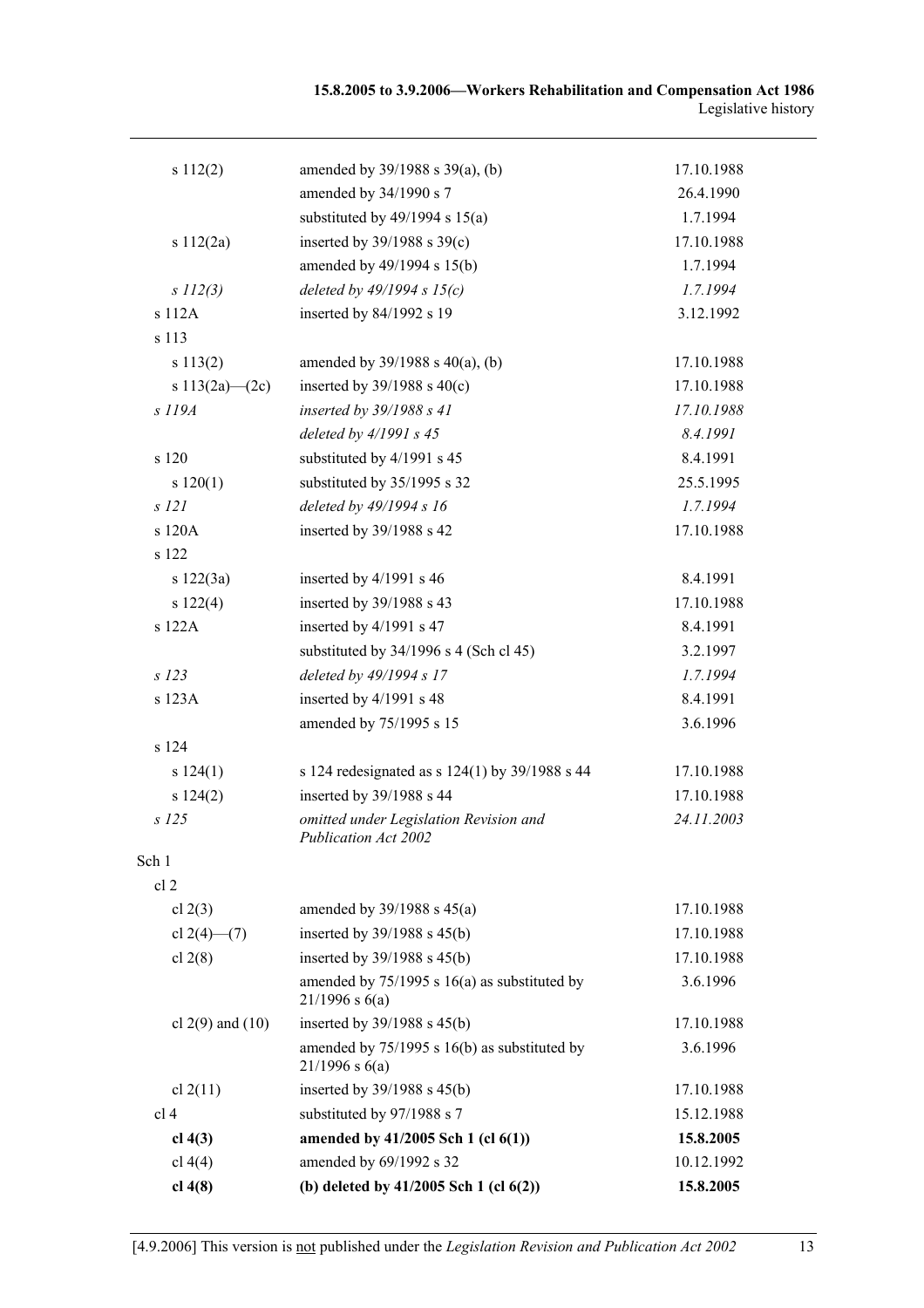| Sch 4                                                         | deleted by $41/2005$ Sch 1 (cl 7)               | 15.8.2005  |
|---------------------------------------------------------------|-------------------------------------------------|------------|
| cl <sub>3</sub>                                               | inserted by $84/1992$ s $21(b)$                 | 3.12.1992  |
| cl 2(6)                                                       | amended by $84/1992 s 21(a)$                    | 3.12.1992  |
| $cl$ 2                                                        |                                                 |            |
| $cl$ $l(2a)$                                                  | inserted by $49/1994 s 19(b)$                   | 1.7.1994   |
| $cl$ $l(2)$                                                   | (b) deleted by $49/1994 s 19(a)$                | 1.7.1994   |
|                                                               | amended by $49/1994 s 19(a)$                    | 1.7.1994   |
| $cl$ $l(2)$                                                   | amended by $1/1993 s 64$                        | 1.7.1993   |
| cl1                                                           |                                                 |            |
| Sch 4 before deletion by inserted by $97/1988 s 8$<br>41/2005 |                                                 | 15.12.1988 |
| cl <sub>4</sub>                                               | amended by 49/1994 s 18(b)                      | 1.7.1994   |
| cl <sub>2</sub>                                               | amended by 49/1994 s 18(a)                      | 1.7.1994   |
|                                                               | amended by 35/1995 s 33                         | 25.5.1995  |
| table                                                         | amended by 212/1992 r 4                         | 10.12.1992 |
|                                                               | substituted by 84/1992 s 20                     | 10.12.1992 |
| Sch <sub>3</sub>                                              | amended by 97/1992 r 3                          | 18.6.1992  |
| Sch 2                                                         | heading substituted by $44/2003$ s 3(1) (Sch 1) | 24.11.2003 |
| cll 5A-5C                                                     | inserted by 2/1996 s 3                          | 14.3.1996  |
| cl <sub>5</sub>                                               | substituted by 2/1996 s 3                       | 14.3.1996  |

## **Transitional etc provisions associated with Act or amendments**

#### *Workers Rehabilitation and Compensation Act Amendment Act 1990*

#### **8—Transitional provision**

- (1) The amendment effected to the principal Act by section 3 of this Act does not affect—
	- (a) the rights of the respondent in Supreme Court Action No. 998 of 1989; or
	- (b) the rights of any claimant whose claim is determined before the commencement of this Act; or
	- (c) the rights of any other claimant who, as at the commencement of this Act, is a party to proceedings before a Review Officer.
- (2) Where a claim for compensation made before the commencement of this Act is rejected after the commencement of this Act on account of the enactment of section 3 of this Act, the claimant is entitled to be reimbursed by the Corporation for reasonable costs reasonably incurred by the claimant in making the claim.

## *Workers Rehabilitation and Compensation (Miscellaneous Provisions) Amendment Act 1991*

#### **49—Transitional provision**

 (1) The amendments effected by this Act to those provisions of the principal Act that relate to weekly payments of compensation apply as from the commencement of this Act to persons whose entitlements to weekly payments arose before or after the commencement of this Act.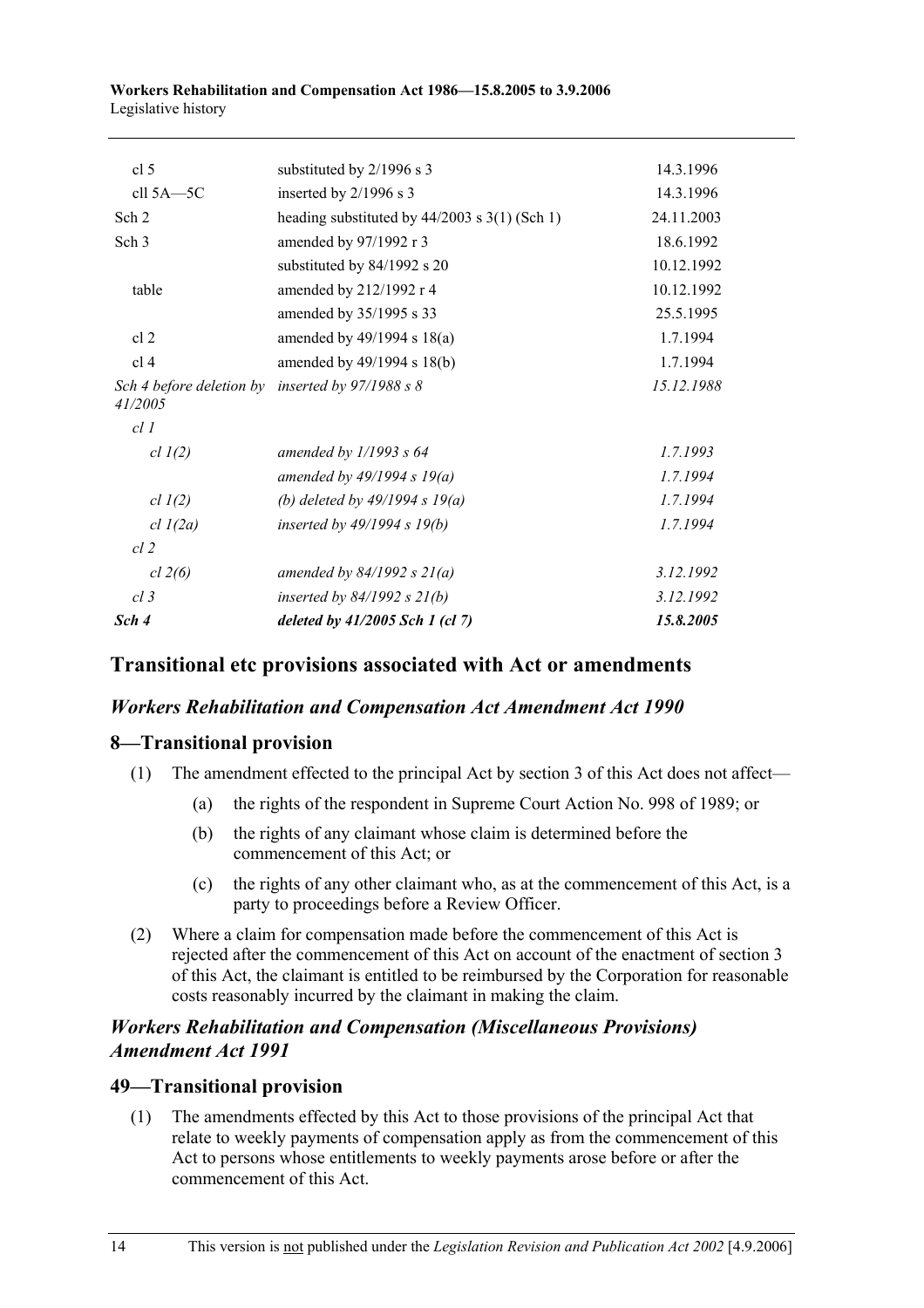- (2) Where a worker became entitled to weekly payments before the commencement of this Act, the Corporation or an exempt employer may assess or reassess the amount of the weekly payments as from the commencement of this Act on the basis of the provisions of the principal Act as amended by this Act.
- (3) Where such a reassessment is made, it cannot give rise to a right to repayment of any amount paid on the basis of a former assessment.

## *Workers Rehabilitation and Compensation (Miscellaneous) Amendment Act 1992*

#### **22—Application of amendments**

- (1) Subject to this section, the amendments affecting entitlement to, or quantum of, compensation for disabilities apply in relation to—
	- (a) a disability occurring on or after the commencement of this Act; or
	- (b) a disability occurring before the commencement of this Act in relation to which—
		- (i) no claim for compensation had been made under the principal Act as at the commencement of this Act; or
		- (ii) a claim for compensation had been made under the principal Act but the claim had not been determined by the Corporation or the exempt employer.
- (2) The amendments made by section 3, 5, 6, 10 and 11 apply whether the entitlement to compensation arose before or after the commencement of this Act.
- (3) The amendments made by section 4 have no retrospective effect.
- (4) A liability at common law for non-economic loss or solatium that arose before the commencement of this Act is not extinguished, on the commencement of this Act, by the amendments to section 54 of the principal Act, but, if an action is not commenced in a court to enforce the liability before the date falling 12 months after the cause of action arose or six months after the commencement of this Act (whichever is the later), the liability is then extinguished.
- (5) The period prescribed by subsection (4) cannot be extended.

#### *Workers Rehabilitation and Compensation (Declaration of Validity) Act 1993*

#### **2—Declaration of validity and textual authenticity**

- (1) The *Workers Rehabilitation and Compensation (Miscellaneous) Amendment Act 1992* (No. 84 of 1992) is declared to be, and since the date of its assent to have been, an Act of the Parliament.
- (2) The text of the Act as certified by the Clerk and the Deputy Speaker of the House of Assembly is the authentic text of the Act.

#### *Statutes Amendment (Chief Inspector) Act 1993*

#### **65—Existing appointments**

This Act does not affect the appointment of any person as an inspector before the commencement of this Act (other than as a Chief Inspector).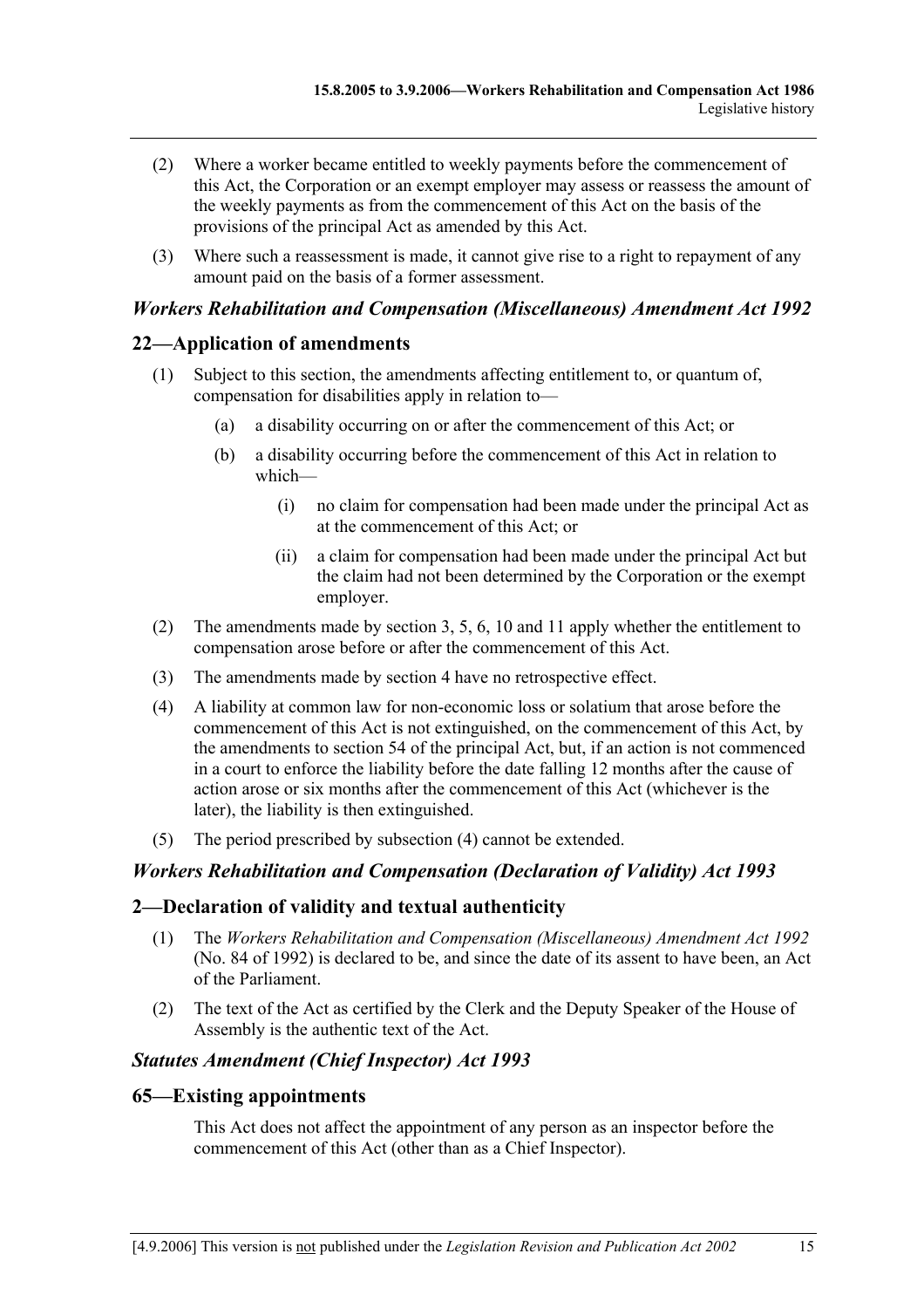# *Workers Rehabilitation and Compensation (Review Authorities) Amendment Act 1993*

### **16—Transitional provision**

- (1) Regulation 162 of 1992 (relating to agencies and instrumentalities of the Crown) will be taken to have come into operation at 4 p.m. on 30 September 1987.
- (2) Proceedings before a Review Officer under the principal Act immediately before the commencement of this provision may, subject to such directions as the Chief Review Officer thinks fit, be continued under the principal Act as amended by this Act.
- (3) Proceedings before the Tribunal under the principal Act immediately before the commencement of this provision will, subject to such directions as the President of the Tribunal thinks fit, continue before the Tribunal as if this Act had not been enacted.
- (4) A person who was, immediately before the commencement of this provision, a Review Officer under the principal Act will, subject to this Act, continue in office as a Review Officer under the principal Act as amended by this Act without interruption of his or her continuity of service and without prejudice to existing or accruing rights in respect of employment.
- (5) A person to whom subsection (4) applies will be taken to have been appointed, as from the commencement of this provision, for the balance of any term of office that applied before the commencement of this provision, or for a period of five years, whichever is the lesser.
- (6) The Governor may, by instrument in writing, vary any condition of employment that would otherwise apply to a person under subsection (4) (and any such instrument will have effect according to its terms).
- (7) Proceedings cannot be instituted before a Review Officer after the commencement of section 3 of this Act in respect of any decision of the Corporation under section 32(4) of the principal Act before that commencement.

## *Workers Rehabilitation and Compensation (Administration) Amendment Act 1994*

#### **20—Application of amendments**

- (1) The amendments made by this Act to the principal Act apply in relation to disabilities occurring on or after the commencement of this Act.
- (2) However—
	- (a) the amendments made by sections 8, 9 and 10 of this Act apply both prospectively and retrospectively; and
	- (b) the amendments made by section 18 apply to any claim for compensation for hearing loss made on or after 23 March 1994; and
	- (c) the amendment made by section 11 applies as from 24 February 1994.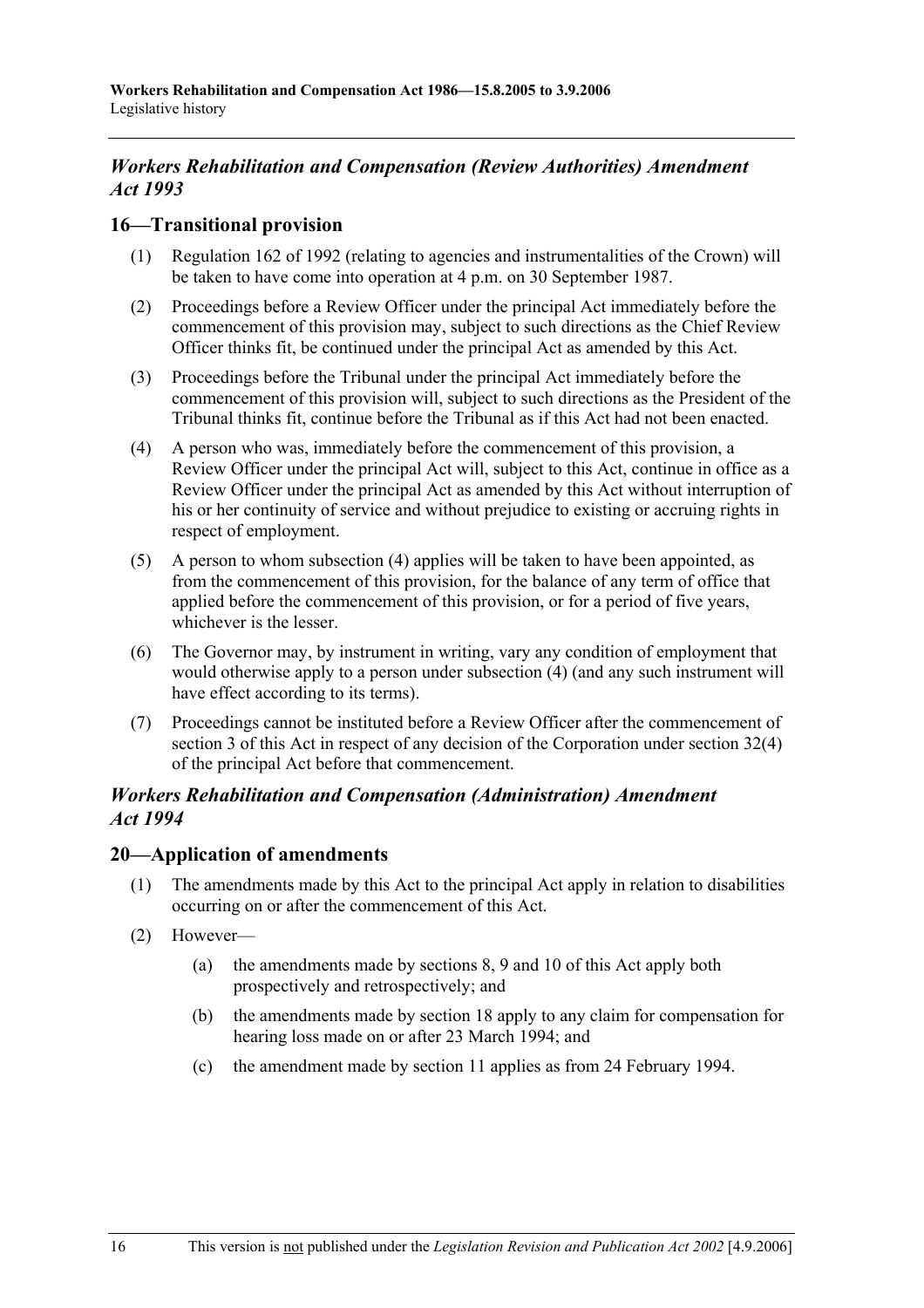# *Workers Rehabilitation and Compensation (Miscellaneous Provisions) Amendment Act 1995, s 34 (as amended by Workers Rehabilitation and Compensation (Miscellaneous) Amendment Act 1995, s 9)*

# **34—Transitional provisions**

- (1) This Act applies to disabilities arising from traumas occurring before the commencement of this Act (*old disabilities*) and disabilities arising from traumas occurring after the commencement of this Act (*new disabilities*) subject to the following qualifications—
	- (a) the amendments made by this Act do not affect
		- the principles on which weekly payments for a period of incapacity falling before the commencement of this Act are assessed; or
		- (ii) compensation for non-economic loss relating to loss or impairment of the capacity to engage in sexual intercourse if an application or request for such compensation had been made before 12 April 1995; and
	- (b) section 58B of the principal Act, as enacted by this Act, applies whether the worker has an old or a new disability.
- (2) A scale of charges in force under section 32 of the principal Act immediately before the commencement of section 9 of this Act remains in force until superseded by a regulation fixing a scale of charges.
- (3) Until a regulation is made for the purposes of section  $67(1)(b)$  of the principal Act (as substituted by this Act), the claims that are to be disregarded under that paragraph are claims for secondary and unrepresentative disabilities.

# *Workers Rehabilitation and Compensation (Miscellaneous) Amendment Act 1995*

# **3—Insertion of section 38A**

- (2) A discontinuance or reduction of weekly payments made under the principal Act before the commencement of this section cannot be challenged on the ground that there was no antecedent review of the worker's entitlement if the discontinuance or reduction could, assuming that section 38A had then been in force, have been validly made under that section.
- (3) Subsection (2) does not affect rights of the respondent arising under the judgment of the Supreme Court in Mitsubishi Motors Australia Ltd and WorkCover v Frank Sosa (No. S5084).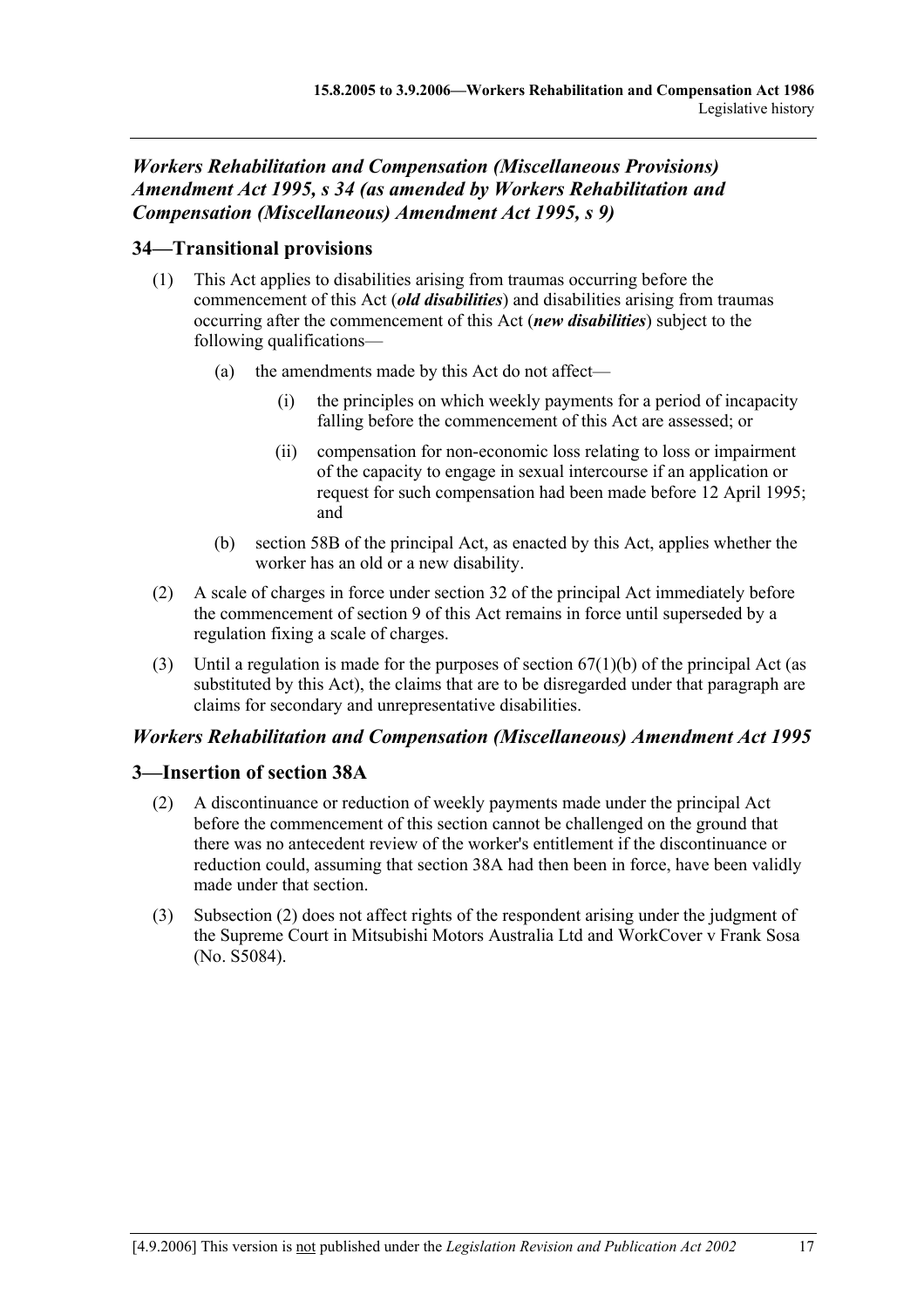# *Workers Rehabilitation and Compensation (Dispute Resolution) Amendment Act 1995, s 17 (as amended by Workers Rehabilitation and Compensation (Dispute Resolution) Amendment Act 1996, s 6(b))*

# **17—Transitional provisions**

- (1) A Deputy President of the Workers Compensation Appeal Tribunal appointed under the principal Act and in office immediately before the commencement of this Act continues in office subject to the principal Act as amended by this Act (the *new legislation*) as a Deputy President of the Workers Compensation Tribunal as if the new legislation had been in force when the appointment was made and the appointment had been made to that office under the new legislation.
- (2) The Registrar and other staff of the Workers Compensation Appeal Tribunal in office immediately before the commencement of this Act continue in office subject to the relevant conditions of appointment in corresponding positions on the staff of the Workers Compensation Tribunal.
- (3) Staff of the WorkCover Corporation of South Australia who—
	- (a) were employed immediately before the commencement of this Act in work related to the system of review and appeal then existing under the principal Act; and
	- (b) are designated by the Governor by notice in the Gazette as staff to whom this section applies.

become as from a date stated in the notice staff of the Workers Compensation Tribunal without loss of salary or status, or prejudice to existing or accruing rights in respect of employment.

- (4) The new legislation applies to reviewable decisions made under the principal Act before or after the commencement of this Act, but if proceedings were commenced before the commencement of this Act in relation to a reviewable decision—
	- (a) the proceedings may only be continued and completed under the principal Act as in force before the commencement of this Act; and
	- (b) new proceedings cannot be commenced under the new legislation in relation to the same decision.
- (5) The President may make rules, or give directions, governing practice, procedure or evidence in relation to proceedings that continue under subsection (4).
- (7) A person who was a Review Officer immediately before the commencement of this Act continues in office, subject to the person's conditions of appointment, for the remainder of the term of appointment as a member of the Tribunal's staff without prejudice to remuneration or existing or accruing rights to leave.
- (8) The President may assign a person who continues in office under subsection (7) to carry out duties as a conciliation and arbitration officer or in some other capacity on the Tribunal's staff (or as a conciliation and arbitration officer and in one or more other capacities), but the person continues as a Review Officer for the purpose of continuing and completing proceedings under subsection (4).
- (9) A person who continues as a Review Officer under this section is subject to administrative control and direction by the President.